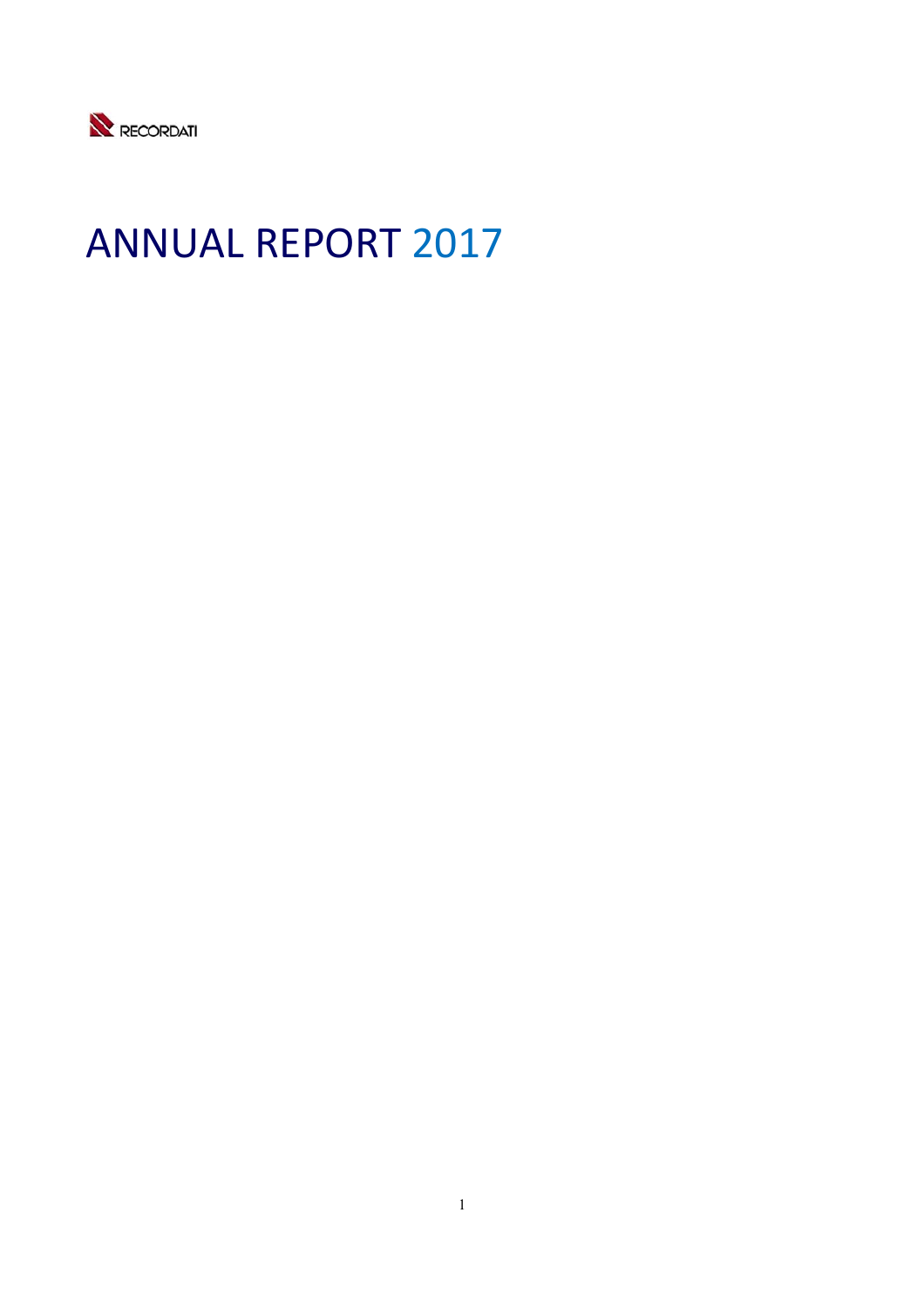

# FINANCIAL HIGHLIGHTS

### **REVENUE**

| $\epsilon$ (thousands) | 2017      | %     | 2016      | %     | Change<br>2017/2016 | %    |
|------------------------|-----------|-------|-----------|-------|---------------------|------|
| <b>TOTAL REVENUE</b>   | 1,288,123 | 100.0 | 1,153,942 | 100.0 | 134,181             | 11.6 |
| Italy                  | 258,551   | 20.1  | 237,615   | 20.6  | 20.936              | 8.8  |
| International          | 1,029,572 | 79.9  | 916,327   | 79.4  | 113,245             | 12.4 |

### **KEY CONSOLIDATED P&L DATA**

| $\epsilon$ (thousands) | 2017      | $%$ of<br>revenue | 2016      | % of<br>revenue | Change<br>2017/2016 | %    |
|------------------------|-----------|-------------------|-----------|-----------------|---------------------|------|
| Revenue                | 1,288,123 | 100.0             | 1,153,942 | 100.0           | 134.181             | 11.6 |
| EBITDA <sup>(1)</sup>  | 454.661   | 35.3              | 371.217   | 32.2            | 83.444              | 22.5 |
| Operating income       | 406,492   | 31.6              | 327.423   | 28.4            | 79.069              | 24.1 |
| Net income             | 288,799   | 22.4              | 237,431   | 20.6            | 51,368              | 21.6 |

 $(1)$  Operating income before depreciation, amortization and write down of both tangible and intangible assets.

### **KEY CONSOLIDATED BALANCE SHEET DATA**

| $\epsilon$ (thousands)       | 31 December<br>2017 | 31 December<br>2016 | Change<br>2017/2016 | %    |
|------------------------------|---------------------|---------------------|---------------------|------|
| Net financial position $(2)$ | (381,780)           | (198, 771)          | (183,009)           | 92.1 |
| Shareholders' equity         | 1,027,237           | 903,940             | 123,297             | 13.6 |

(2) Short-term financial investments, cash and cash equivalents, less bank overdrafts and loans which include the measurement at fair value of hedging derivatives.

### **PER SHARE DATA**

| €                                   | 2017        | 2016        | Change<br>2017/2016 | %    |
|-------------------------------------|-------------|-------------|---------------------|------|
| Net income $(3)$                    | 1.395       | 1.152       | 0.243               | 21.1 |
| Shareholders' equity <sup>(3)</sup> | 4.932       | 4.404       | 0.528               | 12.0 |
| <b>Dividend</b>                     | $0.85$ (4)  | 0.70        |                     |      |
| <b>SHARES OUTSTANDING:</b>          |             |             |                     |      |
| - average during the year           | 207,030,319 | 206,117,418 |                     |      |
| - at December 31                    | 208,261,894 | 205,233,894 |                     |      |

<sup>(3)</sup> Net income per share is based on average shares outstanding during the year net of average treasury stock. Average treasury stock amounted to 2,094,837 shares in 2017 and 3,007,738 shares in 2016. Shareholders' equity per share is based on total shares outstanding at year end net of treasury stock. Treasury stock amounted to 863.262 shares at 31 December 2017 and 3.891.262 shares at 31 December 2016.

(4) Proposed by the Board of Directors.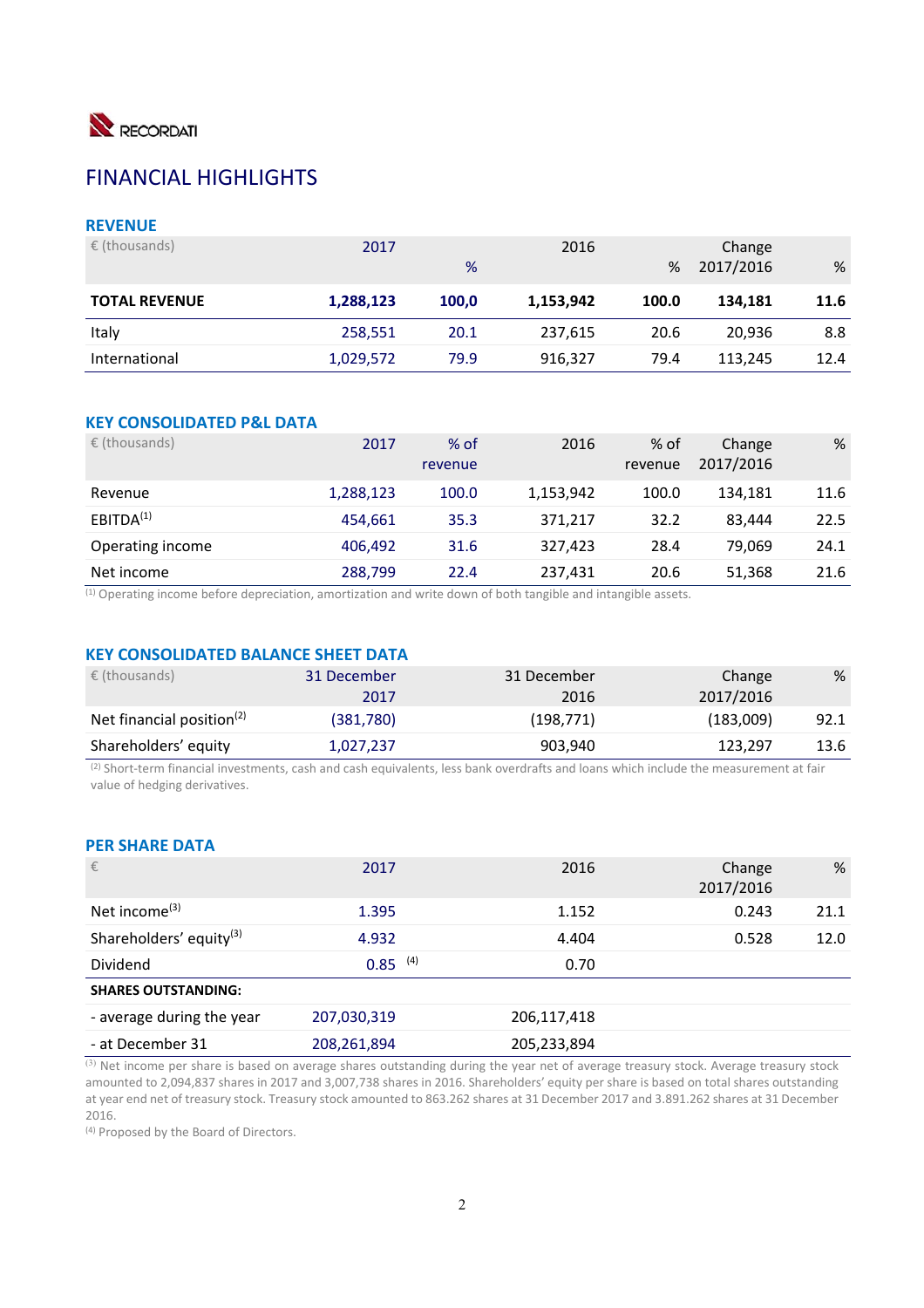

The financial results obtained in 2017 emphasize the continued growth of the Group, with revenues and profitability increasing significantly. All business segments and the main corporate products contributed to these results. Group consolidated revenue for 2017 is € 1,288.1 million, up 11.6% over the preceding year. International sales are € 1,029.6 million, up 12.4% and now represent 79.9% of total revenue. Operating income, at 31.6% of sales, is € 406.5 million, a growth of 24.1% compared with the preceding year. Net income is € 288.8 million, an increase of 21.6%, with a further improvement as margin on sales which is now 22.4%.

At 31 December 2017 the Group's net financial position records a net debt of € 381.8 million compared to net debt of € 198.8 million at 31 December 2016. During the period dividends were distributed, the acquisition of the marketing rights to the metoprolol based products from AstraZeneca was concluded and three Bayer Consumer Health products were acquired for the French market, for an overall disbursement of € 456.5 million. Shareholders' equity increases to  $\epsilon$  1,027.2 million.

In 2017 a number of initiatives were pursued in line with the group's strategy of continued growth and development.

In January the European Union Commission granted the European marketing authorization for its orphan medicinal product Cystadrops® 3.8mg/mL. Cystadrops® is the first eye-drop solution containing cysteamine hydrochloride approved in the European Union for "the treatment of corneal cystine crystal deposits in adults and children from 2 years of age with cystinosis". The European Commission had granted Cystadrops® orphan drug designation in November 2008. Cystadrops® eye‐drop solution was developed specifically for cystinosis patients by Orphan Europe (Recordati group). Cystinosis is a rare congenital lysosomal storage disorder recognized as a severe life threatening condition. It is characterized by an accumulation of cystine crystals which negatively affects all organs in the body, especially the kidneys and eyes. Cystinosis benefits from systemic treatment with cysteamine orally administered. However, oral cysteamine does not adequately address ocular cystinosis because of the non-vascularization of cornea. Without a proper, continued, local eye treatment, cystine crystals accumulate in the cornea, leading to severe consequences and possibly to blindness in the long term.

In February an exclusive worldwide licensing agreement covering the know-how developed by the Meyer Hospital in Florence (Italy) for the development of a treatment for pre‐term babies affected by retinopathy of prematurity (ROP) was signed. The treatment is currently being investigated in a phase II clinical trial by the Meyer Hospital, while Recordati will complete the clinical development and the regulatory steps necessary to obtain the marketing approval for the drug. Retinopathy of prematurity (ROP) is a potentially blinding eye disorder that primarily affects premature infants weighing about 1.25 kg or less that are born before 31 weeks of gestation. This disorder, which usually develops in both eyes, is a rare condition, however presenting as one of the most common causes of visual loss in childhood that can lead to lifelong vision impairment and blindness. Furthermore, within the deal, Recordati shall support other Meyer projects in the rare disease area over a period of three years based on a mutually agreed plan. This collaboration between public and private institutions recognizes the important results obtained by the internal research conducted by the pediatric hospital in Florence.

In May Recordati signed an agreement with AstraZeneca for the acquisition of the rights to Seloken®/Seloken® ZOK (metoprolol succinate) and associated Logimax® fixed dose combination (metoprolol succinate and felodipine) treatments in Europe. The transaction was successfully concluded on 30 June (on 10 July for part of the transaction related to Romania). The consideration for the acquisition of the assets is of \$ 300 million (€ 267 million). In addition, royalties for the use of the existing product brands will be due to AstraZeneca for an agreed period. Overall net sales in Europe in 2016 of the brands object of the transaction are of around € 100 million. Metoprolol succinate is a beta-blocker mainly indicated for the control of a range of conditions including hypertension, angina pectoris, disturbances of cardiac rhythm, maintenance treatment after myocardial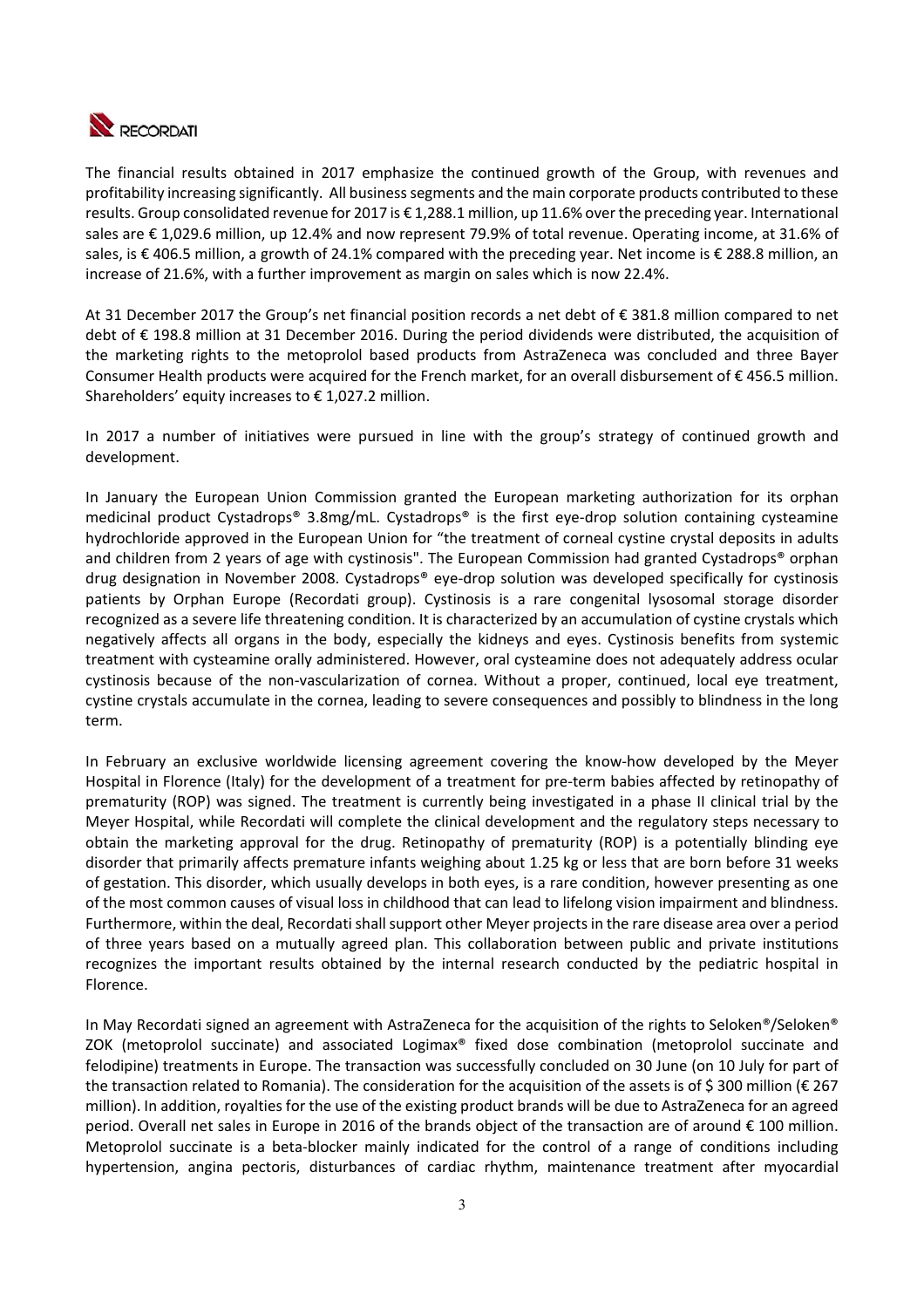

infarction, and functional heart disorders with palpitations. It is a widely used drug in all European countries which will enable us to reinforce our product portfolios in a number of our European subsidiaries, in particular in Poland, France and Germany. Furthermore, existing sales of the metoprolol brands will provide the base to enter new markets and thus complete our European geographical footprint. Recordati has significant experience in the marketing of treatments for cardiovascular disease and has an existing portfolio of medicines for hypertension and related conditions as well as an established salesforce across European markets.

On May 31, 2017, Recordati S.p.A. issued and privately placed a bond for a total of € 125.0 million with Pricoa Capital Group. The main terms and conditions provide for a 2.07% fixed interest rate and a duration of 15 years with repayment in annual instalments starting on 31 May 2025. The transaction, the object of which is to provide the necessary liquidity to support the growth of the group, was able to take advantage of the favourable market conditions.

In June Recordati signed an exclusive license agreement with MimeTech, an Italian development stage company founded by scientists from the University in Florence, for the development and subsequent commercialization on a global basis of a low molecular weight peptidomimetic of human nerve growth factor (NGF) for the treatment of neurotrophic keratitis, which already received an Orphan Drug Designation in the EU. Additional indications linked to NGF defects are also contemplated in the scope of the partnership. Neurotrophic keratitis is a rare degenerative corneal disease which in its more severe forms affects less than one person out of 10,000 worldwide, and is initiated by an impairment of trigeminal nerve. Impairment or loss of corneal sensory innervation is responsible for corneal epithelial defects, ulcer, and perforation. The most common causes of loss of corneal innervation are: viral infection (herpes simplex and herpes zoster keratoconjunctivitis), chemical burns, physical injuries, and corneal surgery. Neuroma, meningioma, and aneurysms may also determine a compression of the trigeminal nerve or ganglion and produce an impairment of corneal sensitivity. Furthermore, systemic diseases such as diabetes, multiple sclerosis, and leprosy may decrease sensory nerve function or damage sensory fibres compromising corneal sensitivity. The corneal epithelium is the first cell layer of the disease showing changes and defects, with poor predisposition to self‐healing. The progression of the disease may lead to corneal ulcers, melting, and perforation leading to dramatic impairment to patients' sight.

During July Gedeon Richter Plc. was granted marketing authorization from the European Commission for Reagila® (cariprazine), a novel antipsychotic for the treatment of schizophrenia in adult patients, valid for all European Union Member States. In August 2016 Richter and Recordati had signed an exclusive license agreement to commercialize cariprazine in Western Europe, Algeria, Tunisia and Turkey. The European application for the treatment of schizophrenia included results from three placebo and partly active controlled positive trials in over 1,800 patients and one long‐term trial, using the change from baseline in the scale, assessing the severity of schizophrenia symptoms, i.e. the Positive and Negative Syndrome Scale (PANSS) total score and the time to relapse as primary efficacy endpoints. A clinical trial with positive results was also carried out in patients suffering from predominant negative symptoms of schizophrenia. The high relevance of these results is the base for a publication in The Lancet (Cariprazine versus risperidone monotherapy for treatment of predominant negative symptoms in patients with schizophrenia: a randomised, double‐blind, controlled trial; *The Lancet* Volume 389, No. 10074, p1103–1113, 18 March 2017).

During December three Bayer Consumer Health brands for the French market, Transipeg®, TransipegLib® and Colopeg®, were acquired. Transipeg® and TransipegLib® are macrogol based laxatives for the treatment of symptomatic constipation in adults and Colopeg® is a large volume bowel cleanser indicated in preparation for endoscopic exploration. The 2016 net sales of the products in France amount to around  $\epsilon$  10 million. The acquisition of Transipeg®, TransipegLib® and Colopeg® which are well-known brands in France, is in line with our strategy to reinforce our product portfolio in this market in the area of gastroenterology.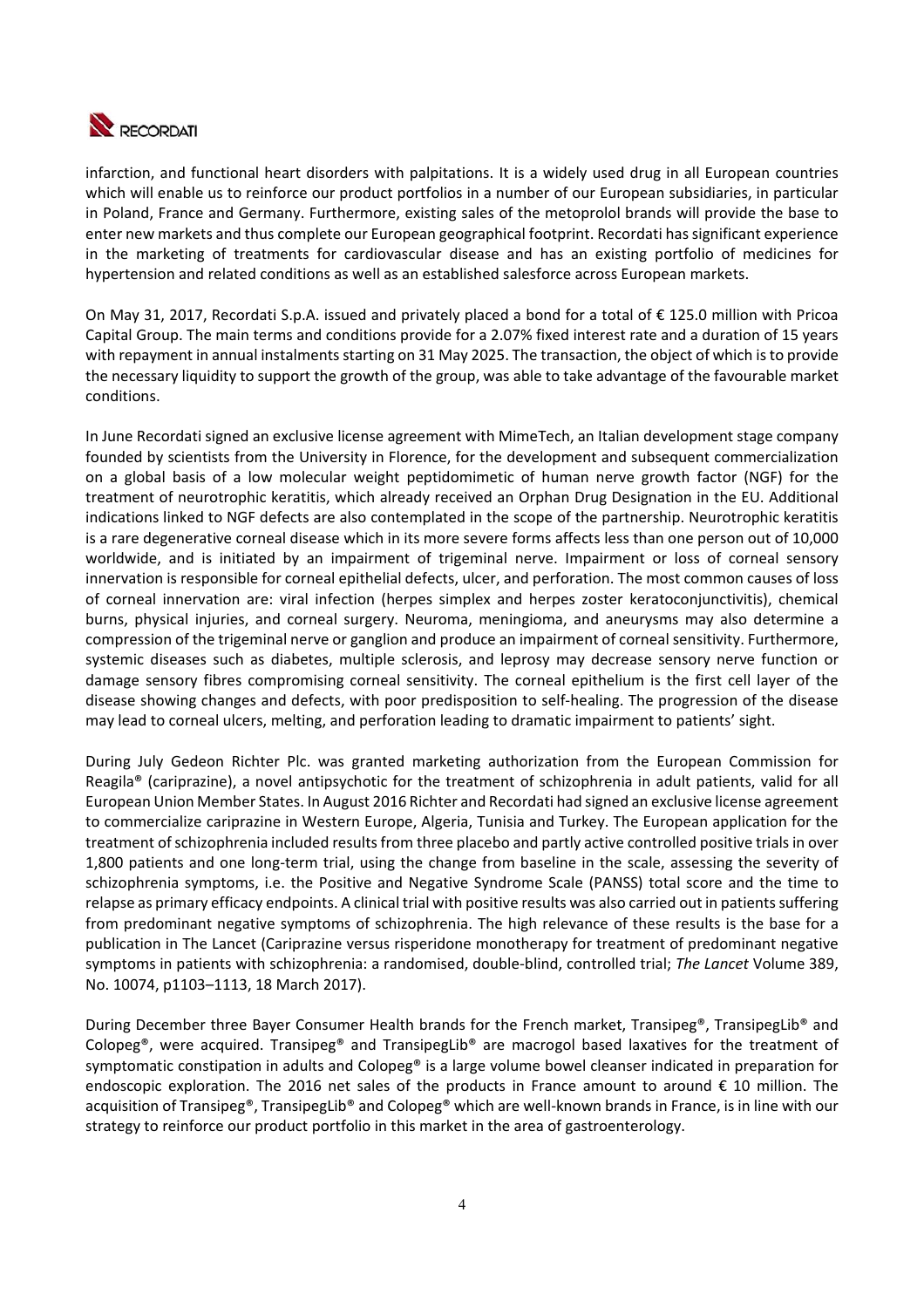

Going forward we will continue to develop the business, both by growing the existing product portfolio as well as through acquisitions of products or companies, with the objective of enhancing our presence in selected markets. The development of the segment dedicated to treatments for rare diseases and its expansion into new markets will continue to be a priority. Our Group already makes these treatments available through its own organizations throughout Europe, in the Middle East, in the U.S.A., Canada, Mexico and in some South American countries. Furthermore, we will continue to dedicate resources to research and development and strong emphasis will be placed on the enrichment of our product portfolio both through the development and launch of pipeline products as well as through the acquisition of new specialties.

During 2017 a number of initiatives related to business sustainability were put in place. In this context of strong growth, of commitment to research and innovation, our group decided to initiate a structured and organic sustainability process in order to share the social, environmental and economic objectives of our operations with our stakeholders. In view of the nature of our business, sustainability has always been an integral part of the strategy of our group, aimed at providing benefits not only to patients but also to everyone with whom and for whom we work: our shareholders, our customers, our scientific and commercial partners, our collaborators and the local communities in which we operate. The preparation of non‐financial information represents one of the many examples of our sustainability roadmap, through which we intend to highlight the objectives of the group and the results obtained in terms of environmental, social and economic responsibility. We are confident that, with the inclusion of themes related to sustainability in our business dynamics, we will be able to achieve our objectives more effectively and with increased operational awareness, and therefore meet future challenges with optimism by appealing to our values.

We believe that the strict implementation of our strategy will enable us to be optimistic regarding the future, and we count, as always, on the entrepreneurship and determination of our management team, the professional skills of our employees and the trust of our shareholders. We would like to express our gratitude to all of them for their support during 2017.

### DIVIDENDS

Based on the results obtained, the Board of Directors of the parent company will propose to the shareholders a dividend of € 0.43 per share, in full balance of the interim 2017 dividend of € 0.42, to be paid to all shares outstanding at ex‐dividend date, excluding those in treasury stock, as from 25 April 2018 (record date 24 April 2018), with ex‐dividend on 23 April 2017 (against presentation of coupon no. 21). The full 2017 dividend is therefore of  $\epsilon$  0.85 per share ( $\epsilon$  0.70 per share in 2016).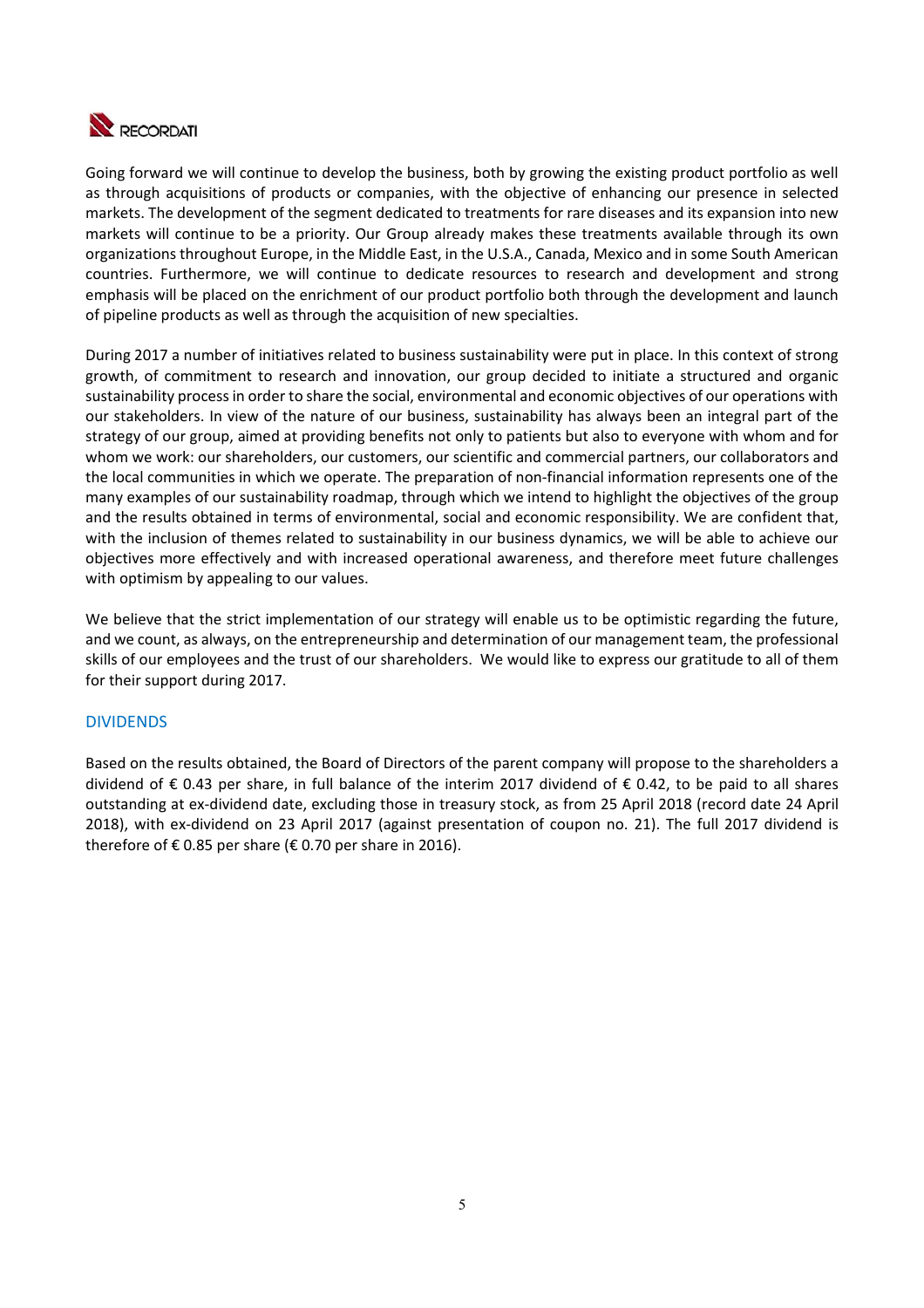

# RECORDATI, AN INTERNATIONAL GROUP

Recordati is a well‐established growing international pharmaceutical group listed on the Italian Stock Exchange (now part of the London Stock Exchange) since 1984. The Group has its headquarters in Milan and is one of the oldest Italian pharmaceutical companies. Since it was founded in 1926 Recordati has grown constantly for more than ninety years thanks to the success of its products and to its strategy for growth and development based on internationalization and diversification through an acquisition strategy initiated in the 1990's and still ongoing. It actively seeks new opportunities and faces the challenges of a constantly changing marketplace with determination. In 2017 the group generated revenues of € 1,288.1 million and has a staff of 4,176 employees.

Today the company has many subsidiaries, both in Europe and outside Europe. In addition to the countries in Western Europe the Group is also directly present in the Czech Republic and Slovakia, Romania, Poland, Russia and the other countries belonging to the Commonwealth of Independent States (C.I.S.), Ukraine, Turkey, Tunisia, U.S.A., Canada, Mexico and in some South American countries. Recordati sells its products in 135 markets both directly and through license agreements. In addition to its geographical expansion the Group has enriched its product portfolio by developing its own pipeline of products and by entering the segment dedicated to rare diseases. Recordati develops, produces and sells drugs for the treatment of rare diseases through Orphan Europe and Recordati Rare Diseases, two companies dedicated mainly to metabolic deficiencies of a genetic nature.

The Group's most important products are those, in the cardiovascular therapeutic area based on lercanidipine, a latest generation calcium channel blocker indicated for the treatment of hypertension, discovered and entirely developed in the Recordati research laboratories, and its combination with enalapril, a widely prescribed ACE inhibitor. The Group's presence in this therapeutic area was further strengthened with the acquisition of the products based on metoprolol, a beta‐blocker mainly indicated for the control of a range of conditions including hypertension, angina pectoris, disturbances of cardiac rhythm, maintenance treatment after myocardial infarction, and functional heart disorders with palpitations.

The company's commitment in the uro-genital therapeutic area and its know-how and expertise accumulated over 40 years of research and study has led to its being the European partner of established international pharmaceutical companies. Silodosin, a molecule used in the treatment of benign prostatic hyperplasia discovered by Kissei and developed for the European markets by Recordati, is one of the Group's most important specialties. This product is now marketed successfully in 37 countries. Also pitavastatin, a latest generation statin for controlling hypercholesterolemia, discovered and developed by Kowa, was obtained under license for Europe.

Recordati has six pharmaceutical production facilities and a specialized packaging and distribution facility dedicated to rare disease products all of which operate with full respect for environmental protection regulations and in compliance with current Good Manufacturing Practices (cGMP). Recordati also produces a number of active ingredients and intermediates for the pharmaceutical industry. It has two pharmaceutical chemical plants one in Campoverde di Aprilia, Latina, Italy, and the other in County Cork, Ireland.

The broad geographical coverage achieved by the Group, its own efficient network of medical sales representatives in addition to its many years of experience in the regulatory field and its expertise in the management of highly specialized products, makes Recordati an ideal partner for the development and marketing of new products in all the territories where it is present with its marketing organizations.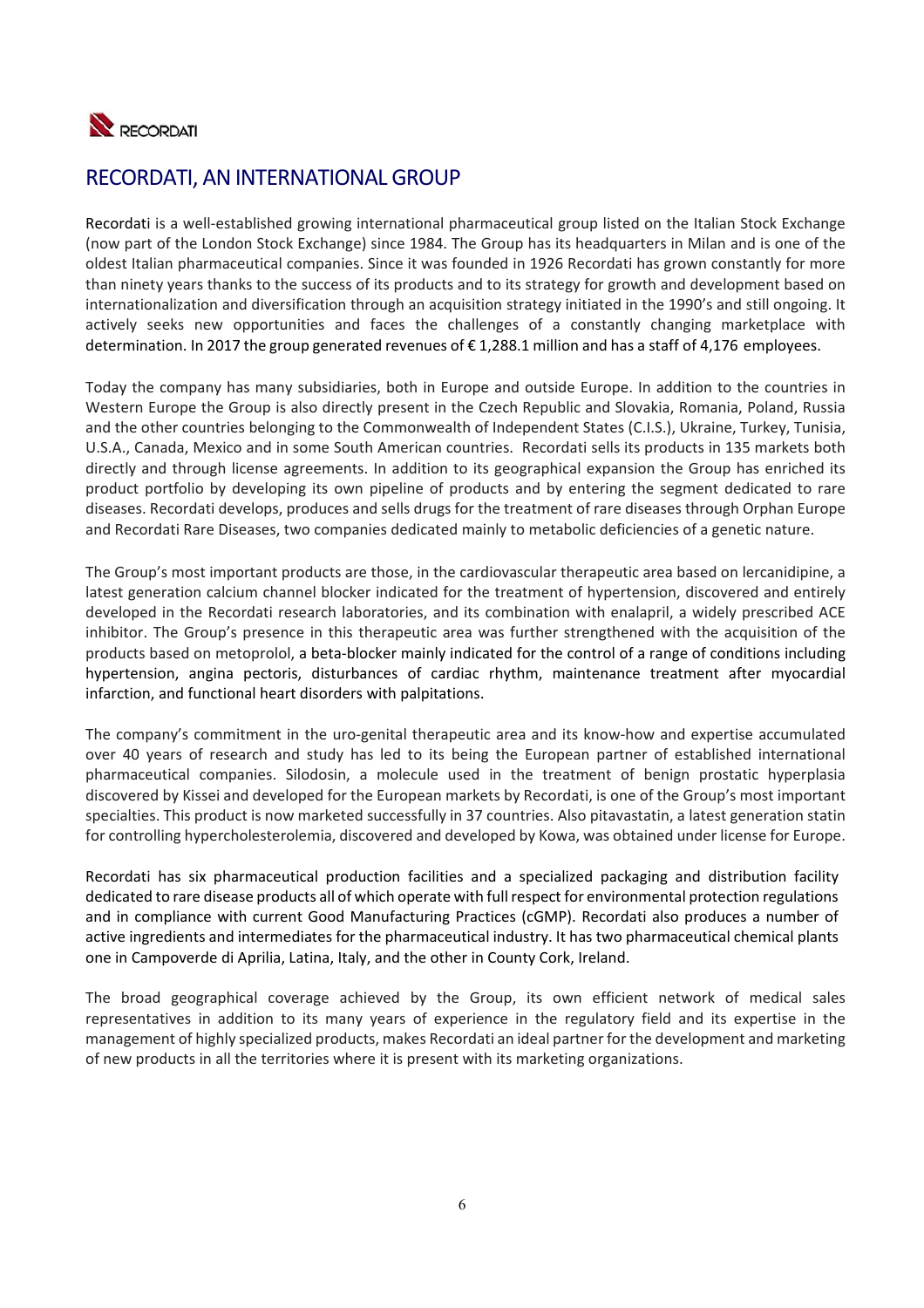

# HEALTH, A GLOBAL OBJECTIVE

The World Health Organization (WHO) defines health as a state of complete physical, mental and social well‐ being and not merely the absence of disease or infirmity. To improve health, it is therefore necessary to intervene on a number of determining factors, such as the social, physical and economic conditions under which people are born, live and work, including healthcare assistance systems. In this context, in addition to institutions and governments, pharmaceutical companies must also develop strategies for the improvement of healthcare systems, in terms of availability, accessibility and quality of the healthcare structures and of the goods and services provided.

Healthcare expenditure represents an important indicator of the growing attention to the subject of health: on a global level, the value of expenditure on healthcare represents around 10% of GDP. A significant component of healthcare expenditure is pharmaceutical spending, which, on a global level, is estimated to be \$ 1,165 billion in 2017, up by 3.9% over the preceding year, and is expected to continue to grow reaching \$1,390 billion in 2020 (source: IMS – Market Prognosis). This significant attention placed on health has allowed investment in research and the development of innovative medicines, together with the creation of new and more efficient healthcare assistance models to maximize benefits for patients also through the growing utilization of technology. Other than in the more industrialized countries, steady growth of global healthcare expenditure has been and will continue to be seen in emerging countries, where access to medical care is progressively expanding, in this way generating significant growth in the demand for medicines, especially in primary care.

As regards therapeutical segments, it is estimated that by 2020 85% of global spending will derive mainly from drugs used for non contagious diseases and that original brands will represent around 52% of pharmaceutical expenditure. Original brands will be used mainly in more developed countries, while the use of generics will be more common in emerging markets. Over the counter (OTC) products, which have reached a total value of \$ 125 billion (MAT June 2017, up by 4.6%), are expected to continue to grow, in developed economies as well as in emerging ones, supported by socio-demographic (increased attention to prevention and access to selfmedication) and economic (increased cost containment measures by public healthcare schemes and increased spending power of the population) factors. Furthermore, increased attention will be paid to the treatment of rare diseases. In 2017, \$ 124 billion (+8.8% over 2016) were spent for treatments for rare diseases, a market estimated to grow on average by 11%, and which will reach \$ 209 billion by 2022 when it will represent 21.4% of the global prescription drug market, excluding generics (source: Evaluate Pharma).

In this dynamic and competitive context, pharmaceutical companies must be constantly committed on a number of fronts:

- internationalization, in order to guarantee a more extended market on which to make products sold available;
- relationship with opinion leaders, fundamental for both research and development activities and the education and training of company medical representatives;
- education, training and updating of physicians regarding new pharmaceutical products;
- development of relationships with national governments, patient associations and public administrations in order to make pharmaceutical products available on the market.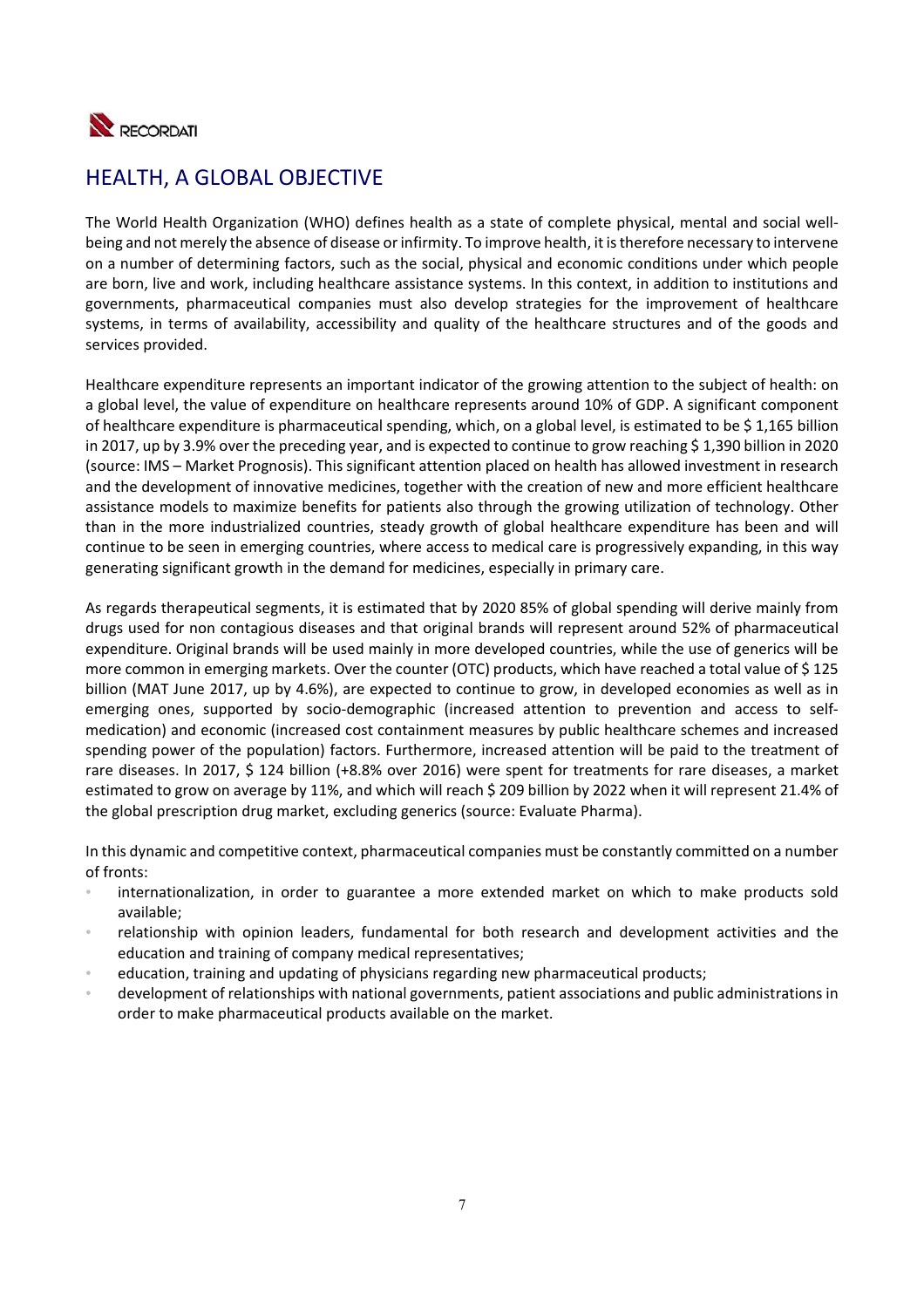

# RESEARCH AND DEVELOPMENT

In 2017 research and development activities were concentrated on programs in rare diseases and urology. Regarding the rare diseases segment, marketing approval was received for Cystadrops®, cysteamine gel based eye drops for the ocular manifestations in patients suffering from cystinosis. Furthermore, activities progressed for the pharmaceutical and clinical development of new formulations of carglumic acid and hemin. Partnerships were finalized for the development of therapies to benefit patients suffering from severe conditions such as neurotrophic keratitis and collaborations with research institutes were initiated for the advancement of new projects, one of which is a new therapeutic approach in Retinopathy of Prematurity (ROP). In 2017 the European Commission granted marketing authorization for Reagila® (cariprazine), a novel antipsychotic for the treatment of schizophrenia in adult patients, for which Richter and Recordati had signed an exclusive license agreement in 2016.

| <b>NAME</b>        | <b>ORIGINATOR</b>                      | <b>INDICATION</b>                                                                                                  | <b>DEVELOPMENT STATUS</b>                                                                                         |
|--------------------|----------------------------------------|--------------------------------------------------------------------------------------------------------------------|-------------------------------------------------------------------------------------------------------------------|
| <b>CYSTADROPS®</b> | Recordati                              | Corneal cysteine crystal deposits in patients<br>with cystinosis                                                   | Approved in EU in January<br>2017                                                                                 |
| <b>FORTACIN™</b>   | <b>Plethora Solutions</b>              | Premature ejaculation                                                                                              | Marketing authorization<br>transferred to Recordati                                                               |
| <b>REAGILA®</b>    | Gedeon Richter                         | Schizophrenia                                                                                                      | Approved in EU                                                                                                    |
| methadone          |                                        | Treatment of cancer-related pain in cases of<br>resistance or intolerance to opioids                               | Under review in France                                                                                            |
| <b>GRASPA®</b>     | Erytech                                | Acute lymphoblastic leukemia (ALL) in<br>patients with first recurrence of<br>Philadelphia chromosome negative ALL | Filed in EU                                                                                                       |
|                    |                                        | Acute myeloid leukemia (AML) in patients<br>>65 unfit for chemotherapy                                             | Phase II b                                                                                                        |
| <b>CARBAGLU®</b>   | Orphan Europe<br>(Recordati)           | Hyperammonaemia due to NAGS deficiency<br>and to the main organic acidemias                                        | Development of new<br>formulations in EU and USA<br>Pre-filing in the USA for the<br>organic acidemias indication |
| <b>REC 0551</b>    | Recordati/Meyer<br>Hospital (Florence) | Retinopathy of Prematurity (ROP)                                                                                   | Formulation development<br>Phase II in Italy                                                                      |
| <b>REC 0438</b>    | Recordati/UFPeptides                   | Overactive bladder in patients with spinal<br>lesions                                                              | Proof of concept planning in<br>EU                                                                                |
| <b>REC 0559</b>    | Recordati/MimeTech                     | Neurotrophic keratitis                                                                                             | Formulation development<br>Clinical development<br>planning                                                       |
| <b>REC 0545</b>    | Orphan Europe<br>(Recordati)/AP-HP     | Acute decompensation episodes in MSUD                                                                              | Formulation development<br>Clinical development<br>planning                                                       |

### PRODUCT DEVELOPMENT PIPELINE

The introduction in the pipeline of new products, both through our discovery programs as well as through alliances with other research companies and institutions, has been of fundamental importance also in 2017 to enrich our pipeline and ensure the group's future growth. At the same time, important and intense registration and regulatory activities were carried out to obtain marketing approvals for Recordati products in new territories.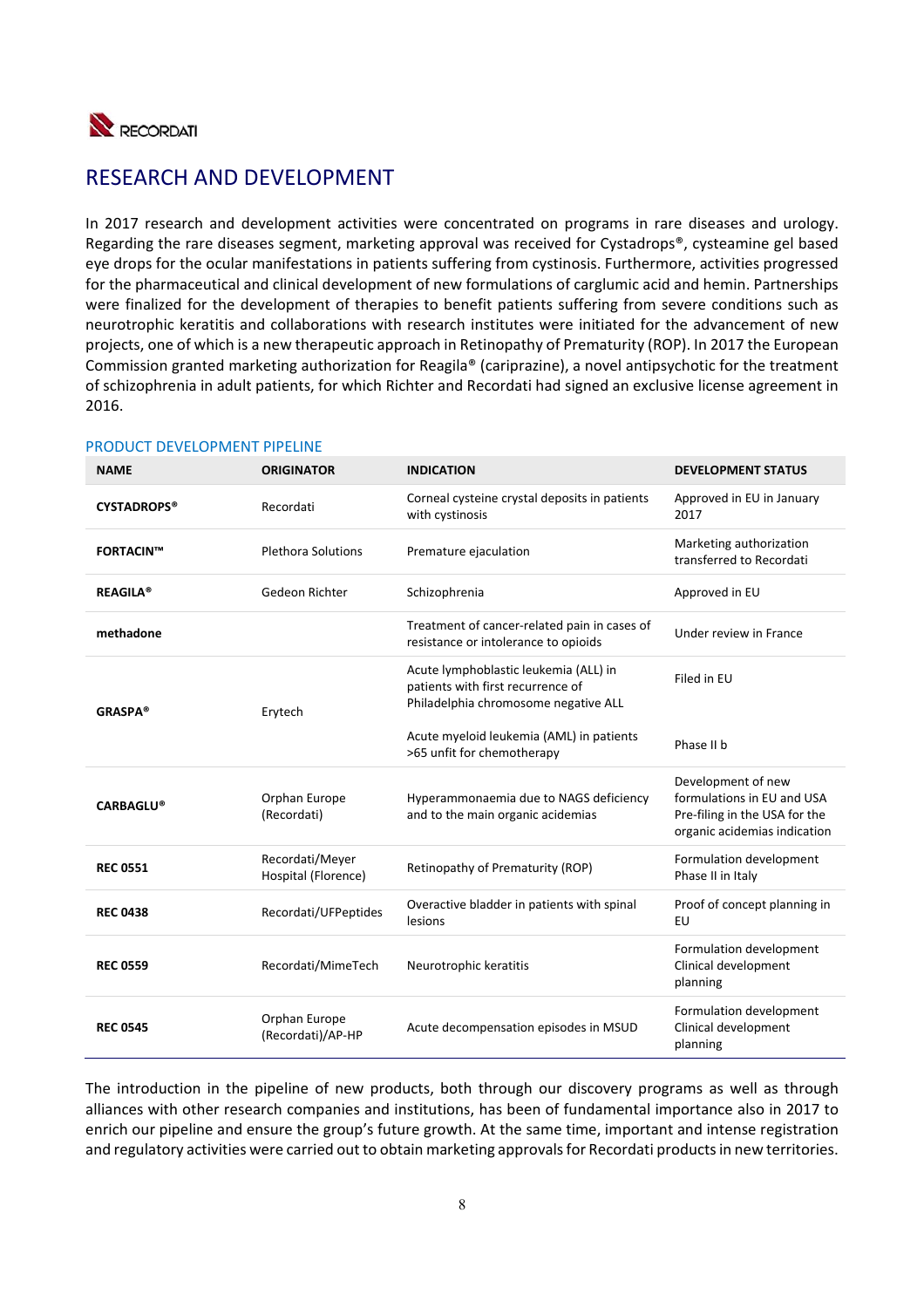

The main research and development activities during 2017 are summarized in the following paragraphs.

### *Urology and andrology*

### Research in urology

Recordati's discovery programs in urology are primarily focused on the search for innovative treatments to address micturition disorders, which are frequent in the elderly, but also afflict groups of patients suffering from conditions often defined as rare, such as *spina bifida*.

#### REC 0438

REC 0438 is a product candidate which would be administered by intravesical means in patients who must repeatedly use self‐catheterization methods to empty their bladder. The objective of the treatment is to reduce bladder hyperactivity and incontinence episodes which have an important impact of patients' quality of life. Following the completion of the study conducted in healthy volunteers, in 2017 the study conducted in adult patients with spinal lesions of a post‐traumatic nature was completed. The data confirmed that the drug is well tolerated locally, it is not absorbed systemically. Thus, a second European trial involving patients with spinal lesions has been planned to evaluate the tolerability of repeated administrations, both in a hospital environment and at home, of the drug. This study will be considered a "Proof of Concept" because the efficacy of the drug in reducing bladder hyperactivity of neurological origin, using urodynamic testing, will be evaluated. If positive results are obtained, this trial could lead to the development of the drug in a pediatric population with neuropathic hyperactive bladder secondary to *spina bifida*.

#### Urorec® (silodosin)

In 2017 a single center clinical trial was concluded at the Federico II university in Naples to evaluate, using urodynamic testing, the efficacy of silodosin in reducing bladder neck obstruction in patients with benign prostatic hyperplasia who are slated for surgery. Final results showed a statistically significant and clinically relevant reduction of the bladder neck obstruction in these patients, both in terms of urodynamic parameters and of symptoms, so much so that all of the patients declared that their condition had improved sufficiently to avoid or at least postpone surgery.

Registration in new markets of silodosin (Urorec® and Silodyx™) was an ongoing activity also in 2017. A number of new marketing authorizations were obtained. In particular, the product was approved in Australia where it was launched in July 2017.

### Fortacin™ (lidocaine+prilocaine)

Fortacin™ is an easy‐to‐use fast acting topical spray formulation of lidocaine and prilocaine for the treatment of premature ejaculation. Premature ejaculation is a common form of sexual dysfunction in men. Epidemiological studies conducted in the U.S.A. and in Europe indicate a prevalence of 20% to 30% in men of all ages. In view of its upcoming commercialization in a number of European countries, during 2017 the protocol for a postauthorization study (Drug Utilization Study) to evaluate the utilization of the drug in clinical practice through the monitoring of prescription databases was filed with the European Medicines Agency for its review. The final report is expected in 2020.

### *Cardiology and metabolic disorders*

### Zanidip®/Zanipress® (plain lercanidipine/lercanidipine+enalapril)

In confirmation of the continued clinical interest in our anti-hypertensive drug lercanidipine, an original calcium channel blocker fully developed by Recordati (used in monotherapy or in association with enalapril), during 2017 a pan‐European procedure was initiated with the objective of updating and harmonizing the information directed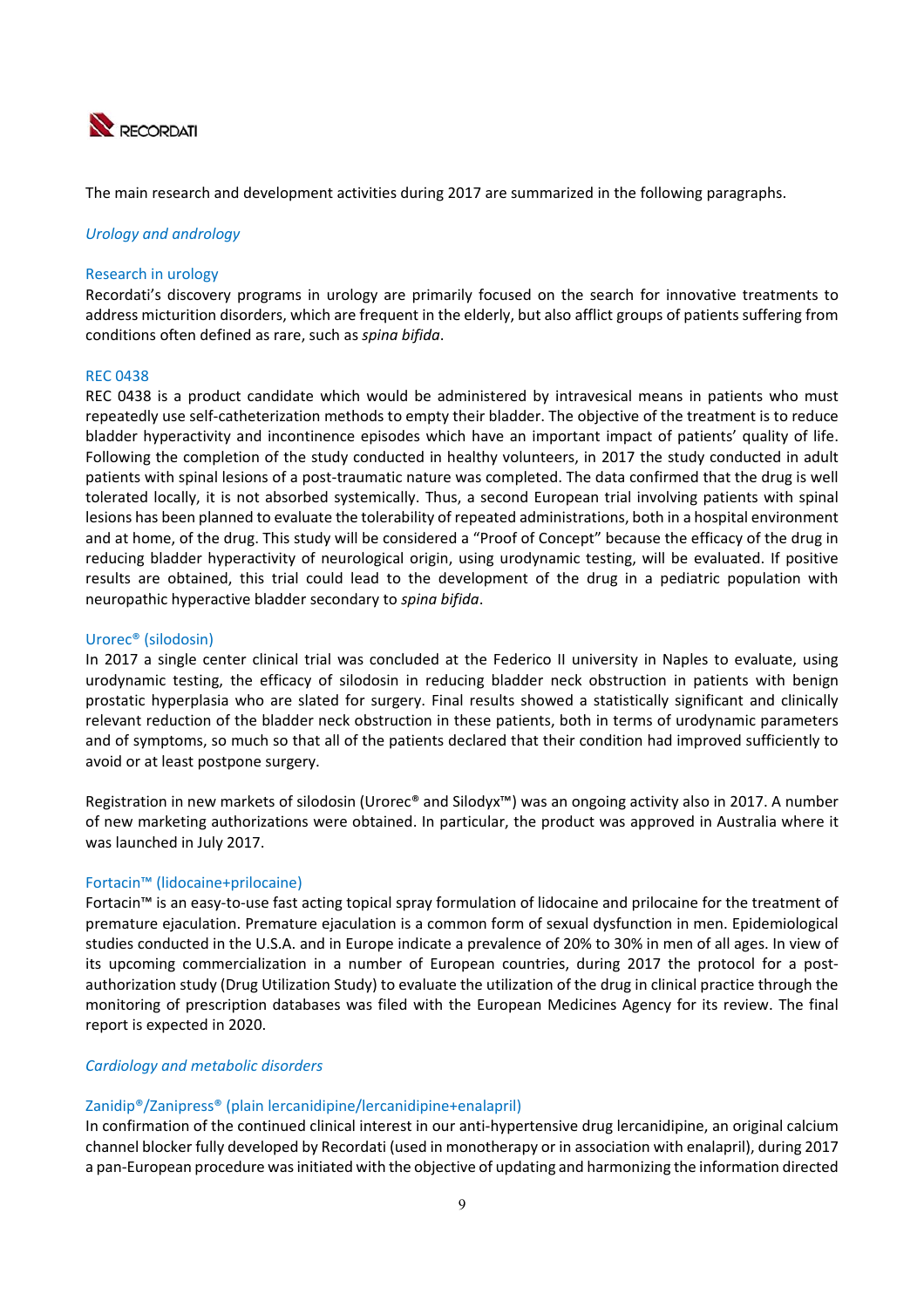

at the medical community and patients in the European Union. A cumulative analysis of the data collected over the years from the numerous interventional and observational clinical trials conducted with the drug, and of the extensive worldwide post‐marketing experience, was made.

### Livazo® (pitavastatin)

Pitavastatin is a latest generation statin indicated for the reduction of elevated total and LDL cholesterol in patients suffering from primary hypercholesterolemia and combined dyslipidemia. During 2017 a change in the Summary of Product Characteristics (SmPC), to include the indication and dosing for the use of the product in children over the age of 6 years, based on the results obtains from clinical trials conducted in line with a pediatric investigation plan approved by the Pediatric Committee of the European Medicines Agency (EMA), was approved at European level.

### *Psychiatry*

### Reagila® (cariprazine)

Cariprazine is an orally active and potent dopamine  $D_3/D_2$  receptor partial agonist with preferential binding to  $D_3$ receptors and partial agonist at serotonin 5-HT<sub>1A</sub> receptors. In 2016 an agreement was signed between Recordati and Gedeon Richter for the commercialization of cariprazine, a novel antipsychotic drug, in Western Europe and in Algeria, in Tunisia and in Turkey and for the development of a pediatric clinical program in Europe.

During 2017 the marketing authorization application (MAA) filed with the European Medicines Agency for the use of cariprazine for the treatment of schizophrenia was approved by the European Commission. Schizophrenia is psychic disorder characterized by a severe alteration of behavior and perception (hallucinations) and thought (delusions) disturbances. The delusions and hallucinations are also referred to as positive or productive symptoms which are accompanied by negative symptoms, characterized by apathy, loss of affectivity and poor ideation which are responsible for the patient's loss of contact with reality and his or her withdrawal into a world incomprehensible to others. The clinical dossier for cariprazine is currently under review by Swissmedic, in order to obtain marketing authorization for the product also in Switzerland.

### *Other therapeutic areas*

### Methadone

Following the completion of the phase III-b study EQUIMETH2 conducted in France in 18 clinical centers specialized in the treatment of cancer related pain, an application was submitted to the French authorities for the approval of the use of methadone for this condition. The application is currently under review and approval is expected during 2018.

### Lomexin® (fenticonazole)

Fenticonazole is a topical antimycotic drug originated by Recordati. During 2017 an *in vitro* study was initiated to test the molecule's antimycotic and antibacterial activity on strains of microorganisms isolated from patients. This data will allow the evaluation of the drug's potential for the treatment, not only of mycosis, but also of mixed vaginal infections. This information is particularly interesting as 20‐30% of women with bacterial vaginitis are also infected with Candida. Furthermore, the development of a new formulation of soft vaginal capsules, with a different excipient composition, was initiated with the objective of improving patients' treatment compliance.

### *Treatments for rare diseases*

Recordati is expanding its commitment to the discovery and development of treatments for rare diseases, and has a number of projects in the pipeline in various phases, from new formulations to phase III and post-approval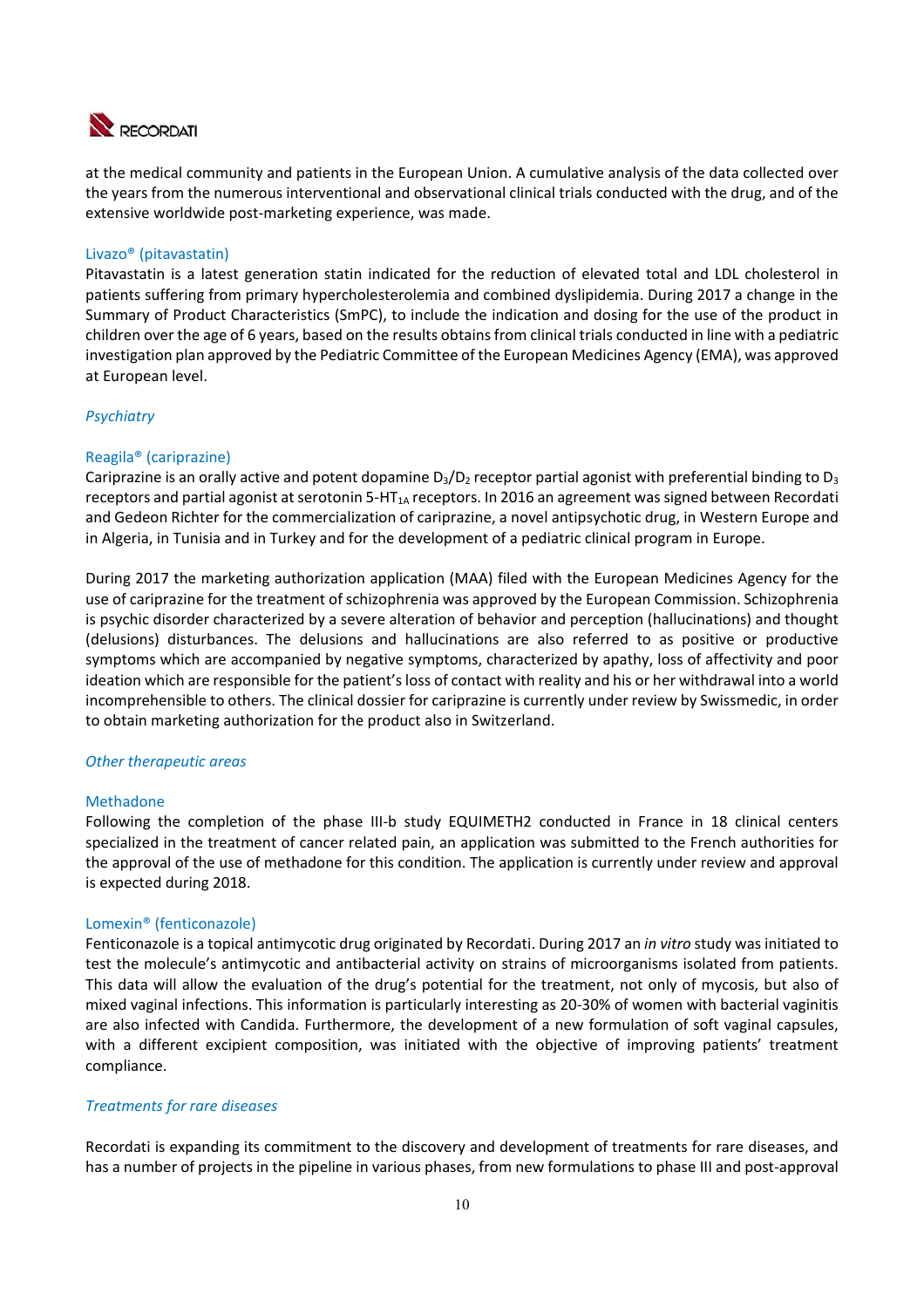

studies. Furthermore, various collaborations with the best Universities worldwide are in place with the objective of finding new therapeutic uses for the current treatments as well as to promote research and development in the more relevant areas (metabolic diseases, neonatology).

### Carbaglu® (carglumic acid)

This product is an orphan drug approved in the European Union by the European Commission and in the U.S. by the Food and Drug Administration (FDA) for the treatment of hyperammonaemia due to N‐Acetyl Glutamate Synthase (NAGS) deficiency. NAGS deficiency is an extremely rare inherited metabolic disorder affecting the urea cycle which leads to accumulation of ammonia in the blood. If not adequately and quickly treated, hyperammonaemia causes irreversible brain damage, coma, and eventually death. Carbaglu® is the only existing specific treatment for this genetic disorder which requires life-long treatment. In 2011 Carbaglu® obtained approval in Europe for the extension of its use to treat hyperammonaemia due to the three main organic acidemias (OA): isovaleric acidemia, methylmalonic acidemia and propionic acidemia. In July 2014 Carbaglu® was granted Orphan Drug Designation (ODD) by the FDA for its use in the treatment or organic acidemias and is currently in a pre‐filing phase in the U.S.A. for this indication.

Recordati is developing a new formulation of Carbaglu® with the objective of increasingly satisfying patients' needs.

### Cystadrops® (cysteamine hydrochloride)

Nephropathic cystinosis is a generalized congenital disorder which affects all body organs and benefits from systemic treatment with cysteamine (Cystagon®) orally administered. Cystinosis also affects the eyes and without quick, continued and proper treatment, cystine crystals accumulate in the cornea. Cystagon® does not adequately address ocular cystinosis due to the poor vascularization of the cornea. The accumulation of cystine crystals in the cornea results in visual disturbances such as photophobia (sensitivity to light), retinal damage and frequent corneal ulceration and eye infections that can degenerate causing corneal erosion and consequent blindness. Cystadrops® are gel based eye drops containing cysteamine chlorhydrate developed by Recordati for the specific treatment of the ocular manifestations of cystinosis. This treatment acts directly on the accumulations of cystine crystals in the eyes and therefore reduces, and eventually eliminates, the crystals improving the symptoms.

Following the positive outcome of the clinical development a Marketing Authorization Application was filed with the European Medicines Agency (EMA) to obtain the new indication. The application was positively appraised and in January 2017 marketing approval in the European Union was received for Cystadrops® to treat patients aged over two years affected by cystinosis.

### GRASPA® (L‐asparaginase)

Asparagine is a tumor growth factor for some blood tumors, and the enzyme L‐asparaginase has been shown to possess a powerful antitumor activity, due to its capacity to degrade asparagine in plasma thus making it unavailable to the neoplastic cells which are unable to produce it. As the enzyme is highly toxic, part of the patient population does not tolerate the treatment protocols that include the use of L‐asparaginase well and thus is not able to receive appropriate treatment. For these patients (mainly relapsed patients, senior and elderly adults) an important medical need is currently not adequately met.

GRASPA® is a new alternative for asparaginase administration originated by the French biotechnology company Erytech Pharma: it is L‐asparaginase encapsulated in homologous (hemo‐compatible) human red blood cells (erythrocytes). GRASPA® reduces the toxicity and hypersensitivity issues associated with L‐asparaginase treatments, while effectively suppressing the plasmatic bioavailability of asparagine.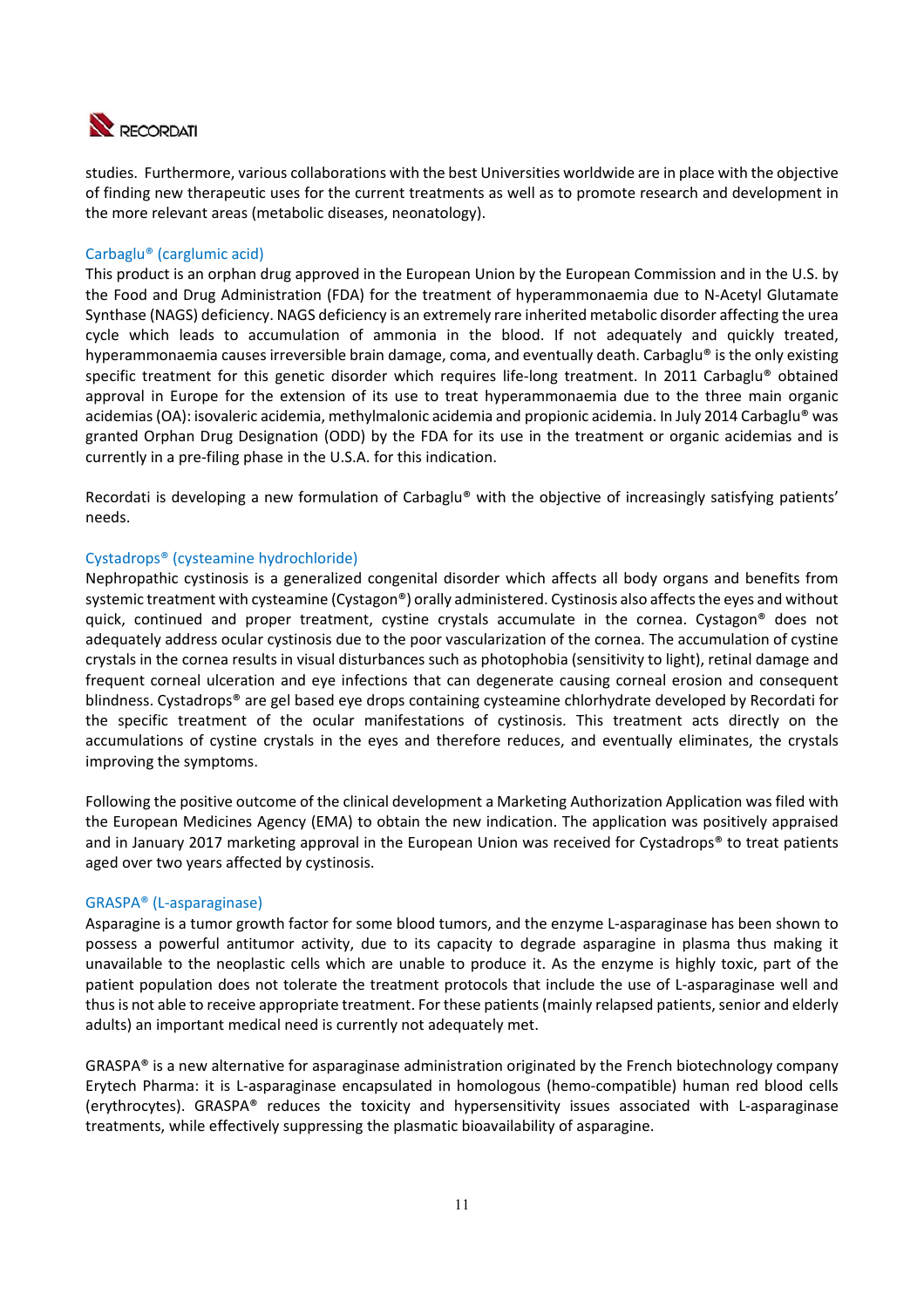

Following the completion of the phase III study GRASPALL, which investigated the efficacy and safety of Graspa® (L‐asparaginase encapsulated in human hemocompatible erythrocytes) in the treatment of acute lymphoblastic leukemia (ALL), and the successive request of more detailed information by the European Medicines Agency (EMA) a Marketing Authorization Application was submitted to EMA in October 2017.

### REC 0545

Maple syrup urine disease (MSUD), also called branched‐chain ketoaciduria, is a rare metabolic disorder affecting branched-chain amino acids (leucine, isoleucine and valine) which results in a build up of these amino acids and their metabolites. This build‐up manifests with severe symptoms affecting all organs right from the beginning of a newborn's life which, if not adequately diagnosed and treated result in the child's death. Even when chronically treated, patients may be subject to acute metabolic decompensation episodes that manifest with severe neurological symptoms which if not addressed can be life‐threatening.

Various therapeutic approaches exist but to date none is specifically approved for the management of the acute phases. Preliminary data show that REC 0545 acts quickly on the build up levels of the amino acids and their metabolites, thus considerably reducing symptoms and patient mortality.

### REC 0551

In February 2017 an exclusive worldwide licensing agreement covering the know-how developed by the Meyer Hospital in Florence (Italy) for the development of a treatment for pre‐term babies affected by retinopathy of prematurity (ROP) was signed. Retinopathy of prematurity (ROP) is a potentially blinding eye disorder that primarily affects premature infants weighing about 1.25 kg or less that are born before 31 weeks of gestation (a full-term pregnancy has a gestation of 38-42 weeks). The smaller a baby is at birth, the more likely that baby is to develop ROP. This disorder—which usually develops in both eyes—is a rare condition, however presenting as one of the most common causes of visual loss in childhood that can lead to lifelong vision impairment and blindness. REC 0551 is currently being investigated in a phase II clinical trial and results are expected in the first half of 2018.

### REC 0559

In June 2017 Recordati and Orphan Europe signed an exclusive license agreement with MimeTech, an Italian development stage company founded by scientists from the University in Florence, for the development and subsequent commercialization on a global basis of a low molecular weight peptidomimetic of human nerve growth factor (NGF) for the treatment of neurotrophic keratitis. Neurotrophic keratitis is a rare degenerative corneal disease initiated by an impairment of trigeminal nerve. In its more severe forms it affects less than one person out of 10,000 worldwide. The progression of the disease can result in corneal ulcers and perforation with a dramatic impact on the patient's vision. Clinical trials in humans are expected to start in 2018.

### *Intellectual property in the Recordati group*

Intellectual property in the Group is protected by its patents which allow the company to make its investments in research and development profitable. The European and international patent requests indicate numerous countries in which it is possible to obtain patent protection following a positive evaluation of the patentable requisites (mainly novelty and the innovative phases of development), assessed in line with local laws and regulations.

The abovementioned protection, which can differ country by country, depends on the type of application made and the objective pursued. The patent application may be made to protect new compounds, manufacturing processes, therapeutical indications, devices and the composition of materials. In the countries in which Recordati seeks patent protection the patents are mainly granted for a duration of 20 years as from the date on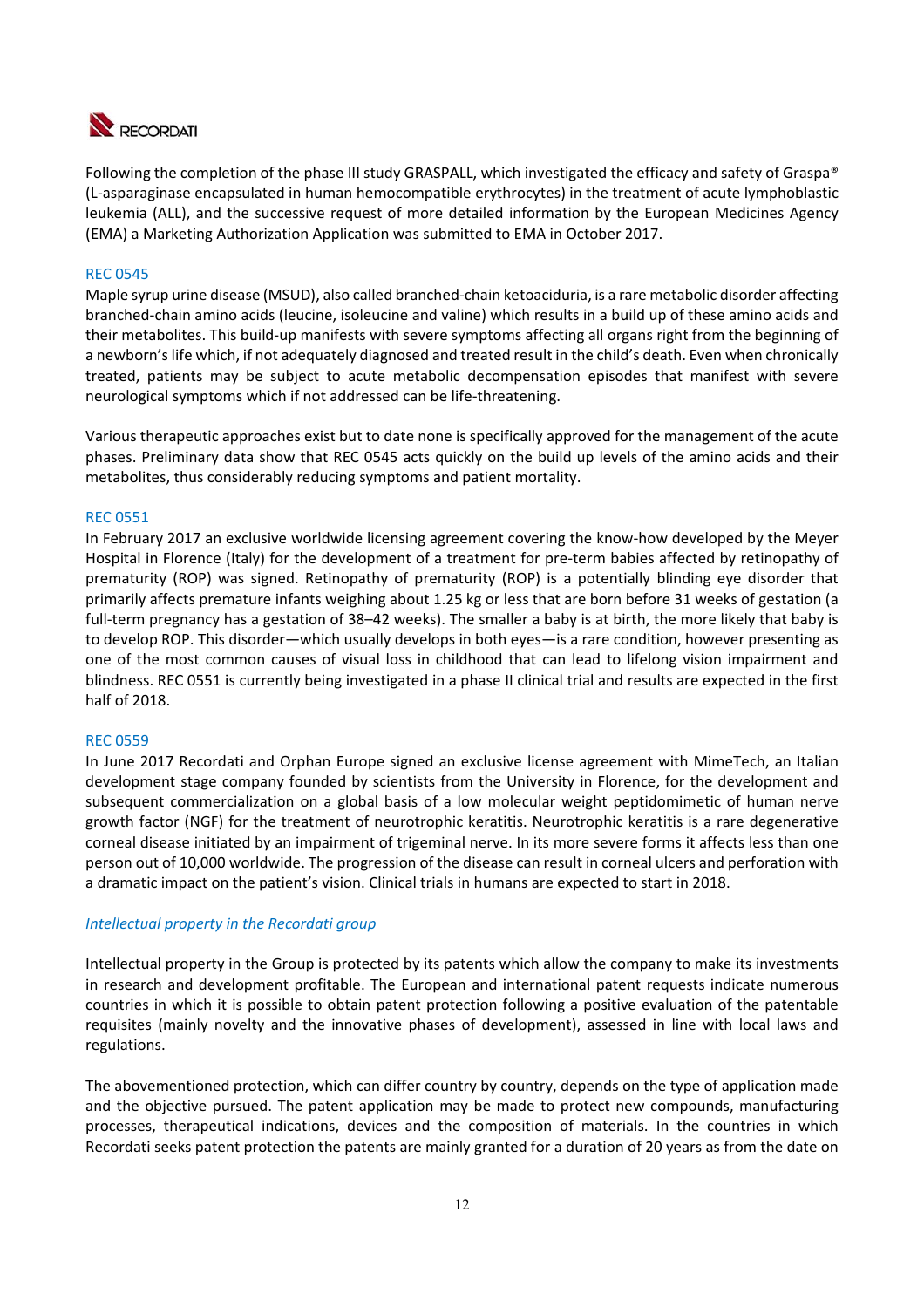

which the application is filed. This duration can be extended for a further 5 years in some countries, mainly in Europe and the U.S.A., following the approval of the pharmaceutical product by the local healthcare authorities.

The patent portfolio is monitored regularly, together with the interested operational units, in order to identify potential violations and initiate any necessary legal action. The Recordati group also benefits from intellectual property protection through license agreements for products and compounds which have been patented by other companies.

At 31 December 2017 the Recordati group holds 518 patents of which 72 were granted in 2017.

Proprietary brands and commercial brands also protect the group's intellectual property. This type of protection, which varies from country to country, is based principally on their use together with their registration. Rights to a brand are obtained through national, international or European Union registrations. These are usually granted for a renewable period of 10 years. The Recordati group holds around 7,000 registrations of 800 brands filed under the names of different companies. Around 65% of the brands are currently in use.

# REVIEW OF OPERATIONS

Net consolidated revenue in 2017 is € 1,288.1 million, up 11.6% over the preceding year, with an increase in international sales of 12.4% to € 1,029.6 million, which represent 79.9% of total sales. Pharmaceutical sales are € 1,247.2 million, up by 12.0%. Pharmaceutical chemicals sales are € 40.9 million, up by 1.9%, and represent 3.2% of total revenues. 2017 revenues include an overall amount of  $\epsilon$  72.0 million which correspond to revenues generated by the Italian company Italchimici S.p.A. and the Swiss company Pro Farma AG, acquired in 2016 and consolidated respectively as from 1 June and 1 July of that year, as well as to the sales as from 1 July of the metoprolol based products acquired from AstraZeneca. Excluding these acquisitions sales growth would have been of 5.4%.

### Sales by business

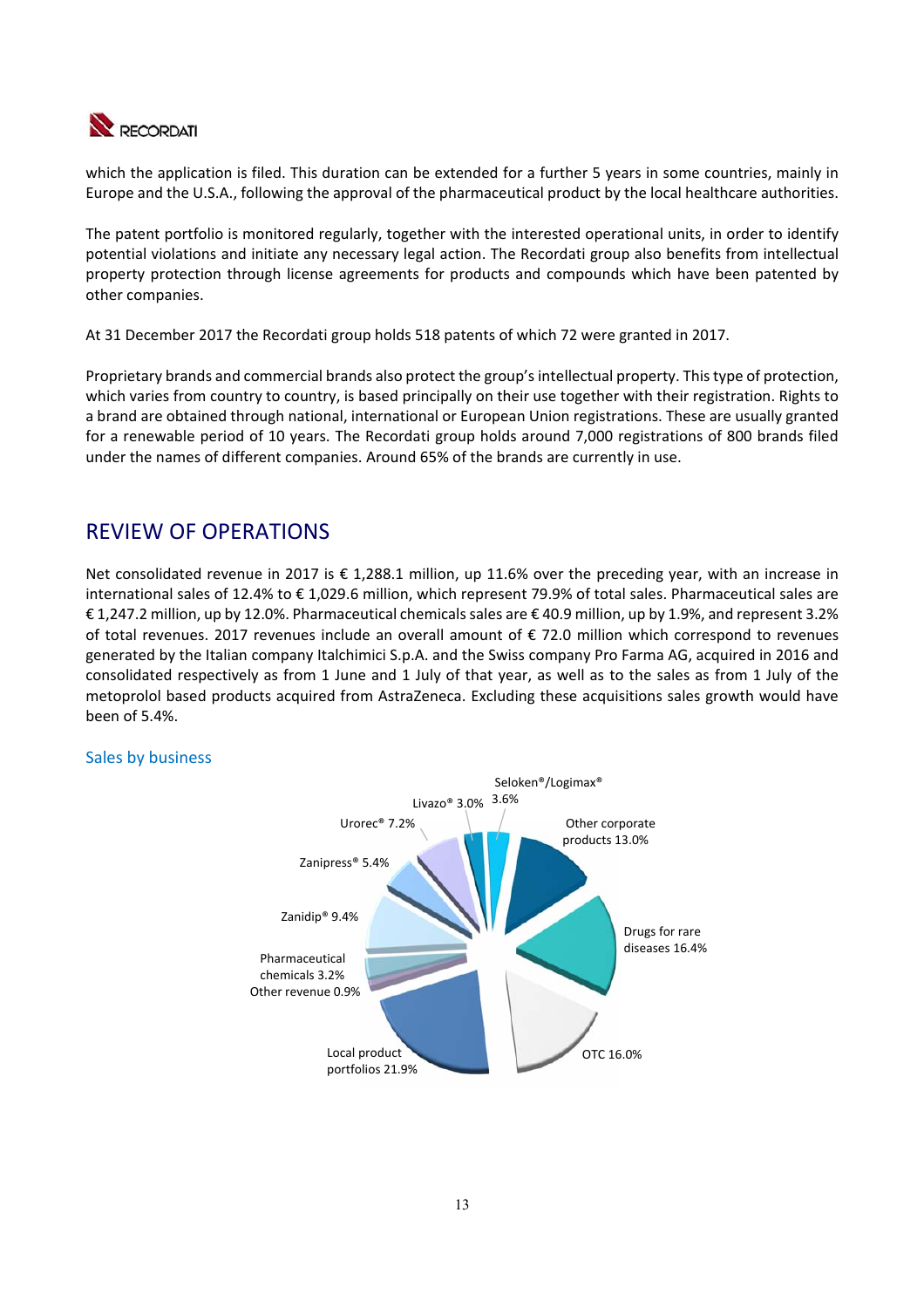

### PHARMACEUTICALS

The group's pharmaceutical business, which represents 96.8% of total revenue, is carried out in the main European markets, including Central and Eastern Europe, in Russia and other C.I.S., Ukraine, Turkey, Tunisia, in the United States of America, Canada, Mexico and in some South American countries through our own subsidiaries and, in the rest of the world, mainly through licensing agreements with pharmaceutical companies of high standing. We have gradually extended our international presence through the acquisition of existing marketing organizations with the aim to add our proprietary products, and those obtained under multi‐territorial licenses, to the local portfolios.



Pharmaceutical sales by geography in 2017 are shown below:

Pharmaceutical sales by therapeutic area in 2017 are shown below:

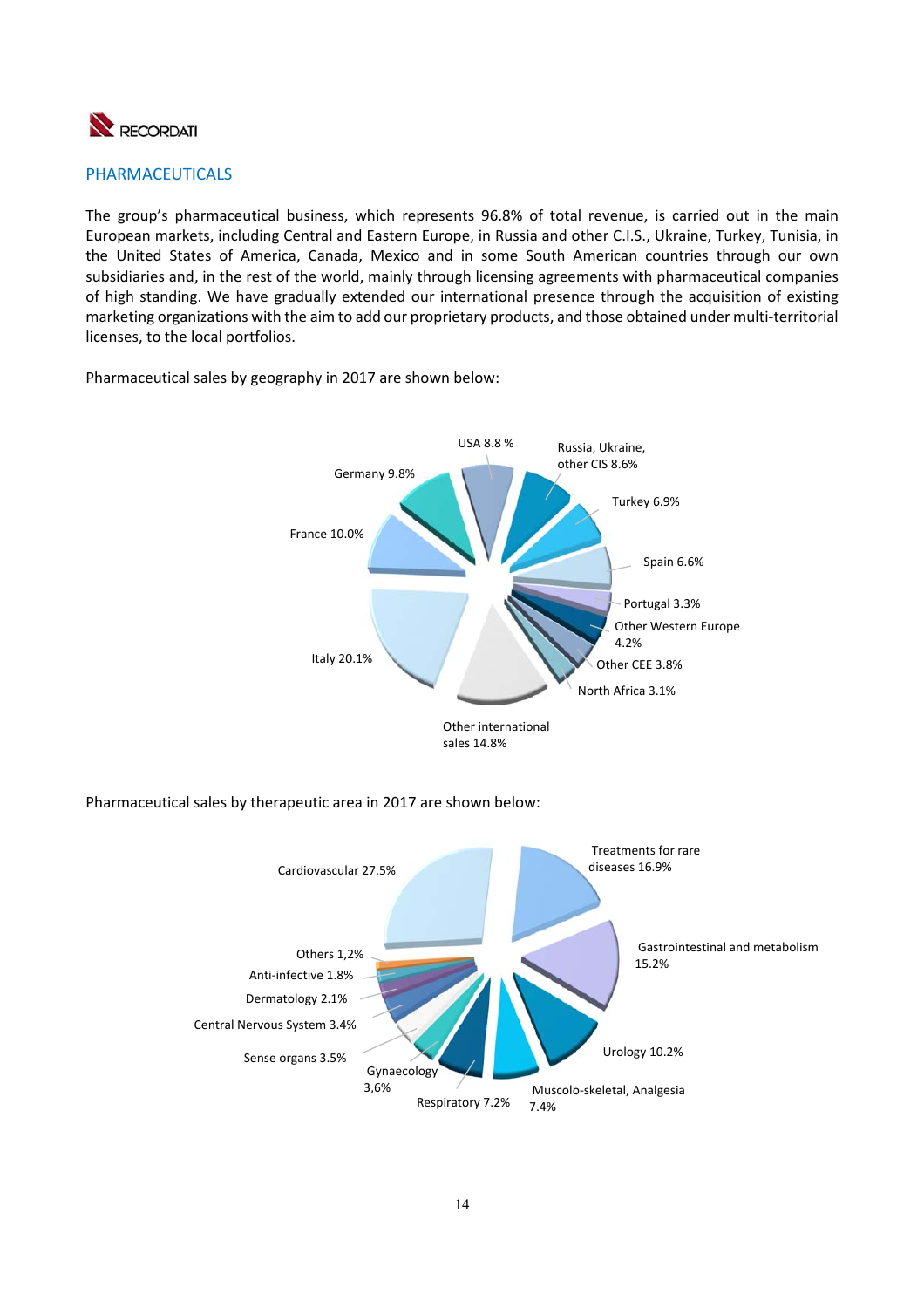

### Corporate products

The performance of products sold directly in more than one market (corporate products) during 2017 is shown in the table below.

| $\epsilon$ (thousands)                                                 | 2017    | 2016    | Change<br>2017/2016 | %    |
|------------------------------------------------------------------------|---------|---------|---------------------|------|
| Zanidip <sup>®</sup> (lercanidipine)                                   | 120,633 | 113,999 | 6,634               | 5.8  |
| Zanipress® (lercanidipine+enalapril)                                   | 69,213  | 69,075  | 138                 | 0.2  |
| Urorec <sup>®</sup> (silodosin)                                        | 92,756  | 85,198  | 7,558               | 8.9  |
| Livazo <sup>®</sup> (pitavastatin)                                     | 39,224  | 35,129  | 4,095               | 11.7 |
| Seloken®/Seloken® ZOK/Logimax®<br>(metoprololo/metoprololo+felodipina) | 46,984  | 0       | 46.984              | n.s. |
| Other corporate products*                                              | 270,381 | 238,465 | 31,916              | 13.4 |
| Drugs for rare diseases                                                | 211.241 | 186,806 | 24.435              | 13.1 |

\* Include the OTC corporate products for an amount of  $\epsilon$  102.5 million in 2017 and  $\epsilon$  84.3 million in 2016 (+21.5%).

Zanidip® (lercanidipine) is an antihypertensive calcium channel blocker discovered and developed entirely in the Recordati research laboratories and is available in 101 countries. Lercanidipine is effective in gradually lowering blood pressure values to optimal levels avoiding episodes of reflex tachycardia and reducing the risk of cardiovascular events and their related mortality. Its lipofilicity and high selectivity are properties which render lercanidipine effective with a superior tolerability profile. It ensures protection of the kidneys and the endothelium of the blood vessels. Thanks to this organ protection characteristic and its metabolic neutrality lercanidipine is well tolerated by patients suffering from other diseases such as diabetes and nephropathy. Our lercanidipine based products are sold directly to the market by our own marketing organizations in Western Europe as well as in Central and Eastern Europe, in Turkey and in North Africa. In the other markets they are sold by licensees, and in some of those aforementioned co-marketing agreements are in place.

| $\epsilon$ (thousands)           | 2017    | 2016    | Change<br>2017/2016 | %     |
|----------------------------------|---------|---------|---------------------|-------|
| Direct sales                     | 69.189  | 62,150  | 7.039               | 11.3  |
| Sales to licensees               | 51.444  | 51.849  | (405)               | (0.8) |
| <b>Total lercanidipine sales</b> | 120,633 | 113,999 | 6,634               | 5.8   |

Direct sales of lercanidipine based products are up by 11.3% mainly due to the sales in Switzerland which are made directly to the market by our subsidiary there as from September of 2016. Sales increase also in Germany and in France, where the brand Lercan® is now sold directly by our subsidiary following the termination of the license agreement with Pierre Fabre. Sales to licensees, which represent 42.6% of total lercanidipine sales, are down by 0.8% as a consequence of reclassification of sales previously made to Pierre Fabre to direct sales.

Zanipress® (lercanidipine+enalapril) is an antihypertensive drug developed by Recordati. It associates lercanidipine, a latest generation calcium channel blocker, with enalapril, a widely prescribed ACE inhibitor, allowing the simultaneous administration of two active ingredients and increasing treatment compliance by the patient. Combination therapy is considered as first line treatment for hypertensive patients at high risk for cardiovascular events. The benefits of the combination of these two active ingredients have been confirmed by the results of a number of clinical trials which have shown its significant antihypertensive efficacy, good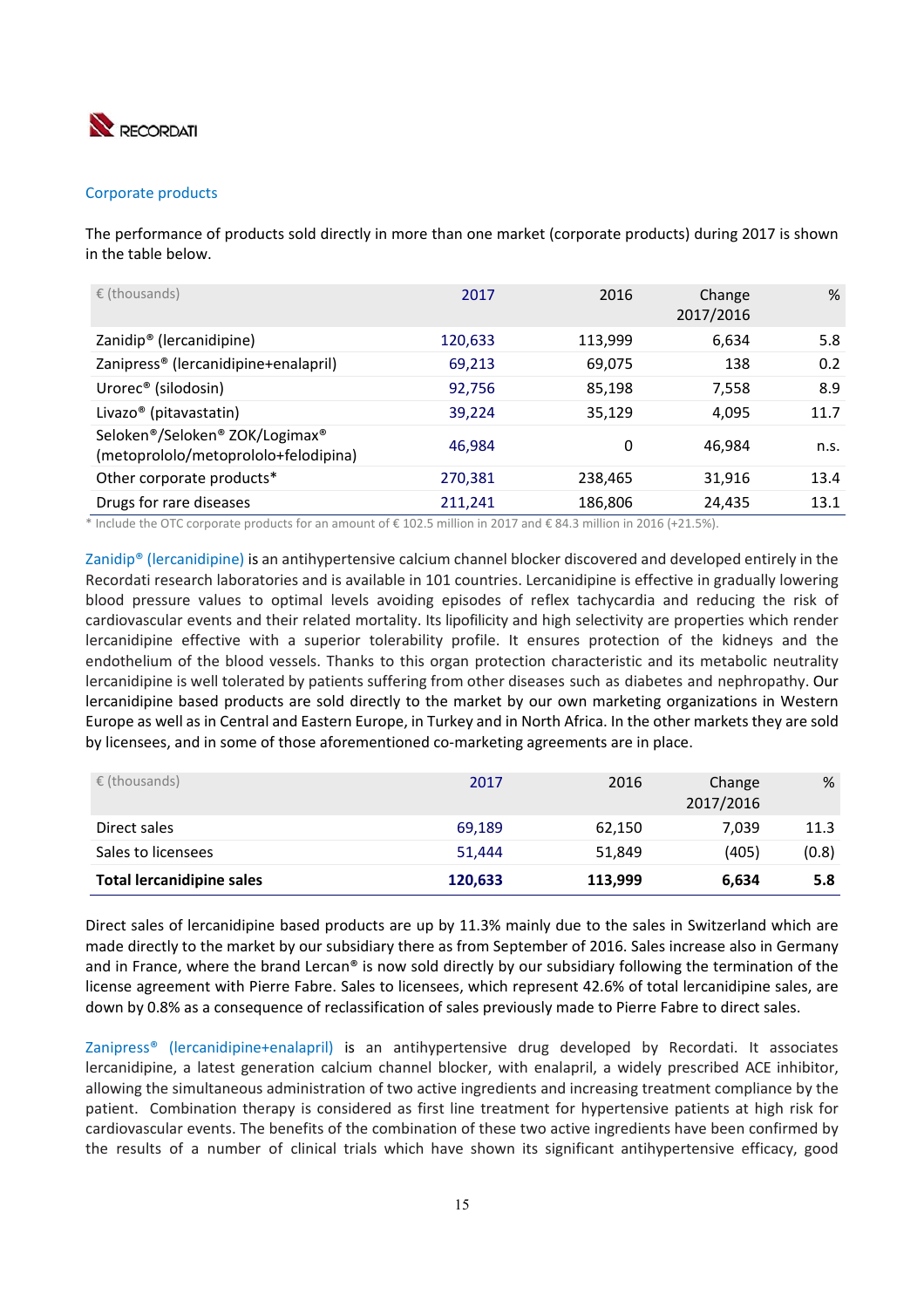

tolerability in addition to renal and vascular protection from damage caused by hypertension. This product is marketed successfully by Recordati or by its licensees in 30 countries.

| $\epsilon$ (thousands)              | 2017   | 2016   | Change<br>2017/2016 | %      |
|-------------------------------------|--------|--------|---------------------|--------|
| Direct sales                        | 55,036 | 51,815 | 3.221               | 6.2    |
| Sales to licensees                  | 14.177 | 17,260 | (3,083)             | (17.9) |
| Total lercanidipine+enalapril sales | 69,213 | 69,075 | 138                 | 0.2    |

Direct sales of Zanipress® in 2017 are up by 6.2% mainly due to the performance of the product in Germany, France and Switzerland. This product is marketed in Italy by Recordati and Innova Pharma with the brands Zanipril® and Lercaprel® and by co-marketers Italfarmaco and Polifarma with the brands Coripren® and Atover® respectively. Sales recorded in 2017 by Zanipril® and Lercaprel® are  $\epsilon$  14.9 million, down by 8.0% due to competition from generic versions of the product. Overall the product has achieved a market share of 28.9% (IMS Retail Sales, C9B3, Italy). In France the lercanidipine/enalapril fixed combination is marketed by Laboratoires Bouchara Recordati and by Pierre Fabre under their respective brands Zanextra® and Lercapress®. Sales of Zanextra® are  $\epsilon$  11.1 million, up by 5.9%. Overall the product has achieved a market share of 25.7% (GERS Retail Sales, C9B3, France). In Germany, Recordati Pharma sells Zanipress®, which recorded sales of € 13.3 million, up by 45.5%. The lercanidipine/enalapril fixed combination is also sold by Berlin Chemie (Menarini group) as Carmen ACE® and by Meda as Zaneril®. Overall this product is the second largest in its class with a market share of 37.0% (IMS Retail Sales, C9B3, Germany). In Turkey Recordati Ilaç markets Zanipress® which recorded sales of €6.5 million, slightly down due to a negative currency effect following the devaluation of the Turkish lira. In local currency sales of Zanipress® in Turkey grow by 21.2%. In Portugal, where sales of Zanipress® are € 3.4 million (‐12.4%), and in Spain where sales of Zanipress®, Lercapress® and Coripren® are € 3.6 million (‐6.3%), generic versions of the product are present in the market. The lercanidipine/enalapril fixed combination is also sold by our marketing organizations in Greece, Switzerland, Ireland, Russia, Ukraine and other C.I.S., Poland and in North Africa. Sales to licensees, which represent 20.5% of total sales, are down by 17.9% and include the effect of the change in Switzerland from licensed out to directly sold in the market.

Urorec<sup>®</sup> (silodosin) is a drug indicated for the treatment of the symptoms of benign prostatic hyperplasia (BPH, enlargement of the prostate). BPH manifests with problems linked to urination, it is frequent in men over the age of fifty and its symptoms significantly reduce quality of life. The prevalence of the disorder is increasing with the ageing of the population. Clinical evidence shows that patients receiving silodosin benefited from a significant reduction of symptoms associated with BPH and an improvement in quality of life within the first week of treatment. Symptom improvement is maintained during long term treatment. The safety and tolerability of silodosin has been widely assessed with positive results. The low incidence of orthostatic and vasodilatory side effects make it a well-tolerated treatment even in patients who take antihypertensive medication. Silodosin was originated by Kissei (Japan) and was obtained under license by Recordati for the development and marketing in Europe and a further 18 countries in the Middle East and Africa. Currently the product is successfully marketed in 37 countries and has achieved a share of 20.5% of the alpha blocker segment of the BPH market in the 15 main European countries. Silodosin based products are sold directly by our subsidiaries under the brand Urorec® and by licensees under the brand Silodyx™ and generated sales in 2017 of € 92.8 million, up by 8.9%. Urorec® is doing particularly well in Italy achieving sales in 2017 of € 24.9 million (+10.7%). The product is also well accepted by physicians in France, Turkey and Spain where sales are € 15.7 million (+14.1%), € 9.4 million (+6.3%) and € 8.8 million (+9.3%) respectively. Urorec<sup>®</sup> is also growing significantly in Russia where it generated sales of  $\epsilon$  3.0 million (+28.7% in local currency) in 2017.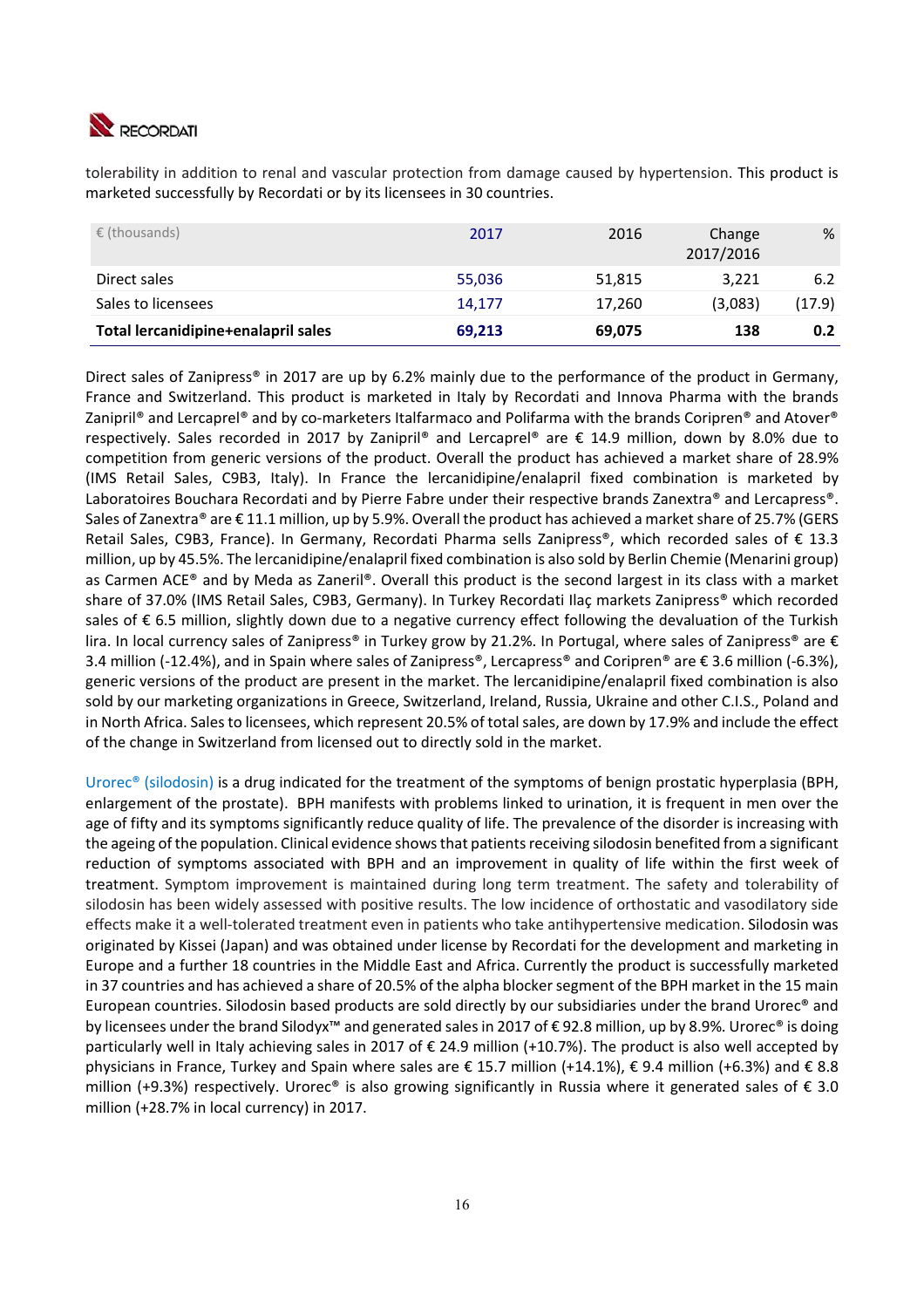

Livazo<sup>®</sup> (pitavastatin) is a latest generation statin indicated for the treatment of dyslipidaemia, a condition characterized by altered levels of blood cholesterol and other lipids and associated with an increased risk for heart disease and stroke. Controlled clinical trials show that pitavastatin induces a reduction in LDL‐cholesterol (the "bad" cholesterol that contributes to formation of atherosclerotic plaques) and an increase in HDL‐ cholesterol (the "good" cholesterol that is removed from the arterial walls), a dual effect that should be regarded as highly relevant, since it appears to reduce the relative risk for cardiovascular complications. Furthermore, presents an excellent safety profile due to the lower likelihood of drug-drug interactions than that of most other statins. Thanks to these properties pitavastatin can be regarded as an effective and safe treatment of dyslipidemia. Pitavastatin was licensed by Recordati from the Japanese pharmaceutical company Kowa for the European market, Russia and the other C.I.S. countries and Turkey. The drug is sold by our marketing organizations in Spain, Portugal, Switzerland, Greece, Russia, Ukraine, other countries in the C.I.S and Turkey. Sales generated in 2017, including sales to co-marketers in Spain, Portugal and Greece, are € 39.2 million, up by 11.7%, and have achieved a share of 6.9% of the statins market in the six main countries.

Seloken®/Seloken® ZOK (metoprolol) are metoprolol based medicines belonging to the beta-blocker class of drugs widely used in the treatment of angina pectoris, myocardial infarction and disturbances of cardiac rhythm, as well as hypertension and functional heart disorders. These drugs have been widely studied in large and important clinical trials such as MAPHY and MERIT-HF and are frequently used in primary care and by cardiologists to treat cardiac disturbances and hypertension. Long term mortality studies (Seloken®/Seloken® ZOK Core Data Sheet) have shown that the use of metoprolol reduces the rates of general mortality, cardiovascular mortality, sudden death and the progression of heart failure.

Logimax<sup>®</sup> (metoprolol+felodipine) is a fixed association of metoprolol with felodipine which over the years has shown high antihypertensive efficacy. The use of metoprolol together with felodipine enables the reduction of possible episodes of reflex tachycardia induced by the calcium channel blocker, while felodipine associated with metoprolol facilitates vasodilation by reducing peripheral vascular resistance. This mechanism of action explains why a therapy based on the association of a beta-blocker with a calcium channel blocker, administered to patients suffering from hypertension associated with ischemic cardiopathy, is one of the therapeutical combinations mostly mentioned and recommended by the European ESH/ESC guidelines.

The European rights to Seloken®/Seloken® ZOK (metoprolol) and Logimax® (metoprolol+felodipine) were acquired from AstraZeneca in June 2017 and the sales consolidated as from 1 July. The products are sold directly in Germany, Poland, France, Czech Republic, Romania, Switzerland, Italy, Spain and Greece and through distribution agreements in other European countries. Sales of these products in 2017, as from 1 July, are € 47.0 million.

Other corporate products include specialties obtained from Recordati's original research, through the acquisition of product rights for various markets and through license agreements for multiple territories. The following paragraphs describe their characteristics and sales generated.

- Tergynan<sup>®</sup> is a fixed combination of different active ingredients with antimicrobial, anti-inflammatory, antiprotozoal and antimycotic activity for the treatment and prevention of gynecological infections. Sales of this product in 2017 are € 28.4 million, up by 16.4%, and are generated mainly in Russia.
- CitraFleet® and PhosphoSoda®, are bowel cleansers used in preparation for any diagnostic procedure which requires emptying of the intestines, such as colonoscopy or X-rays These products are sold mainly in Spain and in Germany. Thanks to the constant product portfolio integration process among the group's subsidiaries, the presence of Citrafleet® was extended to Italy, France, Ireland, Greece and Romania while the presence of Phosphosoda® was extended to France, Germany, Ireland, Russia, Turkey and will soon be launched in Greece. In 2017 sales of CitraFleet® are € 22.9 million (+3.7%) and those of PhosphoSoda® are € 4.7 million (‐12.8%).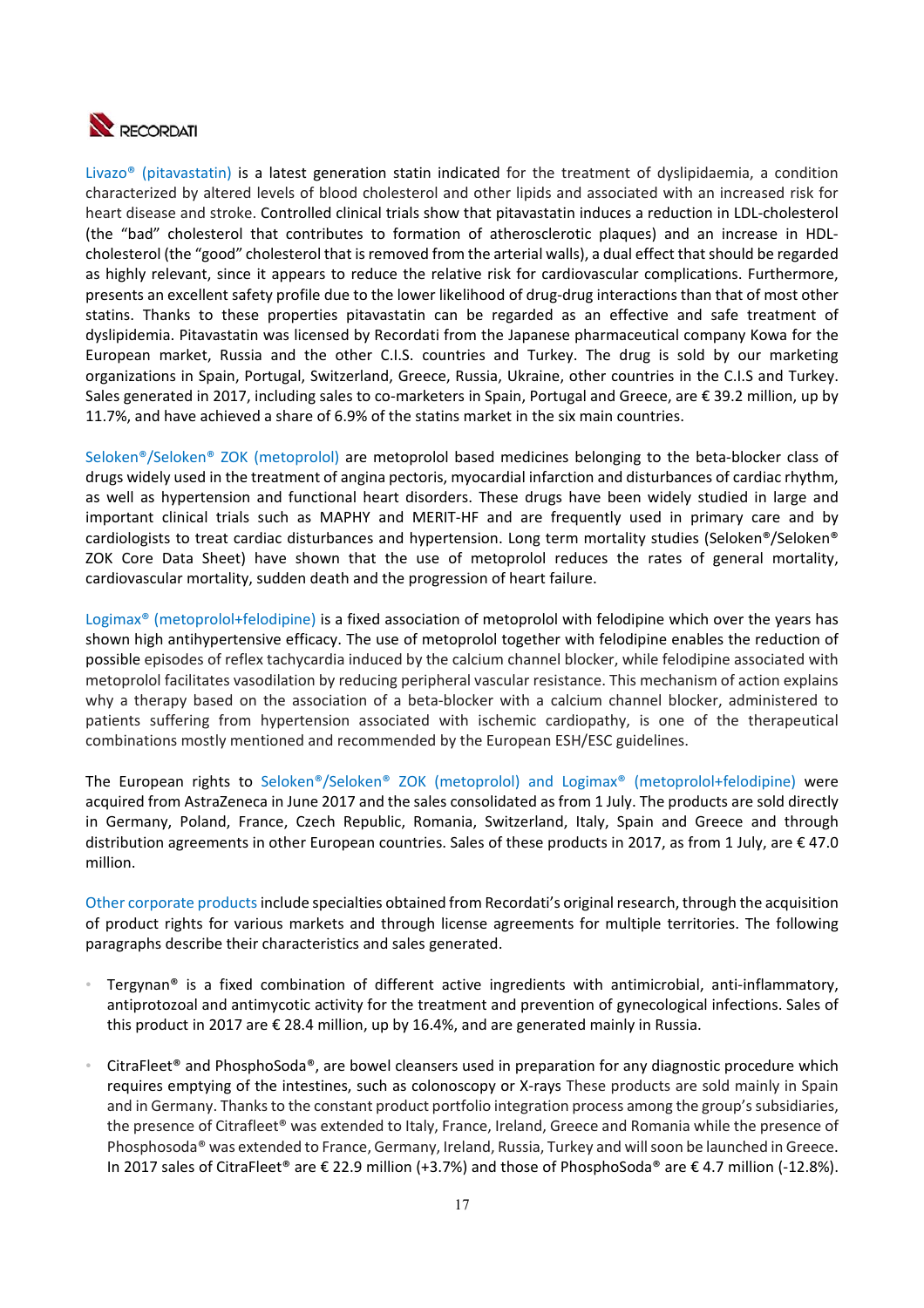

Fleet enema and Casenlax®, two other gastrointestinal products, generated sales of € 10.8 million (‐0.3%) and € 8.7 million (+20.1%) respectively.

- Polydexa®, Isofra® and Otofa® are combination products for the treatment of ENT infections sold mainly in Russia. In 2017 sales of Polydexa® are € 28.0 million, those of Isofra® are € 17.8 million while Otofa® generated sales of  $\epsilon$  4.8 million. Overall sales are up compared to the preceding year.
- The line of products under license from BioGaia comprises food supplements based on lactobacillus reuteri protectis and includes the brand Reuflor® in Italy and the brands Casenbiotic®, Bioralsuero®, Reuteri® and Gastrus® in Spain and Portugal. Sales of these products in 2017 are € 28.1 million.
- Procto-Glyvenol<sup>®</sup> (tribenoside), leader in its class, is indicated for the treatment of internal and external hemorrhoids. It is marketed by Recordati in the following countries: Poland, Russia, Turkey, Romania, Czech Republic, Slovakia, Ukraine, Portugal, the Baltic states and Cyprus. Sales in the market of this product in 2017 are  $\epsilon$  22.1 million, up by 29.7%.
- The Hexa line of products comprises biclotymol based antibacterial treatments of the oral cavity sold under the brands Hexaspray®, Hexalyse® and Hexapneumine®. The main brand of the line is Hexaspray®, a spray for sore throats which is a leader in its class in France. Overall sales of these products in 2017 are € 20.6 million, an increase of 10.8%, and are generated mainly in France, North Africa and Russia.
- Lomexin<sup>®</sup> (fenticonazole), an original Recordati product, is an internationally and widely used broad-spectrum antimycotic indicated for the treatment of dermatological and gynecological infections caused by fungi, mold, yeast and gram positive bacteria. Sales of this product for 2017 are € 16.9 million, down by 0.1% over the preceding year.
- TransAct® LAT, a transdermal patch containing 40 mg of flurbiprofen indicated for the symptomatic relief of localized pain involving the musculoskeletal system, obtained under license from Amdipharm, is sold on the Italian and Portuguese markets. Sales of this product are € 10.3 million (‐4.2%) in 2017.
- Flavoxate, a Recordati original research product, is a muscle relaxant of the urinary tract. It is indicated for the symptomatic treatment of dysuria, urgency, nocturia, frequency and incontinency and the treatment of bladder and urethral spasms and is marketed under the brands Genurin® and Urispas®. Sales of this product in 2017 are € 9.1 million, down by 15.0%.
- Kentera® is an oxybutynin transdermal patch indicated for the symptomatic treatment of disorders of the lower urinary tract such as incontinence, increased urinary frequency and urgency, obtained under license from Allergan (previously Actavis and before that Watson Pharmaceuticals) and marketed in 18 countries. Sales of Kentera® are € 8.1 million (‐5.0%) in 2017.
- Rupatadine is a systemic antihistamine indicated for the treatment of allergies and in particular allergic rhinitis. Under license from Uriach, it is marketed in Italy and Germany as Rupafin® and in France as Wystamm®. Sales of all brands of rupatadine in 2017 total € 7.4 million, down by 29.4% following the entry of generic versions of the product on the market.
- Lopresor® (metoprolol) is a selective beta blocker for the treatment of different cardiovascular disorders, in particular hypertension and angina pectoris, marketed in Greece and in other European markets. Sales of this product in 2017 are € 6.3 million (+4.2%) and are generated mostly in Greece and in Germany.
- Abufene® and Muvagyn® are gynaecological products indicated for menopausal symptoms. Sales of these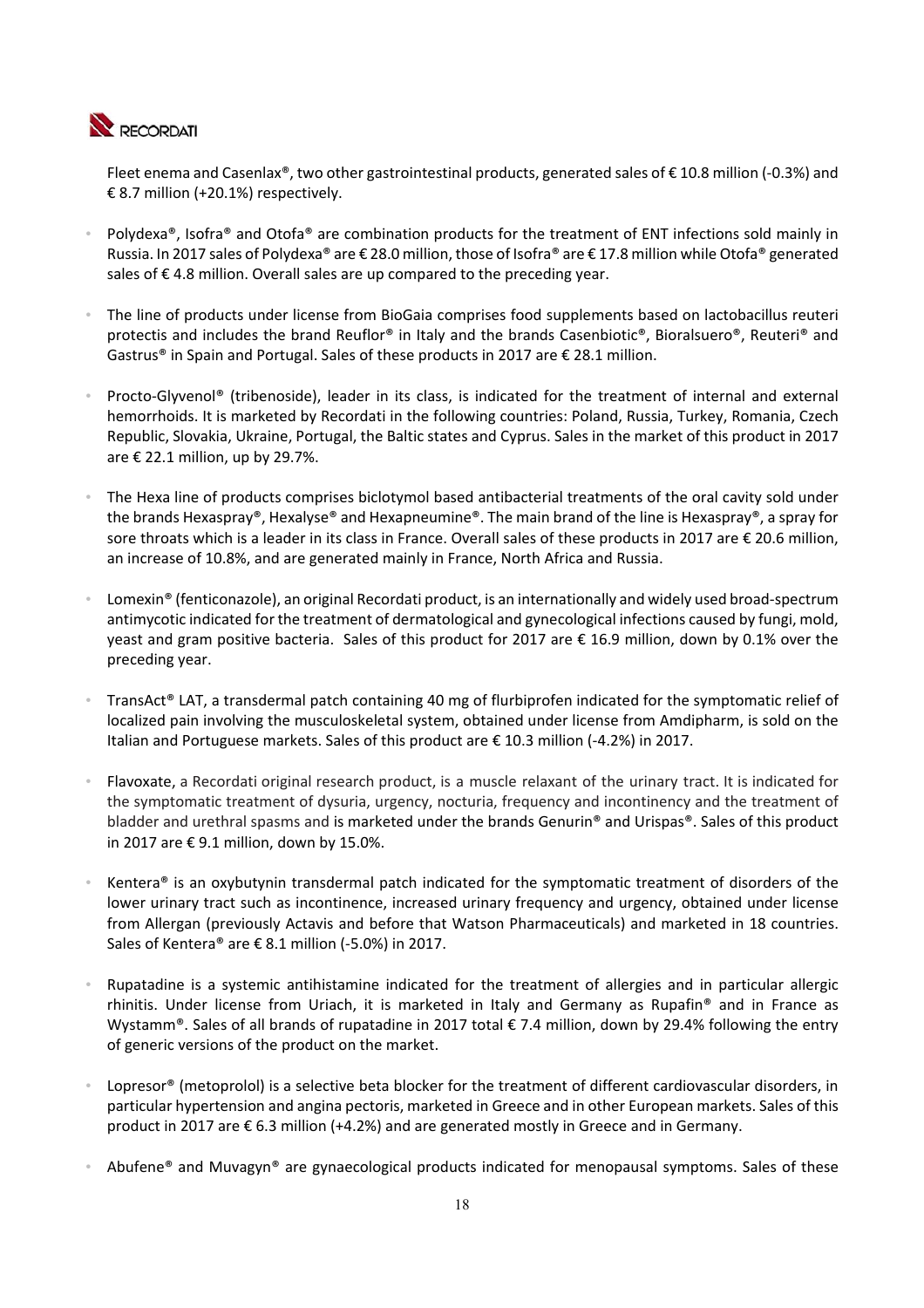

products in 2017 are € 5.6 million (+13.4%) and € 2.8 million respectively.

- Lacdigest<sup>®</sup> (tilactase) is an enzyme based preparation indicated in cases of lactose intolerance due to primary and secondary lactase deficiency. Sales of this product in 2017 are € 4.3 million and are generated in Italy and in Switzerland.
- Vitaros®/Virirec® (alprostadil) is the first topically applied cream formulation of alprostadil for the treatment of erectile dysfunction. The topical administration and local mechanism of action minimizes any systemic adverse reaction or interaction with other drugs, food or alcoholic beverages, and therefore Vitaros® can be considered an effective and safe alternative to existing orally administered products. It is sold under license from the US pharmaceutical company Apricus Biosciences. Launched successfully in Spain the product is now on the market in Portugal, Ireland, the Czech Republic, Slovakia and was recently launched in Greece and Romania. Sales generated in 2017 are € 2.5 million.

### Treatments for rare diseases

Rare diseases bring great suffering to millions of affected people worldwide. They are mostly genetic diseases that can affect patients of any age, sex or ethnic origin and involve any type of medical specialization. They are chronic, fatal or severely debilitating diseases which strongly impact patients, their families and the community as a whole. Very often sufferers are new‐borns, children and young adults.

An orphan drug is a medicinal product developed for the treatment of a rare disease. A rare disease is defined as a condition that affects fewer than 5 per 10,000 inhabitants in Europe or fewer than 200,000 Americans in the U.S.A.. Over 30 million people are affected in Europe alone. There are over 7,000 known rare diseases but today approved treatment exists for only around 300 of these.

Due to the extensive spectrum of existing diseases and the scarcity of available information, it is possible that physicians may never see a patient with a rare disease in the whole of their career. For these reasons there's always a risk that when a baby is born with a rare disease a correct diagnosis may not be made and timely appropriate treatment may not be provided. To provide care for people with a rare disease and to encourage pharmaceutical and biotechnology companies to invest in treatments for rare diseases governments have created various legal and financial incentives. In 1983 the Orphan Drug Act was introduced in the U.S.A. and European legislation passed in 1999 explicitly recognized the unmet need for targeted treatments for orphan diseases and created regulatory pathways and incentives for manufacturers to develop orphan drugs. From April 2000, when the EU orphan drug regulation came into effect, many hundreds of drugs received orphan drug designation from the European Medicines Agency (EMA). Of those designated drugs, over 100 have received marketing authorization (MA). 40% of the orphan medicines were licensed for oncological and haematological conditions and about 30% of the orphan drug market consists of drugs for rare inborn errors of metabolism.

The Recordati group operates in the rare disease segment worldwide through its dedicated subsidiaries Orphan Europe and Recordati Rare Diseases who share the conviction that each person with a rare disease has the right to the best possible treatment. Our organizations work closely with specialists, healthcare professionals, patients' families and patient groups to spread knowledge, improve diagnosis and treatment, enable access to treatment by supporting patients and their needs.

Recordati operates directly in Europe, the Middle East and Africa through Orphan Europe, a pharmaceutical group dedicated to the research, development and marketing of treatments for rare diseases. It has worldwide coverage through its subsidiaries and highly qualified distributors. Furthermore, a direct distribution and packaging system is able to deliver very small numbers of specialist products to people around the world at short notice. Recordati has progressively and successfully intensified its commitment to treatments for rare diseases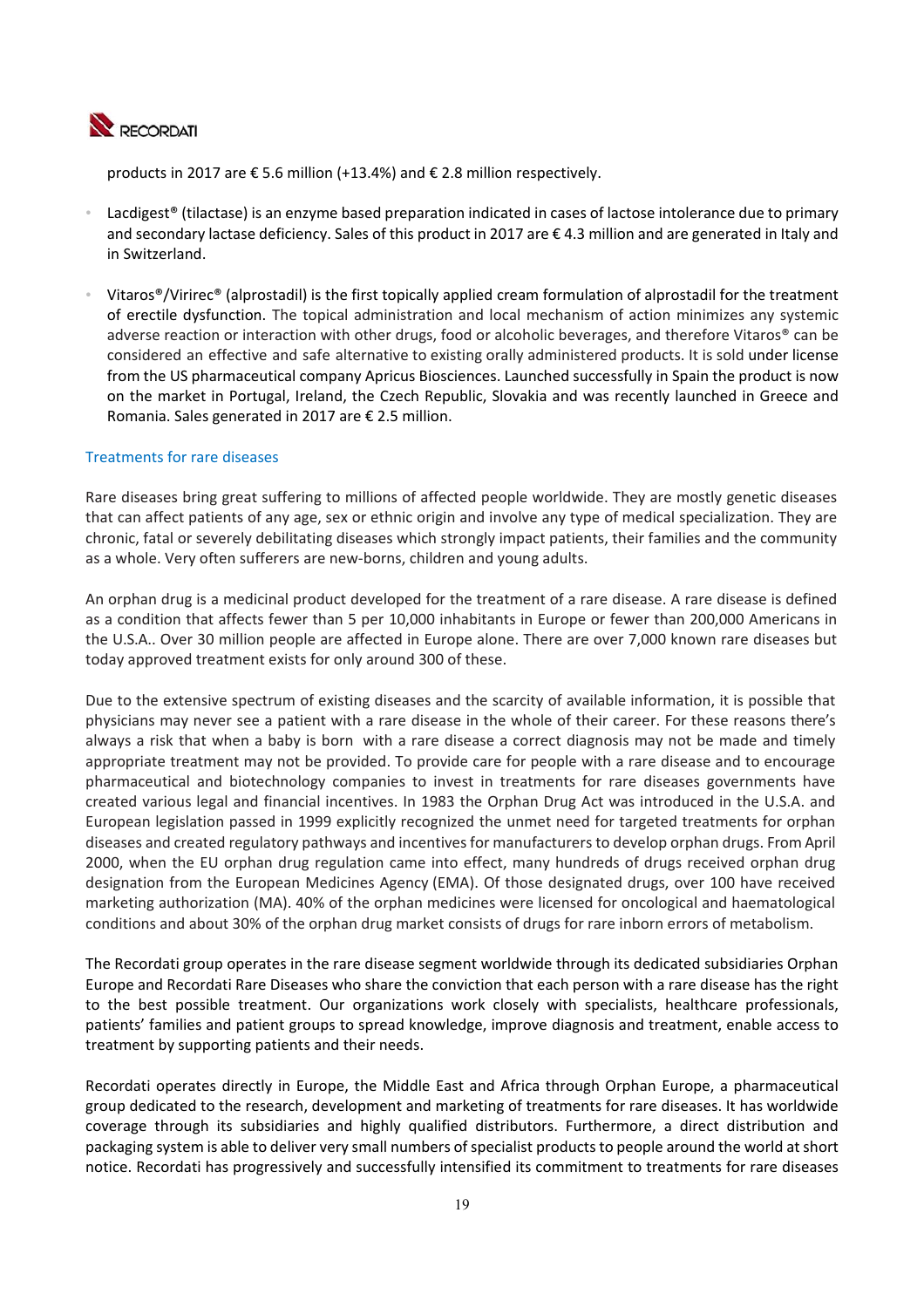

also in the U.S.A. where Recordati Rare Diseases Inc. offers a portfolio of products for the treatment of a number of rare diseases the most important of which is Panhematin® (haemin for injection) for the amelioration of recurrent attacks of acute intermittent porphyria. As from April 2017, the Group's presence in North America was reinforced with the establishment in Canada of Recordati Rare Diseases Canada, based in Toronto.

In 2017 Recordati has consolidated its presence in Latin American countries in some of which such as in Mexico, Brazil and Colombia, it operates through its own subsidiaries. In Russia Recordati's organization guarantees access to treatments to patients living in the more remote areas of the country. In June 2017 a representative office was opened in Malaysia with the intention of extending operations to the Asia‐Pacific regions.

The main products in the segment dedicated to rare disease treatments are Panhematin®/Normosang® (human haemin) indicated for the treatment of acute attacks of hepatic porphyria; Carbaglu® (carglumic acid) indicated for the treatment of hyperammonaemia due to N-acetylglutamate synthase deficiency (NAGS deficiency) and due to any of the three main organic acidaemias; Cosmegen® (dactinomycin) used mainly in the treatment of three rare cancers (Wilms' tumor, childhood rhabdomyosarcoma and choriocarcinoma); Pedea®/Neoprofen® (i.v. ibuprofen) used in the treatment of a serious congenital cardiac malformation, the persistence of *patent ductus arteriosus* (PDA); Cystadane® (betaine anhydrous) for the treatment of homocystinuria, Cystagon® (cysteamine bitartrate) for the treatment of proven nephropathic cystinosis and Cystadrops® (cysteamine chlorhydrate), eye‐drop solution approved by the European Union Commission for the treatment of corneal cystine crystal deposits in adults and children from 2 years of age with cystinosis.

Sales of these products in 2017 total € 211.2 million, an increase of 13.1% due to the good performance of the business in all markets.

### Pharmaceutical sales by geographical area

The pharmaceutical sales by geography of the Recordati subsidiaries are broken down as follows:

| $\epsilon$ (thousands)                     | 2017      | 2016      | Change<br>2017/2016 | %     |
|--------------------------------------------|-----------|-----------|---------------------|-------|
| Italy                                      | 251,040   | 229,920   | 21,120              | 9.2   |
| France                                     | 124,704   | 115,052   | 9,652               | 8.4   |
| Germany                                    | 122,426   | 101,097   | 21,329              | 21.1  |
| U.S.A.                                     | 109,567   | 101,117   | 8,450               | 8.4   |
| Russia, other C.I.S. countries and Ukraine | 107,028   | 79,512    | 27,516              | 34.6  |
| Turkey                                     | 86,022    | 86,321    | (299)               | (0.3) |
| Spain                                      | 82,247    | 76,441    | 5,806               | 7.6   |
| Portugal                                   | 40,421    | 40,279    | 142                 | 0.4   |
| Other Western European countries           | 52,859    | 40,064    | 12,795              | 31.9  |
| Other C.E.E. countries                     | 46,979    | 32,531    | 14,448              | 44.4  |
| North Africa                               | 38,883    | 42,343    | (3,460)             | (8.2) |
| Other international sales                  | 185,008   | 169,101   | 15,907              | 9.4   |
| <b>Total pharmaceutical sales</b>          | 1,247,184 | 1,113,778 | 133,406             | 12.0  |

Both years include sales as well as income from up-front payments, royalties and miscellaneous items.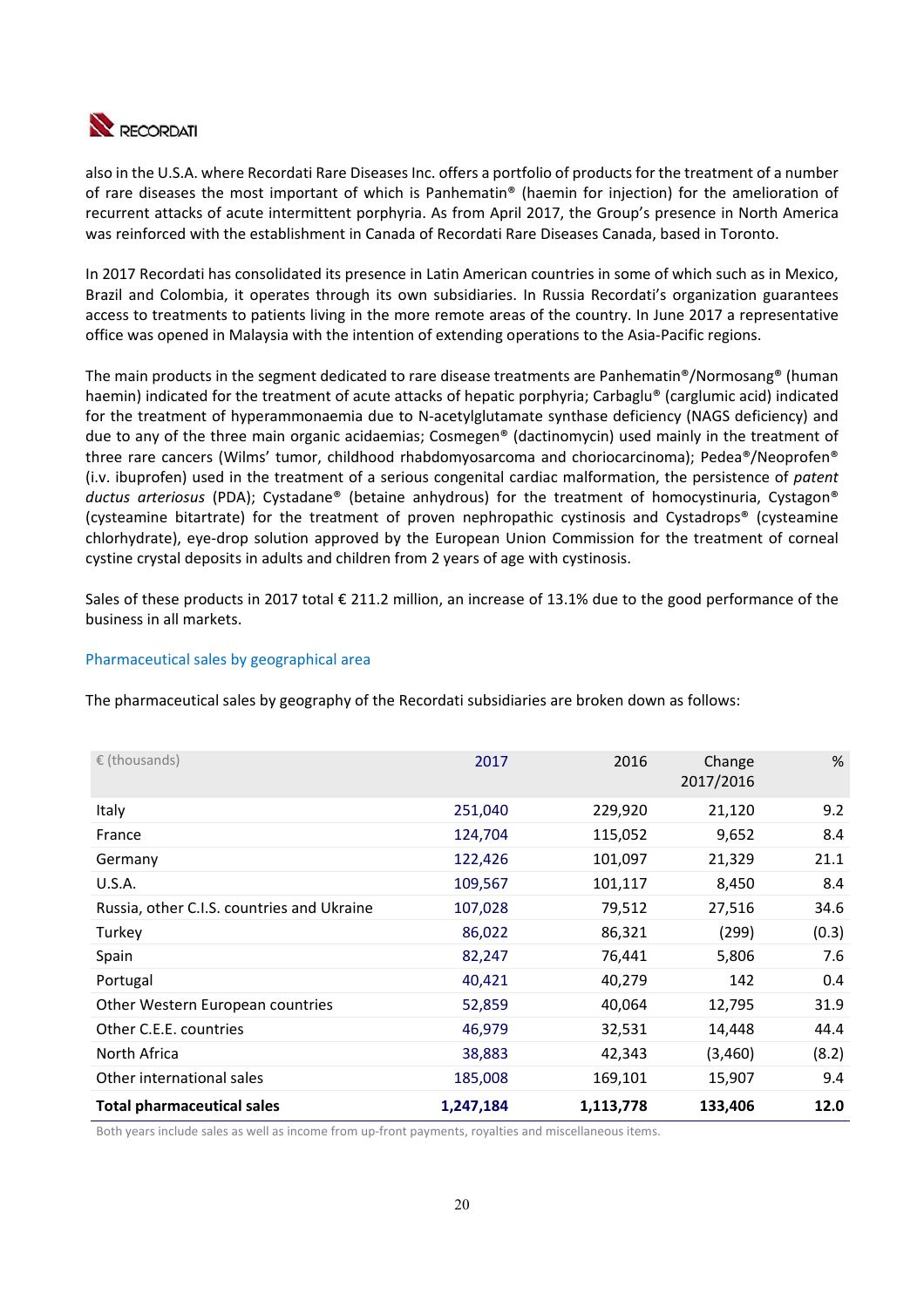

Sales in countries affected by currency exchange oscillations are shown hereunder in their relative local currencies.

| Local currency (thousands)     | 2017      | 2016      | Change<br>2017/2016 | %    |
|--------------------------------|-----------|-----------|---------------------|------|
| Russia (RUB)                   | 5,916,581 | 4,928,638 | 987.943             | 20.0 |
| Turkey (TRY)                   | 333,979   | 267,560   | 66.419              | 24.8 |
| United States of America (USD) | 127,598   | 114,983   | 12.615              | 11.0 |

Net revenues in Russia and in Turkey exclude sales of products for rare diseases.

#### ITALY

The Recordati group offers a broad range of medications in this country through its organizations Recordati S.p.A., Innova Pharma S.p.A., Orphan Europe Italy S.r.l. and as from 2016 Italchimici S.p.A.. In addition to its historic and established presence in the cardio metabolic field, the Italian product portfolio also boasts quality medicines in urology, in gastroenterology and in pain control as well as treatments for rare diseases mainly of metabolic origin. Recordati also has an excellent reputation at the pharmacy level and continues to grow in the self‐medication market, thanks to its large offering in a number of therapeutic areas such as oral hygiene, eye, nose and throat cure, and gastrointestinal disturbances.

The Italian pharmaceutical production site is situated in Milan, it occupies a surface area of 21,000 sq. m. and produces 58 million packages per year. The plant is specialized in the manufacture and packaging of solid oral forms, liquids, injectables and products for topical use.

### The performance of the main products in Italy is the following:

| $\epsilon$ (thousands)                         | 2017    | 2016    | Change<br>2017/2016 | %    |
|------------------------------------------------|---------|---------|---------------------|------|
| Prescription pharmaceuticals (a)               | 185,880 | 174,739 | 11.141              | 6.4  |
| Self-medication pharmaceuticals <sup>(b)</sup> | 65.160  | 55,181  | 9.979               | 18.1 |
| <b>Pharmaceuticals, Italy</b>                  | 251,040 | 229,920 | 21,120              | 9.2  |

(a) Prescription pharmaceuticals include both reimbursable and non‐reimbursable drugs.

(b) Self‐medication pharmaceuticals include OTC products and other pharmaceuticals not requiring a prescription.

| $\epsilon$ (thousands)                        | Indication                   | 2017   | 2016   | Change<br>2017/2016 | %     |
|-----------------------------------------------|------------------------------|--------|--------|---------------------|-------|
| $Cardicor$ <sup>®</sup>                       | heart failure                | 25,005 | 23,411 | 1,594               | 6.8   |
| Peptazol®                                     | gastric ulcers               | 24,890 | 22,489 | 2,401               | 10.7  |
| Urorec <sup>®</sup>                           | benign prostatic hyperplasia | 20,831 | 22,563 | (1,732)             | (7.7) |
| Zanedip <sup>®</sup> /Lercadip <sup>®</sup>   | hypertension                 | 18,224 | 18,762 | (538)               | (2.9) |
| Zanipril <sup>®</sup> /Lercaprel <sup>®</sup> | hypertension                 | 14,927 | 16,218 | (1, 291)            | (8.0) |
| Rextat <sup>®</sup> /Lovinacor <sup>®</sup>   | hypercholesterolemia         | 13,719 | 13,098 | 621                 | 4,7   |
| Tora-Dol <sup>®</sup>                         | pain                         | 12,259 | 12,514 | (255)               | (2.0) |

Sales of pharmaceuticals in Italy are up by 9.2%, as compared to the preceding year due to the good performance of the main products as well sales generated by Italchimici S.p.A., consolidated as from 1 June 2016. Urorec®,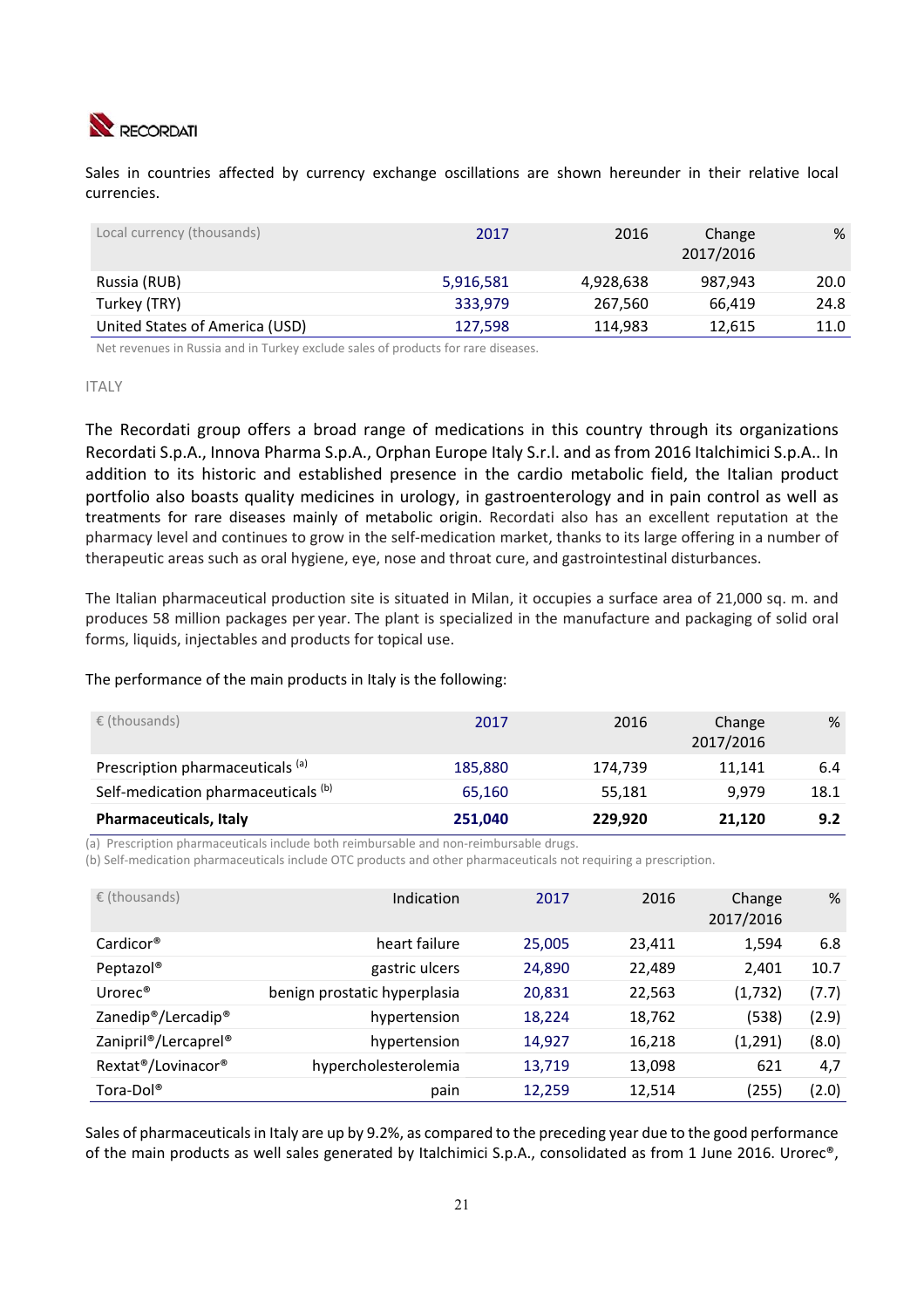

Cardicor® (bisoprolol) and the statins Rextat® and Lovinacor® (lovastatin)® show sustained growth as well as the treatments for rare diseases which are up by 20.7%. Sales of Peptazol® (pantoprazole) and the lercanidipine based products have been affected by the competition from generic versions of the products.

Sales of self-medication products are € 65.2 million, significantly up compared to the preceding year, and have benefited from the consolidation of Italchimici's self-medication products, in particular of Reuflor®, a lactobacillus based food supplement. Alovex™, indicated for the treatment of oral cavity aphthae, is our best‐ selling self-medication product with sales of  $\epsilon$  7.5 million and remains market leader with a share of 31.7%. Proctolyn® (treatment of haemorrhoids) with sales of  $\epsilon$  7.1 million, up by 3.7%, also remains market leader. TransAct® LAT (a transdermal patch containing 40 mg of flurbiprofen indicated for the symptomatic relief of localized pain involving the musculoskeletal system) generated sales of € 6.2 million. Dentosan®, a line of oral care products, generated sales of € 4.8 million. Sales of Eumill® (eye drops) at € 5.6 million are up by 12.7%. Sales of Imidazyl® (eye drops) are down by 6.7%, mainly due to the performance of the overall market together with a bland allergy season which negatively affected the antihistamine formulation.

### FRANCE

Laboratoires Bouchara Recordati S.A.S. is solidly established in the French pharmaceutical market thanks to a number of prescription drugs and a historical presence in the market for self-medication products. Orphan Europe S.A.R.L., the largest company in the Orphan Europe group dedicated exclusively to treatments for rare diseases, is based in France.

The French pharmaceutical production plant is in Saint Victor, it covers a surface area of 6,750 sq. m. and is specialized in the production and packaging of liquid, solid oral and spray formulations. The site produces 35 million packages per year. Furthermore, the group operates a new manufacturing site for the treatments for rare diseases in Nanterre. It occupies a surface area of 1,200 sq. m. and is entirely dedicated to the packaging, storage and shipping of rare disease products. An area of 400 sq. m. is office space.

The 2017 revenue realized by our subsidiaries in France is € 124.7 million, up by 8.4% compared to the preceding year. Below is the performance of the main products:

| $\epsilon$ (thousands)                         | Indication                         | 2017   | 2016   | Change<br>2017/2016 | %      |
|------------------------------------------------|------------------------------------|--------|--------|---------------------|--------|
| Methadone                                      | drug addiction                     | 31,825 | 29.903 | 1.922               | 6.4    |
| Urorec <sup>®</sup>                            | benign prostatic<br>hyperplasia    | 15,719 | 13,774 | 1.945               | 14.1   |
| Zanextra <sup>®</sup>                          | hypertension                       | 11,066 | 10,452 | 614                 | 5.9    |
| Lercan®/Zanidip®/lercanidipine                 | hypertension                       | 9,187  | 5,480  | 3,707               | n.s.   |
| Hexa line                                      | antibacterial                      | 7,880  | 8,822  | (942)               | (10.7) |
| Seloken®/Seloken® ZOK/<br>Logimax <sup>®</sup> | Hypertension,<br>cardiac disorders | 4,583  |        | 4.583               | n.s.   |
| Neocodion <sup>®</sup>                         | cough                              | 3,521  | 6,468  | (2, 947)            | (45.6) |

Methadone, a synthetic opioid analgesic used as a substitute for heroin in abstinence syndromes, in disintoxication from opiates and in maintenance programs, is Laboratoires Bouchara Recordati's most important product. Highly specialized staff and dedicated resources lie behind the success of the disintoxication programs. The benefits of treatment with methadone are universally recognized. The most important are the decrease in deaths resulting from the use of narcotics, the reduction of the diffusion of viral infections (HIV, HCV), reduced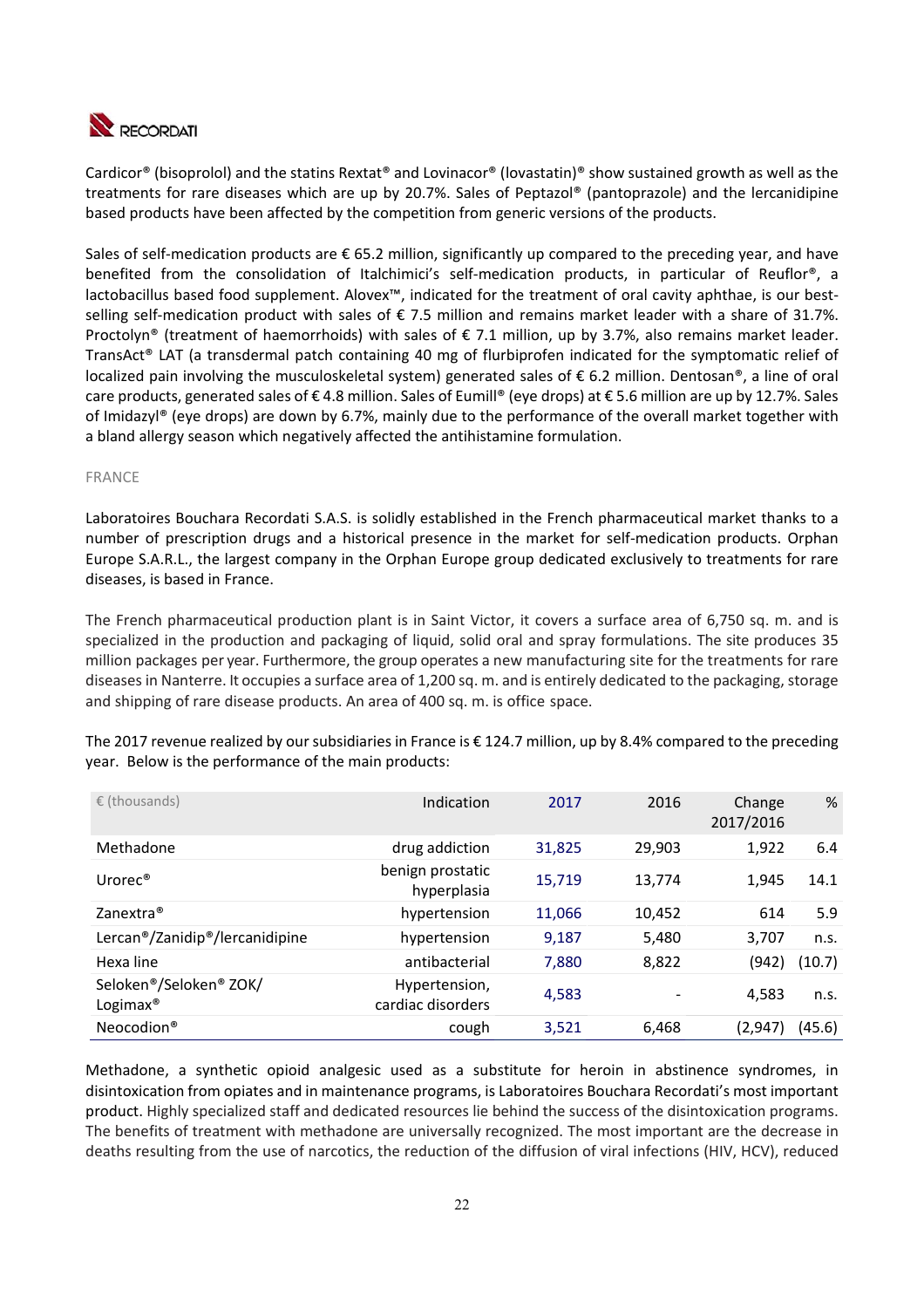

health, legal and social costs related to the use of drugs and improvements in the health and rehabilitation of addicts. A new capsules formulation has contributed to expand its use.

In addition to methadone, sales of Urorec® and Zanextra® are also growing significantly. During the year the brand Lercan® (lercanidipine) is now sold directly by our subsidiary following the termination of the license agreement with Pierre Fabre. Furthermore, sales also include those of the metoprolol based products acquired from AstraZeneca and consolidated as from 1 July. Regarding the OTC portfolio, sales of the Hexa line of products are down due to weak seasonality and sales of Neocodion®, a codeine based cough treatment, have decreased following the introduction of mandatory prescription for this type of drug. Sales of products for the treatment of rare diseases, up by 21.5%, are growing significantly.

### GERMANY

In additional to its consolidated presence in the cardiovascular therapeutic area, Recordati Pharma GmbH is one of the most esteemed German pharmaceutical companies in the field of orthopedics. Over time it has developed a strong presence in orthopedics and offers first class product to specialists in this field. An important part of the Recordati Pharma operations is linked to its traditional presence in the gastroenterological area and in particular in the treatment of chronic inflammatory intestinal diseases. The German subsidiary markets a line of selfmedication products with a specific sales organization which operates in a growing market and is dedicated to the marketing of a number of well‐known brands. Operations in the segment dedicated to rare diseases in this country are carried out by Orphan Europe Germany GmbH.

Sales generated by our subsidiaries in Germany are  $\epsilon$  122.4 million, an increase of 21.1% compared to the preceding year. The following table shows sales of the main products.

| $\epsilon$ (thousands)                         | Indication                         | 2017   | 2016   | Change<br>2017/2016 | %     |
|------------------------------------------------|------------------------------------|--------|--------|---------------------|-------|
| Ortoton <sup>®</sup>                           | muscle relaxant                    | 34,286 | 31,075 | 3,211               | 10.3  |
| Zanipress <sup>®</sup>                         | hypertension                       | 13,200 | 9,110  | 4,090               | 44.9  |
| Claversal <sup>®</sup>                         | ulcerative colitis                 | 11,653 | 12,487 | (834)               | (6.7) |
| Seloken®/Seloken® ZOK/<br>Logimax <sup>®</sup> | Hypertension,<br>cardiac disorders | 10,392 |        | 10,392              | n.s.  |
| Corifeo <sup>®</sup> /lercanidipine            | hypertension                       | 8,826  | 7.247  | 1,579               | 21.8  |
| Recosyn <sup>®</sup>                           | musculo-skeletal                   | 6,601  | 6,148  | 453                 | 7.4   |
| Mirfulan <sup>®</sup>                          | healing ointment                   | 6,569  | 6,202  | 367                 | 5.9   |

The sales increase is to be attributed mainly to the strong growth of Zanipress® thanks to the award of tenders for the supply of this product to the German regional health care schemes. Worth is the significant growth of Ortoton® (methocarbamol) and the success of our own generic version of lercanidipine. The overall sales of selfmedication products in Germany are € 17.9 million, up by 3.9% compared to the preceding year. Sales of the treatments for rare diseases in this country are up by 16.4%.

### UNITED STATES OF AMERICA

The group's pharmaceutical business in the U.S.A. is dedicated exclusively to the marketing of products for the treatment of rare diseases through our subsidiary Recordati Rare Diseases Inc.. The main products are Panhematin® (haemin for injection) for the amelioration of recurrent attacks of acute intermittent porphyria,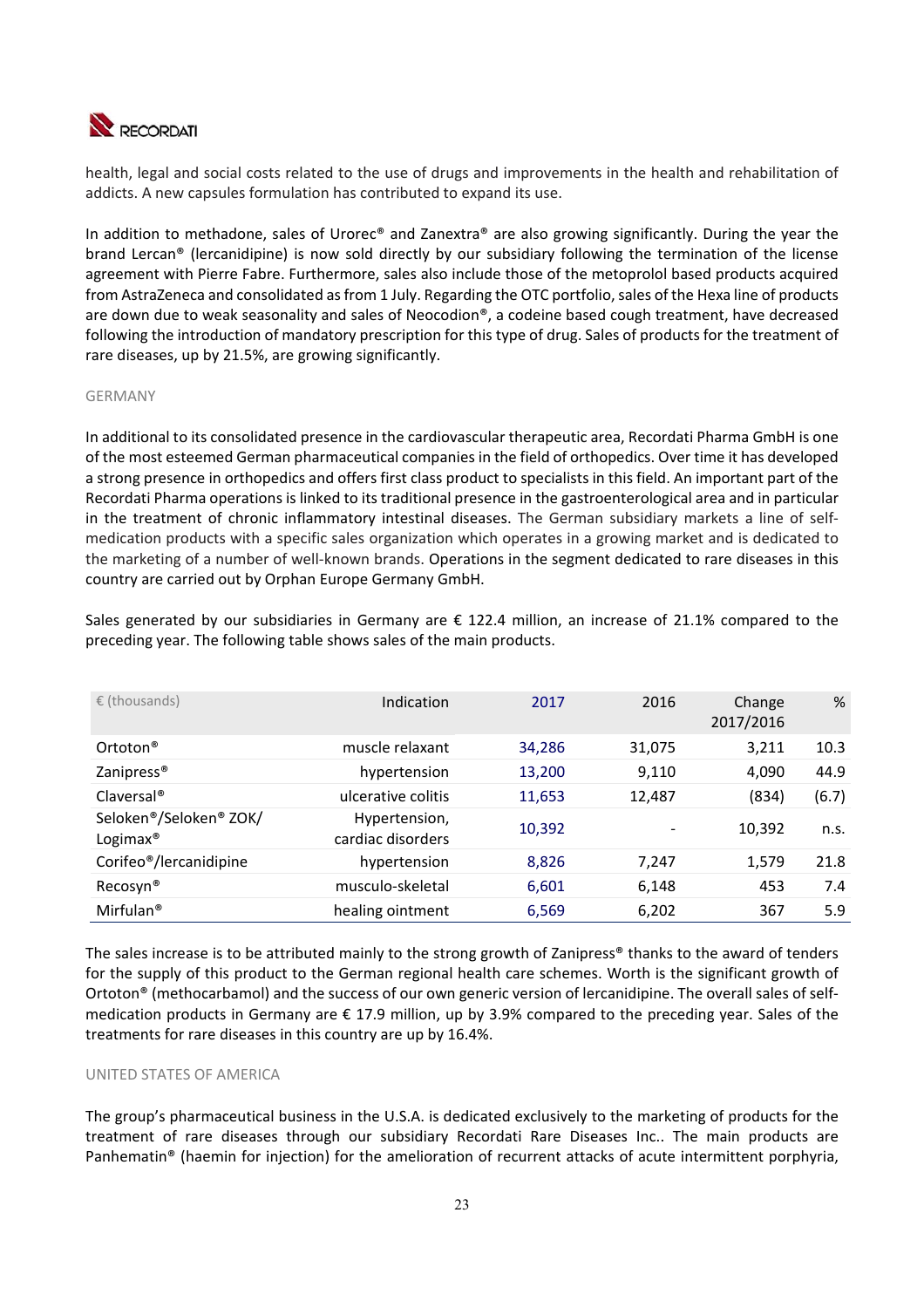

Carbaglu® (carglumic acid), indicated for the treatment of acute hyperammonaemia associated with NAGS deficiency and Cosmegen® (dactinomycin for injection) used mainly in the treatment of three rare cancers. As from 2017, Cystadane® (betaine anhydrous oral solution), used in the treatment of homocystinuria to reduce the high level of homocysteine in the blood, which was previously sold through a license agreement, is now part of the product portfolio sold by Recordati Rare Diseases. Sales in 2017 are € 109.6 million, up by 8.4%, thanks to the good performance of the main products.

### RUSSIA, OTHER C.I.S. COUNTRIES AND UKRAINE

Rusfic LLC, FIC Médical S.A.R.L. and Recordati Ukraine LLC, are the Recordati group companies that operate in Russia and in other markets of the Commonwealth of Independent States (C.I.S.), in Ukraine and in Central Asia. The success of our organizations which operate in these territories, is largely based on the success of a line of anti-infective products, as well as to that of a well-known portfolio of self-medication products. Fic Médical, with its four representative offices in Kazakhstan, Belarus, Georgia and Armenia ensures the Group's direct presence in the C.I.S., in the Caucasian region and in Central Asia, territories in which the group's geographical coverage has significantly increased.

Revenue generated in Russia, Ukraine and in the countries within the Commonwealth of Independent States (C.I.S.) is € 107.0 million, up by 34.6% compared to the preceding year and include an estimated positive currency exchange effect of € 9.8 million. Sales in Russia, in local currency, are RUB 5,916.6 million, up by 20.0% over the preceding year thanks to the growth of the main products in the portfolio.

| RUB (thousands)       | Indication                | 2017      | 2016      | Change<br>2017/2016 | %     |
|-----------------------|---------------------------|-----------|-----------|---------------------|-------|
| Polydexa <sup>®</sup> | ear infections            | 1.438.476 | 1,109,687 | 328.789             | 29,6  |
| Tergynan <sup>®</sup> | gynaecological infections | 1.260.209 | 1,197,550 | 62.659              | 5,2   |
| Isofra <sup>®</sup>   | nasal infections          | 1.044.854 | 790,440   | 254.414             | 32,2  |
| Alfavit <sup>®</sup>  | food supplement           | 615.257   | 632,324   | (17.067)            | (2,7) |

The following table shows overall sales of the main products in Russia in local currency.

Sales in Russia, in local currency, grew significantly more than the market. The main product in the Russian portfolio is Polydexa® with continued increase of its market share. Sales of Tergynan®, leader in its class, and Isofra®, with an increasing market share, are also growing. Sales of Alfavit®, the main brand of the five lines of self-medication products, are slightly down. Sales in Russia of the corporate products Procto-Glyvenol®, Urorec®, Zanidip® and Lomexin® record strong growth. In 2017 the growth of the treatments for rare diseases is significant.

Sales generated in the other C.I.S. (Commonwealth of Independent States), mainly Kazakhstan and Belarus, and in Ukraine are € 15.4 million, up by 23.5%.

### TURKEY

Recordati Ilaç, the group's Turkish subsidiary, is one of the 30 leading pharmaceutical companies in Turkey and grows faster than the market. It continues to strengthen its position on the Turkish pharmaceutical market and has a strong consolidated presence in the fields of urology, cardiology, gynecology and in physical medicine and rehabilitation.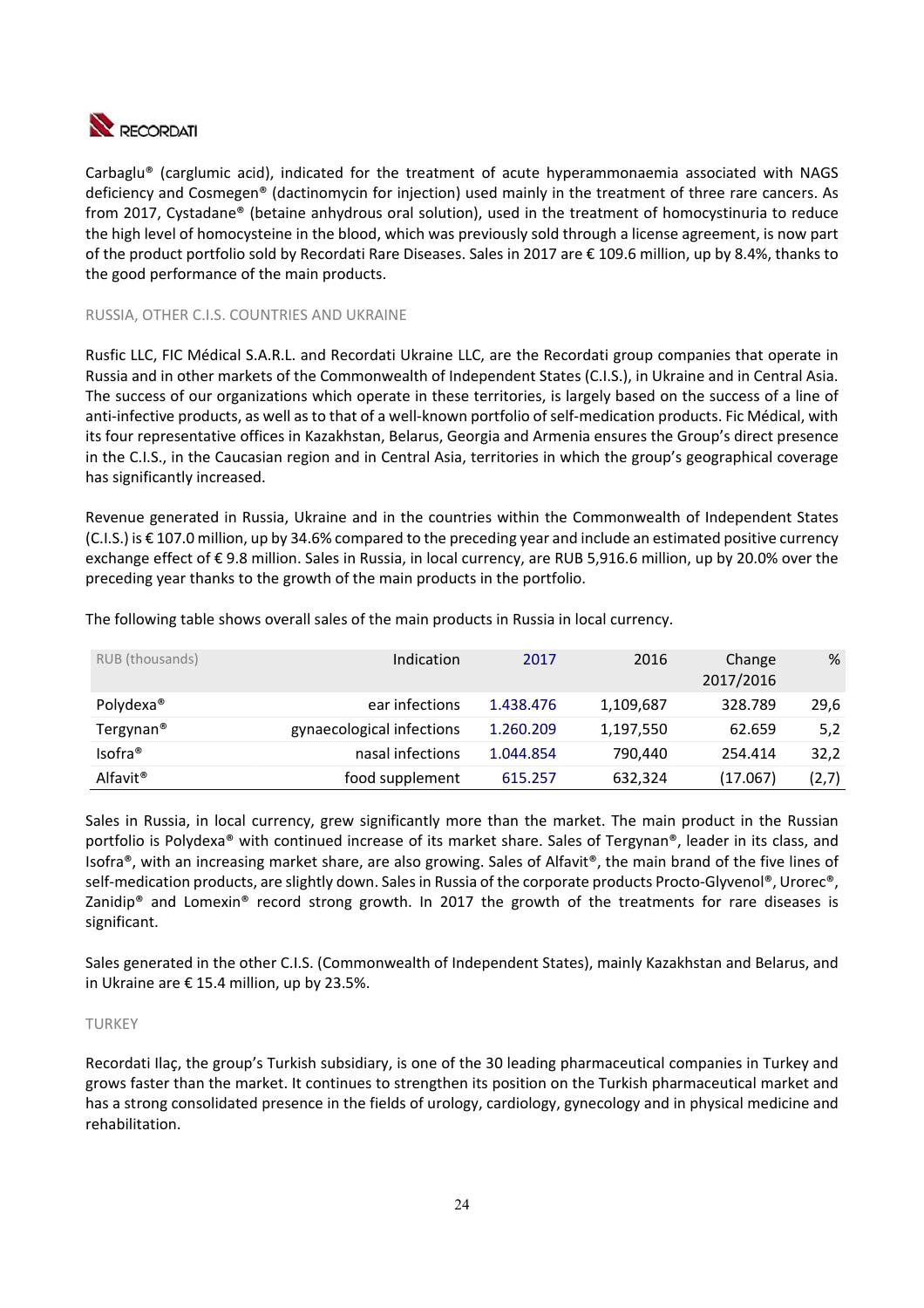

Recordati Ilaç has undertaken an important investment program for the construction of a new production plant in Çerkezköy, built on 45,000 sq. m. of land, it occupies a surface area of approximately 19,000 sq. m. and has a total production capacity of 80 million packs annually. It currently produces more than 56 million packages per year of solid oral and liquid formulations and products for topical use, of which 20% is dedicated to third party production. The new plant was declared GMP compliant by the Turkish authorities in 2016 and is now fully operational.

Sales in Turkey are € 86.0 million, down by 0.3%, and were impacted by the devaluation of the Turkish Lira which generated a negative currency exchange effect estimated at € 17.7 million. In local currency, sales in Turkey increase by 24.8%.

| TRY (thousands)         | Indication                   | 2017   | 2016   | Change<br>2017/2016 | %    |
|-------------------------|------------------------------|--------|--------|---------------------|------|
| Lercadip <sup>®</sup>   | hypertension                 | 56,876 | 45,163 | 11,713              | 25.9 |
| Mictonorm <sup>®</sup>  | urinary incontinence         | 56,282 | 48,247 | 8,035               | 16.7 |
| $Cabral^{\circledcirc}$ | muscle relaxant              | 54,242 | 45,308 | 8,934               | 19.7 |
| Urorec <sup>®</sup>     | benign prostatic hyperplasia | 38,815 | 29,623 | 9,192               | 31.0 |
| $Kreval^{\circledR}$    | cough                        | 30,652 | 25,522 | 5,130               | 20.1 |
| Zanipress <sup>®</sup>  | hypertension                 | 26,687 | 22,016 | 4,671               | 21.2 |
| Ciprasid <sup>®</sup>   | anti-infective               | 24,543 | 21,058 | 3,485               | 16.5 |
| Procto-Glyvenol®        | hemorrhoids                  | 22,009 | 14,926 | 7,083               | 47.5 |
|                         |                              |        |        |                     |      |

The following table shows sales of the main products in local currency.

Worth mentioning is the good performance of the corporate products, mainly Lercadip®, Urorec®, Zanipress® and Procto‐Glyvenol®.

### SPAIN

Casen Recordati S.L., the Spanish subsidiary of the Recordati group with headquarters in Madrid and production facilities in Utebo (Zaragoza), markets an extensive and substantial portfolio of products. It is particularly wellknown for its products for bowel cleansing and oral rehydration which belong to markets in which the company is an undisputed leader. Among these, the main product is CitraFleet®, a bowel cleanser used in preparation for diagnostic procedures. In Spain, Orphan Europe Spain S.L. markets the portfolio of products for the treatment of rare diseases.

The Spanish production plant is situated near Zaragoza covering a surface area of 8,800 sq. m. and is specialized in the production and packaging of solid and liquid oral and topical formulations. In particular, it manufactures a line of gastroenterological products. The plant produces around 12 million packs a year.

Revenues in Spain are  $\epsilon$  82.2 million, up by 7.6% compared to the preceding year. The following table shows sales of the main products.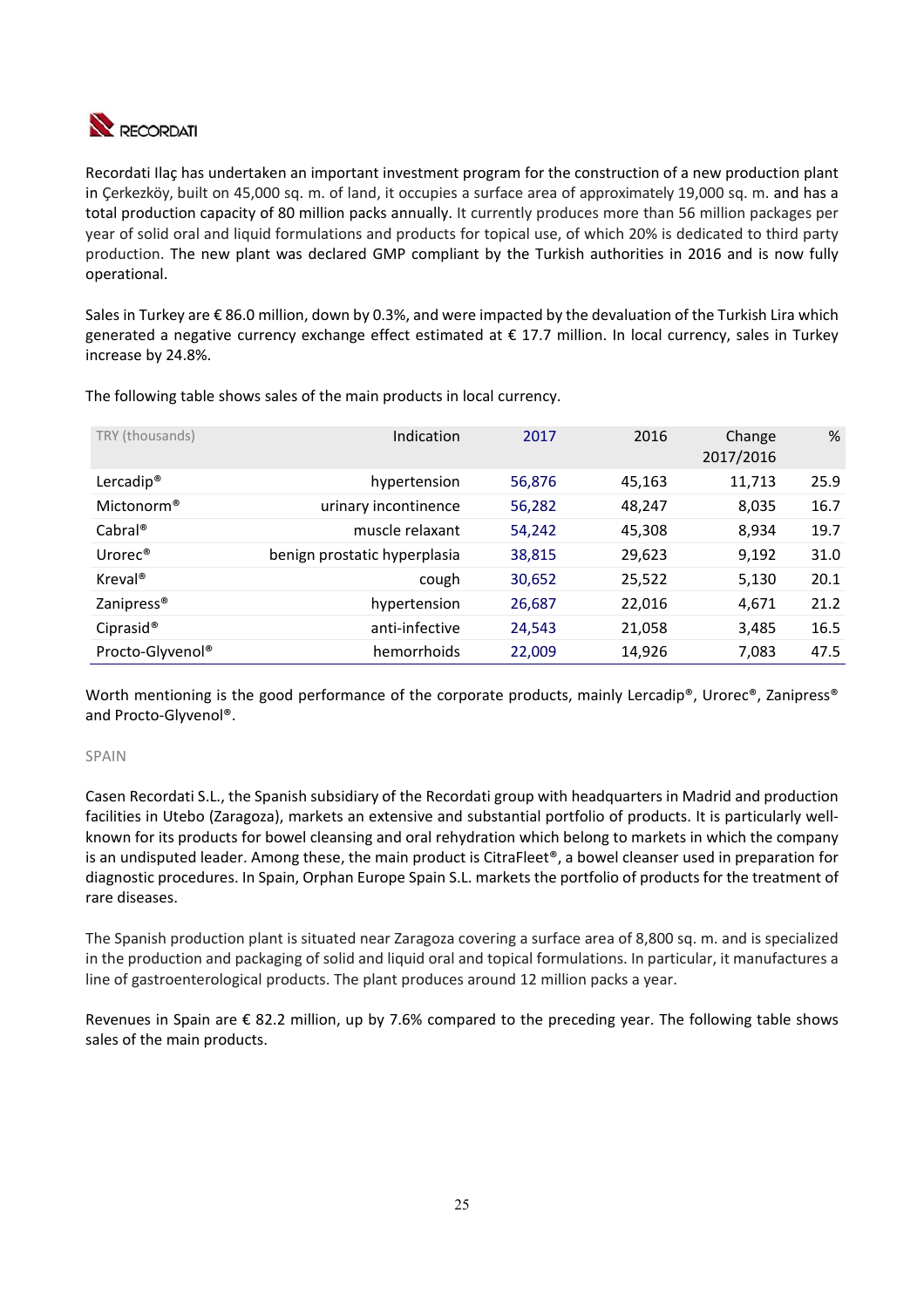

| $\epsilon$ (thousands)            | Indication                   | 2017   | 2016   | Change<br>2017/2016 | %     |
|-----------------------------------|------------------------------|--------|--------|---------------------|-------|
| CitraFleet <sup>®</sup>           | bowel cleansing              | 13,368 | 13,509 | (141)               | (1.0) |
| Livazo <sup>®</sup>               | hypercholesterolemia         | 12,658 | 11,582 | 1,076               | 9.3   |
| Urorec <sup>®</sup>               | benign prostatic hyperplasia | 8,834  | 8,083  | 751                 | 9.3   |
| Enema Casen                       | bowel cleansing              | 7,930  | 7,895  | 35                  | 0.4   |
| Bi-OralSuero                      | rehydrating solution         | 5,782  | 5,328  | 454                 | 8.5   |
| Cidine <sup>®</sup>               | gastroprokinetic             | 5,414  | 5,429  | (15)                | (0.3) |
| $\textsf{Casenlax}^{\circledast}$ | laxative                     | 4,229  | 3,475  | 754                 | 21.7  |
| Zanipress <sup>®</sup>            | hypertension                 | 2,875  | 3,057  | (182)               | (6.0) |

Sales of the main product in the portfolio, CitraFleet®, a preparation for colonoscopy are slightly down. Livazo® and Urorec® are performing well and the treatments for rare diseases record a 33.6% growth. Sales of Cidine® (cinitapride) are not growing due to the presence of generic competition in the market. Sales of Zanipress® are also down due to generic competition. The rehydrating solution Bi‐OralSuero and the laxative Casenlax® record significant growth. Sales of Virirec®, the new product for erectile dysfunction, have more than doubled since reimbursement status was granted by the public healthcare system.

### PORTUGAL

Jaba Recordati S.A. is well positioned in the Portuguese pharmaceuticals market, mainly in the cardiovascular, urological, gastrointestinal and pain control fields and in the market for self‐medication products. In addition, the treatments for rare diseases are available through Orphan Europe Portugal LDA.

Revenue generated by our subsidiaries in Portugal is  $\epsilon$  40.4 million, up by 0.4%. The performance of the main products is listed below.

| $\epsilon$ (thousands) | Indication                   | 2017  | 2016  | Change<br>2017/2016 | %      |
|------------------------|------------------------------|-------|-------|---------------------|--------|
| Livazo <sup>®</sup>    | hypercholesterolemia         | 7.073 | 7.400 | (327)               | (4.4)  |
| TransAct® LAT          | anti-inflammatory            | 4,071 | 4,131 | (60)                | (1.5)  |
| Zanipress <sup>®</sup> | hypertension                 | 3,360 | 3,834 | (474)               | (12.4) |
| Microlax <sup>®</sup>  | laxative                     | 2,946 | 2,939 |                     | 0.2    |
| Urore $c^{\circ}$      | benign prostatic hyperplasia | 2,710 | 2,735 | (25)                | (0.9)  |
| Egostar <sup>®</sup>   | vitamin D3                   | 2,212 | 1,818 | 394                 | 21.7   |

The decrease in the sales of Livazo® is to be attributed to the introduction of new prescription indications which limit the use of the product. The weak Zanipress® sales are a result of the competition from generic versions of the product. Sales of the portfolio of self-medication products are € 3,4 million, growing by 13.9%. Furthermore, sales of the treatments for rare diseases are up by 7.4%.

### OTHER WESTERN EUROPEAN COUNTRIES

The Recordati group is also present with its own subsidiaries in the United Kingdom with Recordati Pharmaceuticals Ltd and Orphan Europe United Kingdom Ltd, in Ireland through its subsidiary Recordati Ireland Ltd, in Greece with Recordati Hellas Pharmaceuticals S.A. and in Switzerland through Recordati AG (resulting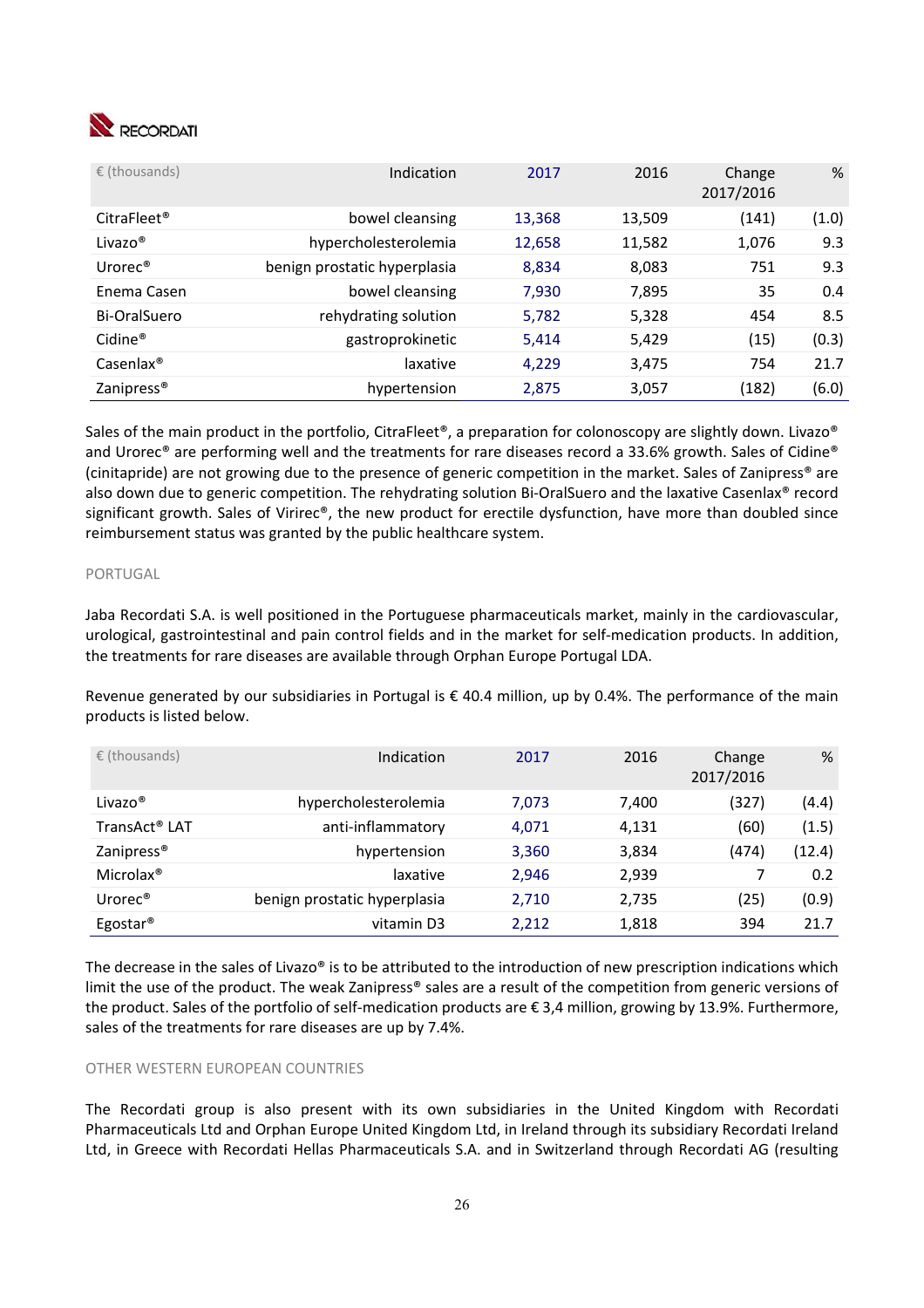

from the merger of Recordati S.A. and the recently acquired Pro‐Farma AG), present also in Austria, and with Orphan Europe Switzerland GmbH. Furthermore, Orphan Europe Nordic AB and Orphan Europe Benelux BVBA are present in the segment dedicated to treatments for rare diseases in Scandinavia and in the Netherlands.

Sales in the United Kingdom are € 8.2 million and relate mainly to products for the treatment of rare diseases which account for 65.3% of our revenues in this country. The other sales are generated mainly by lercanidipine based products.

Sales in Ireland are €1.5 million, mainly generated by Urorec®, Kentera® and Zanidip®. Sales in Greece are €13.0 million, up by 14.8% thanks to the good performance of Livazo®, Urorec® and Lopresor® as well as to the consolidation as from 1 July of the metoprolol based products acquired from AstraZeneca and the addition of sales of Zaneril® (lercanidipine+enalapril) previously in the hands of a licensee. Sales in Switzerland are € 19.0 million and refer mainly to Zanidip®, Livazo®, Lacdigest® (tilattase) and Tretinac® (tretinoin) as well as the metoprolol based products acquired from AstraZeneca during the year. Sales in other Western European countries also comprise sales of products for the treatment of rare diseases in a number of countries for a total of  $\epsilon$  11.3 million.

### OTHER CENTRAL AND EASTERN EUROPEAN COUNTRIES

The acquisition of the metoprolol based products from AstraZeneca, Seloken®, Seloken® ZOK and Logimax®, has had a significant impact on the sales of our subsidiaries in Central Europe and consequently increasing our presence in these countries.

The subsidiary in Poland, Recordati Polska Sp z o.o., markets a diversified product portfolio with an emphasis on the cardiovascular and urology therapeutic areas, in particular as regards benign prostatic hyperplasia, as well as in gynecology. The company's main product is Procto‐Glyvenol® for the treatment of hemorrhoids. In addition, it promotes many other established local brands in the self‐medication segment. Sales in Poland in 2017 are € 17.7 million, up by 35.1% thanks mainly to the consolidation as from 1 July of the metoprolol based products acquired from AstraZeneca. Worth mentioning is the good performance of Lercan® (lercanidipine) and the launch of Lercaprel® (lercanidipine+enalapril). Regarding the self‐mediation portfolio, the Polish subsidiary's main product Procto-Glyvenol® generated sales of €4.1 million, up by 3.2%.

Herbacos Recordati S.r.o., the group's subsidiary present in the Czech Republic and in Slovakia, successfully markets pharmaceutical products belonging to a number of therapeutic areas, including analgesic, antiinflammatory and dermatological medicines, mainly belonging to the self-medication segment. The subsidiary operates a small pharmaceutical production plant, situated in Pardubice, which produces creams, gels and ointments for a total of 2.5 million packages per year. Sales generated by Herbacos Recordati are € 18.0 million, up by 40.1% compared the preceding year, mainly thanks to the consolidation as from 1 July of the metoprolol based products acquired from AstraZeneca. Worth mentioning is the good performance of Procto‐Glyvenol® and of Urorec®.

Recordati Romania S.R.L. promotes both prescription and self‐mediation products successfully. Sales in Romania are € 8.6 million, up by 97.0%, also in this case thanks mainly to the consolidation as from 1 July of the metoprolol based products acquired from AstraZeneca. Worth mentioning is the good performance of the product for hemorrhoids Procto‐Glyvenol®.

Sales in the Central and Eastern European markets of the specialty products indicated for the treatment of rare and orphan diseases amount to  $\epsilon$  2.7 million.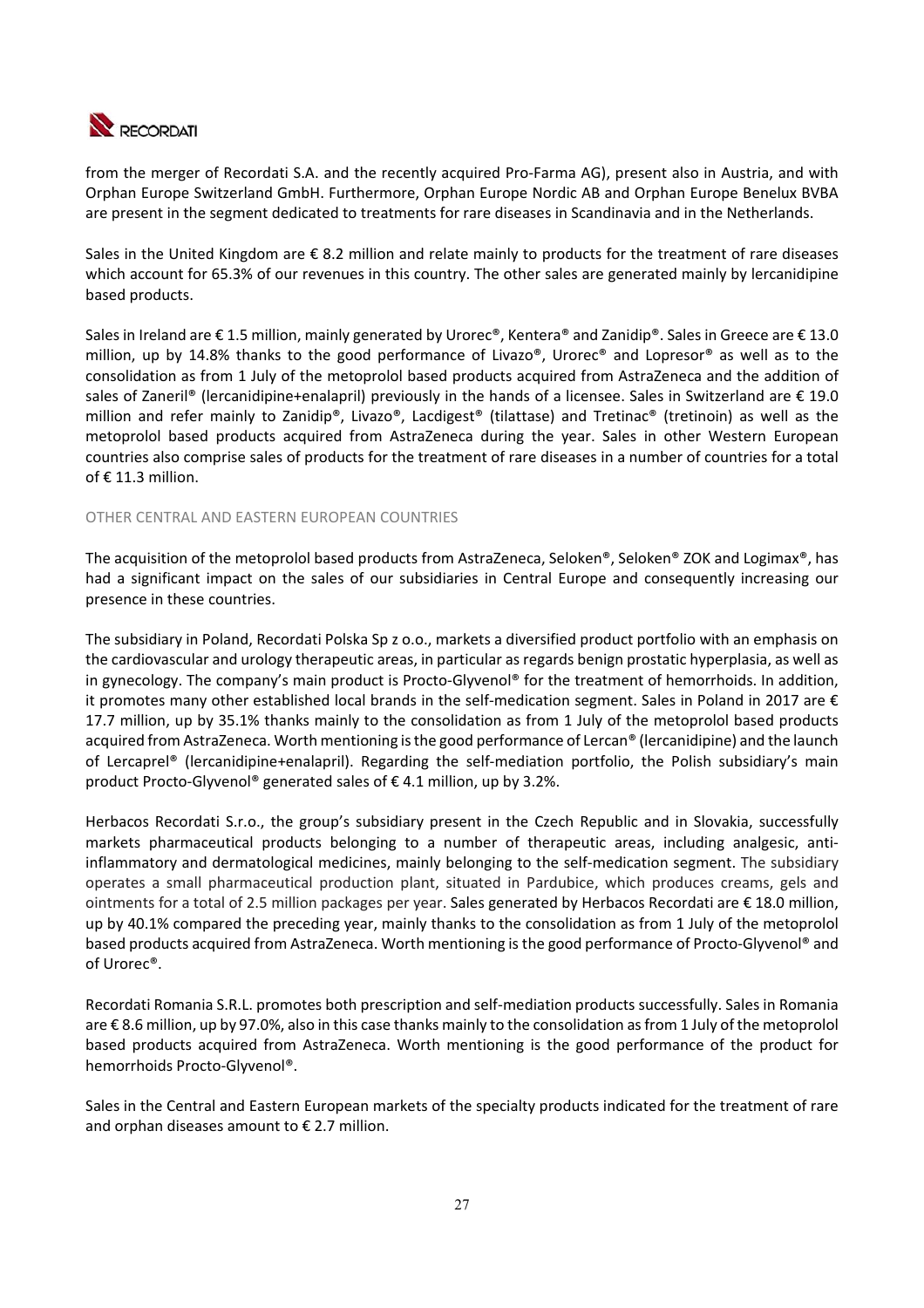

NORTH AFRICA

Recordati is present in North Africa with its subsidiary Opalia Pharma S.A. in Tunisia and through its export business from France, mainly towards Algeria. Opalia Pharma is one of the most important Tunisian pharmaceutical companies and it ranks high in the local pharmaceutical market. It markets branded generic drugs with leading products in dermatology and in the gastrointestinal and respiratory therapeutic areas. The company produces the majority of its products in its cGMP certified manufacturing plant. The Tunisian plant is situated near Tunis. It covers an area of around 7,500 sq. m. and produces liquid, semi‐solid and oral solid forms for the local market and for some of the countries in the Arabian Peninsula. The plant produces around 17 million packs a year.

Overall, sales in North Africa are € 38.9 million, down by 8.2%, mainly due to the reduction by 18.4% of exports from France, principally towards Algeria, which is to be attributed to the limitations introduced to the importation of products for which local production exists. Sale in Tunisia in 2017, in local currency, grow by 14.7%.

### OTHER INTERNATIONAL SALES

Other international sales comprise the sales to, and other revenues from, our licensees for our corporate products, Laboratoires Bouchara Recordati's and Casen Recordati's export sales and Orphan Europe's sales in all other countries.

| $\epsilon$ (thousands)                                              | 2017    | 2016    | Change<br>2017/2016 | %      |
|---------------------------------------------------------------------|---------|---------|---------------------|--------|
| Sales to international licensees                                    | 125,398 | 117,506 | 7,892               | 6.7    |
| Laboratoires Bouchara Recordati exports<br>(excluding North Africa) | 16,063  | 15,090  | 973                 | 6.4    |
| Casen Recordati exports                                             | 4.074   | 5,603   | (1,529)             | (27.3) |
| Orphan Europe sales to licensees and exports                        | 29,927  | 23,541  | 6,386               | 27.1   |
| Other income                                                        | 9,546   | 7.361   | 2,185               | 29.7   |
| <b>Total</b>                                                        | 185,008 | 169,101 | 15,907              | 9.4    |

Sales to international licensees grow by 6.7% due to the consolidation as from 1 July of the sales of the metoprolol based products acquired from AstraZeneca, Seloken®, Seloken® ZOK and Logimax®, in those countries where they are sold through distribution agreements.

Sales outside France by our French subsidiary Laboratoires Bouchara Recordati are up by 6.4% while sales outside Spain by our Spanish subsidiary Casen Recordati are down by 27.3% as exported brands, mainly Phosphosoda® and Fleet Enema, are being progressively sold directly by Recordati's subsidiaries.

Revenue generated by our treatments for rare diseases in other countries, mainly in the Middle East, either directly or through licensees, are € 29.9 million, up by 27.1%, and include other income of € 2.2 million deriving mainly from the Cystadrops® license in Japan.

Other income refers to royalties and up-front payments related to license agreements.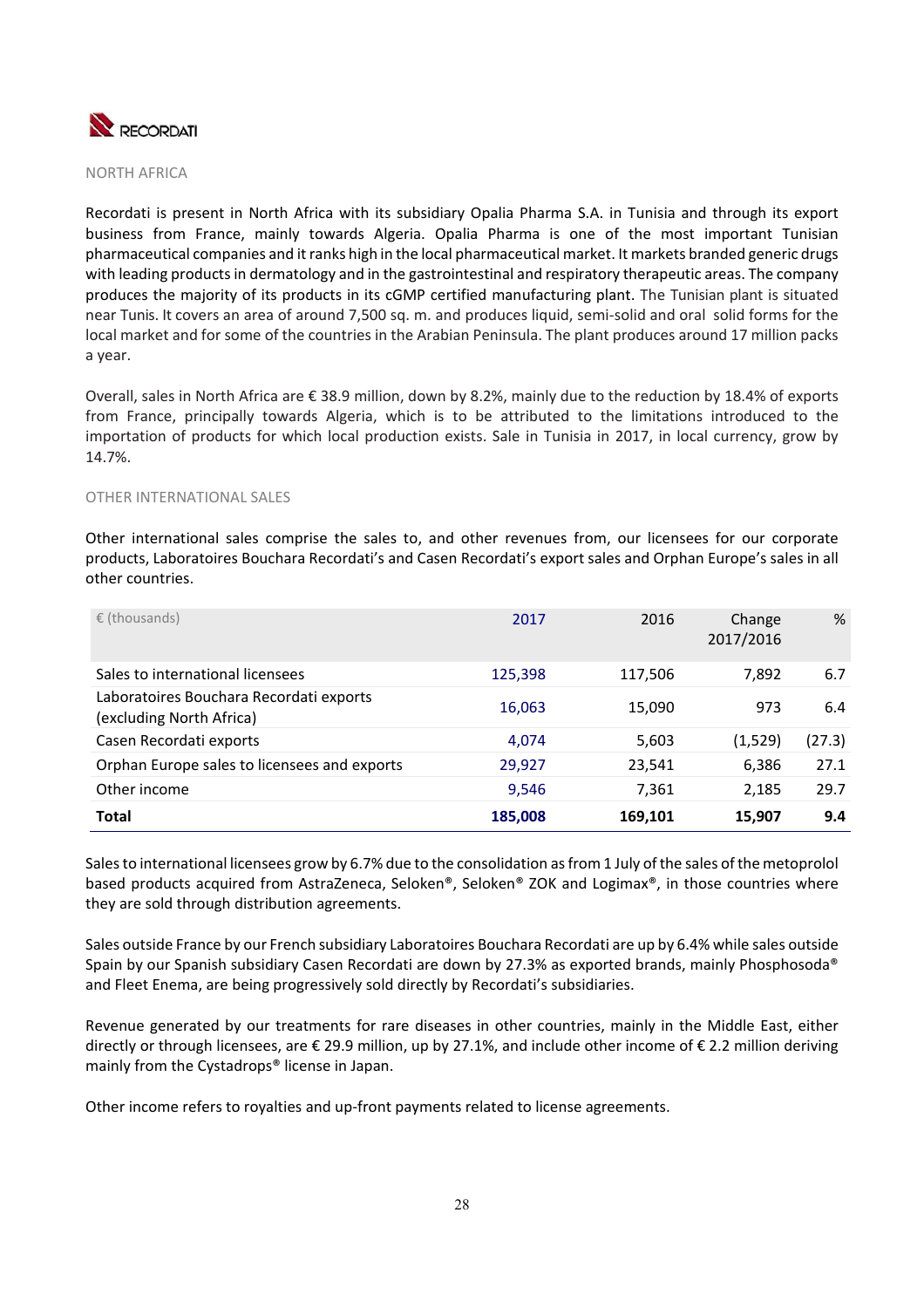

### PHARMACEUTICAL CHEMICALS

Recordati produces a number of active ingredients and intermediates for the pharmaceutical industry in its two pharmaceutical chemical production plants. Recordati's pharmaceutical chemicals business focuses on satisfying the requirements of the pharmaceutical business, striving for maximum product quality, strengthening its presence in highly regulated markets (the United States, Europe and Japan), and on constantly guaranteeing maximum safety of its production processes, protection of the environment and health and safety in the workplace.

The Campoverde di Aprilia plant in Italy mainly supplies the active ingredients used in the preparation of the various pharmaceutical specialties produced by the company, but is also an established independent producer of a number of active and intermediate ingredients for the pharmaceutical industry internationally. It is one of the most important producers in the world of verapamil, phenytoin, papaverine and dimenhydrinate. Other pharmaceutical chemicals are produced on behalf of important pharmaceutical companies. In order to guarantee adequate and continuous supplies of the active ingredient lercanidipine, an important original Recordati drug, in 2005 a new and dedicated plant was constructed in Cork in Ireland. This facility boasts automated process control systems which ensure constant high quality production.

Sales of pharmaceutical chemicals, which comprise active substances produced in the Campoverde d'Aprilia plant for the international pharmaceutical industry, increase by 1.9% as compared to 2016. In particular, the products tribenoside, manidipine, ketorolac, diphenhydramine and mebeverine performed well.

| $\epsilon$ (thousands)   | 2017   | %     | 2016   | %     | Change<br>2017/2016 | %      |
|--------------------------|--------|-------|--------|-------|---------------------|--------|
| Italy                    | 2,997  | 7.3   | 3,027  | 7.5   | (30)                | (1.0)  |
| Europe (Italy excluded)  | 15,407 | 37.6  | 15,017 | 37.4  | 390                 | 2.6    |
| United States of America | 7,919  | 19.3  | 9,708  | 24.2  | (1,789)             | (18.4) |
| America (U.S. excluded)  | 3,821  | 9.3   | 2,461  | 6.1   | 1,360               | 55.3   |
| Australasia              | 9,501  | 23.2  | 8,799  | 21.9  | 702                 | 8.0    |
| Africa                   | 1,294  | 3.2   | 1,152  | 2.9   | 142                 | 12.3   |
| <b>Total</b>             | 40,939 | 100.0 | 40,164 | 100.0 | 775                 | 1.9    |

The sales of active ingredients by geographical area are shown below: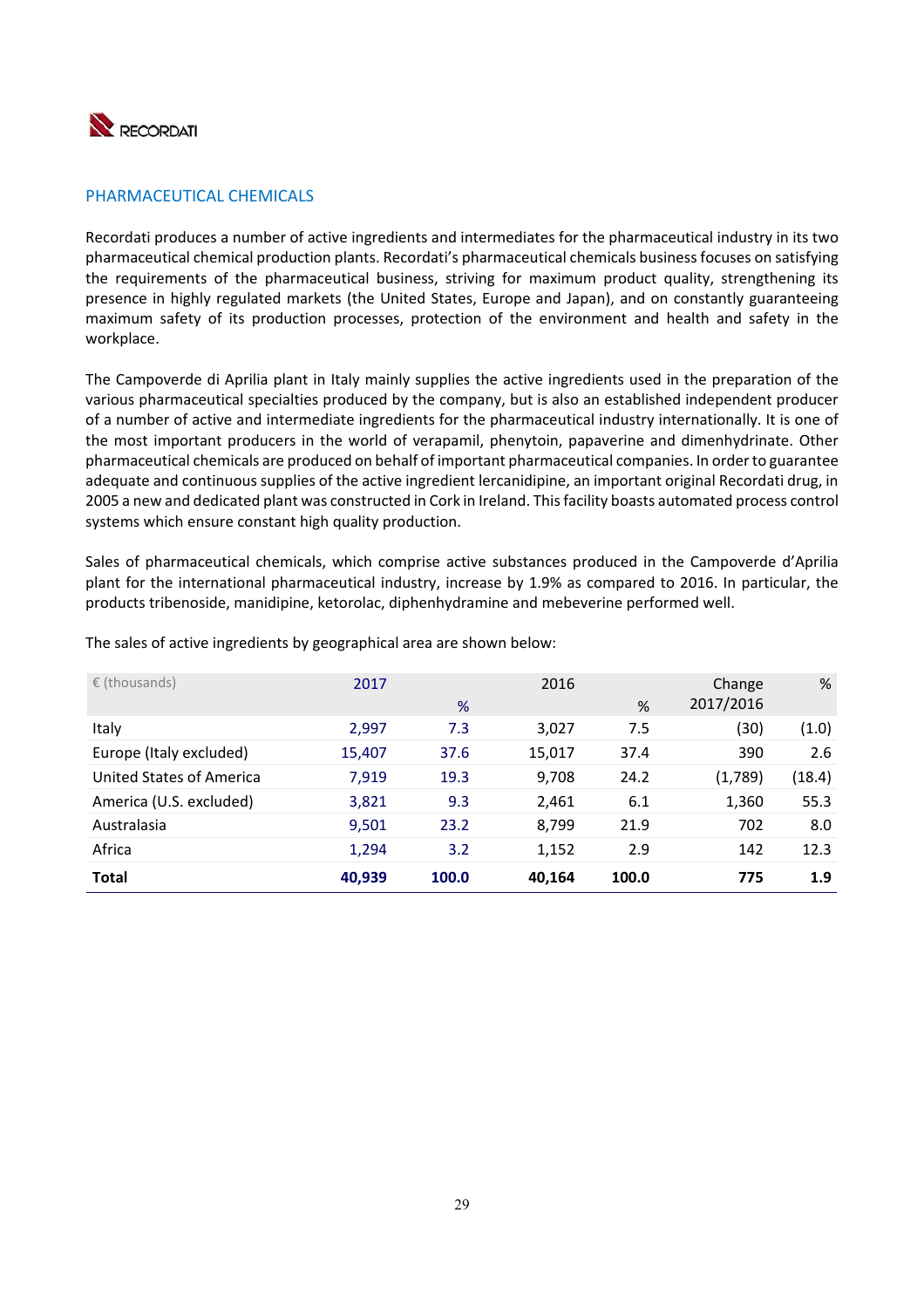

# HEALTH, SAFETY AND ENVIRONMENT

The Recordati group recognizes the protection of the environment, safety in the workplace and prevention in general concerning all themes related to health, safety and the environment as one of its most important priorities.

Company policy is implemented through the careful organization of roles with regard to guaranteeing the safety and health of workers. A well-defined corporate organization combined with a systemic approach to the management of safety at the workplace ensures continuous improvement in management with the object of constantly reducing work‐related and environmental risks.

In order to define an organization model specifically designed to address health and safety at the workplace, as well as protect the environment, the Company has internal procedures in place to regulate these issues entitled "Procedures for Prevention Management, Accident Management and Medical Services" and "Procedures for environmental management". The application of these standards is periodically verified through internal audits.

The following common characteristics and measures for risk prevention are present within the system for the management of health, safety and the environment that the Recordati group employs in both its pharmaceutical chemicals and its pharmaceutical plants: risk assessment, training and information for workers, proper maintenance standards, environmental protection systems designed to minimize environmental impacts, appropriate emergency measures and compliance with local legislation on the subject. The group monitors and analyses injuries and accidents that occur at the various production sites as well as any work related illness. For every accident an action plan aimed at preventing similar episodes is prepared and implemented. The results of these analyses of industrial accidents are periodically submitted to the Internal Audit Committee. Recordati employs a systematic approach to the management of health, safety and the environment, and sets itself the specific objective not only of compliance with the various national regulations in force at different production sites, but also of continuous improvement in the management of these matters.

Risk assessment is the principal tool used in the safety management system. It is used to define risk control factors along with the relative measures for prevention and protection to be adopted or monitored in order to reduce the risk to the health and safety of workers. The updating of the risk assessment document is a continuous activity, it records the sequence of the actions undertaken to improve the working environment and the activities in progress, and it also includes assessments of new activities or changes made to the work process.

Training, information and awareness of the workers are considered to be fundamental prevention tools in all matters related to health, safety and the environment. Health and safety training programs are implemented to ensure adequate competency of everyone within the whole company organization. The goal is to increase the attention placed by personnel on risks and the prevention measures put in place in order to reduce accident rates caused by human error, which is the main cause of accidents at the company. Training and the dissemination of information on the organization of safety in the company is provided for all employees and, thanks to the use of remote training, the operational forces in the field are also systematically involved.

Maintenance is one of the key prevention activities. Equipment, plant and machinery are subject to regular maintenance programmes performed by both internal and external resources.

Out‐sourcing to third party contractors is managed by special internal procedures which include the verification that the contractor is suitable and the sharing of the "Single Interference Risk Assessment Document" in order to reduce, and if possible eliminate, potential interferences between the work activities of external firms and the normal operations of the company.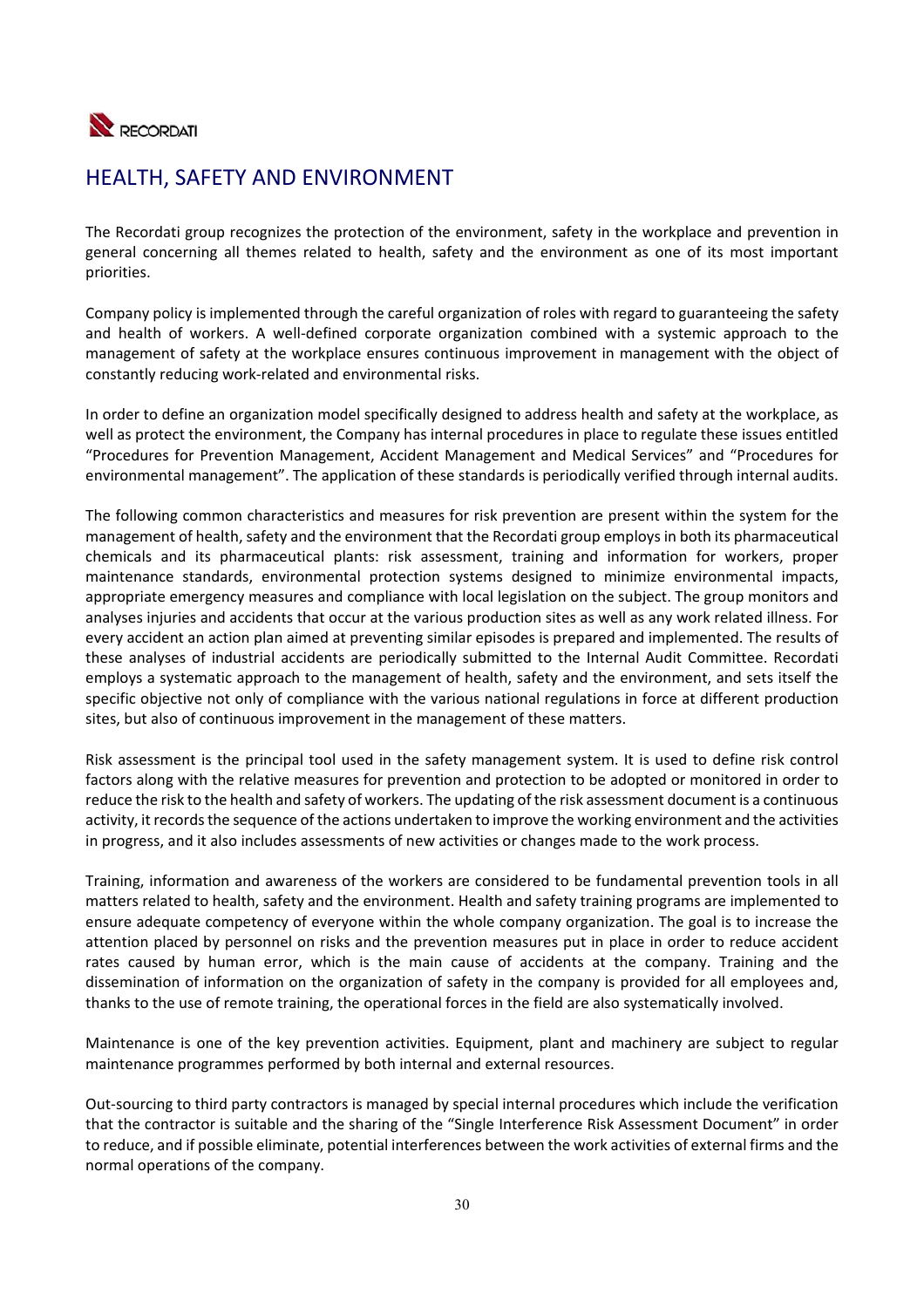

Particular attention is placed on all aspects of an environmental nature, in order to protect the environment and to prevent any form of pollution.

The environmental factor is controlled and managed in the pharmaceutical chemicals plants by an environmental management system that is part of the general management system. It includes the organizational structure, planned activities, responsibilities, practices, procedures and resources to formulate, implement, review and maintain the company's environmental policies.

The environmental management system goes beyond carefully ensuring that laws and regulations for preventing potential incidents from occurring are complied with. It involves a programme of continuous improvement in corporate conduct towards the surrounding environment.

The Milan plant obtained holds the Single Environmental Authorization (Autorizzazione Unica Ambientale) for atmospheric emission permits, discharge to underground permit for water used in the heating/cooling system and waste water permit for industrial water and rainwater (authorization expiry 2031) and during 2017 the Fire Department granted the concession for periodical renewal of the Fire Prevention Certificate extending its validity to 12 April 2022.

The Turkish site of Cerkezkoy has officially obtained all necessary environmental permits for the start of production (atmospheric emissions, waste water, waste management) and in 2016 the plant was successfully audited by the Technical Committee of the IFC (International Finance Corporation) on "Health, Safety and Environment". In 2017 the plant became fully operational.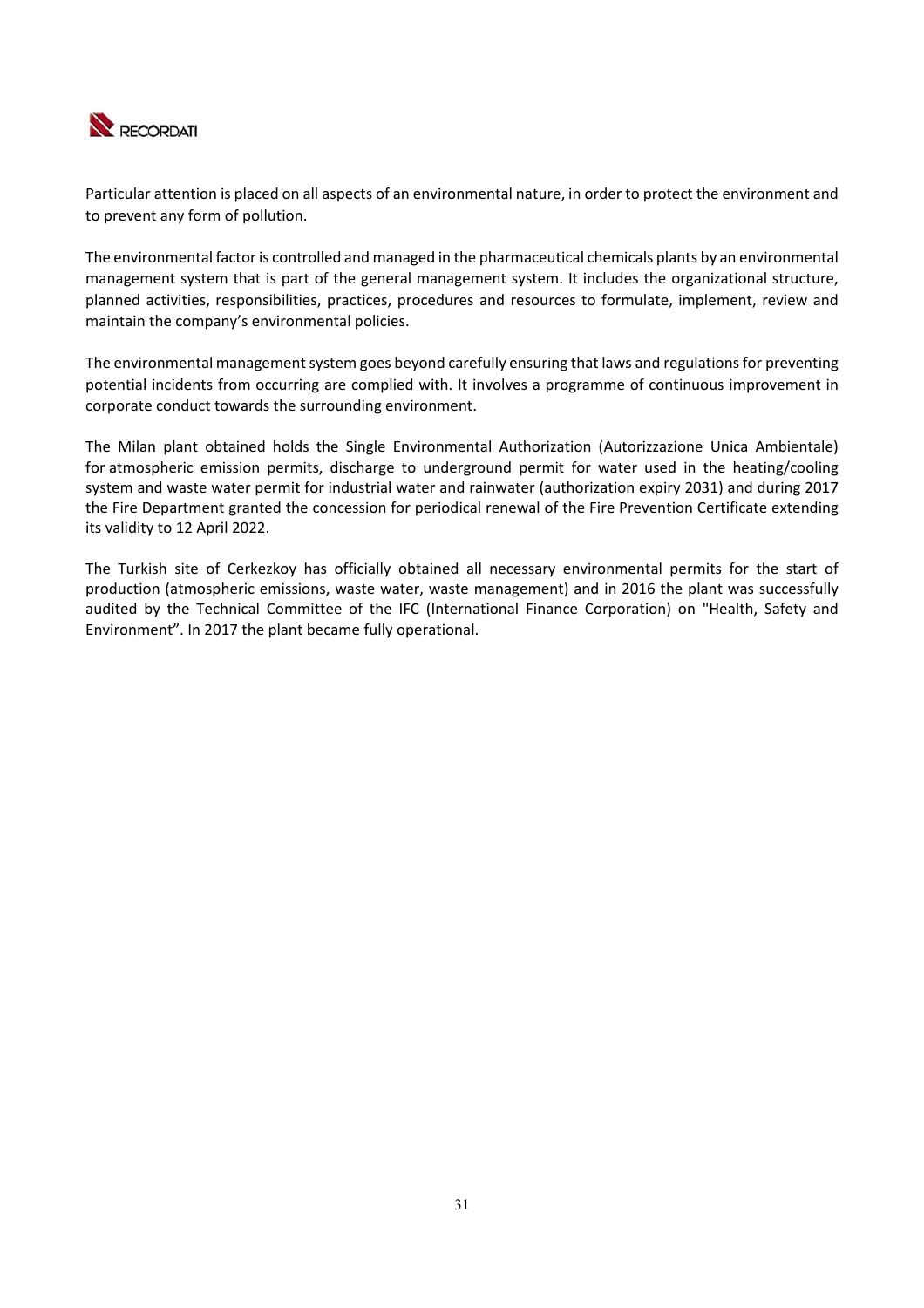

# FINANCIAL REVIEW

## INCOME STATEMENT

The following table shows the profit and loss accounts, including their expression as a percent of sales and change versus 2016:

| $\epsilon$ (thousands)          | 2017       | $%$ of<br>revenue | 2016       | $%$ of<br>revenue | Change<br>2017/2016 | %      |
|---------------------------------|------------|-------------------|------------|-------------------|---------------------|--------|
| <b>Revenue</b>                  | 1,288,123  | 100.0             | 1,153,942  | 100.0             | 134,181             | 11.6   |
| Cost of sales                   | (382, 754) | (29.7)            | (360, 959) | (31.3)            | (21, 795)           | 6.0    |
| <b>Gross profit</b>             | 905,369    | 70.3              | 792,983    | 68.7              | 112,386             | 14.2   |
| Selling expenses                | (330, 793) | (25.7)            | (304, 435) | (26.4)            | (26, 358)           | 8.7    |
| R&D expenses                    | (100, 256) | (7.8)             | (83, 710)  | (7.3)             | (16, 546)           | 19.8   |
| G&A expenses                    | (65, 582)  | (5.1)             | (64, 784)  | (5.6)             | (798)               | 1.2    |
| Other income (expense), net     | (2, 246)   | (0.2)             | (12, 631)  | (1.1)             | 10,385              | (82.2) |
| <b>Operating income</b>         | 406,492    | 31.6              | 327,423    | 28.4              | 79,069              | 24.1   |
| Financial income (expense), net | (17, 377)  | (1.3)             | (10, 141)  | (0.9)             | (7, 236)            | 71.4   |
| <b>Pre-tax income</b>           | 389,115    | 30.2              | 317,282    | 27.5              | 71,833              | 22.6   |
| Provision for income taxes      | (100, 316) | (7.8)             | (79, 851)  | (6.9)             | (20, 465)           | 25.6   |
| Net income                      | 288,799    | 22.4              | 237,431    | 20.6              | 51,368              | 21.6   |
| Attributable to:                |            |                   |            |                   |                     |        |
| Equity holders of the parent    | 288,762    | 22.4              | 237,406    | 20.6              | 51,356              | 21.6   |
| Minority interests              | 37         | 0,0               | 25         | 0.0               | 12                  | 48.0   |

In 2017 international revenues went from  $\epsilon$  916.3 million to  $\epsilon$  1,029.6 million, an increase of 12.4%, and represent 79.9% of total revenue. Their breakdown by geographic area is shown in the table below:

| $\epsilon$ (thousands)           | 2017      |       | 2016    |       |
|----------------------------------|-----------|-------|---------|-------|
|                                  |           | %     |         | %     |
| Europe (Italy excluded)          | 774,255   | 75.2  | 674,066 | 73.6  |
| United States of America         | 118,817   | 11.5  | 111,897 | 12.2  |
| America (United States excluded) | 24,116    | 2.3   | 21,641  | 2.4   |
| Australasia                      | 61,538    | 6.0   | 55,770  | 6.1   |
| Africa                           | 50,846    | 4.9   | 52,953  | 5.8   |
| <b>Total</b>                     | 1,029,572 | 100.0 | 916,327 | 100.0 |

Gross profit is € 905.4 million with a margin of 70.3% on sales, an increase over that of the preceding year due to the further growth of products with higher margins and to the positive effect of the metoprolol based products acquired from AstraZeneca.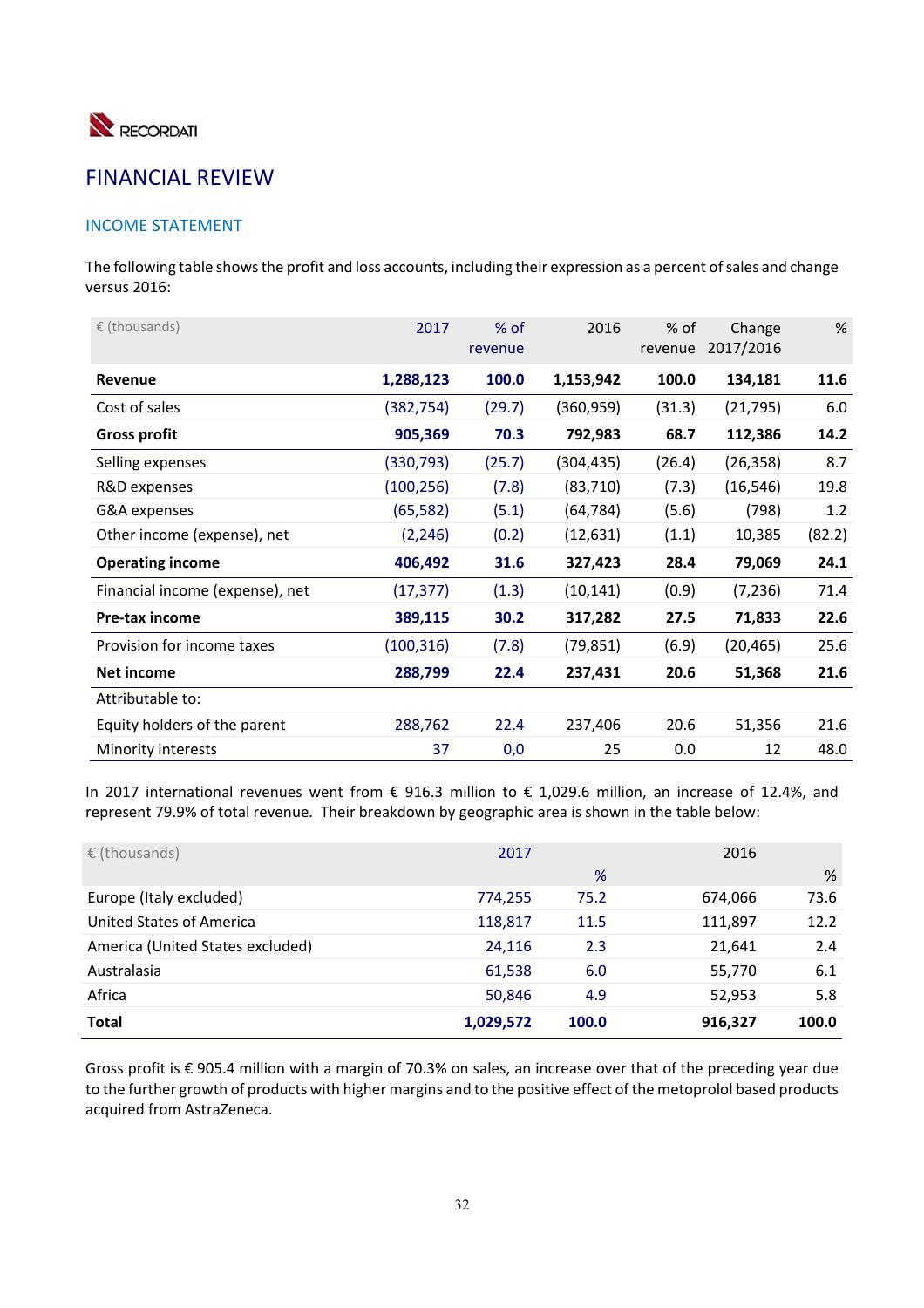

Selling expenses increase less than sales and are therefore down as a percent of revenue compared to the preceding year thanks to the increased efficiency of the group's commercial organizations.

R&D expenses are € 100.3 million, up by 19.8% compared to those recorded in 2016 due to the initiation of new development programs, the amortization of the acquired rights to the metoprolol based products and the agreement with MimeTech for the development and subsequent marketing on a global basis of a new compound for the treatment of neurotrophic keratitis, for which an amount of € 7.0 million was due up‐front at the signing of the contract.

G&A expenses are up by 1.2% but decrease as percent of sales to 5.1%.

Overall, labor cost in 2017 is € 267.4 million, an increase of 1.9% over 2016, with the cost per employee down by 1.2%.

Personnel and other human resources data at 31 December 2017 and 2016 are shown in the following table:

|                                                      | 2017  | 2016  |
|------------------------------------------------------|-------|-------|
| <b>Employees at year-end</b>                         | 4.176 | 4,116 |
| Average age                                          | 43    | 42    |
| Average service (years)                              | 7,9   | 7.3   |
| Labor productivity:                                  |       |       |
| Labor cost on net sales                              | 20,8% | 22.7% |
| Sales per employee (€ thousands) $(a)$               | 317,2 | 293.3 |
| Value added per employee ( $\epsilon$ thousands) (a) | 177,8 | 159.5 |
|                                                      |       |       |

Labor cost includes wages, related charges and additional costs.

(a) Data per employee for both years are computed on the average number of personnel, 4,061 in 2017 and 3,935 in 2016.

The strengthening of our corporate organization continued in order to ensure the integration, monitoring and coordination of the foreign subsidiaries in accordance with our internationalization strategy. Personnel training and development represented a substantial portion of the group's efforts also in 2017. During the year the project aimed at identifying and evaluating personnel competencies within the Group, with the objective of improving staff development and career planning, was consolidated.

Other expenses, net of other income, are € 2.2 million, significantly reduced as compared to that of the preceding year due to the extraordinary costs incurred in 2016 following the acquisition of the companies Italchimici S.p.A. and Pro Farma AG. Other expenses include an accrual of  $\epsilon$  2.0 million relative to a donation to the pediatric hospital in Milan "V. Buzzi" for the future construction of a new pediatric ward, which will be dedicated to Giovanni Recordati, and the contemporaneous relocation and construction of the new neurology ward.

Net financial charges are € 17.4 million, an increase of € 7.2 million compared to the preceding year due mainly to the interest charges related to medium/long-term loans and to net foreign exchange losses.

The effective tax rate during the period is 25.8%, slightly higher than that of the preceding year. Taxes include deferred tax assets consequent to the fiscal revaluation of assets connected with the acquisition of Italchimici S.p.A. and Pro Farma AG in 2016. Furthermore, a provision for tax liabilities was booked in connection with a tax assessment involving the group companies which reside in Ireland and Luxembourg.

Net income at 22.4% of sales is € 288.8 million, an increase of 21.6% over the preceding year.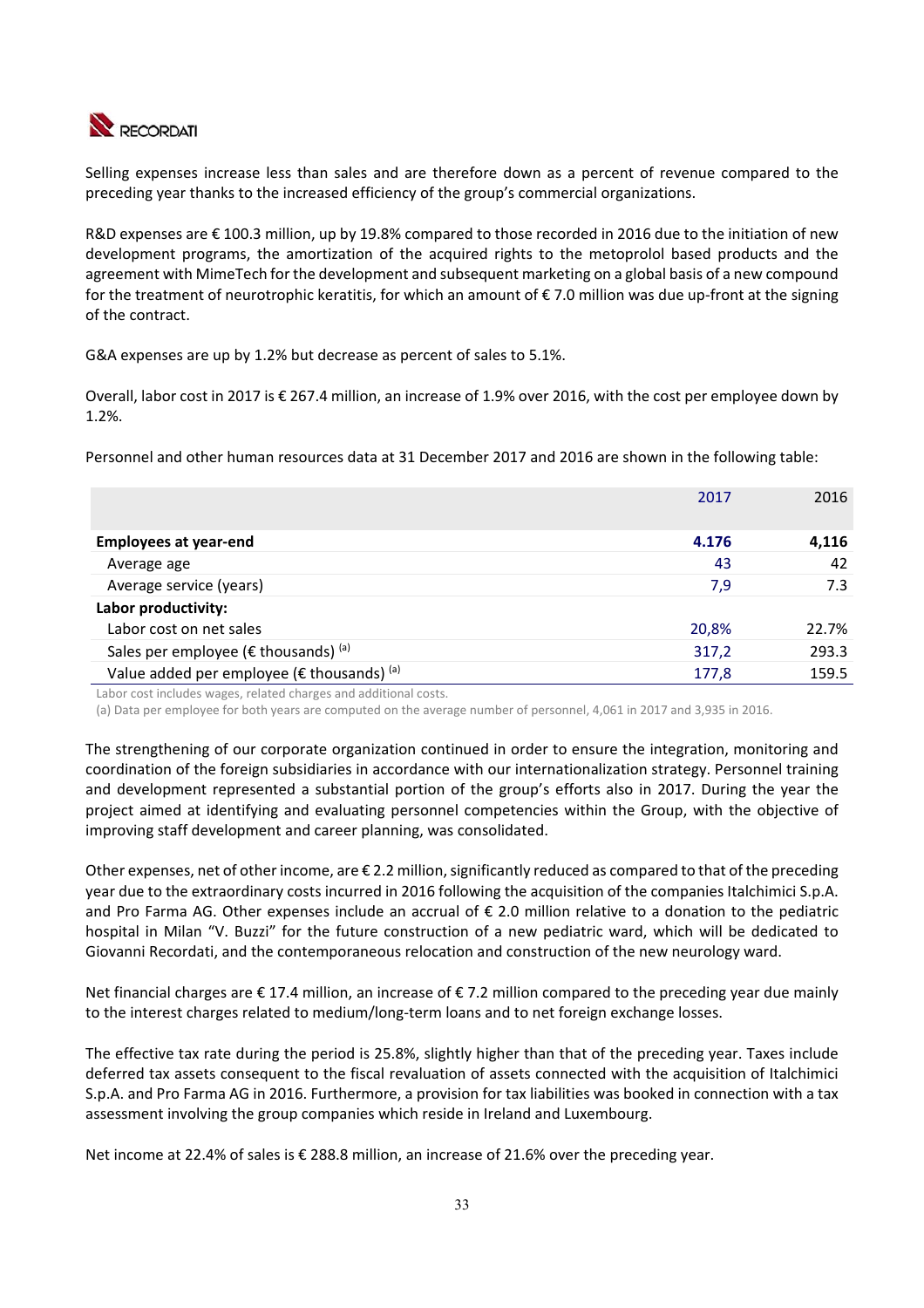

### FINANCIAL POSITION

The net financial position at 31 December 2017 records net debt of  $\epsilon$  381.8 million compared to net debt of  $\epsilon$ 198.8 million at 31 December 2016.

| $\epsilon$ (thousands)                       | 31.12.2017 | 31.12.2016 | Change<br>2017/2016 | %     |
|----------------------------------------------|------------|------------|---------------------|-------|
| Cash and short-term financial<br>investments | 302,077    | 138,493    | 163,584             | 118.1 |
| Bank overdrafts and short-term<br>loans      | (16, 577)  | (15,689)   | (888)               | 5.7   |
| Loans $-$ due within one year                | (51, 710)  | (40, 428)  | (11, 282)           | 27.9  |
| Net liquid assets                            | 233,790    | 82,376     | 151,414             | 183.8 |
| Loans – due after one year <sup>(1)</sup>    | (615, 570) | (281, 147) | (334, 423)          | 118.9 |
| <b>Net financial position</b>                | (381,780)  | (198, 771) | (183,009)           | 92.1  |

(1) Includes change in fair value of the relative currency risk hedging instruments (cash flow hedge).

During the year dividends were distributed for an overall amount of € 159.6 million, of which € 72.1 million for the balance of the financial year 2016 dividend and  $\epsilon$  87.5 for the interim financial year 2017 dividend. Furthermore, an amount of \$ 300.0 million (€ 266.9 million) was paid for the acquisition from AstraZeneca of the European marketing rights to the products Seloken®/Seloken® ZOK (metoprolol succinate) and associated Logimax<sup>®</sup> fixed dose combination (metoprolol succinate and felodipine). An agreement was signed with MimeTech for the development and subsequent commercialization of a new treatment for neurotrophic keratitis which determined an up-front payment of € 7.0 million. Finally, in December an amount of € 30.0 million were paid for the acquisition of three Bayer Consumer Health products, Transipeg®, TransipegLib® and Colopeg®, for the French market.

On May 31, 2017, Recordati S.p.A. issued and privately placed a bond for a total of € 125.0 million with Pricoa Capital Group. The main terms and conditions provide for a 2.07% fixed interest rate and a duration of 15 years with repayment in annual instalments starting on 31 May 2025. The transaction, the object of which is to provide the necessary liquidity to support the growth of the group, was able to take advantage of the favourable market conditions.

During the second half the Parent stipulated five new loan agreements for an overall amount of € 265.0 million with banks of high standing: a € 75.0 million loan granted by Mediobanca until July 2024, a € 50.0 million loan granted by UBI Banca until September 2022, a € 50.0 million loan granted by UniCredit until September 2021, a € 75.0 million loan granted by Intesa Sanpaolo until October 2025 and a € 15.0 million loan granted by Banca Passadore until November 2022.

An amount of  $\epsilon$  15.0 million was invested in property, plant and equipment, mainly involving the Parent company's Milan headquarters and production sites (€ 9.0 million).

Net working capital for operations at 31 December 2017 is € 170.1 million and is thus comprised: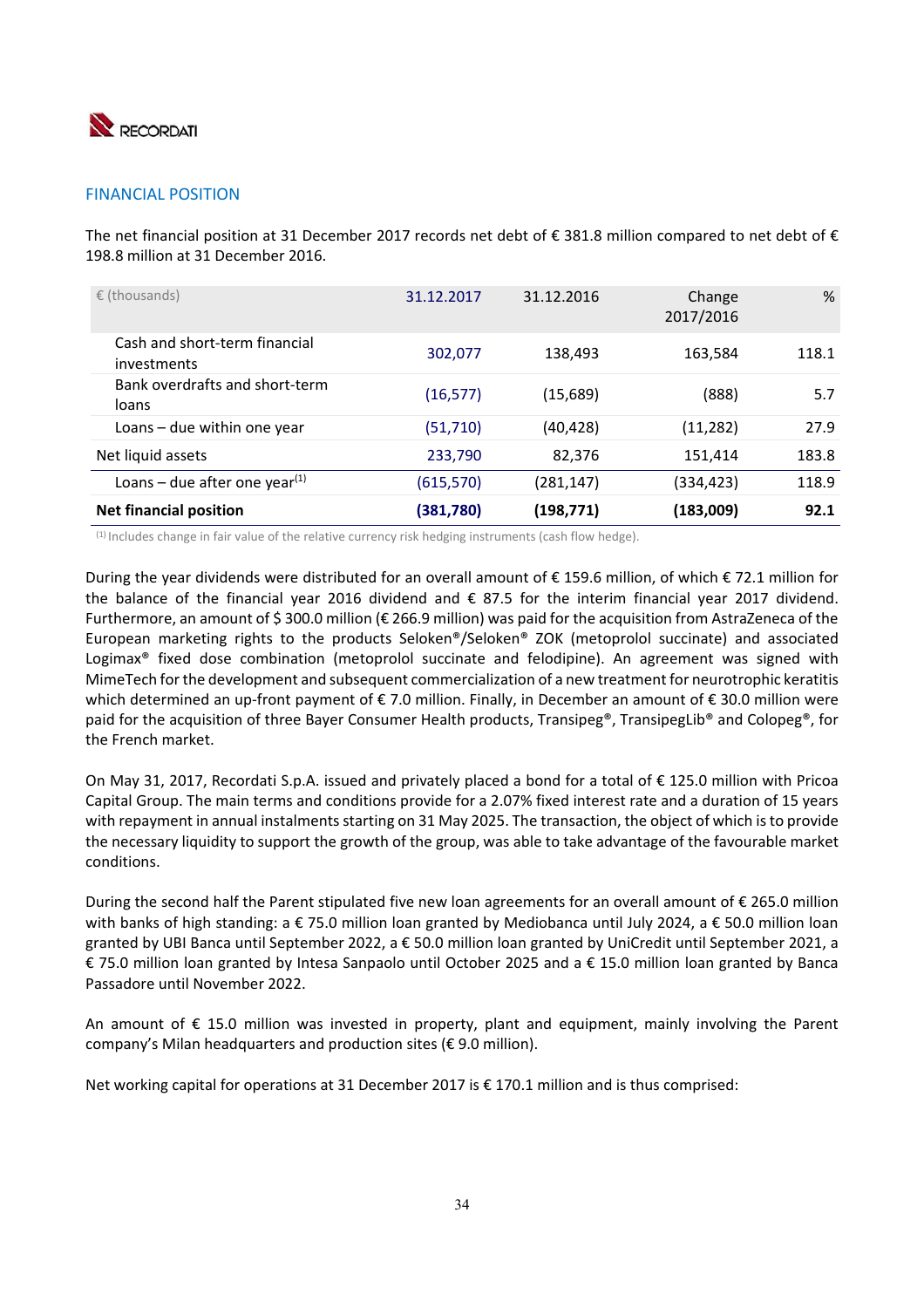

| $\epsilon$ (thousands)                | 31.12.2017 | $%$ of<br>revenue | 31.12.2016 | $%$ of<br>revenue | Change<br>2017/2016 | %    |
|---------------------------------------|------------|-------------------|------------|-------------------|---------------------|------|
| Trade receivables, net                | 244,117    | 19.0              | 205,988    | 17.9              | 38,129              | 18.5 |
| <b>Inventories</b>                    | 179,100    | 13.9              | 158,800    | 13.8              | 20,300              | 12.8 |
| Other current assets                  | 44,566     | 3.5               | 36,455     | 3.2               | 8,111               | 22.2 |
| <b>Current assets</b>                 | 467,783    | 36.3              | 401,243    | 34.8              | 66,540              | 16.6 |
| Trade payables                        | 141,740    | 11.0              | 124,644    | 10.8              | 17,096              | 13.7 |
| Tax payable                           | 24,373     | 1.9               | 20,432     | 1.8               | 3,941               | 19.3 |
| Other current liabilities             | 131,587    | 10.2              | 106,496    | 9.2               | 25,091              | 23.6 |
| <b>Current liabilities</b>            | 297,700    | 23.1              | 251,572    | 21.8              | 46,128              | 18.3 |
| Net working capital for<br>operations | 170,083    | 13.2              | 149,671    | 13.0              | 20,412              | 13.6 |
| Days of sales outstanding             | 62         |                   | 61         |                   |                     |      |
| Inventories as % of cost of sales     | 46.8%      |                   | 43.7%      |                   |                     |      |

Details and comments relative to the different components are contained in the Notes to the financial statements.

### RELATED PARTY TRANSACTIONS

Tax liabilities include an amount of  $\epsilon$  2.5 million, computed by Recordati S.p.A. based on estimated taxable income, payable to the controlling company Fimei S.p.A. consequent to the participation in a tax consolidation grouping under tax laws in Italy.

Except for the above, to our knowledge, no transactions or contracts have been entered into with related parties that can be considered significant, in value or conditions, or which could in any way materially affect the accounts.

### SUBSIDIARIES OUTSIDE THE EUROPEAN UNION

Pursuant to articles 15 (ex 36) and 18 (ex 39) of the Financial Markets Regulation (modified by Consob under Resolution n. 20249 on 28 December 2017) concerning the listing conditions of companies with subsidiaries of significant relevance in their consolidated accounts, established and regulated under the laws of countries outside the European Union, we point out that at 31 December 2017 the provisions of art. 15 (ex 36) of the Financial Markets Regulation apply to the subsidiaries Recordati İlaç, Recordati Rare Diseases Inc. and Rusfic LLC and that the conditions indicated in the abovementioned art. 15 (ex 36) are fulfilled.

### SIGNIFICANT OPERATIONS, PUBLICATION REQUIREMENTS DEROGATION

The company has decided to avail itself, as from 20 December 2012, of the faculty of derogation of the requirements to publish the information documents prescribed in the event of significant operations involving mergers, spin‐offs, capital increases through contribution in kind, acquisitions and disposals, pursuant to article 70, paragraph 8 and article 71, paragraph 1‐bis of the Issuers' Regulations enacted by Consob under Resolution n. 11971/1999 and following modifications.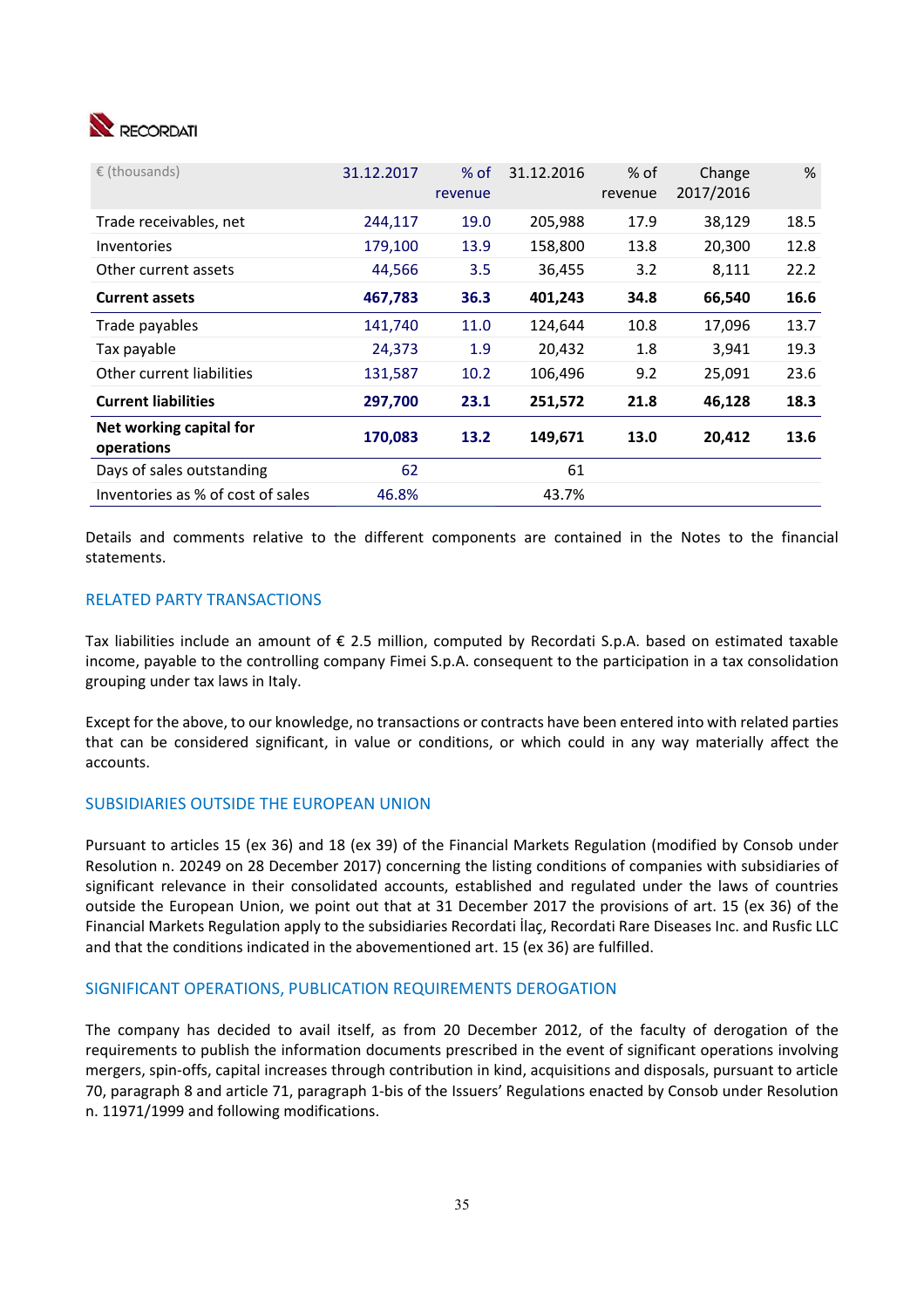

## FOURTH QUARTER 2017

| $\epsilon$ (thousands)          | IV quarter<br>2017 | %      | IV quarter<br>2016 | %      | Change<br>2017/2016 | %       |
|---------------------------------|--------------------|--------|--------------------|--------|---------------------|---------|
| Revenue                         | 324,296            | 100.0  | 291,572            | 100.0  | 32,724              | 11.2    |
| Cost of sales                   | (95, 158)          | (29.3) | (93, 658)          | (32.1) | (1,500)             | $1.6\,$ |
| <b>Gross profit</b>             | 229,138            | 70.7   | 197,914            | 67.9   | 31,224              | 15.8    |
| Selling expenses                | (84, 249)          | (26.0) | (78,032)           | (26.8) | (6, 217)            | 8.0     |
| R&D expenses                    | (28, 111)          | (8.7)  | (23, 512)          | (8.1)  | (4,599)             | 19.6    |
| G&A expenses                    | (16, 912)          | (5.2)  | (17, 687)          | (6.1)  | 775                 | (4.4)   |
| Other income (expense), net     | (876)              | (0.3)  | (3,666)            | (1.3)  | 2,790               | (76.1)  |
| <b>Operating income</b>         | 98,990             | 30.5   | 75,017             | 25.7   | 23,973              | 32.0    |
| Financial income (expense), net | (5,624)            | (1.7)  | (1, 515)           | (0.5)  | (4, 109)            | 271.2   |
| <b>Pretax income</b>            | 93,366             | 28.8   | 73,502             | 25.2   | 19,864              | 27.0    |
| Provision for income taxes      | (24, 373)          | (7.5)  | (18, 388)          | (6.3)  | (5,985)             | 32.5    |
| Net income                      | 68,993             | 21.3   | 55,114             | 18.9   | 13,879              | 25.2    |
| Attributable to:                |                    |        |                    |        |                     |         |
| Equity holders of the parent    | 68,984             | 21.3   | 55,108             | 18.9   | 13,876              | 25.2    |
| Minority interests              | 9                  | 0.0    | 6                  | 0.0    | 3                   | 50.0    |

Revenues during the fourth quarter 2017 are € 324.3 million, an increase of 11.2% compared to the same period of the preceding year. Pharmaceutical sales are € 314.4 million, up by 11.8% compared to the fourth quarter 2016. Pharmaceutical chemicals revenue, at  $\epsilon$  9.9 million, down by 3.6% compared to the same period of the preceding year.

Operating income, at 30.5% of sales, is € 99.0 million up by 32.0%. Other expenses net of other income are significantly reduced as compared to that of the same period of the preceding year due to the extraordinary costs incurred for the write‐down of some intangible assets in the fourth quarter 2016.

Financial charges increase significantly compared to the same period of the preceding year due to currency exchange losses and the interest on new medium/long term loans.

Net income increases by 25.2% and is significantly impacted by the increase of financial charges.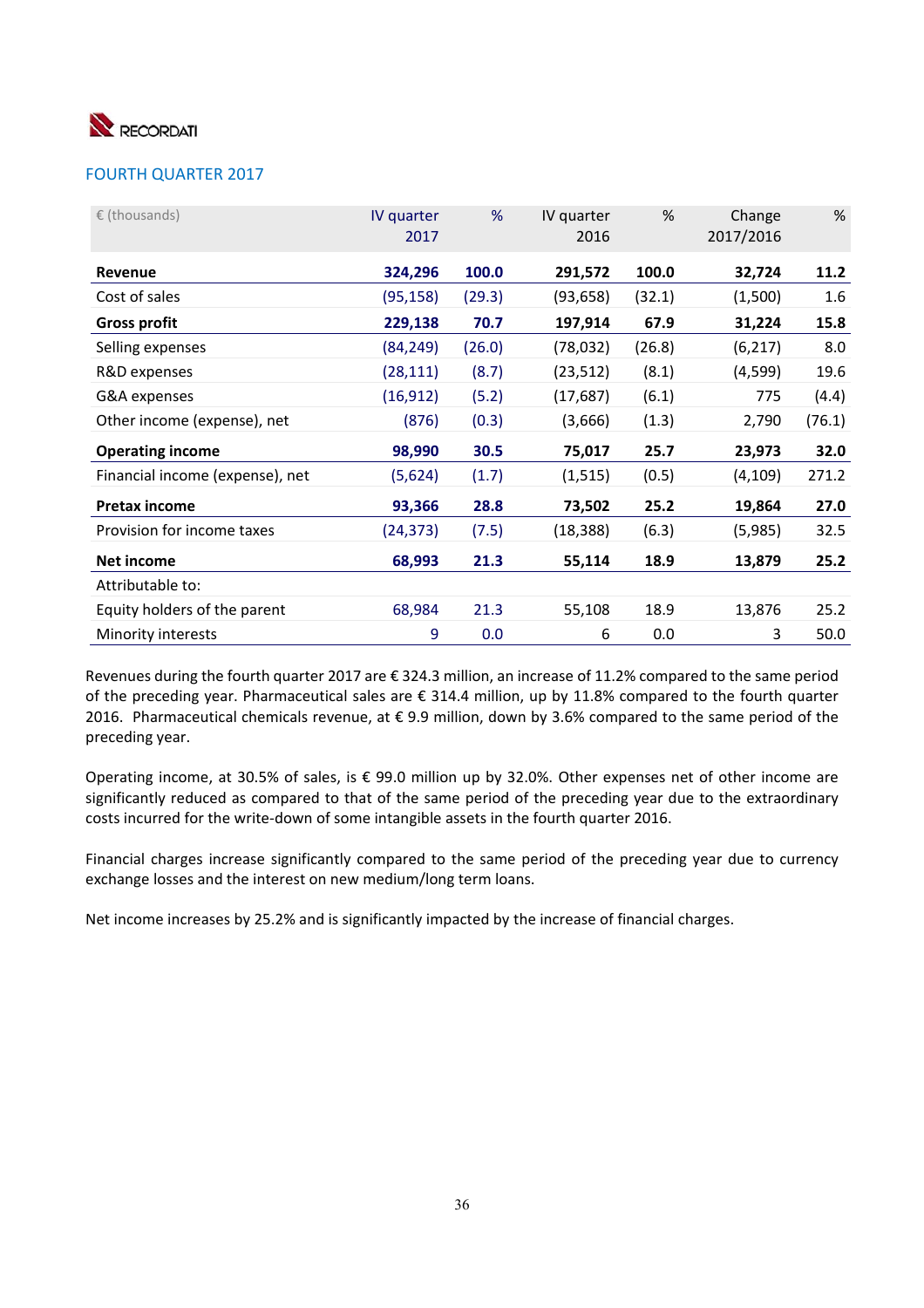

## MAIN RISKS AND UNCERTAINTIES

The identification, valuation and management of company risk is based on an Enterprise Risk Management (ERM) approach, a structured risk management process, in line with international best practice prescriptions on the subject and in accordance with the main requisites of current rules and regulations. The criteria applied by the Group is that of evaluating its risks in terms of their occurrence probability and impact. When evaluating the impact of the risks on the Group, a number of dimensions, not only of economic or market related nature, but also of a reputational kind, are taken into consideration.

With the creation of a catalogue of company risks, which is subject to constant review, the objective of the Group is to classify the potential risks to which it is exposed, which could be both of an exogenous (e.g. evolution of the rules and regulations framework, competitive pressure, etc.) and of an endogenous kind connected with the management of the various company processes (pharmacovigilance, production process, patent expiry, launch of new products, etc.). Among the risks considered, are non financial risks referred to in Legislative Decree 254/2016. These relate to risks connected with environmental and health and safety management (damages caused by weather events and accidents, HSE – Health and Safety Executive related risks, industrial accidents), with workers' rights and supply chain subjects (size of the organizational structure, loss of key resources, inadequate selection of suppliers and commercial partners, interruption of critical supplies) as well as with corruption (compliance with international quality standards, compliance with medial information rules). These subjects and risks were analysed by the Group and classified as involving low to medium risk.

#### *Results*

The principal risk factors to which the Group is exposed are described below with an indication of the management strategies and policies pursued. They have been classified as follows:

- Risks associated with the external context
- Risks associated with strategy and operations
- Financial risks
- Legal and compliance risks

## RISKS ASSOCIATED WITH THE EXTERNAL CONTEXT

## *Risks associated with changes in legislation and regulations governing the pharmaceutical sector*

The pharmaceuticals sector is heavily regulated locally, nationally and internationally and this affects activities at all levels. Group sales consist mainly of products subject to medical prescription which are reimbursed by national healthcare services or other medical insurance schemes which are, however, prevalently of a public nature. While on the one hand this situation protects the Group from general economic trends, on the other it exposes it to changes in local legislation governing public spending on healthcare. For many years the Group has pursued a policy of diversifying and expanding its sales on several geographical markets and in products not reimbursed by public healthcare schemes in order to mitigate dependency on decisions by single national governments to control spending on pharmaceuticals. The pharmaceuticals sector is also exposed to national and international technical standards which regulate pharmaceutical research and development, production and promotion.

The Group implements a policy to constantly monitor changes in regulations on all the markets on which it operates, with dedicated organisational units in the Parent Company and in subsidiaries to implement efficient coordination mechanisms and information flows designed to identify and rapidly adopt the most appropriate response strategies.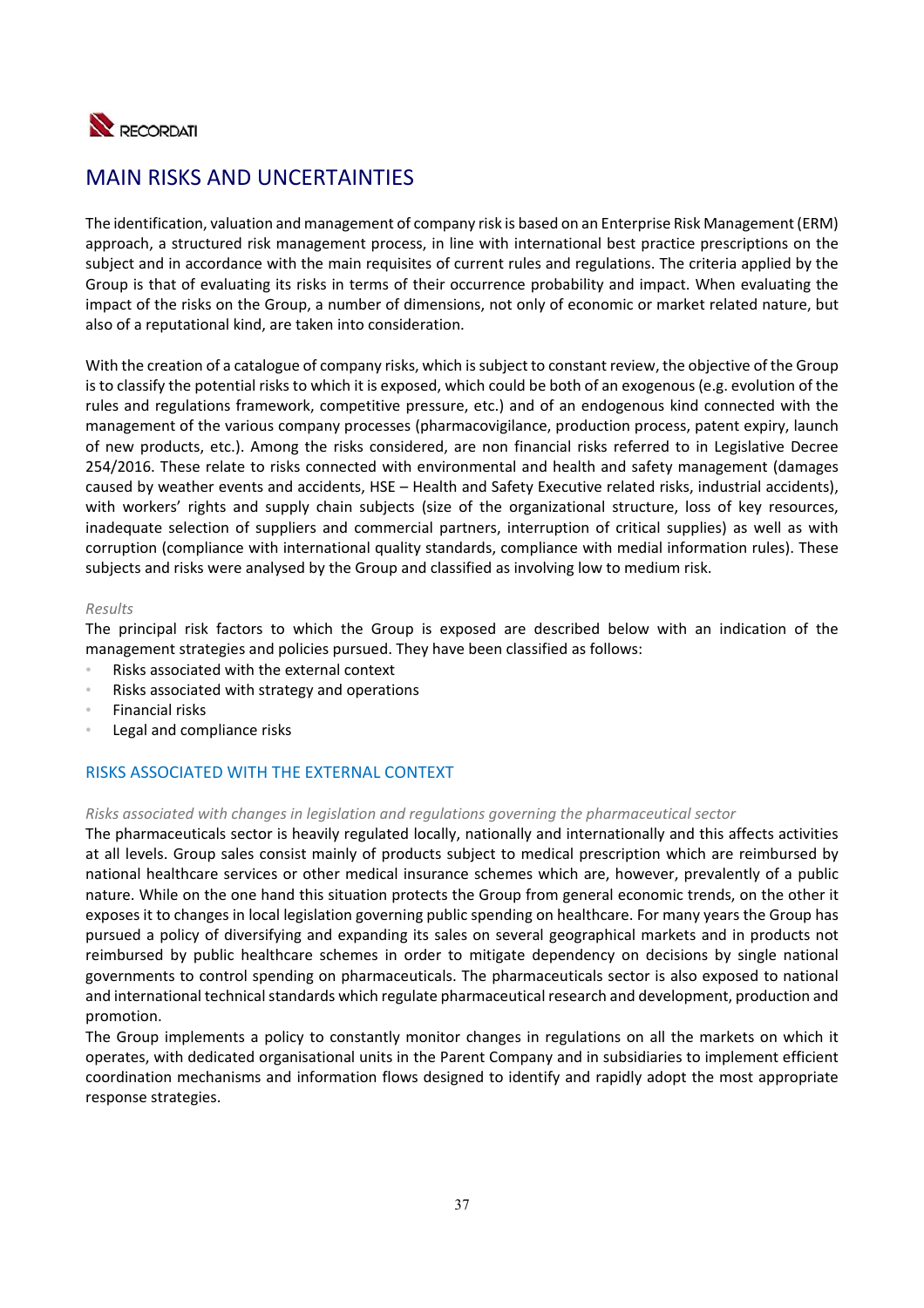

#### *Risks associated with business expansion into emerging markets*

The policies pursued by the Group include the expansion of operations in countries with the highest potential for development and the strongest growth rates (for example Central and Eastern Europe, the Middle East and North Africa). Operations in those countries could present risks associated with political, economic, currency, regulatory and fiscal instabilities or discontinuities.

Recordati carefully assesses all growth opportunities in all geographies in order to mitigate exposure to these uncertainties and where possible it prefers to acquire local companies with a smaller outlay of capital, rather than other companies that are more exposed to country risk. Evaluations of new business opportunities undergo analysis and monitoring by top management. From an operational point of view, the recently constituted International Primary and Specialty Care Business Unit (IPSC) is in charge of monitoring together with the further garrison by Regional Directors who are responsible for the overall supervision of the subsidiaries and for the coordination of the relative strategic activities, in collaboration with corporate structures.

#### *Risks associated with market competition*

The Group, like any company operating in the pharmaceuticals sector, is subject to competition from products which could determine a contraction in its market share. These consist of both new pharmaceuticals launched by competitors in the same therapeutic classes in which the Group is present and also generic versions of pharmaceuticals coming to market when patents expire.

While the Group monitors the market continuously to detect the introduction of competing pharmaceuticals in advance, it also manages risk by pursuing a policy to progressively diversify and broaden the range of its product portfolio, in order to reduce dependency on a small number of strategic pharmaceuticals, and increase the presence in the product portfolio of OTC products and treatments for rare diseases.

## RISKS ASSOCIATED WITH STRATEGY AND OPERATIONS

#### *Risks associated with the internationalization of the Group*

The Group currently operates in a growing number of countries and is therefore subject to risks arising from the complexity of conducting operations in delocalized areas.

In order to address this situation, the Group has put a management system in place with central units which integrate, monitor and co-ordinate the operations of local units on which operational and marketing powers are conferred to be exercised in compliance with guidelines and within limits indicated by the Group. Group policies and procedures have been formalized which provide corporate guidelines for the management of the main company processes which must be complied with by all subsidiaries.

## *Risks associated with the expiry of patents*

The pharmaceuticals industry makes large investments in research and development and as a consequence it enjoys a high degree of protection on its intellectual properties. Therefore, the expiry of patents covering important pharmaceuticals in product portfolios and the consequent introduction onto the market of generic versions exposes companies to reductions in revenues which can be large.

In order to counter the reduction in revenues as a result of competition from generic pharmaceuticals, the Group is pursuing a diversification strategy based on the reinforcement of its pipeline, the launch of new products in the therapeutic areas of major interest and the expansion of its operations onto new markets with high growth rates.

#### *Risks associated with investments in research and development*

The competitive positioning of the Group depends on the continuous development of its product portfolio through the research and development of new molecules and pharmaceutical products in which it invests a substantial part of its resources. Given the complexity and long periods involved in these initiatives, it is not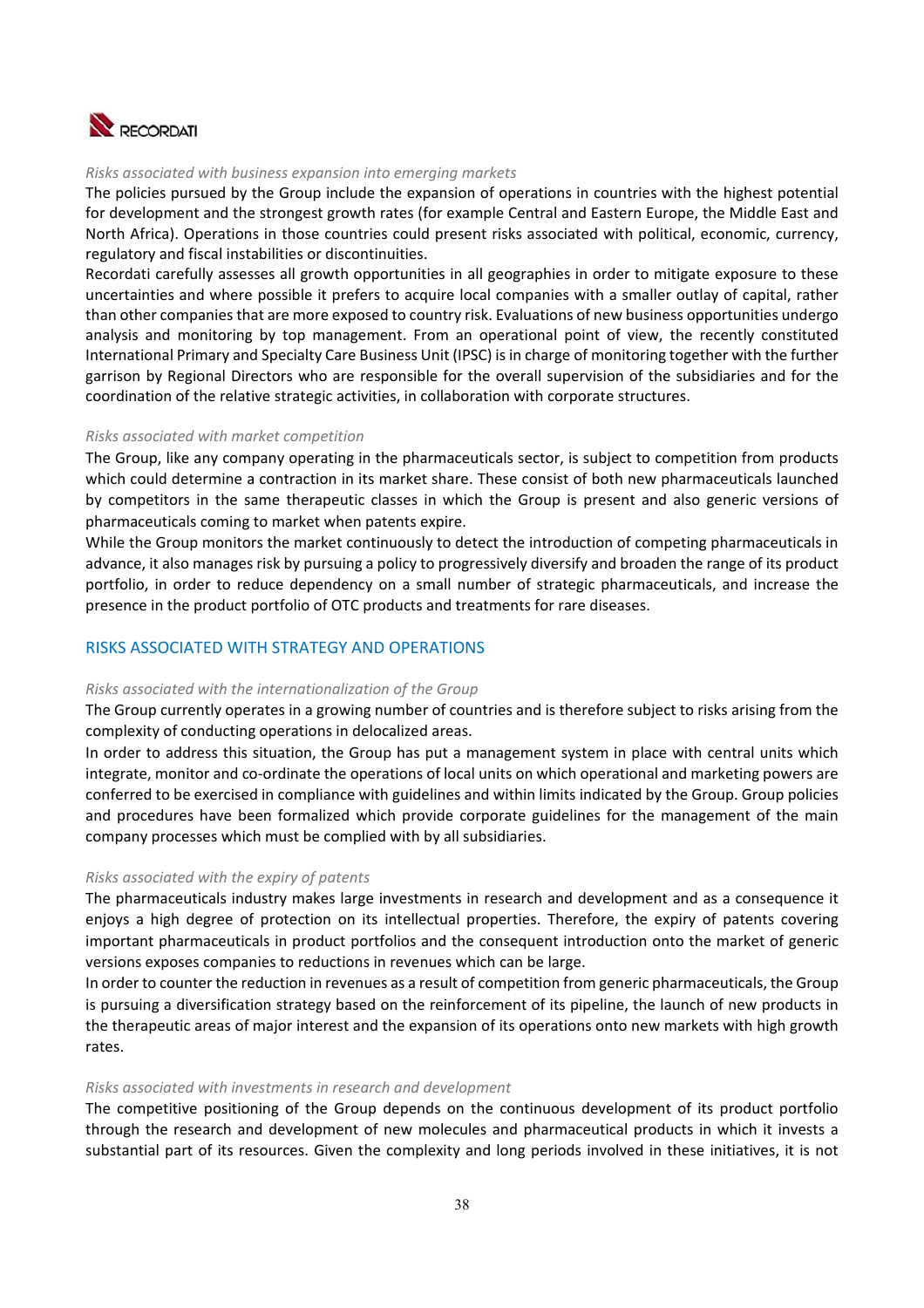

possible to be certain that investments in research and development will always produce the expected results, because the research conducted may fail or the necessary authorisations to market products may not be obtained or the pricing and reimbursement conditions may not be satisfactory.

In order to mitigate exposure to these risks, the Group constantly monitors the intermediate results generated at the various stages of the research and development process, in order to select and move forward only the most reliable initiatives that have the highest probability of an economic return and success. Furthermore, health technology evaluations have been introduced during the clinical development phases in order to effectively support the negotiations with the relevant authorities regarding reimbursement conditions for the products. Additionally, prudentially, the costs for investments in research and development are fully expensed in the accounting period in which they are incurred.

### *Risks associated with the launch of new products*

A risk exists in the pharmaceuticals sector that delays in the development process, or in the issue of the necessary authorizations by regulatory authorities, may result in product launches occurring behind schedule with a consequent possible impact on the expected profitability of the product and/or delay in the achievement of growth targets.

In order to mitigate that risk Recordati pursues two policy lines. One is to broaden and balance its pipeline of products, implemented by acquiring pharmaceuticals that are already registered or are about to be registered, or of new products at different stages of development. The other is to pursue a plan of geographical diversification designed to limit dependence on the regulatory authorities of a single country.

#### *Risks associated with pharmacovigilance*

The Group, as a holder of drug marketing authorizations, must comply with regulations on pharmacovigilance. These regulations require that holders of marketing authorizations submit to the regulatory bodies information regarding drug safety, within the time limits and in the manner established by these, with particular regard to adverse reactions. The ascertainment of serious adverse drug reactions can expose the Group to the risk of restrictions being placed on the prescription of a drug, and in the most serious cases, authorization to market the product can be revoked.

In order to efficiently handle this risk and to comply with national regulations in the countries where the Group operates, Recordati has assigned specific pharmacovigilance responsibilities within its organizations and has put integrated systems in place to collect, assess, manage and submit the information required to the competent authorities. Following the introduction of even more stringent regulatory requirements internal organizations, instruments, training, procedures are constantly reinforced. Coordination with subsidiaries and partners has improved and includes centralized evaluation of all information relating to pharmacovigilance.

#### *Risks associated with the production process*

The Group has production plants which produce both intermediate products and active ingredients and also finished pharmaceutical products. Production activities are carried out in strict compliance with internationally established Good Manufacturing Practices (GMP) implemented through Standard Operating Procedures applicable to the pharmaceutical sector, and are submitted to monitoring and inspection by national and international relevant authorities. The Group's production sites are provided with adequate structures and qualified personnel, in accordance with the requirements of the sector's standards, to ensure that the production of medicinal specialties and active ingredients is carried out in compliance with good manufacturing practices (GMP) and with specific internal procedures and rules in force. In particular, the Group's main production site in Campoverde di Aprilia (Italy) regularly passes successfully inspections carried out by the Food and Drug Administration (FDA) and other national and international authorities.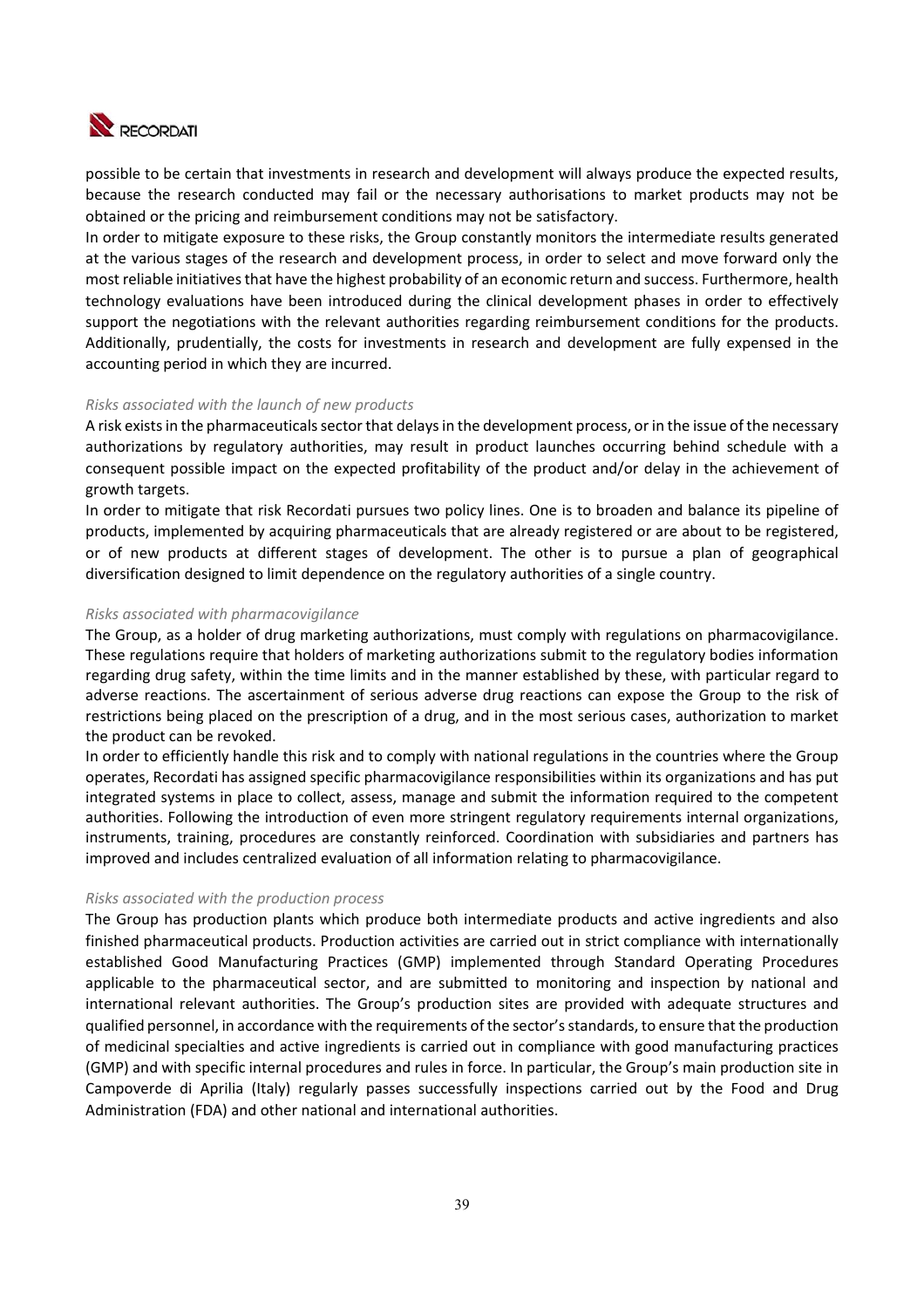

#### *Risks associated with interruption of the production process*

Production is by its nature exposed to potential risks of interruption which, if they were to have significant or long lasting effects – caused for example by natural disasters, the revocation of production permits and licenses, malfunctioning of plant and equipment, interruptions in the supply of important raw materials or energy – could have adverse consequences on the continuity and regularity of sales.

In order to mitigate the effects of long lasting interruptions in production processes, the Group has an effective asset protection policy in place (through precise plant maintenance plans and adequate systems to automatically notice and put out fires) and has production plants with adequate capacity and flexibility to handle changed planning requirements. Furthermore, the Group uses only reliable suppliers, approved as complying with the relevant technical standards. It also constantly monitors the availability of raw materials and strategic excipients, in order to promptly identify potential local or worldwide "out‐of‐stock" situations and to take the necessary action (supply and/or production backups) to guarantee production autonomy. In addition, the company has reinforced its organization within the Procurement, Supply Chain and Contract manufacturing areas.

 Furthermore, in order to reduce losses resulting from potential interruptions or damage to production cycles, the Group has taken out "All risk property" insurance policies which cover direct damages (such as damages to buildings, machines and goods) as well as indirect damages (such as loss of profit as a consequence of accidents).

#### *Risks associated with health, safety and the environment*

Chemical and pharmaceutical production is subject to obligations to comply with environmental, health and safety rules and regulations. To ensure the correct application of these rules and regulations, the Group has in place organizational units specifically dedicated to prevention, verification and continuous monitoring as regards compliance with the structural technical standards (related to equipment, plant, the workplace, chemical, physical and biological agents) in addition to activities regarding health surveillance, security vigilance, workers training and information and the procurement of documents and certificates required by law. In particular, the environmental management system of the Group's main production plant, located at Campoverde di Aprilia, obtained certification from the accredited international body DNV (Det Norske Veritas, Italy) of compliance with the UNI EN ISO 14001:1996 standard in 2003, which was subsequently confirmed with certification for the UNI EN ISO 14001:2004 standard.

The company's control and governing bodies are periodically informed by the responsible functions of accidents occurred and the activities undertaken to mitigate such accidents.

#### *Risks associated with the management of information technology resources and data security*

Today's pervasiveness of information technology for the management of business and the necessary connection between company information systems and external information infrastructures (web and networks) exposes said systems to potential risks, both related to the availability, integrity and confidentiality of the data as well as to the availability and efficiency of the information systems.

In order to guarantee effective operational continuity, the Group has implemented a disaster recovery and business continuity system which ensures the immediate replication of the principal legacy systems' workstations. Furthermore, the active safety of the company's data and software is guaranteed by multiple protection levels of a physical and logic nature, of both servers and clients. Finally, the company is periodically submitted to VAPT (Vulnerability Assessment and Penetration Test) analysis and to additional IT security audits undertaken by independent technicians. The outcome of this analysis has always shown the company's information systems to be adequately protected.

As regards fraud through the use of information technology resources by external individuals, the company has introduced a training program for employees in order to create awareness as to the correct use of the resources and applications assigned to their use.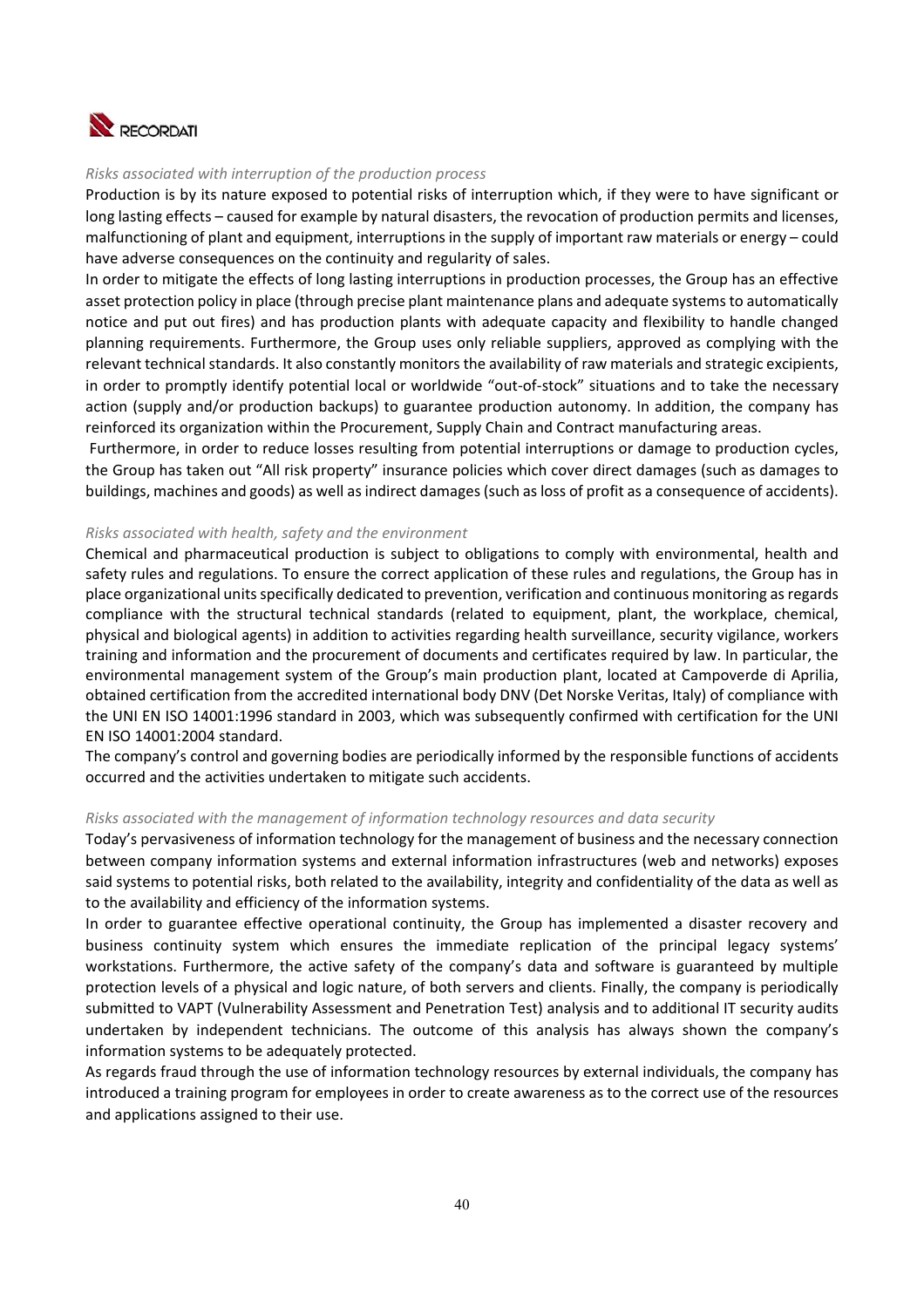

### FINANCIAL RISKS

#### *Credit Risk*

Credit risk is exposure to potential losses resulting from commercial counterparties failing to meet their obligations. This risk is higher during long lasting periods of economic and financial hardship and as a result of exposure to geographical areas with specific dynamics and peculiarities (for example Russia and Tunisia). The Group closely controls its credit exposure through the allocation of credit limits to each single customer and an internal reporting system.

#### *Interest Rate Risk*

The Group raises funds using debt and invests excess cash in money market and other financial instruments. The fluctuation of market interest rates influences the cost and returns of the debt and investment instruments therefore affecting the Group's net financial charges. The significant expansion of the Group into countries with different economic dynamics from the Euro (for example Turkey, Russia and Tunisia) leads to an increase in risk. The Group's policy is to limit the risk arising from interest rate fluctuations by establishing medium/long‐term fixed interest loans or variable interest loans. Variable interest loans are covered with derivative financial instruments (for example interest rate swaps) for the sole purpose of minimizing such fluctuations and not for speculation. This hedging policy limits the Group's exposure to the risk of fluctuations in interest rates.

#### *Foreign Currency Risk*

The Group operates in an international context and has assets and transactions denominated in foreign currency other than euro. It is therefore exposed to risks of foreign currency fluctuations which can affect is operating results and the value of its equity. The diversification strategy enacted by the Group results in a progressive higher exposure to trade transactions in foreign currency with respect to the Group's business volume. Many of the Recordati Group companies are exposed to a limited level of exchange risk linked to operations because in each country most of cash flows generated both by sales and by expenses are denominated in the currency of the relative country. For the sole purpose of hedging and not for speculation, the Group engages in forward contracts for the purchase and sale of currencies to cover amounts at risk.

#### *Liquidity Risk*

The liquidity risk to which the Group may be exposed is the inability to raise sufficient financial resources for its ongoing business and for the development of its industrial and commercial activities. The two main factors which determine the Group's liquidity are, on the one hand, the cash generated or absorbed by operations and by investments, and on the other, the expiry and renewal terms of debt or the degree of liquidity of financial investments and market conditions. The Group has at its disposal liquidity readily available for its operations and plentiful lines of credit granted by a number of leading Italian and international financial institutions. The terms and conditions of the Group's loans and its financial assets are set out in notes 18, 21 and 30 which address, respectively, short-term financial investments, cash and cash equivalents, loans and bank overdrafts. The Group believes that the funds and credit lines currently available, in addition to those generated by operations and financing activities, are enough to satisfy investment needs, working capital requirements and the repayment of debts at their natural due dates.

#### LEGAL AND COMPLIANCE RISKS

#### *Risks associated with product liability*

Despite careful compliance with standards and regulations, like any company operating in the pharmaceuticals sector, the Group could be exposed to risks of claims for damages caused by its pharmaceuticals. In order to meet those potential liabilities, the Group has taken out insurance policies to cover all the products marketed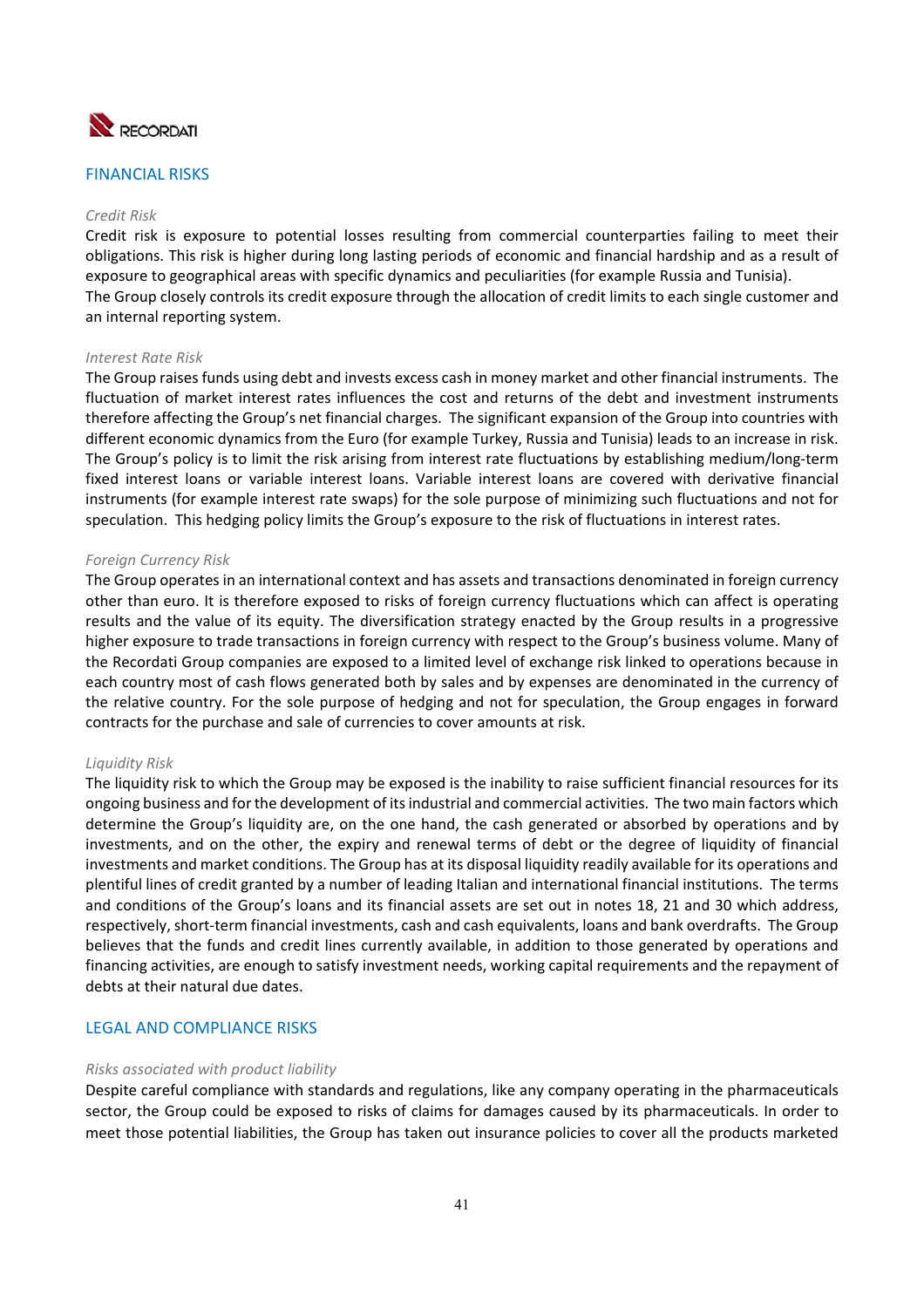

and under development. The maximum liability limits are considered adequate and are constantly monitored with the help of analyses and market research conducted by leading insurance brokers.

### *Risks associated with compliance*

All operating and marketing activities performed by the Group, both in Italy and abroad, are performed in compliance with the legislation and regulations that apply in the geographical areas in which it operates, including national and international technical standards that apply to the pharmaceuticals sector which regulate pharmaceutical research and development, production, distribution and promotion. As concerns the regulation of drug promotion activities, the Group has formulated a set of ethical rules of conduct. All company personnel are continuously informed of those rules and monitoring, both internally and by independent certifiers, is performed constantly to ensure that they are properly observed. In compliance with Legislative Decree 231/2001 on the administrative liability of legal entities, the Italian companies in the Group have an "Organisation, Management and Control Model" that is continuously updated to comply with the latest amendments to the relevant legislation. Analogous models are being adopted by other foreign subsidiaries in compliance with local regulations.

Regarding the risk of corruption, the Group is implementing a specific operational and behavioural plan for all its subsidiaries which defines the necessary measures to mitigate corruption risk.

Regarding anti-terrorism, the Group has implemented a Policy to monitor and handle transactions with counterparts residing in countries subject to sanctions or embargo.

#### *Risks associated with legal action*

It is always possible that the Group may be required to meet costs resulting from litigation of various types. In these cases, the Group may be called upon to pay extraordinary costs with consequences for operating and financial results. A detailed description of litigation in progress and the relative provisions made to meet future liabilities is given in notes 28 and 36 to the financial statements.

## BUSINESS OUTLOOK

On 8 February 2018 the company announced its financial targets for 2018. The objective is to to achieve sales ranging from € 1,350 million to € 1,370 million, EBITDA of between € 490 and € 500 million, EBIT of between € 430 and 440 million and net income of between € 310 and 315 million.

Group consolidated sales during the first two months of 2018 are in line with our expectations.

Milan, 15 March 2018

Andrea Recordati Vice Chairman and Chief Executive Officer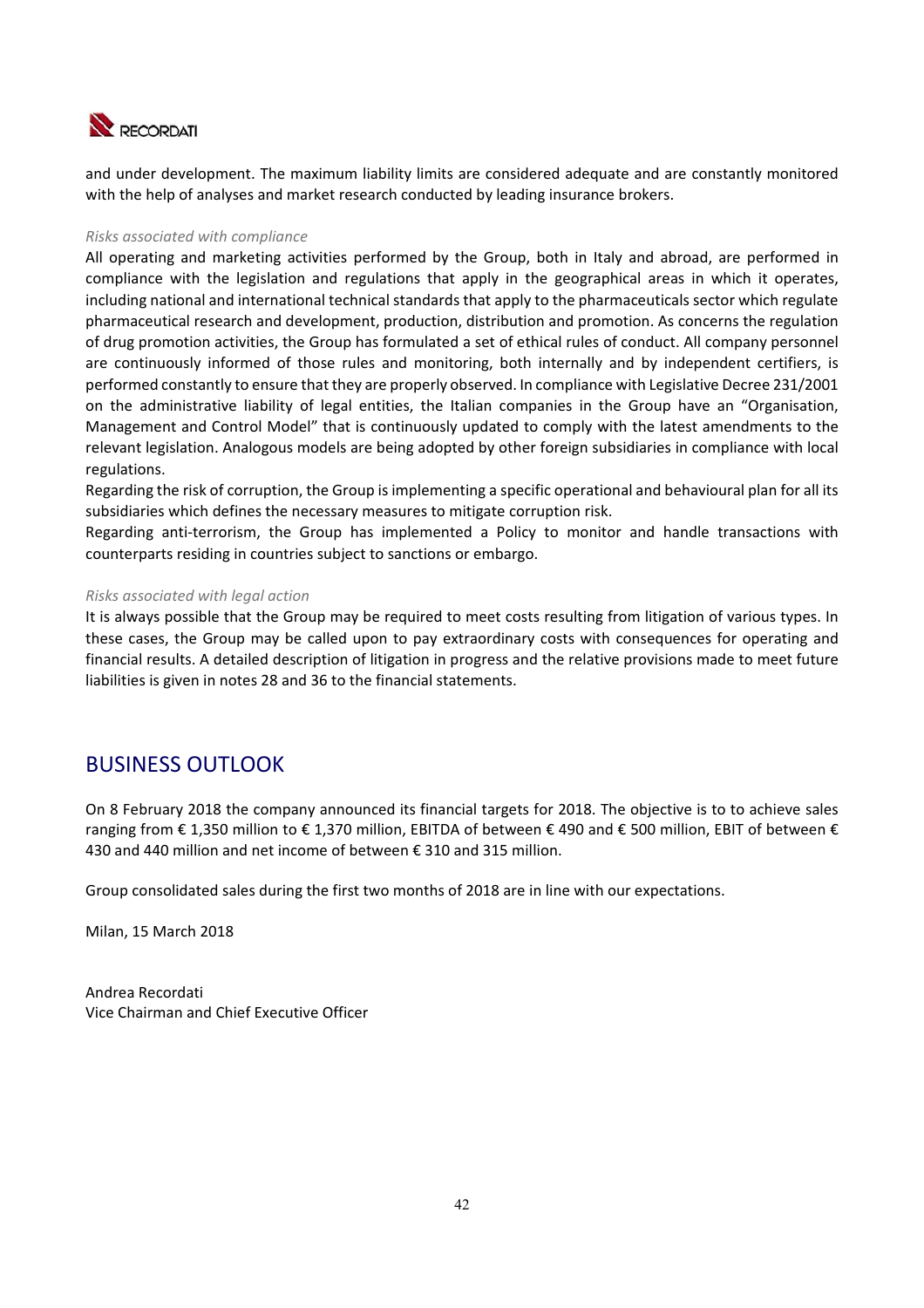

## CONSOLIDATED FINANCIAL STATEMENTS

### Recordati S.p.A and Subsidiaries

Consolidated Financial Statements at and for the year ended 31 December 2017

The consolidated financial statements are presented in accordance with the International Accounting Standards (IAS) and the International Financial Reporting Standards (IFRS) issued or revised by the International Accounting Standards Board (IASB) and the interpretations of the International Financial Interpretation Reporting Committee (IFRIC) previously named Standing Interpretations Committee (SIC). The financial statements comply with the European Union's guidelines on the preparation of consolidated financial statements. The same accounting standards were used in the preparation of the financial statements at 31 December 2016.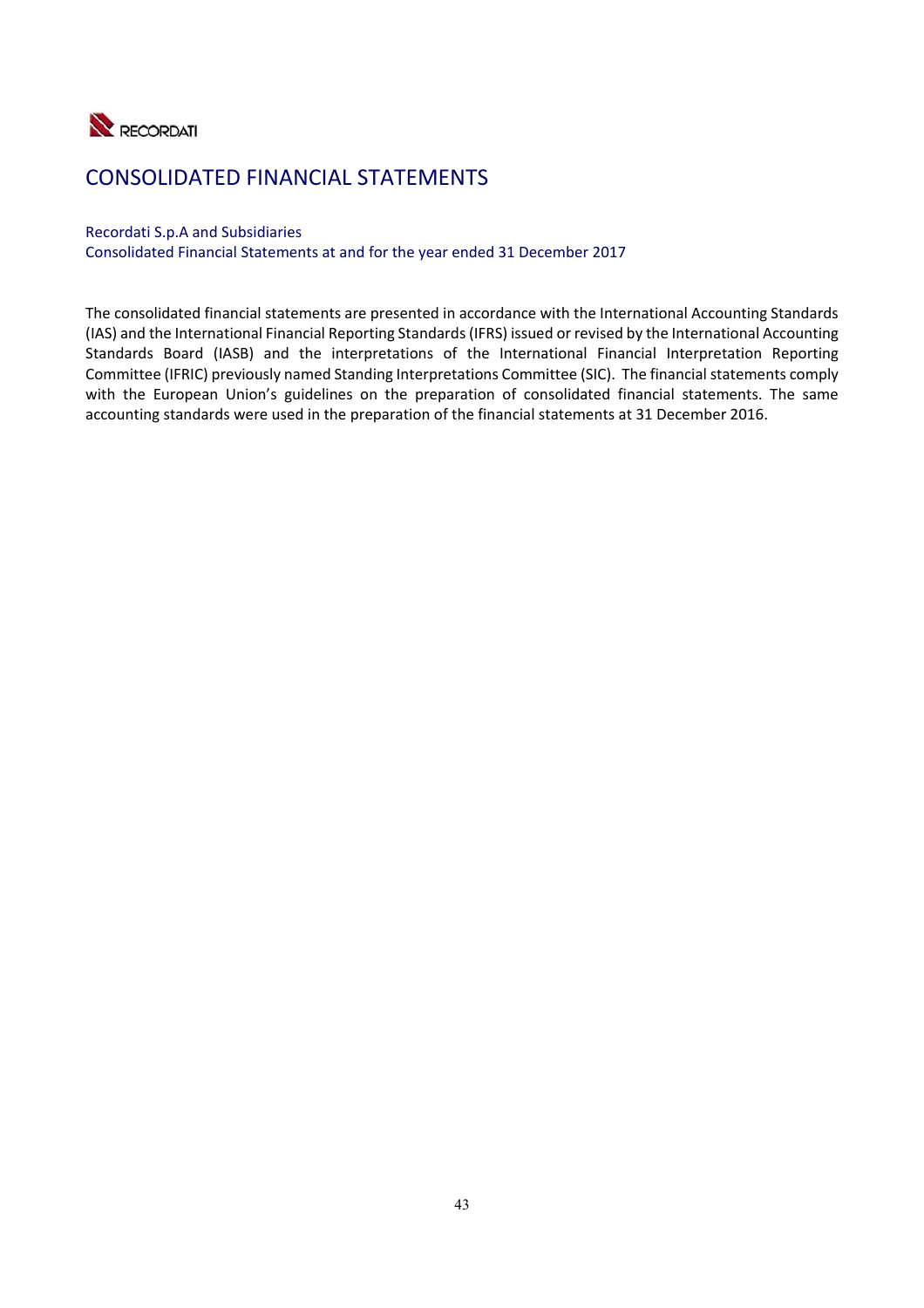

CONSOLIDATED INCOME STATEMENT FOR THE YEAR ENDED 31 DECEMBER 2017

## INCOME STATEMENT

| $\epsilon$ (thousands)          | <b>Note</b>    | 2017       | 2016       |
|---------------------------------|----------------|------------|------------|
|                                 |                |            |            |
| Revenue                         | 3              | 1,288,123  | 1,153,942  |
| Cost of sales                   | 4              | (382, 754) | (360, 959) |
| <b>Gross profit</b>             |                | 905,369    | 792,983    |
| Selling expenses                | $\overline{A}$ | (330, 793) | (304, 435) |
| R&D expenses                    | 4              | (100, 256) | (83, 710)  |
| G&A expenses                    | 4              | (65, 582)  | (64, 784)  |
| Other income (expense), net     | 4              | (2, 246)   | (12, 631)  |
| <b>Operating income</b>         |                | 406,492    | 327,423    |
| Financial income (expense), net | 5              | (17, 377)  | (10, 141)  |
| <b>Pretax income</b>            |                | 389,115    | 317,282    |
| Provision for income taxes      | 6              | (100, 316) | (79, 851)  |
| Net income                      |                | 288,799    | 237,431    |
| Attributable to:                |                |            |            |
| Equity holders of the parent    |                | 288,762    | 237,406    |
| Minority interests              |                | 37         | 25         |
| <b>Earnings per share</b>       |                |            |            |
| <b>Basic</b>                    |                | € 1.395    | € 1,152    |
| <b>Diluted</b>                  |                | € 1.381    | € 1,135    |

Earnings per share (EPS) are based on average shares outstanding during each year, 207,030,319 in 2017 and 206,117,418 in 2016, net of average treasury stock which amounted to 2,094,837 shares in 2017 and 3,007,738 shares in 2016.

Diluted earnings per share is calculated taking into account stock options granted to company personnel.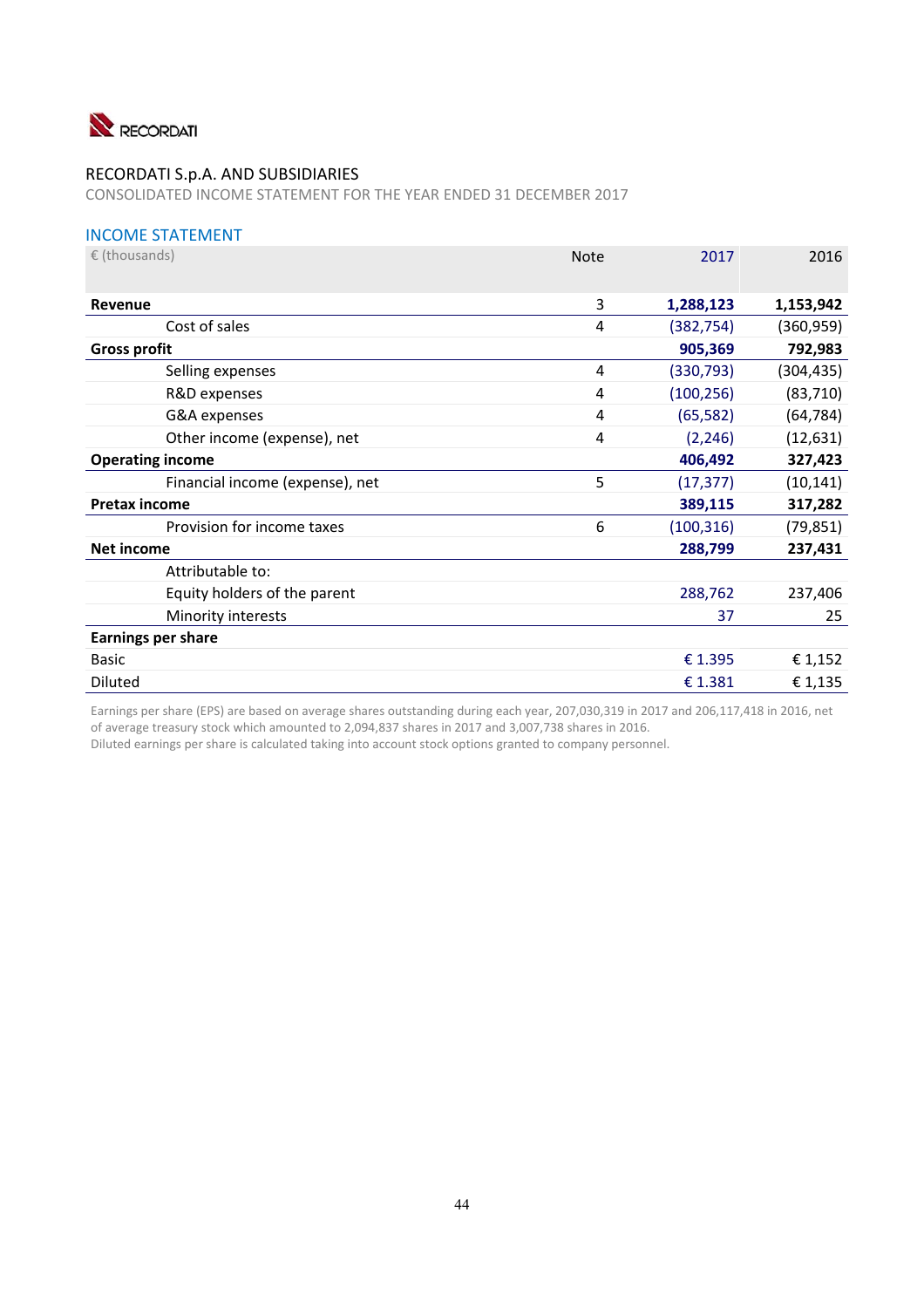

CONSOLIDATED BALANCE SHEET AT 31 DECEMBER 2017

## ASSETS

| $\epsilon$ (thousands)          | <b>Note</b> | 31 December | 31 December |
|---------------------------------|-------------|-------------|-------------|
|                                 |             | 2017        | 2016        |
| <b>Non-current assets</b>       |             |             |             |
| Property, plant and equipment   | 7           | 103,009     | 110,202     |
| Intangible assets               | 8           | 540,565     | 279,884     |
| Goodwill                        | 9           | 539,871     | 556,566     |
| Other investments               | 10          | 24,171      | 19,199      |
| Other non-current assets        | 11          | 5,944       | 5,428       |
| Deferred tax assets             | 12          | 69,162      | 37,231      |
| <b>Total non-current assets</b> |             | 1,282,722   | 1,008,510   |
|                                 |             |             |             |

## **Current assets**

| <b>Inventories</b>                                  | 13 | 179,100 | 158,800 |
|-----------------------------------------------------|----|---------|---------|
| Trade receivables                                   | 14 | 244,117 | 205,988 |
| Other receivables                                   | 15 | 39,730  | 30,974  |
| Other current assets                                | 16 | 4,836   | 5,481   |
| Fair value of hedging derivatives (cash flow hedge) | 17 | 3.825   | 12,497  |
| Short-term financial investments,                   |    |         |         |
| cash and cash equivalents                           | 18 | 302,077 | 138,493 |
| <b>Total current assets</b>                         |    | 773,685 | 552,233 |
|                                                     |    |         |         |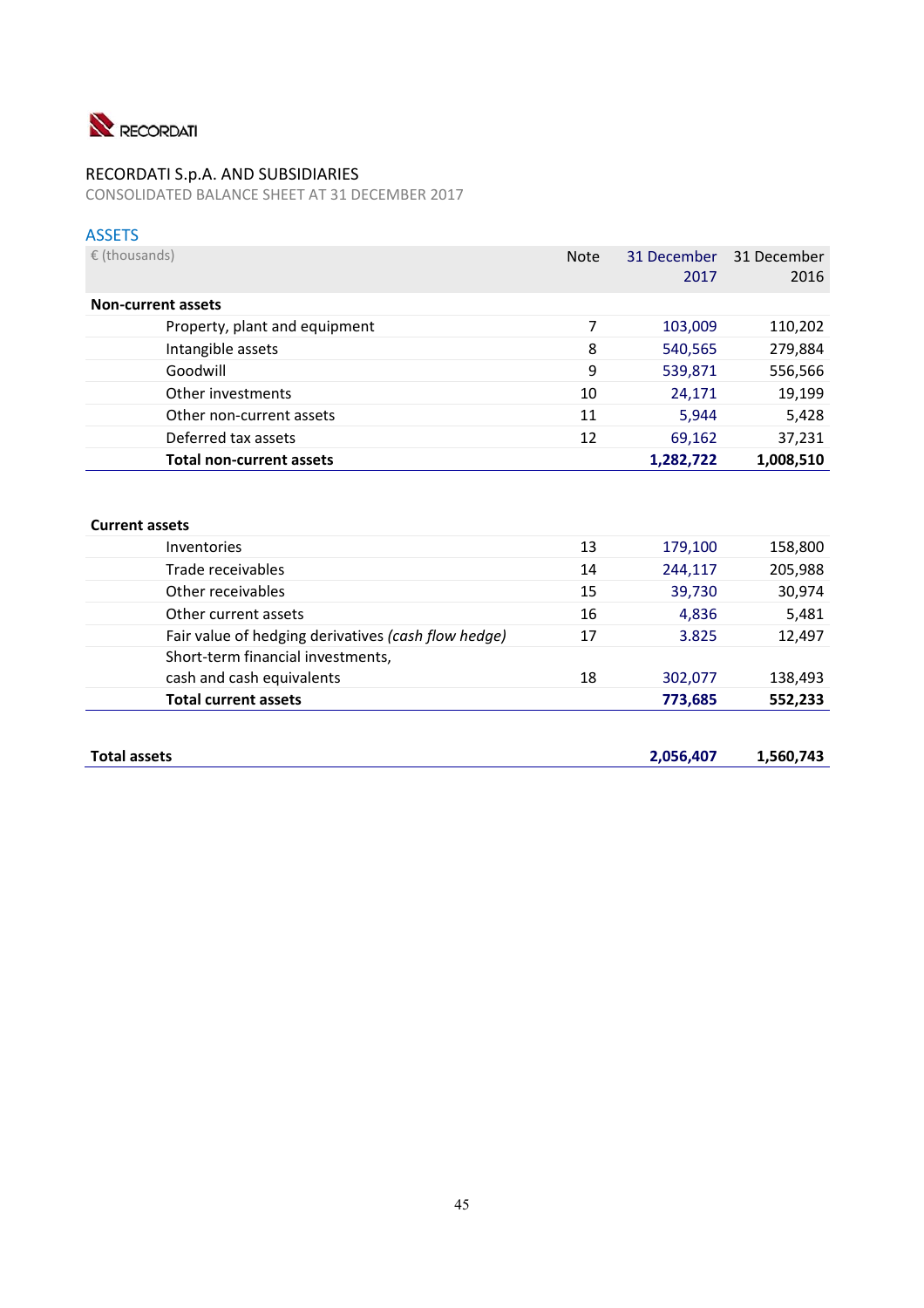

CONSOLIDATED BALANCE SHEET AT 31 DECEMBER 2017

## EQUITY AND LIABILITIES

| $E$ (thousands)                                     | Note | 31 December | 31 December |
|-----------------------------------------------------|------|-------------|-------------|
|                                                     |      | 2017        | 2016        |
| Shareholders' equity                                |      |             |             |
| Share capital                                       |      | 26,141      | 26,141      |
| Additional paid-in capital                          |      | 83,719      | 83,719      |
| Treasury stock                                      |      | (17, 029)   | (76, 761)   |
| Hedging reserve (cash flow hedge)                   |      | (5,867)     | (7, 420)    |
| <b>Translation reserve</b>                          |      | (124,004)   | (78, 309)   |
| Other reserves                                      |      | 40,684      | 35,295      |
| Retained earnings                                   |      | 822,154     | 756,004     |
| Net income for the year                             |      | 288,762     | 237,406     |
| Interim dividend                                    |      | (87, 470)   | (72, 245)   |
| Group shareholders' equity                          | 19   | 1,027,090   | 903,830     |
| Minority interest                                   |      | 147         | 110         |
| Shareholders' equity                                | 20   | 1,027,237   | 903,940     |
|                                                     |      |             |             |
| <b>Non-current liabilities</b>                      |      |             |             |
| Loans - due after one year                          | 21   | 612,462     | 293,644     |
| <b>Staff leaving indemnities</b>                    | 22   | 21,093      | 21,675      |
| Deferred tax liabilities                            | 23   | 17,554      | 27,659      |
| Other non-current liabilities                       | 24   | 2,515       | 2,515       |
| <b>Total non-current liabilities</b>                |      | 653,624     | 345.493     |
|                                                     |      |             |             |
| <b>Current liabilities</b>                          |      |             |             |
| Trade payables                                      | 25   | 141,740     | 124,644     |
| Other payables                                      | 26   | 82,779      | 77,957      |
| <b>Tax liabilities</b>                              | 27   | 24,373      | 20,432      |
| Other current liabilities                           |      | 486         | 562         |
| Provisions                                          | 28   | 48,322      | 27,977      |
| Fair value of hedging derivatives (cash flow hedge) | 29   | 9,559       | 3,621       |
| Loans - due within one year                         | 21   | 51,710      | 40,428      |
| Bank overdrafts and short-term loans                | 30   | 16,577      | 15,689      |
| <b>Total current liabilities</b>                    |      | 375,546     | 311,310     |
|                                                     |      |             |             |
| <b>Total equity and liabilities</b>                 |      | 2,056,407   | 1,560,743   |
|                                                     |      |             |             |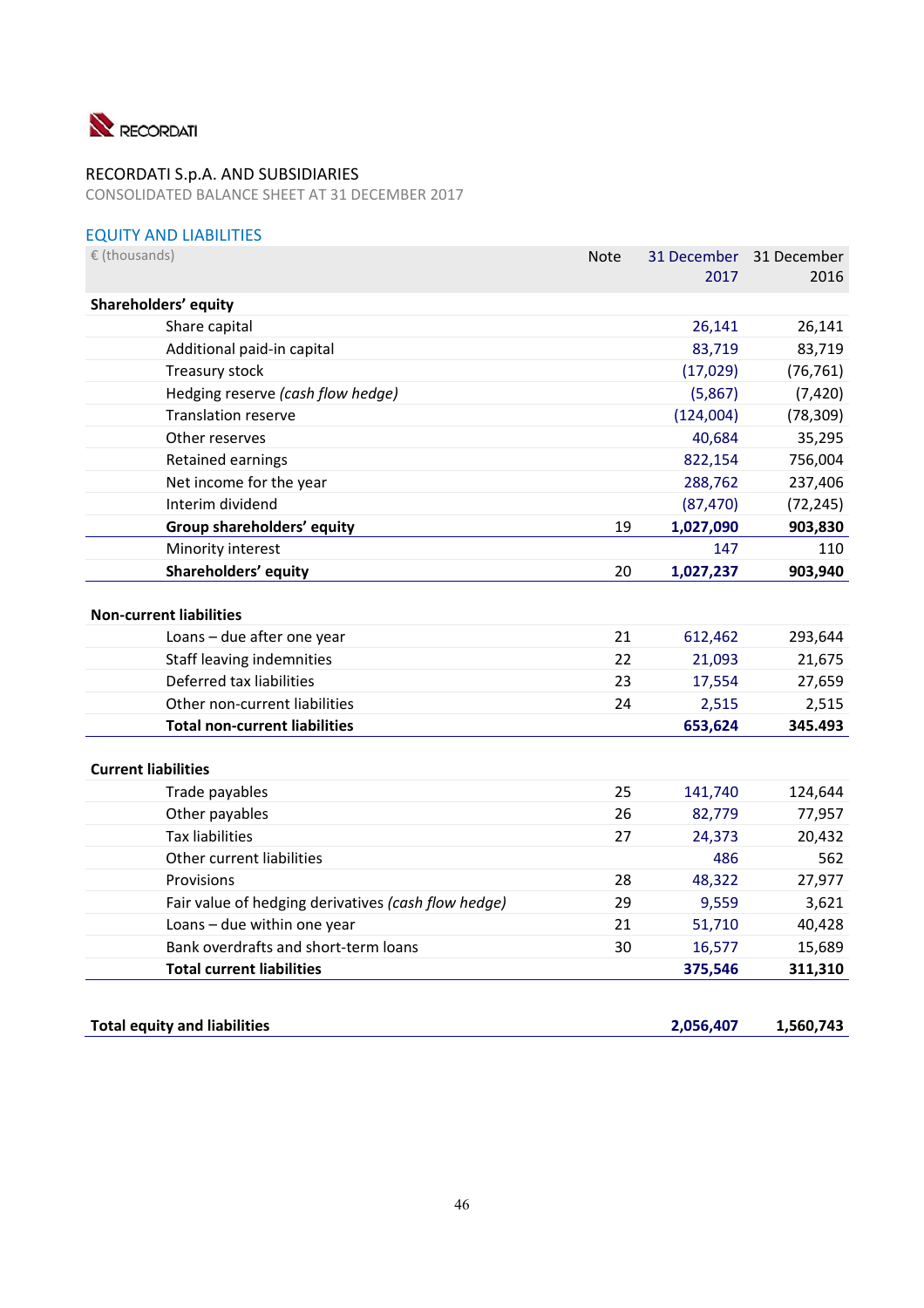

STATEMENT OF COMPREHENSIVE INCOME FOR THE YEAR ENDED 31 DECEMBER 2017

| $\epsilon$ (thousands)                                        | 2017     | 2016      |
|---------------------------------------------------------------|----------|-----------|
| Net income for the year                                       | 288,799  | 237,431   |
| Gains/(losses) on cash flow hedges                            | 1,553    | (4, 130)  |
| Gains/(losses) on translation of foreign financial statements | (45,695) | (11,391)  |
| Other gains/(losses)                                          | 4,109    | (9, 259)  |
| Income and expense for the year recognized directly in equity | (40,033) | (24, 780) |
| Comprehensive income for the year                             | 248,766  | 212,651   |
| Attributable to:                                              |          |           |
| Equity holders of the parent                                  | 248,729  | 212,626   |
| Minority interests                                            | 37       | 25        |

## RECORDATI S.p.A. AND SUBSIDIARIES

CONSOLIDATED STATEMENT OF CHANGES IN GROUP SHAREHOLDERS' EQUITY

| € (thousands)                                     | Share<br>capital | Add.<br>paid-in<br>capital | Treasury<br>stock      | Hedging<br>reserve | Translation<br>reserve | Other<br>reserves | Retained<br>earnings | Net income Interim<br>for the<br>year | dividend rity in- | Mino-<br>terest | <b>Total</b>  |
|---------------------------------------------------|------------------|----------------------------|------------------------|--------------------|------------------------|-------------------|----------------------|---------------------------------------|-------------------|-----------------|---------------|
| <b>Balance at 31.12.2015</b>                      |                  |                            | 26,141 83,719 (35,061) | (3,290)            | (66, 918)              | 42,543            | 685,587              |                                       | 198,792 (61,606)  | 85              | 869,992       |
| Allocation of 2015 net<br>income:                 |                  |                            |                        |                    |                        |                   |                      |                                       |                   |                 |               |
| - Dividends                                       |                  |                            |                        |                    |                        |                   | 2,425                | (125, 516)                            | 61,606            |                 | (61, 485)     |
| - Retained earnings                               |                  |                            |                        |                    |                        |                   | 73,276               | (73, 276)                             |                   |                 |               |
| Change in the reserve for<br>share based payments |                  |                            |                        |                    |                        | 2,011             | 1,973                |                                       |                   |                 | 3,984         |
| Purchase of own shares                            |                  |                            | (71, 605)              |                    |                        |                   |                      |                                       |                   |                 | (71, 605)     |
| Sale of own shares                                |                  |                            | 29,905                 |                    |                        |                   | (7, 186)             |                                       |                   |                 | 22,719        |
| Interim dividend                                  |                  |                            |                        |                    |                        |                   |                      |                                       | (72, 245)         |                 | (72, 245)     |
| Other changes                                     |                  |                            |                        |                    |                        |                   | (71)                 |                                       |                   |                 | (71)          |
| Comprehensive income for<br>the year              |                  |                            |                        | (4, 130)           | (11, 391)              | (9,259)           |                      | 237,406                               |                   | 25              | 212,651       |
| <b>Balance at 31.12.2016</b>                      |                  |                            | 26,141 83,719 (76,761) | (7, 420)           | (78, 309)              | 35,295            | 756,004              |                                       | 237,406 (72,245)  | 110             | 903,940       |
| Allocation of 2016 net<br>income:                 |                  |                            |                        |                    |                        |                   |                      |                                       |                   |                 |               |
| - Dividends                                       |                  |                            |                        |                    |                        |                   | (34, 280)            | (110, 102)                            | 72,245            |                 | (72, 137)     |
| - Retained earnings                               |                  |                            |                        |                    |                        |                   | 127,304              | (127, 304)                            |                   |                 |               |
| Change in the reserve for<br>share based payments |                  |                            |                        |                    |                        | 1,280             | 2,682                |                                       |                   |                 | 3,962         |
| Purchase of own shares                            |                  |                            |                        |                    |                        |                   |                      |                                       |                   |                 |               |
| Sale of own shares                                |                  |                            | 59,732                 |                    |                        |                   | (29, 465)            |                                       |                   |                 | 30,267        |
| Interim dividend                                  |                  |                            |                        |                    |                        |                   |                      |                                       | (87, 470)         |                 | (87, 470)     |
| Other changes                                     |                  |                            |                        |                    |                        |                   | (91)                 |                                       |                   |                 | (91)          |
| Comprehensive income for<br>the year              |                  |                            |                        | 1,553              | (45, 695)              | 4,109             |                      | 288,762                               |                   | 37              | 248,766       |
| <b>Balance at 31.12.2017</b>                      |                  |                            | 26,141 83,719 (17,029) | (5,867)            | (124,004)              | 40,684            | 822,154              |                                       | 288,762 (87,470)  |                 | 147 1,027,237 |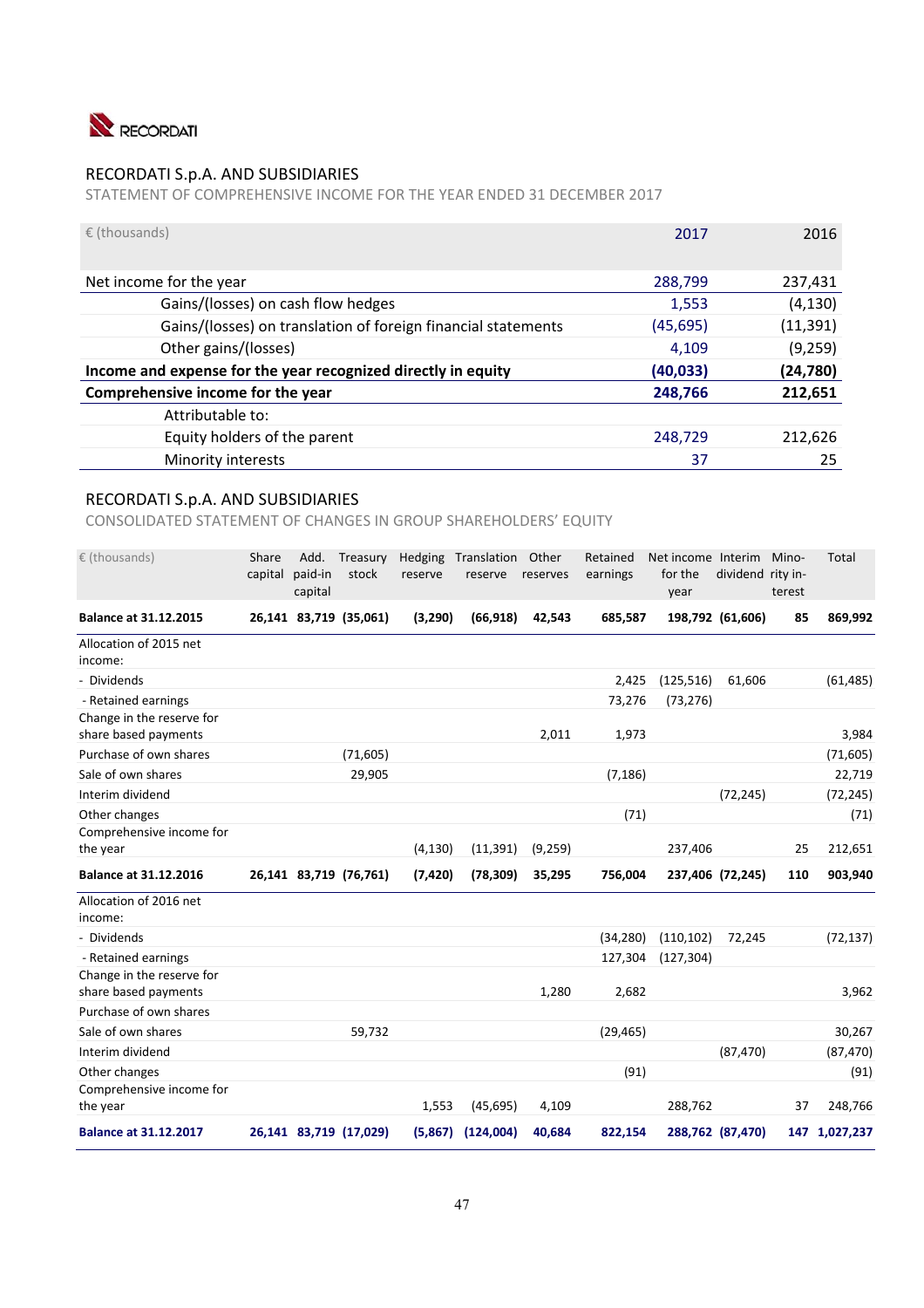

CONSOLIDATED CASH FLOW STATEMENT FOR THE YEAR ENDED 31 DECEMBER 2017

| € (thousands)                                                      | 2017        | 2016                        |
|--------------------------------------------------------------------|-------------|-----------------------------|
|                                                                    |             |                             |
| <b>Operating activities</b>                                        |             |                             |
| <b>Cash flow</b>                                                   |             |                             |
| Net Income                                                         | 288,799     | 237,431                     |
| Depreciation of property, plant and equipment                      | 14,186      | 12,466                      |
| Amortization of intangible assets                                  | 33,967      | 25,466                      |
| Write-down of assets                                               | 16          | 5,862                       |
| <b>Total cash flow</b>                                             | 336,968     | 281.225                     |
| (Increase)/decrease in deferred tax assets                         | (32, 422)   | (5,637)                     |
| Increase/(decrease) in staff leaving indemnities                   | (582)       | 1,273                       |
| Increase/(decrease) in other non-current liabilities               | (10, 841)   | (216)                       |
|                                                                    | 293,123     | 276,645                     |
| Changes in working capital                                         |             |                             |
| Trade receivables                                                  | (38, 129)   | (20, 509)                   |
| Inventories                                                        | (20, 300)   | (9,982)                     |
| Other receivables and other current assets                         | (8, 111)    | 547                         |
| Trade payables                                                     | 17,096      | 7,005                       |
| <b>Tax liabilities</b>                                             | 3,941       | 5,191                       |
| Other payables and other current liabilities                       | 4,746       | 194                         |
| Provisions                                                         | 20,345      | (3,655)                     |
| Changes in working capital                                         | (20, 412)   | (21, 209)                   |
| Net cash from operating activities                                 | 272,711     | 255,436                     |
| <b>Investing activities</b>                                        |             |                             |
| Net (investments)/disposals in property, plant and equipment       | (14, 588)   | (19,669)                    |
| Net (investments)/disposals in intangible assets                   | (306, 112)  | (17, 272)                   |
| Acquisition of equity                                              | $\mathbf 0$ | $(120, 790)$ <sup>(1)</sup> |
| Net (increase)/decrease in equity investments                      | 28          | 121                         |
| Net (increase)/decrease in other non-current receivables           | (516)       | (879)                       |
| Net cash used in investing activities                              | (321, 188)  | (158, 489)                  |
| <b>Financing activities</b>                                        |             |                             |
| Short-term financial position of companies acquired or disposed of | $\mathbf 0$ | (21, 675)                   |
| Medium/long term loans                                             | 389,903     | 50,128                      |
| Re-payment of loans                                                | (39, 623)   | (33, 977)                   |
| Purchase of Treasury stock                                         | 0           | (71, 605)                   |
| Sale of Treasury stock                                             | 30,267      | 22,719                      |
| Effect of application of IAS/IFRS                                  | 3,807       | 3,765                       |
| Other changes in equity                                            | (91)        | (71)                        |
| Dividends paid                                                     | (159, 607)  | (133, 730)                  |
| Change in translation reserve                                      | (13, 483)   | (5, 373)                    |
| Net cash from/(used in) financing activities                       | 211,173     | (189, 819)                  |
| Changes in short-term financial position                           | 162,696     | (92, 872)                   |
| Short-term financial position at beginning of year *               | 122,804     | 215,676                     |
|                                                                    |             |                             |

Includes cash and cash equivalents net of bank overdrafts and short-term loans.

(1) Acquisition of **Italchimici S.p.A**. **(106,294)**: Working capital 2,859, Short‐term financial position\* 21,769, Fixed assets (36,448), Goodwill (105,303), Personnel leaving indemnity 1,507, Deferred tax liabilities 9,322.

Acquisition of **Pro Farma AG (14,496)**: Working capital (745), Short‐term financial position\* (94), Fixed assets (5.447), Goodwill (8,485), Deferred tax liabilities 275.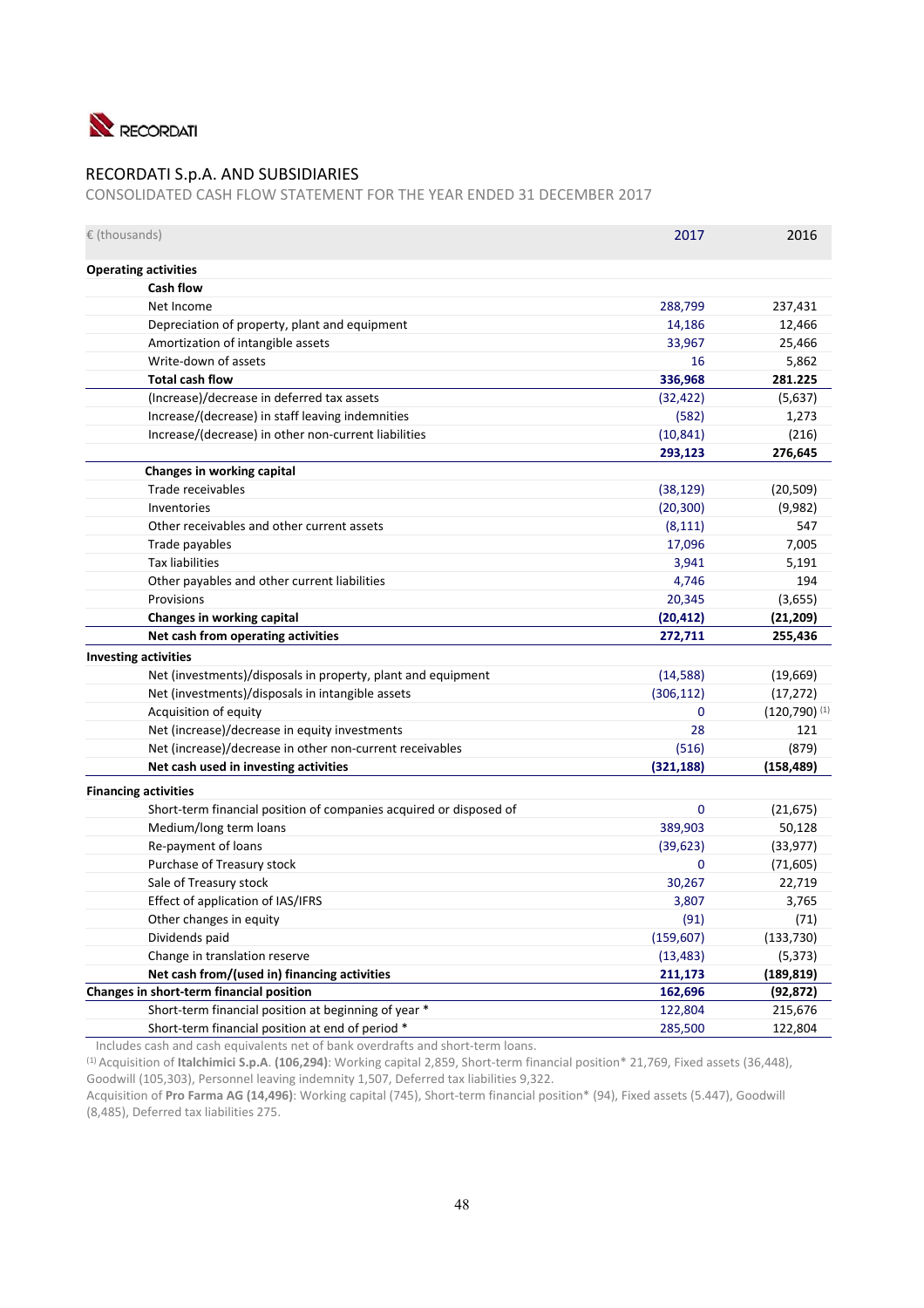

RECORDATI S.p.A. AND SUBSIDIARIES NOTES TO THE CONSOLIDATED FINANCIAL STATEMENTS FOR THE YEAR ENDED 31 DECEMBER 2017

## 1. GENERAL

The consolidated financial statements at 31 December 2017 comprise Recordati S.p.A. (the Company) and subsidiaries controlled by the Company. The companies included in the consolidated accounts, the consolidation method applied, their percentage of ownership and a description of their activity are set out in attachment 1.

During the year the consolidation perimeter changed following two organizational operations. The Luxembourg company Recordati S.A. Chemical and Pharmaceutical Company was incorporated by the Parent, with retroactive accounting and fiscal effect to 1 January, and the non-operational company Recordati Portuguesa Ltda was liquidated. Furthermore, Recordati Rare Diseases Canada Inc., which operates in the rare disease segment, was established. The recognition in the accounts of the Italian company Italchimici S.p.A. and the Swiss company Pro Farma AG with its Austrian subsidiary Pro Farma GmbH, acquired respectively in May and July of 2016, is now definite, and the assets and liabilities recognized on a temporary basis in the 2016 financial statements are confirmed.

These financial statements are presented in euro  $(\epsilon)$  and all amounts are rounded to the nearest thousand euro unless otherwise stated.

## 2. SUMMARY OF SIGNIFICANT ACCOUNTING POLICIES

The financial statements have been prepared in accordance with International Accounting Standards and International Financial Reporting Standards (IAS/IFRS) issued by the International Accounting Standards Board (IASB) and in compliance with the European Union's guidelines on the preparation of consolidated financial statements. The same accounting policies applied in the preparation of the consolidated financial statements at 31 December 2016 were used in the preparation of the financial statements at 31 December 2017.

No changes in accounting policies were applied in the preparation of the consolidated financial statements.

Two new accounting principles enter into effect as from 1 January 2018 with early application permitted. IFRS 9, "Financial instruments", introduces new requisites for the classification, measurement and impairment of financial assets and liabilities and new rules governing hedge accounting. IFRS 15, "Revenue from contracts with customers", sets out five requirements for the recognition of revenue that apply to contracts with customers, except for those to which other IAS/IFRS principles apply. The Group did not exercise the faculty of early application of the new policies and during 2017 it completed the analysis for the identification of the areas of application and the determination of the relative effects, without finding any significant impact on the consolidated profit or net equity.

Furthermore, IFRS 16, "Leases", will apply as from 1 January 2019. The standard provides a single lessee accounting model, requiring lessees to recognize assets and liabilities for all leases unless the lease term is 12 months or less or the underlying asset has a low value. Lessors continue to classify leases as operating or finance. The lessee is required to recognize a right-of-use asset and a lease liability representing the obligation of making the payments stipulated in the contract, as well as the effects on profit and loss of the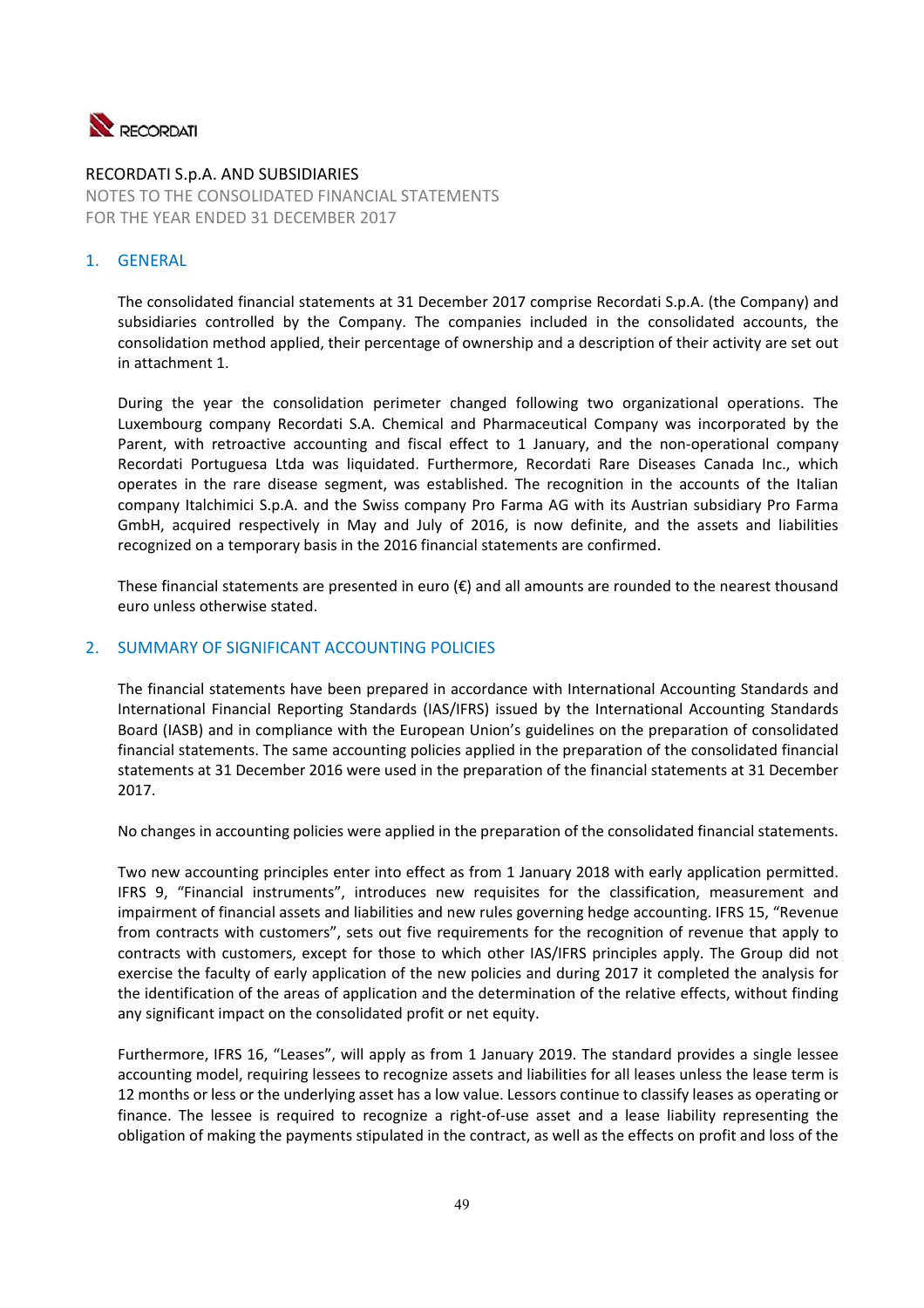

amortization of the asset and the financial expense connected with the financial liability. The impact resulting from the application of the new standard is under evaluation.

The financial statements of the consolidated companies, prepared by the Board of Directors or the Sole Directors for submission to the respective Shareholders' meetings, have been reclassified and adjusted as required in accordance with International Accounting Standards and International Financial Reporting Standards (IAS/IFRS). The criteria applied is consistent with that of the consolidated financial statements at 31 December 2016.

The financial statements have been prepared on the historical cost basis, except for the financial assets available for sale included under the line "Other investments", hedging derivatives (and the relative underlying hedged financial liability) for which their fair value has been applied as prescribed by IAS 39 and defined benefit plans for which the actuarial valuation was carried out as prescribed by IAS 19.

The preparation of the financial statements requires management to make estimates and assumptions that affect the reported amounts of revenues, expenses, assets, liabilities and disclosure of contingent assets and liabilities at the date of the financial statements. If in the future such estimates and assumptions, which are based on management's best judgment at the date of the financial statements, deviate from the actual circumstances, the original estimates and assumptions will be modified as appropriate in the period in which the circumstances change.

The principal accounting policies adopted are set out below.

#### **Basis of consolidation**

The consolidated financial statements incorporate the financial statements of the Company and enterprises controlled by the Company (its subsidiaries) made up to 31 December each year. Control is achieved where the Company has the power to govern the financial and operating policies of an investee enterprise so as to obtain benefits from its activities.

The financial statements of the subsidiaries are prepared according to the same accounting policies adopted by the Company. Where necessary, adjustments are made to bring the accounting policies used in line with those used by the Company.

All intercompany transactions and balances between group enterprises, including unrealized gains, are eliminated on consolidation. Intragroup losses are also eliminated unless they indicate an impairment that requires recognition in the consolidated financial statements.

Subsidiaries are included in the consolidated financial statements from the effective date control is acquired up to the effective date control is transferred out of the group. When control is no longer exercised over a consolidated subsidiary, the results of the subsidiary are consolidated proportionally to the time period during which control was maintained.

The line‐by‐line consolidation method is applied using the following criteria:

- a. The book value of investments in consolidated subsidiaries is eliminated against the relevant shareholders' equity while the assets and liabilities are consolidated on a line-by-line basis.
- b. Intercompany payables and receivables and transactions, as well as intra‐group profits and losses not yet realized, are eliminated.
- c. Any excess of the cost of acquisition over the value of equity at the date of acquisition is recognized as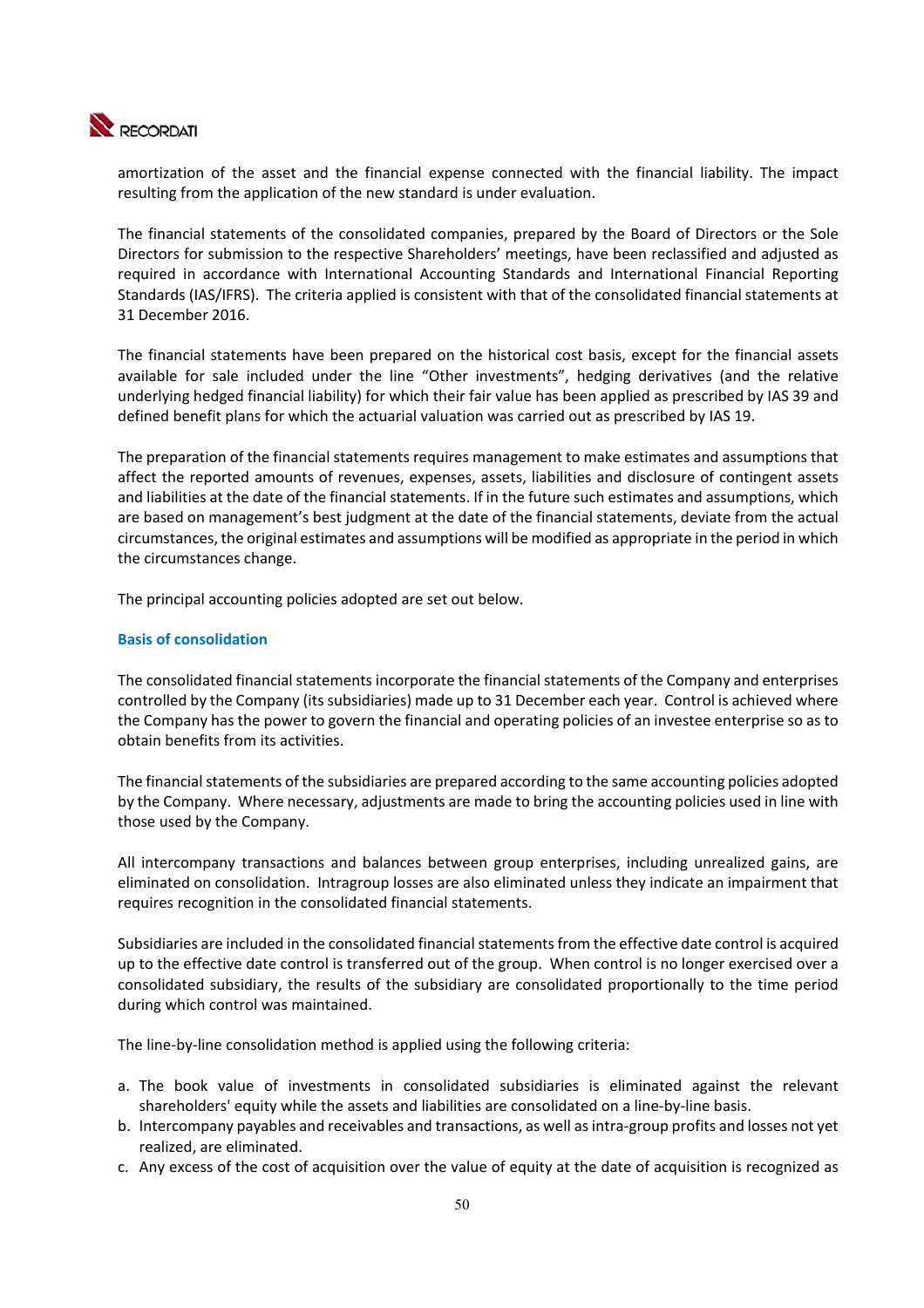

goodwill.

d. Minority interests in the equity of consolidated subsidiaries are shown separately under equity, while minority interests in the net income of such companies are shown separately in the consolidated income statement.

The financial statements of foreign subsidiaries expressed in currencies other than Euro are translated into Euro as follows:

- ‐ Assets and liabilities, at year‐end exchange rates;
- ‐ Shareholders' equity at historical exchange rates;
- ‐ Income and expense items at the average exchange rates for the year;
- ‐ The goodwill resulting from the acquisition of a foreign company is recognized in the currency of the country in question and translated at year‐end exchange rates.

Translation differences arising from this process are shown in the consolidated statement of comprehensive income.

## **Balance sheet**

*Property, plant and equipment* ‐ Property, plant and equipment is stated at purchase cost less accumulated depreciation and any recognized impairment loss. Reviews are performed when events or situations occur which indicate that the carrying amount of the assets can no longer be recovered (see paragraph on *Impairment*). Depreciation is computed on a straight-line basis using rates which are held to be representative of the estimated useful life of the assets.

The gain or loss arising on the disposal or retirement of an asset is determined as the difference between the sales proceeds and the carrying amount of the asset and is recognized in income.

*Leasing* ‐ Leases are classified as finance leases whenever the terms of the lease transfer substantially all the risks and rewards of ownership to the lessee. Assets held under finance leases are recognized as assets of the Group at their fair value at the date of acquisition or, if lower, at the present value of the minimum lease payments, and depreciated over their estimated useful life. The corresponding liability to the lessor is included in the balance sheet as a financial liability. Lease payments are apportioned between finance charges and reduction of the financial liability. Finance charges are charged directly in the income statement.

All other leases are classified as operating leases and the rentals payable are charged to income as per the terms of the relevant lease.

*Intangible assets* ‐ An intangible asset is recognized only if it can be identified, if it is probable that it will generate future economic benefits and its cost can be measured reliably. Intangible assets are valued at purchase cost, net of amortization calculated on a straight line basis and on the basis of their estimated useful life which, however, cannot exceed 20 years. Patents, licenses and know-how are amortized as from the year of the first sale of relevant products. Amortization of distribution and license rights is calculated over the duration of the contract.

*Goodwill* ‐ Goodwill arising on consolidation represents the excess of the cost of acquisition over the Group's interest in the fair value of the identifiable assets and liabilities of a subsidiary, associate or jointly controlled entity at the date of acquisition. Transaction costs associated with the aggregation of companies are not considered acquisition costs and are recognized as expenses in the year they are incurred. Goodwill is recognized as an asset and reviewed annually in order to determine any impairment loss.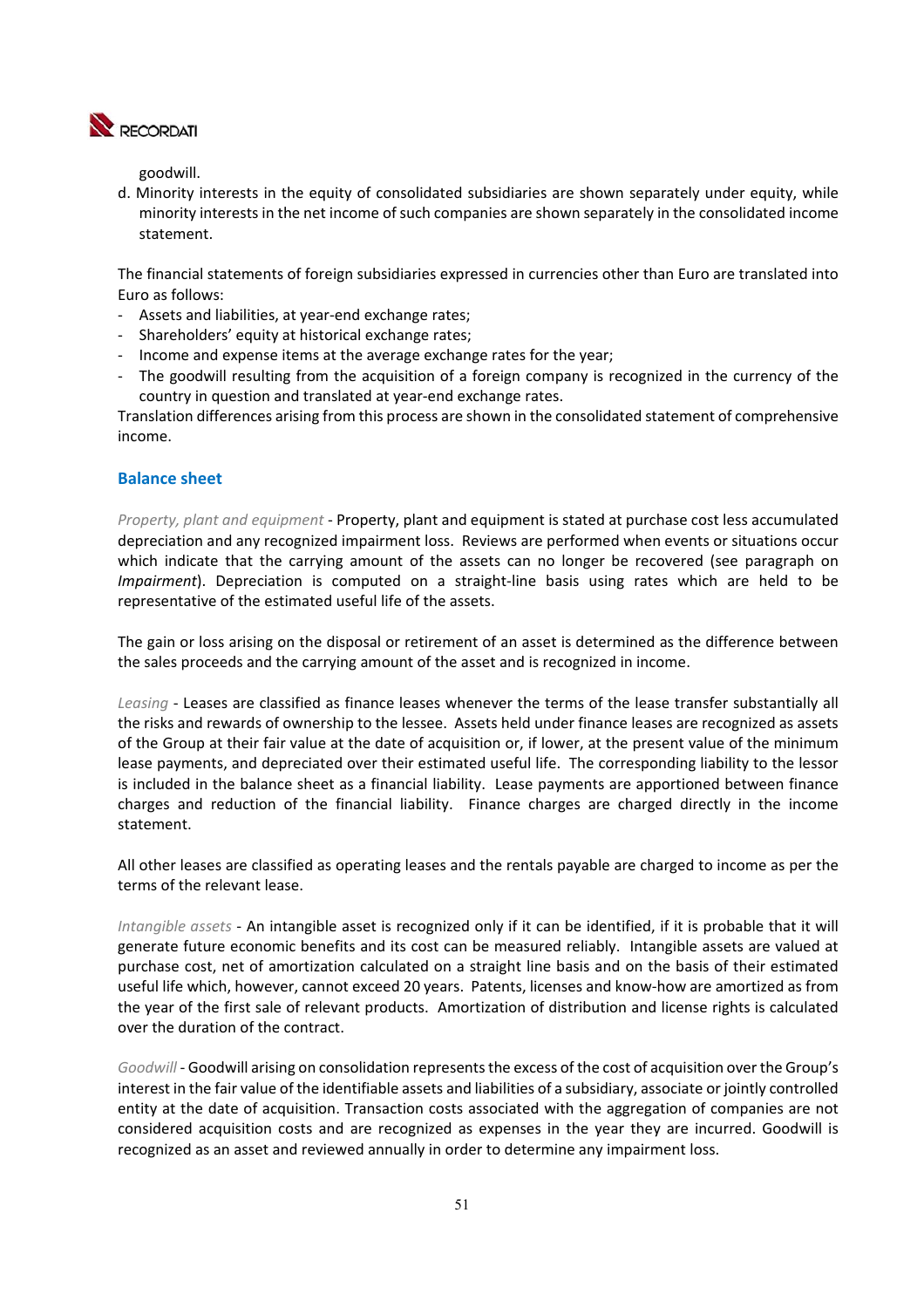

Goodwill arising on the acquisition of an associate is included within the carrying amount of the associate. Goodwill arising on the acquisition of subsidiaries and jointly controlled entities is presented separately in the balance sheet.

On disposal of a subsidiary, associate or jointly controlled entity, the attributable amount of remaining goodwill is included in the determination of the profit or loss on disposal.

*Impairment* - At each balance sheet date, the Group reviews the carrying amounts of its tangible and intangible assets to determine whether there is any indication that those assets have suffered an impairment loss. If any such indication exists, the recoverable amount of the asset is estimated in order to determine the extent of the impairment loss (if any). Where it is not possible to estimate the recoverable amount of an individual asset, the Group estimates the recoverable amount of the cash-generating unit to which the asset belongs.

Recoverable amount is the greater of net selling price and value in use. In assessing value in use, the estimated future cash flows are discounted to their present value using an after-tax discount rate that reflects current market assessments of the time value of money and the risks specific to the asset.

If the recoverable amount of an asset (or cash-generating unit) is estimated to be less than its carrying amount, the carrying amount of the asset (cash-generating unit) is reduced to its recoverable amount. Impairment losses are recognized as an expense immediately.

Where an impairment loss subsequently reverses, the carrying amount of the asset (cash-generating unit) is increased to the revised estimate of its recoverable amount. However, the increased carrying amount cannot exceed the carrying amount that would have been determined had no impairment loss been recognized. A reversal of an impairment loss is recognized as income immediately. Losses resulting from the impairment of goodwill cannot be reversed.

*Investments in associates* ‐ An associate is an enterprise over which the Group is in a position to exercise significant influence, but not control, through participation in the financial and operating policy decisions of the investee. The results and assets and liabilities of associates are incorporated in the consolidated financial statements using the equity method of accounting.

*Other investments* ‐ Other investments are those described by IAS 39 as available‐for‐sale financial assets. They comprise equity instruments and are measured at fair value. If their market value is not available and their fair value cannot be reasonably determined, these investments are valued at cost and adjusted for loss of value (impairment) if required. The impairment cost is recognized in the income statement.

*Receivables (included in non‐current assets)* ‐ Receivables are stated at their nominal value and reduced by estimated irrecoverable amounts if and when necessary.

*Inventories* ‐ Inventories are stated at the lower of cost or market, where the market value of raw materials and subsidiaries is their substitution cost while that related to finished goods and work‐in‐process is their net realizable value. Inventories of raw materials, supplies and promotional material are valued at their average acquisition cost including costs incurred in bringing the inventories to their location and condition at year end. Inventories of work‐in‐process and finished goods are valued at their average manufacturing cost which includes the cost of raw materials, consumables, direct labour and indirect costs of production.

Inventories are written-down if market value is lower than cost as described above or in the case of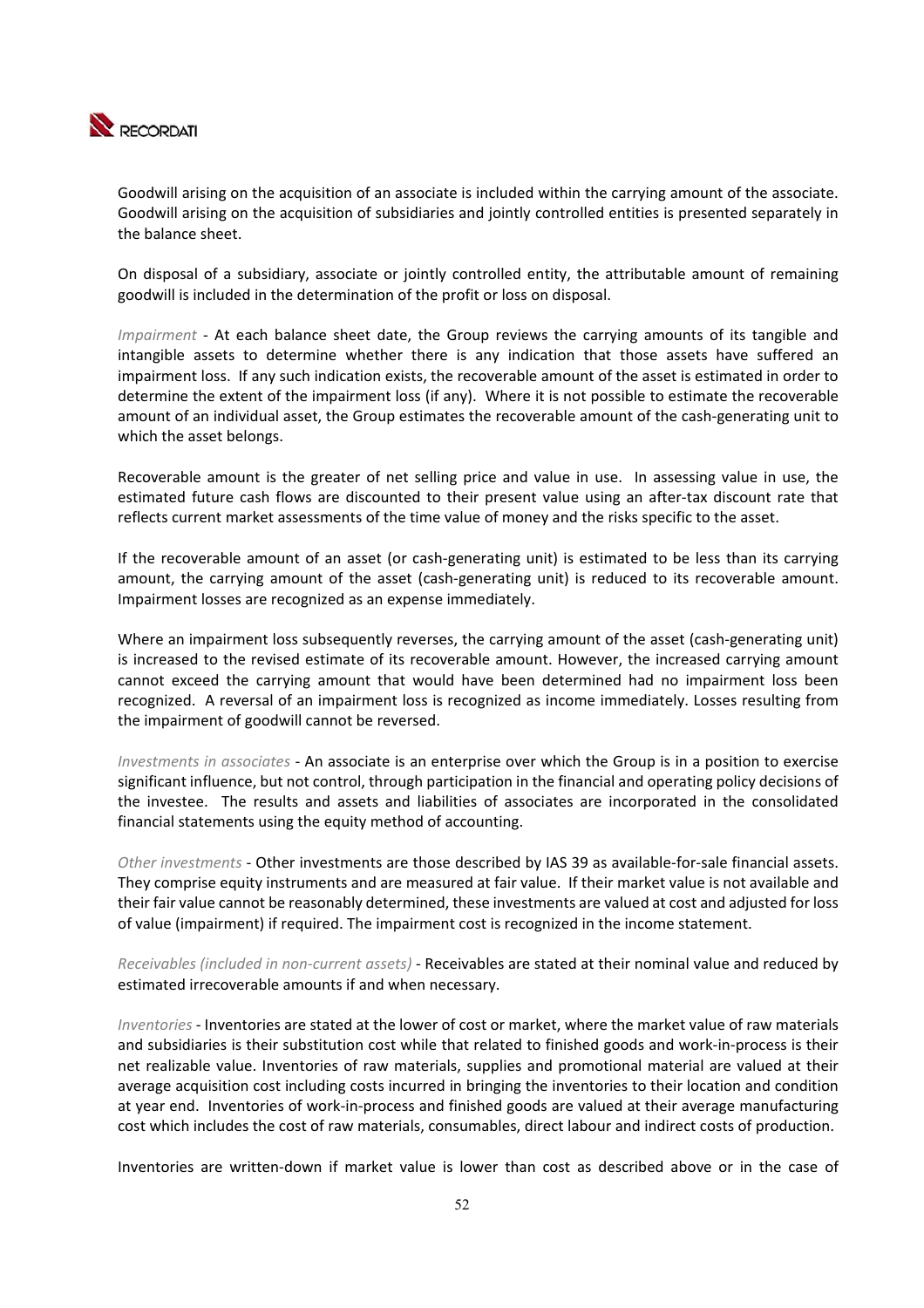

obsolescence resulting from slow moving stocks.

*Trade receivables*‐ Trade receivables are stated at their nominal value as reduced by appropriate allowances for estimated irrecoverable amounts.

*Cash and cash equivalents* ‐ Cash in banks on demand and highly liquid investments.

*Non-current assets held for sale and discontinued operations - Comprise those components of an entity,* whose operations and cash flows can be distinguished operationally and for financial reporting purposes, that either have been disposed of or that satisfy the criteria to be classified as held for sale.

A non‐current asset (or disposal group) classified as held for sale is measured at the lower of fair value less costs to sell it and its carrying amount.

Non-current assets or disposal groups that are classified as held for sale are not depreciated.

*Equity -* Equity instruments issued by the Company are recorded at the proceeds received. Proposed dividend is recognized as a liability at the time of adoption of the dividend resolution at the annual shareholders' meeting. The cost and selling prices of treasury shares are recognized directly in equity and therefore gains and losses on sales are not recognized in the income statement.

*Loans*‐ Interest‐bearing loans are recorded at the proceeds received, net of direct issue costs. Subsequently, loans are measured using the amortised cost method as prescribed by IAS 39. The amortised cost of a financial asset or financial liability is the amount at which the financial asset or liability is measured at initial recognition minus principal repayments, plus or minus the cumulative amortisation using the effective interest method of any difference between that initial amount and the maturity amount.

If the loans are covered using derivative instruments qualifying as fair value hedges, in accordance with IAS 39 these loans are measured at fair value as are their related derivative instruments.

*Staff leaving indemnities* ‐ Employee benefits presented on the balance sheet are the result of valuations carried out as prescribed by IAS 19. The liability recognised in the balance sheet for post-employment benefit plans is the present value of the defined benefit obligation, as adjusted for unrecognised actuarial gains and losses and unrecognized past service cost. The present value of the defined benefit obligation is determined using the Projected Unit Credit Method.

*Trade payables* ‐ Include payables arising from supply agreements and are stated at their nominal value.

*Other payables* ‐ Include payables arising in the normal course of business (towards employees and third parties) and are stated at their nominal value.

*Bank overdrafts and loans* ‐ Bank overdrafts and loans are recorded at the proceeds received, net of direct issue costs. Finance charges are accounted for on an accrual basis and are added to the carrying amount of the instrument to the extent that they are not settled in the period in which they arise.

*Derivative financial instruments* ‐ The Group uses derivative financial instruments to hedge its risks associated with interest rate and foreign currency fluctuations. Such derivatives are measured at fair value at the end of each reporting period.

Hedging relationships are of two types, "fair value hedge" or "cash flow hedge". A "fair value hedge" is a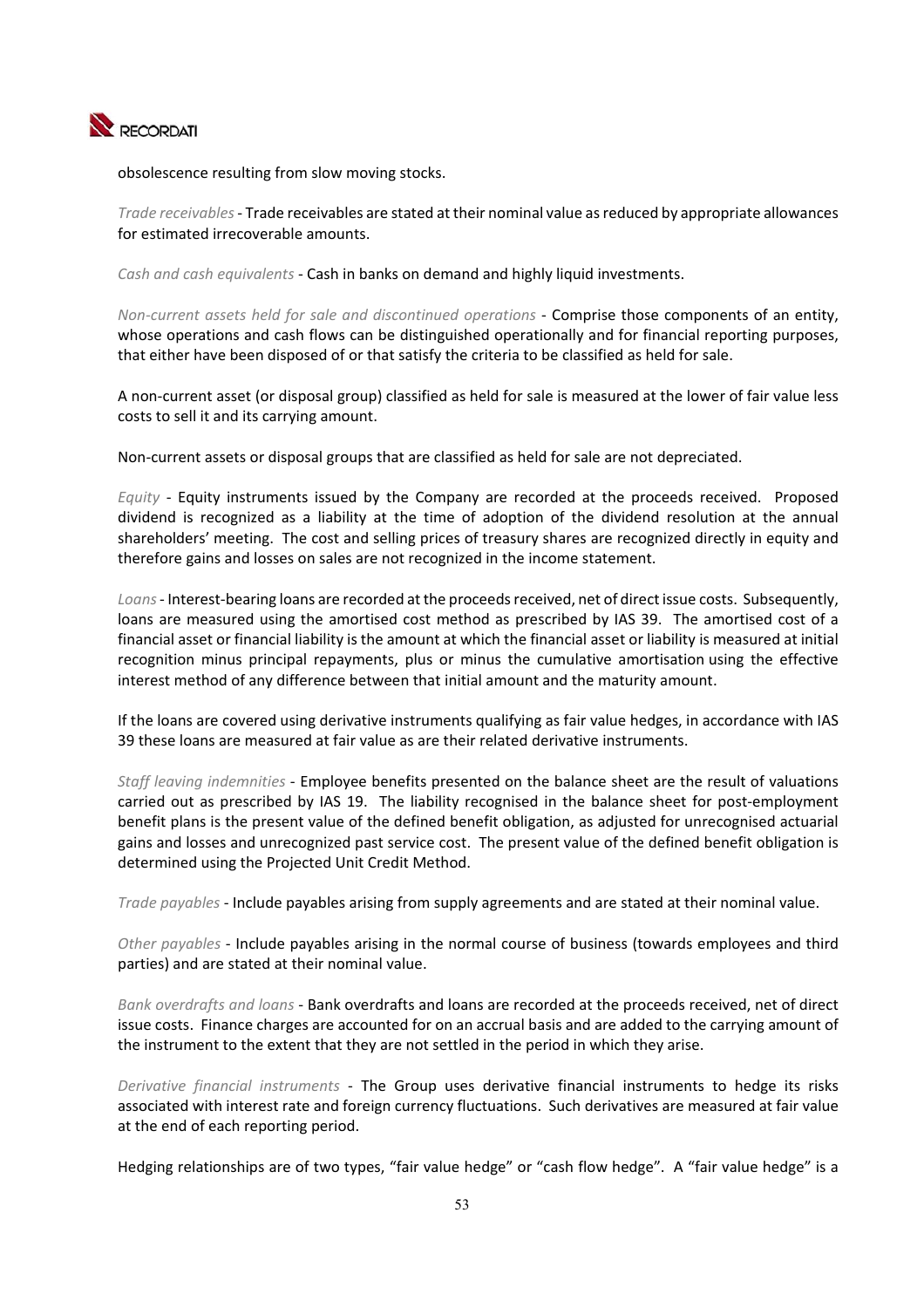

hedge of the exposure to changes in the fair value of an asset or liability that is already recognized in the balance sheet. A "cash flow hedge" is a hedge of the exposure to variability in cash flows relating to a recognized asset or liability or to a forecasted transaction.

The gain or loss from the change in fair value of a hedging instrument qualifying as a "fair value hedge" is recognized immediately in net profit or loss. At the same time, the carrying amount of the hedged item is adjusted for the corresponding gain or loss since the inception of the hedge, which also is recognized immediately in net profit or loss.

The gain or loss from the change in fair value of a hedging instrument qualifying as a "cash flow hedge" is recognized in the consolidated statement of comprehensive income.

The gain or loss from the change in fair value of a derivative financial instrument which does not qualify as a hedging instrument is recognized immediately in net profit or loss.

*Provisions* ‐ Provisions are recognized when the Group has a present obligation as a result of past events, it is probable that an outflow of resources will be required to settle the obligation and a reliable estimate of the amount can be made.

*Foreign currencies* ‐ Transactions in currencies other than the Euro are initially recorded at the rates of exchange prevailing on the dates of the transactions. Monetary assets and liabilities denominated in such currencies are retranslated at the rates prevailing on the balance sheet date. Profits and losses arising on exchange are included in net profit or loss for the period. Non‐monetary assets and liabilities recorded at the rates of exchange prevailing on the dates of the transactions are not retranslated on the balance sheet date.

On consolidation, the assets and liabilities of the Group's foreign currency operations are translated at exchange rates prevailing on the balance sheet date. Income and expense items are translated at the average exchange rates for the period. Exchange differences arising, if any, are recognized in the consolidated statement of comprehensive income and included in the Group's translation reserve. Such translation differences are recognized as income or as expenses in the period in which the operation is disposed of.

## **Income statement**

*Revenues* ‐ Revenues are recognized when it is probable that the economic benefits associated with the transaction will flow to the Group and that the amount of revenue can be measured reliably. Revenue arising from the sale of goods is recognized when the enterprise has transferred the significant risks and rewards of ownership. These are stated net of discounts, rebates and returns. Revenues include income from royalties due on licensed out products and up-front payments received under licensing agreements.

*Cost of Sales* ‐ Represents the cost of goods sold and includes the cost of raw materials, supplies and consumables, finished goods, and direct and indirect production expenses.

*Selling expenses* ‐ Include all expenses incurred in connection with the products sold during the year, such as payroll and other costs for sales and marketing personnel, promotional expenses and all distribution costs. Promotional expenses for the launch of new products are recognized in the income statement in proportion to the revenues obtained during the launch period.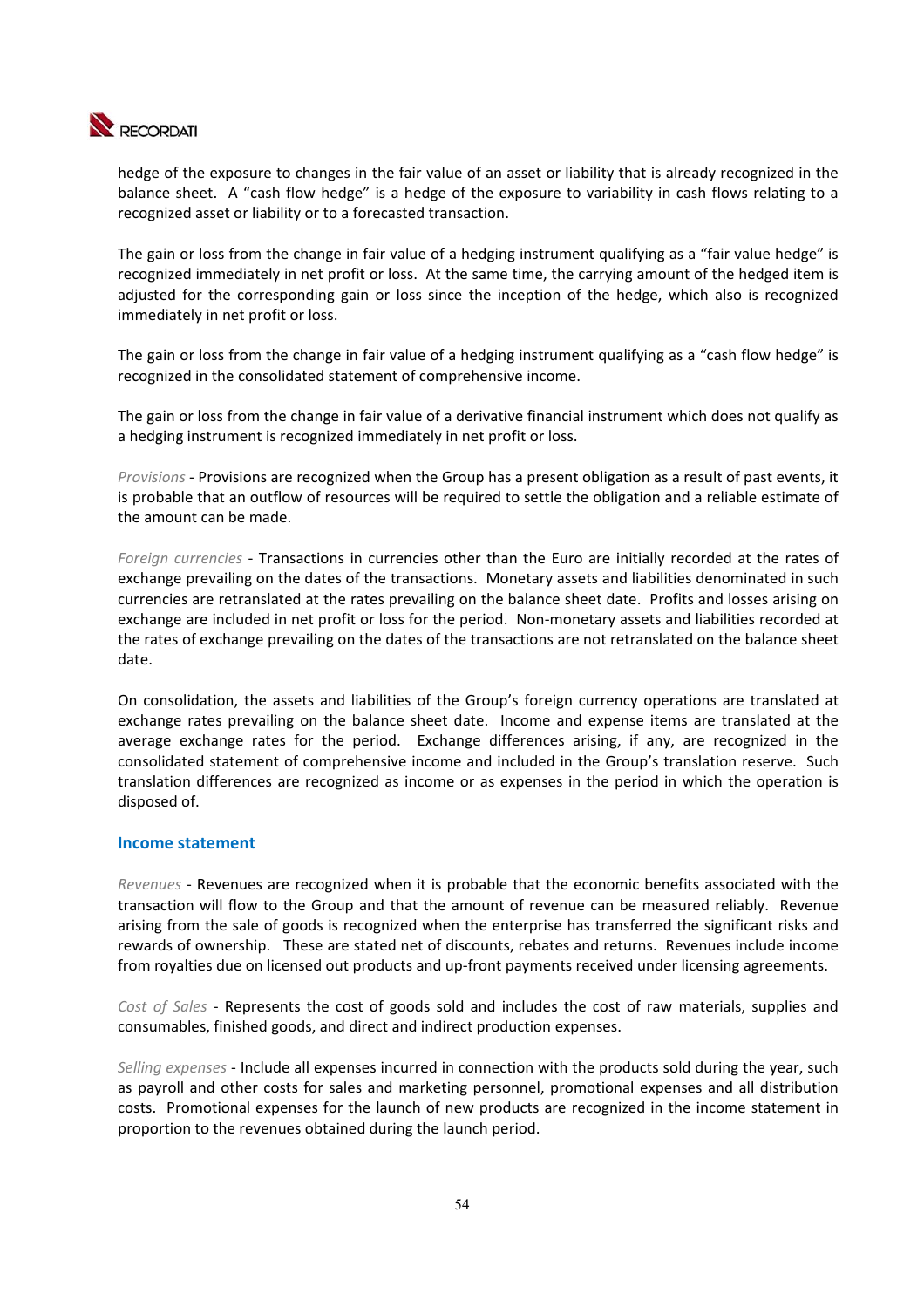

*Research and development expenses* ‐ All research costs are expensed in the income statement in the year in which they are incurred in accordance with IAS 38. IAS 38 prescribes that development costs must be capitalized when technical and commercial feasibility is achieved. Regulatory and other uncertainties inherent in the development of new products are so high that the guidelines under IAS 38 are not met so that development costs are expensed as incurred. Research and development costs include amounts due under collaboration agreements with third parties.

*Non‐reimbursable government grants* ‐ Government grants towards investment in plant are recognized as income over the periods necessary to match them with the related costs and are stated in the balance sheet as deferred income. Research grants are booked on an accrual basis and are recognized in the income statement as other revenue.

*Transactions involving share based payments* – As prescribed by IFRS 2 stock option plans for the benefit of group employees are considered part of their remuneration, the cost of which is the fair value of the stock options at the date they are granted. This cost is recognized in the profit and loss linearly distributed over the vesting period and booked directly to equity.

*Financial items* ‐ Include interest income and expense, foreign exchange gains and losses, both realized and unrealized, and differences arising from the valuation of securities.

*Taxation -* Income tax expense represents the sum of the tax currently payable and deferred tax. The tax currently payable is based on taxable profit for the year and tax rates in force at the date of the balance sheet are applied.

Deferred tax is the tax expected to be payable or recoverable on temporary differences between the carrying amount of assets and liabilities in the financial statements and the corresponding tax basis used in the computation of taxable profit. Deferred tax liabilities are generally recognized for all taxable temporary differences and deferred tax assets are recognized to the extent that it is probable that taxable profits will be available against which deductible temporary differences can be utilized. Such assets and liabilities are not recognized if the temporary difference arises from goodwill.

Deferred tax is calculated at the tax rates that are expected to apply to the period when the liability is settled or the asset realized. Deferred tax is charged or credited in the income statement, except when it relates to items charged or credited directly to equity, in which case the deferred tax is also dealt with in equity.

Deferred tax assets and liabilities are offset when they relate to income taxes levied by the same taxation authority and the Group intends to settle its current tax assets and liabilities on a net basis.

*Earnings per share* ‐ Earnings per share is the net profit for the period attributable to ordinary shareholders divided by the weighted average number of ordinary shares outstanding during the period.

Diluted earnings per share is calculated by adjusting the number of shares for the effects of all dilutive potential ordinary shares.

## 3. REVENUE

Net revenue for the years 2017 and 2016 is € 1,288.1 million and € 1,153.9 million respectively and can be broken down as follows: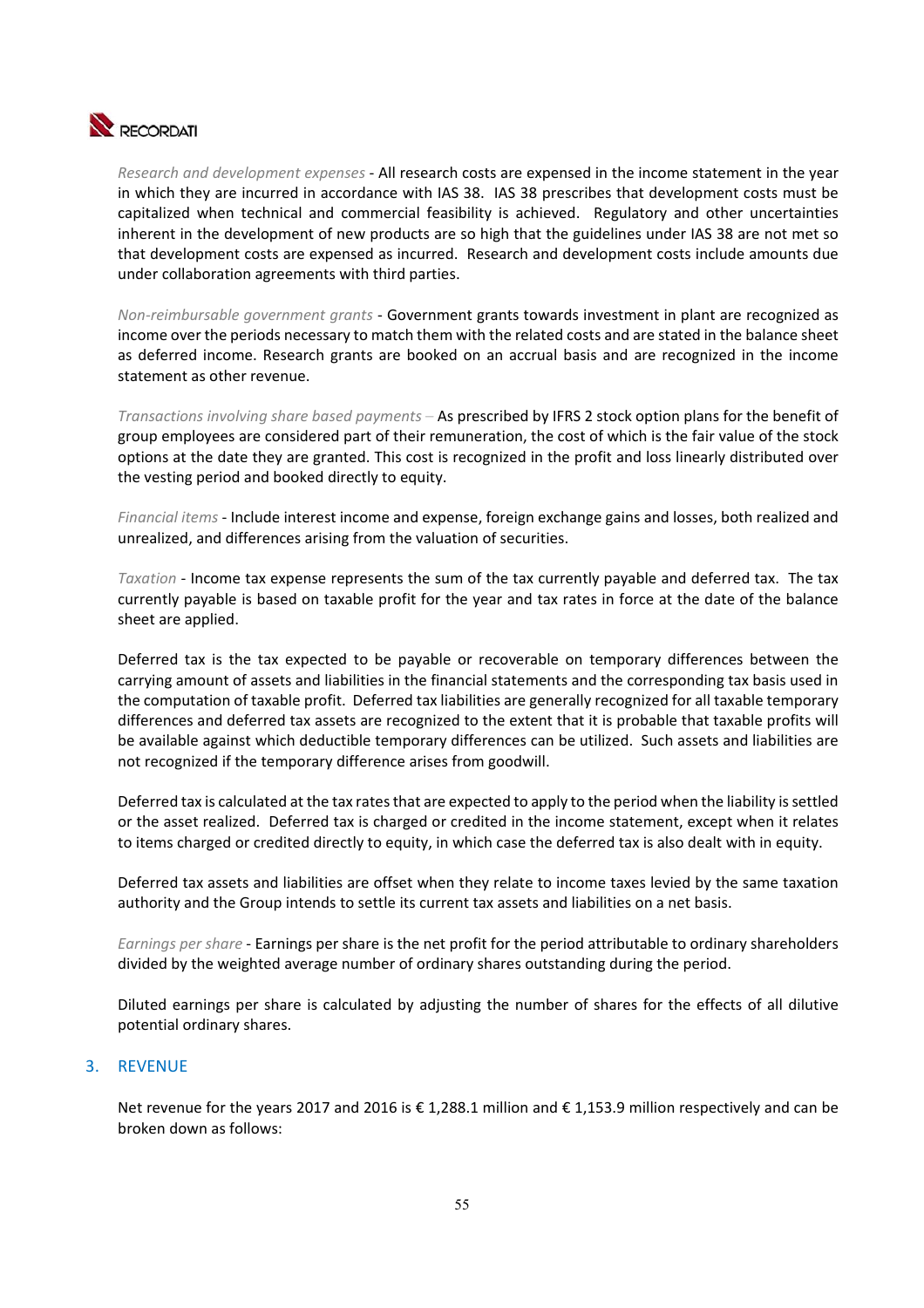# RECORDATI

| $\epsilon$ (thousands) | 2017      | 2016      | Change<br>2017/2016 |
|------------------------|-----------|-----------|---------------------|
| Net sales              | 1,272,973 | 1,139,444 | 133,529             |
| Royalties              | 4,106     | 5,995     | (1,889)             |
| Up-front payments      | 5,604     | 4,158     | 1,446               |
| Other revenue          | 5,440     | 4,345     | 1,095               |
| <b>Total revenue</b>   | 1,288,123 | 1,153,942 | 134,181             |

Please refer to the Review of Operations for the analysis of net sales.

Revenue from up-front payments refers to the licensing out of corporate products and in 2017 are mainly relative to agreements for the licensing of Cystadrops® (cysteamine hydrochloride) ( $\epsilon$  2.0 million), the lercanidipine‐enalapril combination (€ 1.6 million), pitavastatin (€ 1.0 million), lercanidipine (€ 0.8 million) and fenticonazole (€ 0.2 million).

Other revenue includes commissions of  $\epsilon$  0.5 million received by FIC Médical for promotion services rendered to third parties in the countries belonging to the Commonwealth of Independent States (C.I.S.).

## 4. OPERATING EXPENSES

Total operating expenses for the years 2017 and 2016 are € 881.6 million and € 826.5 million respectively and are analyzed by function as follows:

| $\epsilon$ (thousands)              | 2017    | 2016    | Change<br>2017/2016 |
|-------------------------------------|---------|---------|---------------------|
| Cost of sales                       | 382,754 | 360,959 | 21,795              |
| Selling expenses                    | 330,793 | 304,435 | 26,358              |
| Research and development expenses   | 100,256 | 83,710  | 16,546              |
| General and administrative expenses | 65,582  | 64,784  | 798                 |
| Other (income) expense, net         | 2.246   | 12,631  | (10, 385)           |
| <b>Total operating expenses</b>     | 881,631 | 826,519 | 55,112              |

Labor cost in 2017 is € 267.4 million, up by 1.9% compared to 2016, and includes charges of € 4.0 million related to stock option plans determined in accordance with IFRS 2.

Depreciation and amortization charges are  $\epsilon$  48.2 million. Depreciation of property, plant and equipment is € 14.2 million, up by € 1.7 million as compared to the preceding year. Amortization of intangibles is € 34.0 million, an increase of € 8.5 million compared to 2016.

The following table summarizes the most significant components of other income (expense) which comprises mainly non‐recurring events, operations and matters which are not often repeated in the ordinary course of business.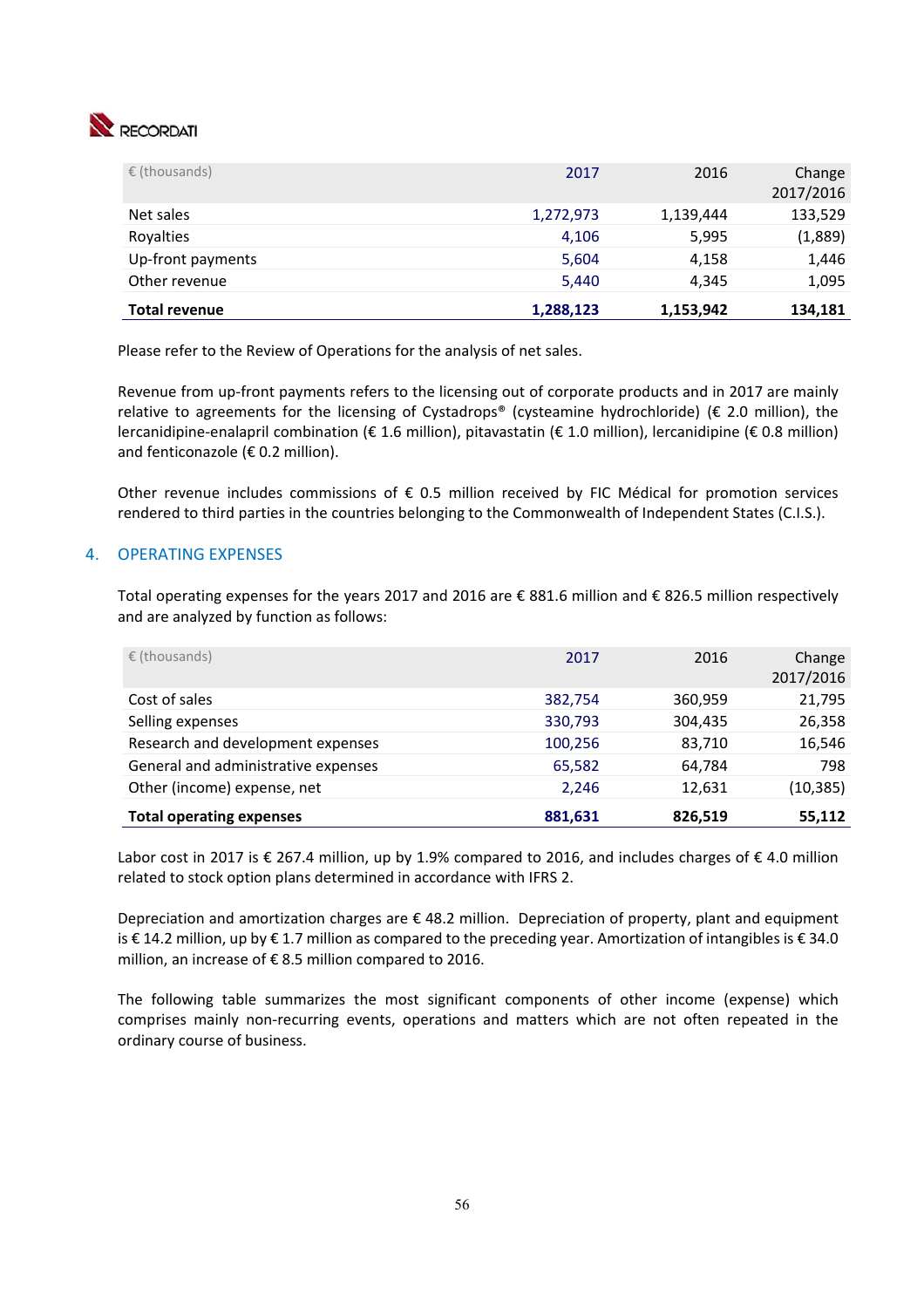

| $\epsilon$ (thousands)                  | 2017    | 2016     | Change<br>2017/2016 |
|-----------------------------------------|---------|----------|---------------------|
| Accrual for donations                   | (2,000) | 0        | (2,000)             |
| Ancillary costs related to acquisitions | (769)   | (2, 272) | 1,503               |
| Write-down of intangible assets         | (16)    | (5,862)  | 5,846               |
| Organizational restructuring charges    | 0       | (4,678)  | 4,678               |
| <b>Others</b>                           | 539     | 181      | 358                 |
| Total other income (expense), net       | (2,246) | (12,631) | 10,385              |

The accrual of € 2.0 million relates to a donation to the pediatric hospital in Milan "V. Buzzi" for the future construction of a new pediatric ward, which will be dedicated to Giovanni Recordati, and the contemporaneous relocation and construction of the new neurology ward.

Ancillary costs related to acquisitions refer to the agreement with AstraZeneca for the acquisition of the European rights to the products Seloken®/Seloken® ZOK (metoprolol succinate) and the fixed combination Logimax® (metoprolol+felodipine).

## 5. FINANCIAL INCOME AND EXPENSE

In 2017 and 2016 financial items recorded a net expense of € 17.4 million and € 10.1 million respectively which are comprised as follows:

| Total financial income (expense), net                   | (17, 377) | (10,141) | (7,236)             |
|---------------------------------------------------------|-----------|----------|---------------------|
| Interest cost in respect of defined benefit plans       | (229)     | (275)    | 46                  |
| Net interest income (expense) on s/t financial position | (3,030)   | (3, 488) | 458                 |
| Interest expense on loans                               | (10, 495) | (8,086)  | (2,409)             |
| Exchange gains (losses)                                 | (3,623)   | 1,708    | (5, 331)            |
| $\epsilon$ (thousands)                                  | 2017      | 2016     | Change<br>2017/2016 |

The net exchange losses in 2017 as opposed to the gains in 2016 are mainly determined by the devaluation of some currencies, mainly the U.S. dollar, the Turkish Lira, the Russian Ruble and the Tunisian Dinar.

The increase in interest expense on loans is to be attributed mainly to new loans raised (see Note 21).

## 6. PROVISION FOR INCOME TAXES

The provision for income taxes amounts to  $\epsilon$  100.3 million and includes income taxes levied on all consolidated companies as well as the Italian regional tax on production activities (IRAP) which is levied on all Italian companies.

The current standard corporate income tax rate in Italy can be reconciled with the tax rate effectively incurred on consolidated pre‐tax income, as follows: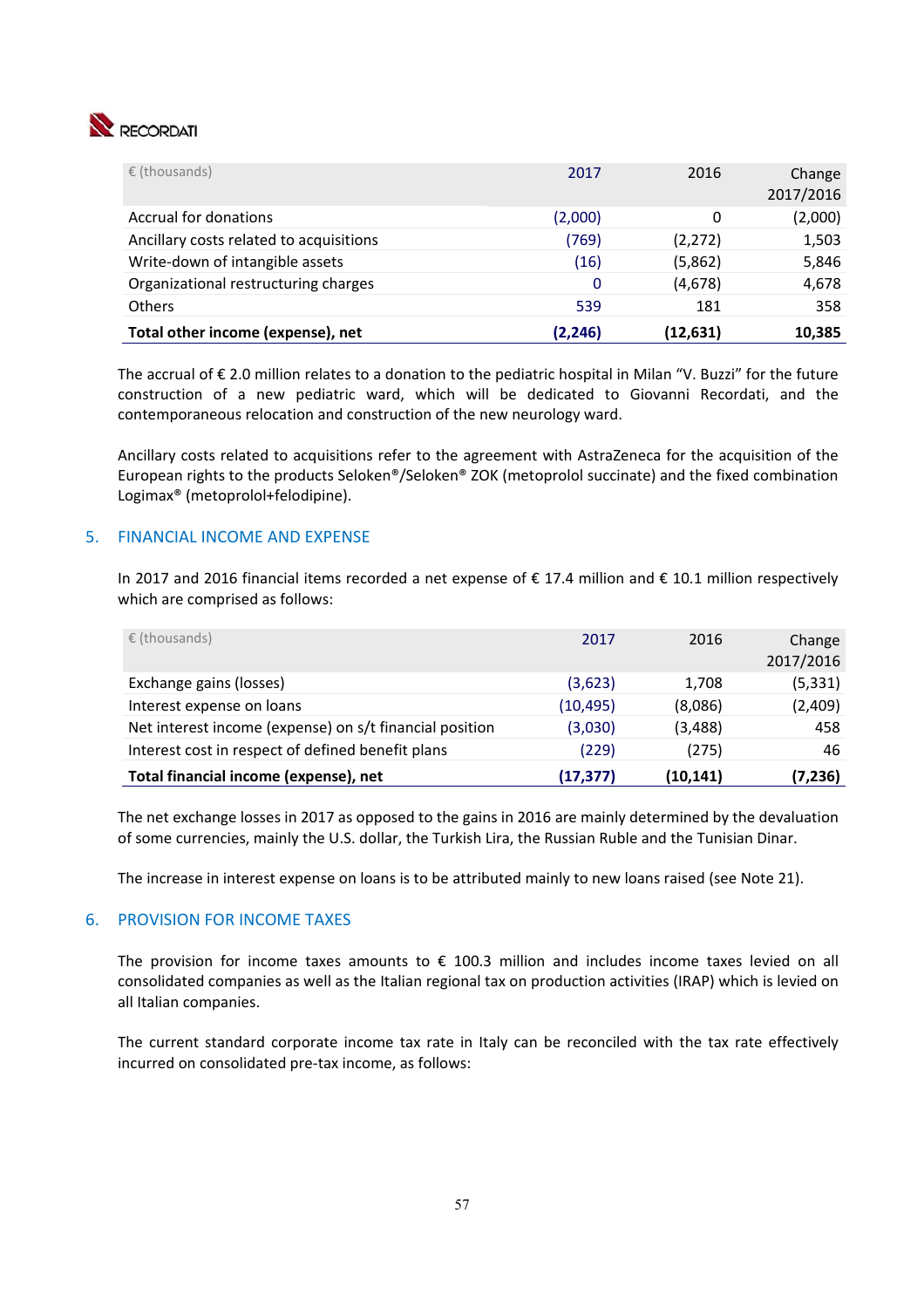

|                                                                      | 2017  | 2016  |
|----------------------------------------------------------------------|-------|-------|
|                                                                      | %     | %     |
| Standard income tax rate on pre-tax income of the parent company     | 24.0  | 27.5  |
| Dividends from foreign subsidiaries                                  | 0.5   | 0.2   |
| Consolidation effect                                                 | (0.5) | (4.3) |
| Franking of the difference between book values and recognized fiscal |       |       |
| values                                                               | (4.5) |       |
| Provisions for risks deriving from ongoing tax audits                | 5.7   |       |
| Other differences, net                                               | (0.7) | 0.7   |
| Effective tax rate on income                                         | 24.5  | 24.1  |
| <b>IRAP</b>                                                          | 1.3   | 1.1   |
| <b>Effective tax rate, including IRAP</b>                            | 25.8  | 25.2  |

The Parent and the subsidiary Italchimici S.p.A. took advantage of the faculty, allowed by tax law, to frank the differences between the higher book value of the goodwill and intangible assets determined by extraordinary transactions and the corresponding recognized fiscal values. Tax law provides for the payment of an IRES and IRAP substitute tax of 16% and the subsequent deductibility of the franked values in the amount of one fifth per year starting, as the case may be, from the first or the second fiscal year subsequent to that in which the substitute tax was paid. The exercise of the franking option entailed, overall, the payment of substitute tax in the amount of € 23.0 million, the booking of deferred tax assets for an amount of € 30.8 million related to future tax benefits and the reversal of deferred tax liabilities previously booked for an amount of  $\epsilon$  9.7 million.

Provisions for risks deriving from ongoing tax audits amount to  $\epsilon$  22.1 million and refer to the risk deriving from tax assessments involving two group companies, starting in 2015 and still ongoing (see note 36).

IRAP is levied only on the Italian companies and is computed applying a 4.10% rate to a broader taxable base calculated before the deduction of interest.

## 7. PROPERTY, PLANT AND EQUIPMENT

Property, plant and equipment, net of accumulated depreciation, amounts to  $\epsilon$  103.0 million and  $\epsilon$  110.2 million at 31 December 2017 and 2016 respectively. The composition and variation of property, plant and equipment are shown in the following table: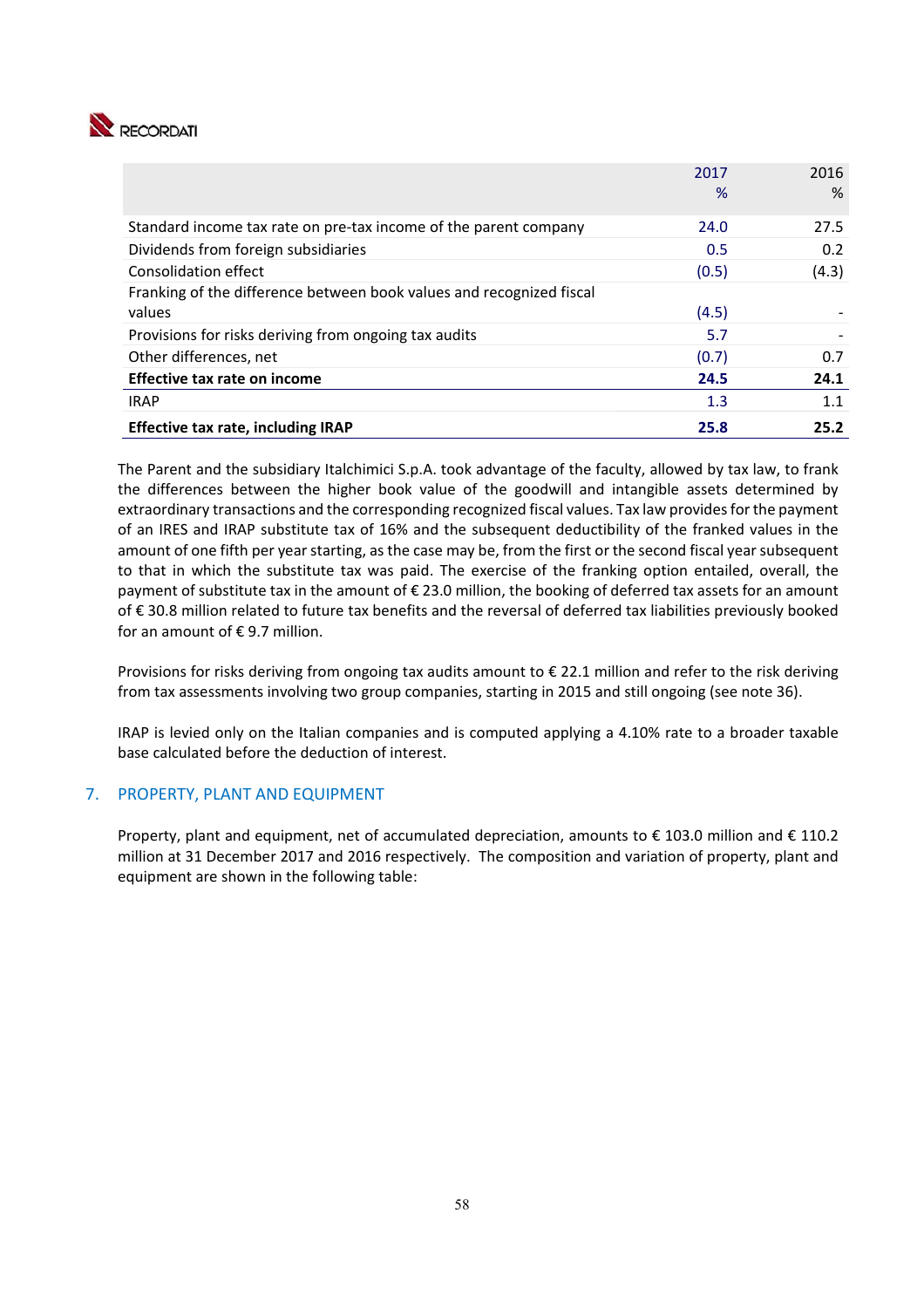

| € (thousands)                   | Land &<br>buildings | Plant &<br>machinery | Other<br>equipment | Advances/<br>construction<br>in progress | Total     |
|---------------------------------|---------------------|----------------------|--------------------|------------------------------------------|-----------|
| Cost                            |                     |                      |                    |                                          |           |
| Balance at 31.12.16             | 79,409              | 223,397              | 64,871             | 7,007                                    | 374,684   |
| Additions                       | 1,219               | 3,279                | 2,207              | 8,292                                    | 14,997    |
| <b>Disposals</b>                | (90)                | (686)                | (1, 378)           | (123)                                    | (2, 277)  |
| Other changes                   | (4,025)             | (218)                | 405                | (6, 867)                                 | (10, 705) |
| <b>Balance at 31.12.17</b>      | 76,513              | 225,772              | 66,105             | 8,309                                    | 376,699   |
| <b>Accumulated depreciation</b> |                     |                      |                    |                                          |           |
| Balance at 31.12.16             | 39,286              | 175,238              | 49,958             | 0                                        | 264,482   |
| Depreciation for the year       | 2,510               | 7,780                | 3,896              | 0                                        | 14,186    |
| <b>Disposals</b>                | (68)                | (619)                | (1,301)            | 0                                        | (1,988)   |
| Other changes                   | (728)               | (1,682)              | (580)              | 0                                        | (2,990)   |
| <b>Balance at 31.12.17</b>      | 41,000              | 180,717              | 51,973             | 0                                        | 273,690   |
| Carrying amount at              |                     |                      |                    |                                          |           |
| 31 December 2017                | 35,513              | 45,055               | 14,132             | 8,309                                    | 103,009   |
| 31 December 2016                | 40,123              | 48,159               | 14,913             | 7,007                                    | 110,202   |

Additions during the year of € 15.0 million refer mainly to investments made by the Parent in the Milan production plant and headquarters for an amount of € 9.0 million.

The conversion into Euros of property, plant and equipment booked in different currencies resulted in a net decrease of € 7.6 million compared to their value at 31 December 2016, of which € 6.3 million is due to the devaluation of the Turkish Lira and € 1.2 million is due to the devaluation of the Tunisian Dinar.

At 31 December 2017 property, plant and equipment held under financial leases amount to € 0.4 million and are held by the company in Tunisia Opalia Pharma.

## 8. INTANGIBLE ASSETS

Intangible assets, net of accumulated amortization, at 31 December 2017 and 2016 amount to € 540.6 million and € 279.9 million respectively. Their composition and variation are shown in the following table: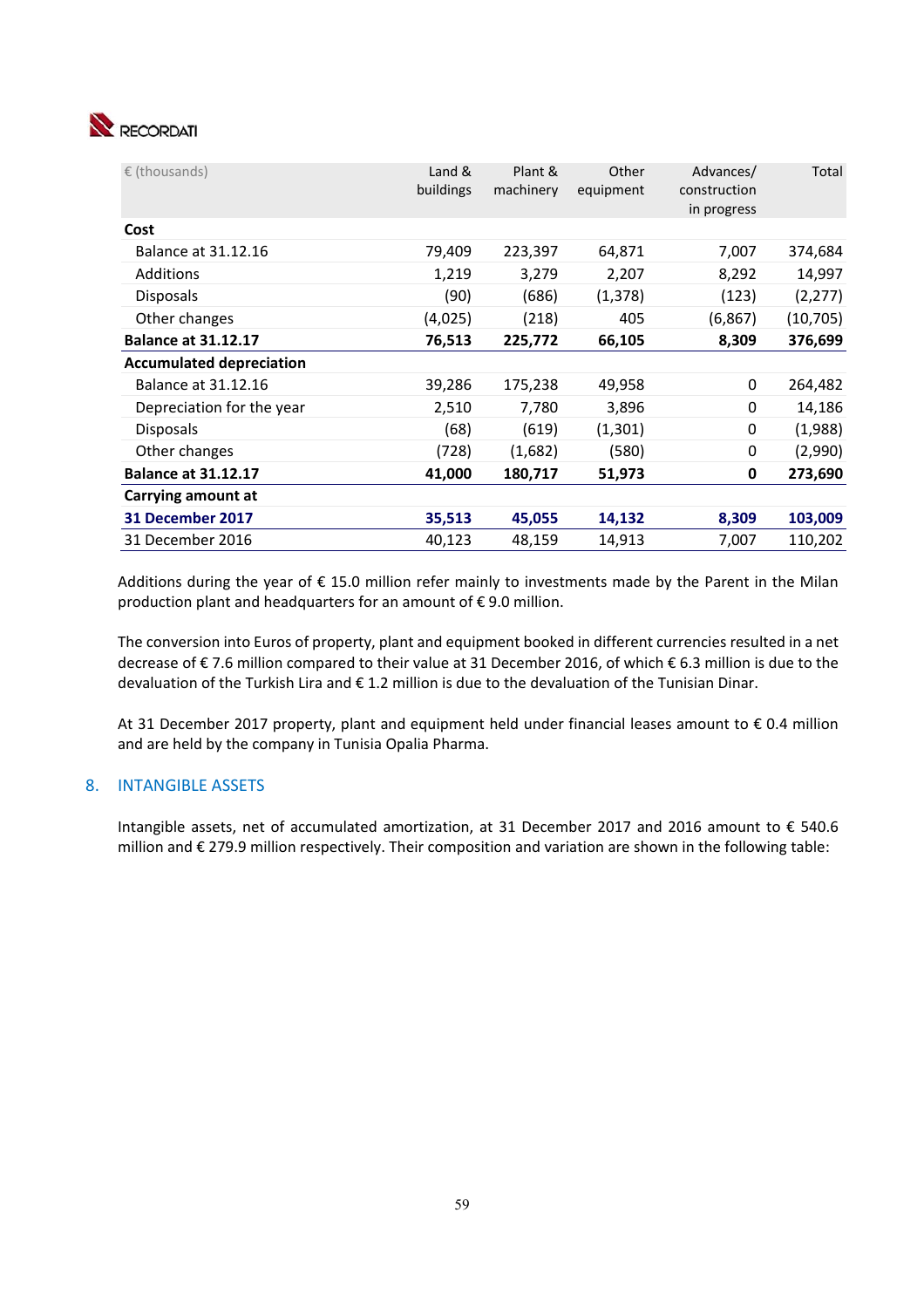

| € (thousands)                   | Patent rights and | Distribution, license,                    | Other  | Advance  | Total    |
|---------------------------------|-------------------|-------------------------------------------|--------|----------|----------|
|                                 | authorizations    | marketing trademark and similar<br>rights |        | payments |          |
| Cost                            |                   |                                           |        |          |          |
| Balance at 31.12.16             | 331,194           | 190,565                                   | 18,221 | 16,732   | 556,712  |
| Additions                       | 269,013           | 5,819                                     | 191    | 31,449   | 306,472  |
| Write-downs                     | 0                 | 0                                         | 0      | (16)     | (16)     |
| <b>Disposals</b>                | (77)              | (300)                                     | 0      | (163)    | (540)    |
| Other changes                   | (16, 025)         | 1,337                                     | (58)   | (1, 322) | (16,068) |
| <b>Balance at 31.12.17</b>      | 584,105           | 197,421                                   | 18,354 | 46,680   | 846,560  |
| <b>Accumulated amortization</b> |                   |                                           |        |          |          |
| Balance at 31.12.16             | 141,883           | 118,577                                   | 16,368 | 0        | 276,828  |
| Amortization for the year       | 22,619            | 10,883                                    | 465    | 0        | 33,967   |
| <b>Disposals</b>                | (60)              | 0                                         | 0      | 0        | (60)     |
| Other changes                   | (4,273)           | (191)                                     | (276)  | 0        | (4,740)  |
| <b>Balance at 31.12.17</b>      | 160,169           | 129,269                                   | 16,557 | 0        | 305,995  |
| Carrying amount at              |                   |                                           |        |          |          |
| 31 December 2017                | 423,936           | 68,152                                    | 1,797  | 46,680   | 540,565  |
| 31 December 2016                | 189,311           | 71,988                                    | 1,853  | 16,732   | 279,884  |

All intangible assets have a finite useful life and are amortized over a period not exceeding 20 years.

The additions during the period include:

- € 266.9 million for the acquisition of the European rights to the products Seloken®/Seloken® ZOK (metoprolol succinate) and the fixed combination Logimax® (metoprolol+felodipine). Metoprolol succinate is a beta-blocker mainly indicated for the control of a range of conditions including hypertension, angina pectoris, disturbances of cardiac rhythm, maintenance treatment after myocardial infarction, and functional heart disorders with palpitations.
- € 30.0 million for the acquisition of three Bayer Consumer Health brands for the French market, Transipeg®, TransipegLib® and Colopeg®. Transipeg® and TransipegLib® are macrogol based laxatives for the treatment of symptomatic constipation in adults and Colopeg® is a large volume bowel cleanser indicated in preparation for endoscopic exploration.

The conversion into Euros of intangible assets booked in different currencies resulted in a net decrease of  $\epsilon$ 11.4 million compared to their value at 31 December 2016, of which € 7.9 million is attributable to the devaluation of the U.S. Dollar, € 1.8 million to the devaluation of the Russian Ruble, and € 1.6 million to the devaluation of the Turkish Lira.

## 9. GOODWILL

Goodwill at 31 December 2017 and 2016 amounted to € 539.9 million and € 556.6 million respectively and changed as follows: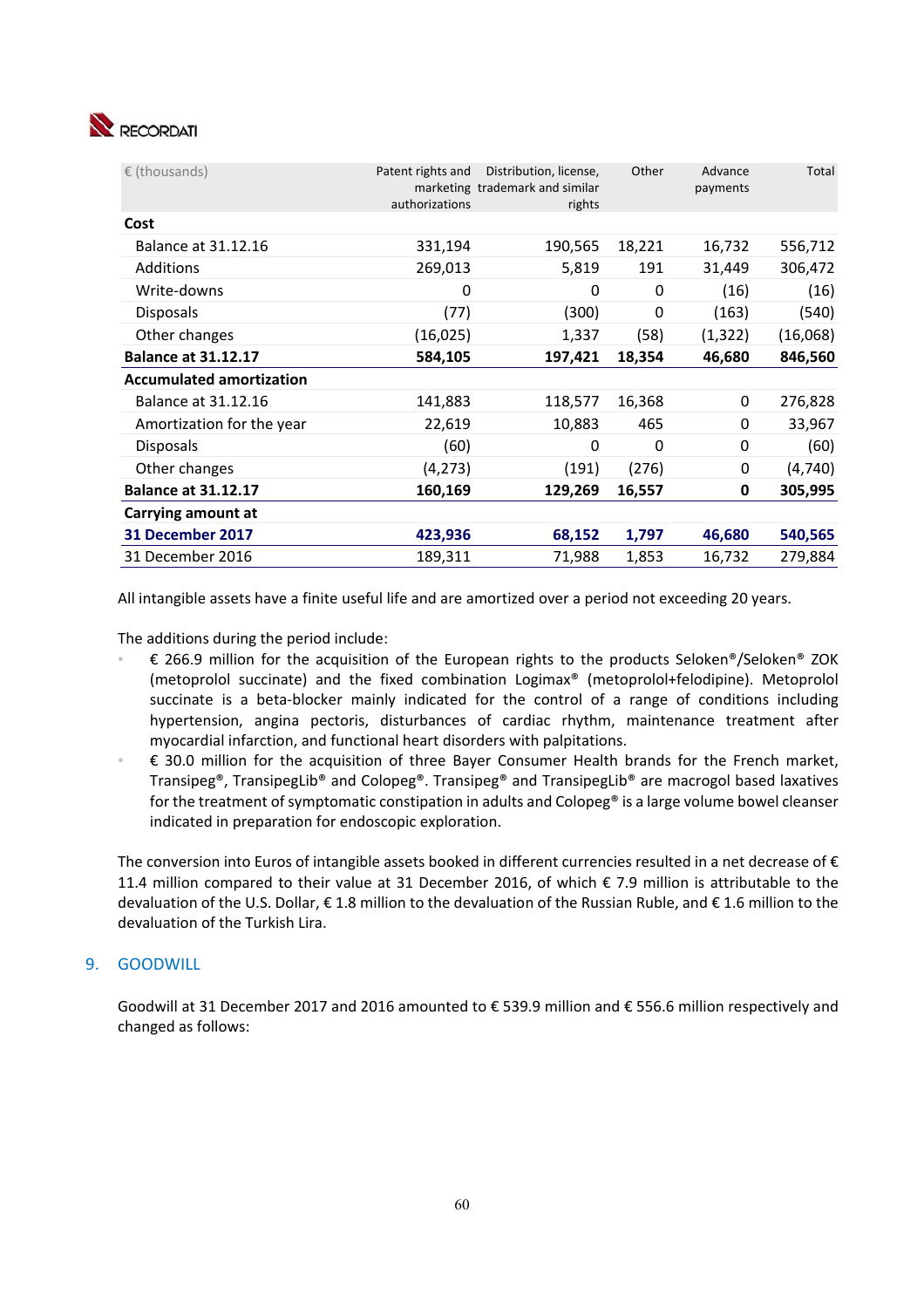

| $\epsilon$ (thousands)          | Goodwill  |
|---------------------------------|-----------|
| Cost                            |           |
| Balance at 31.12.16             | 594,230   |
| Exchange rate adjustments       | (16, 695) |
| <b>Balance at 31.12.17</b>      | 577,535   |
| <b>Accumulated amortization</b> |           |
| Balance at 31.12.16             | 37,664    |
| Changes during the year         | 0         |
| <b>Balance at 31.12.17</b>      | 37,664    |
| Carrying amount at              |           |
| 31 December 2017                | 539,871   |
| 31 December 2016                | 556,566   |

The recognition in the accounts of the goodwill associated with the companies acquired in 2016, the Italian company Italchimici S.p.A. and the Swiss company Pro Farma AG with its Austrian subsidiary Pro Farma GmbH, are now definite, as prescribed by IFRS 3.

Regarding the Italian company, the measurement of the fair value of the company's assets and liabilities at the date of acquisition which was recognized provisionally in the 2016 financial statements is confirmed. The process did not result in the identification of any item to which allocate the amount paid the company and the entire difference between the amount paid and the book value of the assets and liabilities acquired was allocated to goodwill as it is believed that the value of the acquisition resides in its strategic nature and in the possibility of generating operating synergies.

Also with respect to the Swiss company Pro Farma AG and its Austrian subsidiary Pro Farma GmbH, the measurement of the fair value of the company's assets and liabilities at the date of acquisition which was recognized provisionally in the 2016 financial statements is confirmed. The process resulted in the identification of an increased value of the intangible assets acquired, and in particular of Urocit®, the fair value of which is higher than its book value. Therefore, an amount of € 2.3 million of the difference between the amount paid and the book value of the assets and liabilities acquired was allocated to this intangible asset to bring its book value in line with its fair value. An amount of € 0.3 million was allocated to the relative deferred tax liabilities and the remaining  $\epsilon$  8.5 million were allocated to goodwill.

The exchange rate adjustments are related to the goodwill associated with the acquisitions made in countries having currencies different from the euro: goodwill calculated in local currency is translated into euros for the preparation of the consolidated financial accounts using the year-end exchange rates. An overall decrease of € 16.7 million as compared to 31 December 2016 resulted. In particular, the goodwill associated with the acquisitions in Turkey, Tunisia, Russia and Switzerland decreased respectively by € 12.4 million, € 3.9 million, € 1.3 million and € 0.7 million, while the goodwill associated with the acquisitions in Poland and Czech Republic increased by  $\epsilon$  0.8 million each.

Net goodwill at 31 December 2017, amounting to € 539.9 million, relates to the following operational areas, which represent the same number of cash generating units:

- France: € 45.8 million;
- Russia: € 29.1 million;
- Germany: € 48.8 million;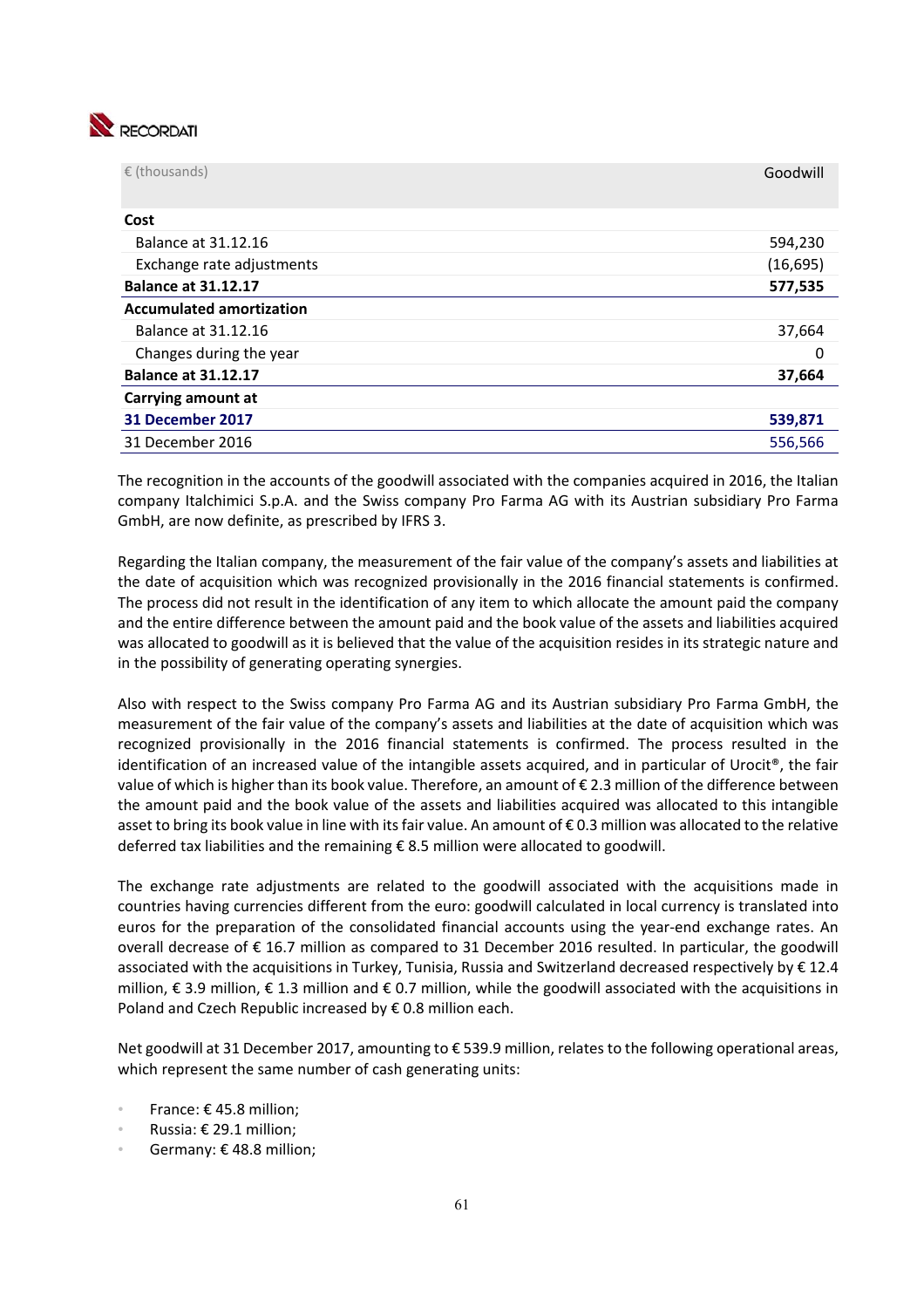

- Portugal: € 32.8 million;
- Treatments for rare diseases business:  $\epsilon$  110.6 million;
- Turkey: € 54.7 million;
- Czech Republic: € 13.9 million;
- Romania: € 0.2 million;
- Poland: € 15.7 million;
- Spain: € 58.1 million;
- Tunisia: € 18.3 million;
- Italy:  $\epsilon$  105.3 million:
- Switzerland: € 7.9 million.

As reported in the preceding note 2 ‐ *Summary of significant accounting policies* and as required by IFRS 3, goodwill is not amortized systematically but is subject to impairment tests to determine its recoverable value. Goodwill is allocated to the individual cash generating units identified on the basis of the business segments and the markets on which the companies acquired operate. A cash generating unit to which goodwill has been allocated shall be tested for impairment annually, and when there is any indication that it may be impaired, by comparing the carrying amount of the unit, including goodwill, with the recoverable amount of the unit. If the recoverable amount of the unit exceeds the carrying amount of the unit, the unit and the goodwill allocated to that unit is not impaired. If the carrying amount of the unit exceeds the recoverable amount of the unit, the entity must recognize an impairment loss.

The recoverable amount was determined by calculating the value in use of the individual cash generating units.

The main hypotheses used for calculating the value in use concern the expected operating cash flows during the period assumed for the calculation, the discount rate and the growth rate.

Operating cash flow forecasts for the explicit period assumed for the calculation (2018‐2020) are derived from the 2018 budget approved by the Board of Directors of the Parent and from reasonable hypotheses in line with the budget itself and the 2017‐2019 Business Plan approved by the Board of Directors of the Parent on 9 February 2017.

The discount rate used is the after-tax average weighted cost of capital which reflects current market valuations of the cost of money and the specific risk associated with the cash generating units. The growth rates used for the period subsequent to the explicit forecast period were prudently estimated and take into account the peculiarities of each country involved.

The following table shows the discount rates used for the impairment test for each of the main cash generating units.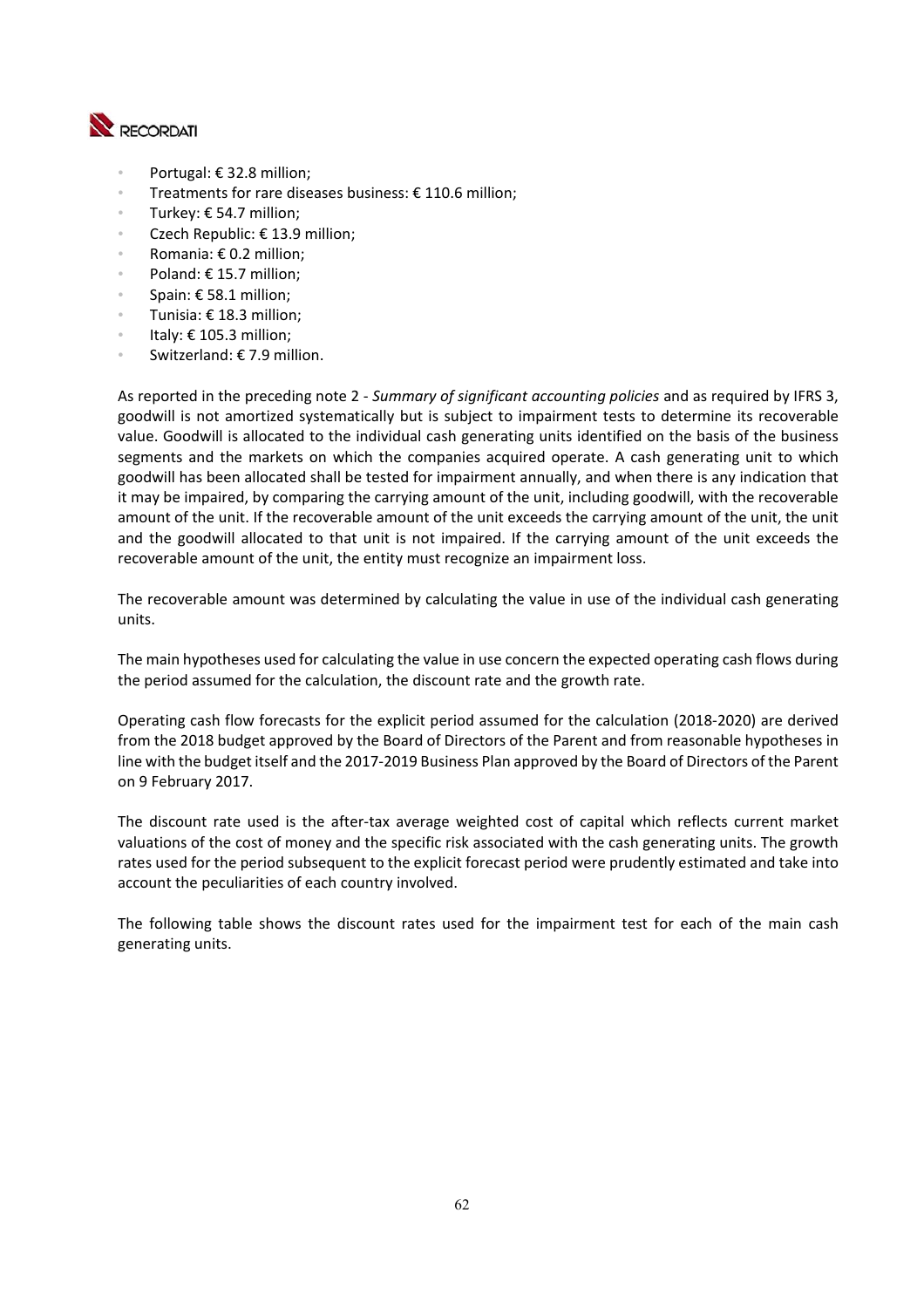

| Cash generating unit                               | Discount rate |
|----------------------------------------------------|---------------|
| France                                             | 4.93%         |
| Russia                                             | 12.15%        |
| Germany                                            | 5.24%         |
| Portugal                                           | 7.00%         |
| Business dedicated to treatments for rare diseases | 4.93%         |
| Turkey                                             | 13.69%        |
| Czech Republic                                     | 6.51%         |
| Poland                                             | 7.76%         |
| Spain                                              | 5.91%         |
| Tunisia                                            | 14.39%        |
| Italy                                              | 7.13%         |
| Switzerland                                        | 4.54%         |

The value in use, calculated according to the procedures described for each cash generating unit, was examined and approved by the Board of Directors. In all cases it was greater than the book value recognised in the financial statements at 31 December 2017 and therefore no loss in the value of goodwill was recognised.

## 10. OTHER INVESTMENTS

Investments in equity instruments of non-consolidated companies are as follows:

| $\epsilon$ (thousands)                 | Balance sheet value |          | Percentage of equity<br>owned |          |
|----------------------------------------|---------------------|----------|-------------------------------|----------|
|                                        | 31.12.17            | 31.12.16 | 31.12.17                      | 31.12.16 |
| PureTech Health p.l.c., United Kingdom | 16,153              | 13,216   | 4.0%                          | 4.0%     |
| Erytech Pharma S.A., France            | 7,974               | 5,922    | 2.4%                          | 4.9%     |
| Codexis Inc., U.S.A.                   | 36                  | 22       | n.s.                          | n.s.     |
| Fluidigm Corp., U.S.A.                 | 5                   | 7        | n.s.                          | n.s.     |
| <b>Others</b>                          | 3                   | 4        | n.s.                          | n.s.     |
| Tecnofarmaci S.p.A., Italy             |                     | 27       |                               | 4.2%     |
| Consorzio C4T, Italy                   |                     | 1        |                               | n.s.     |
| <b>Total equity investments</b>        | 24,171              | 19,199   |                               |          |

The main investment is that made in the U.K. company PureTech Health plc, specialized in investment in start-up companies dedicated to innovative therapies, medical devices and new research technologies. Starting 19 June 2015 the shares of the company were admitted to trading on the London Stock Exchange. At 31 December 2017 the overall fair value of the 9.554.140 shares held is of € 16.1 million. The € 2.9 million increase in value compared to that at 31 December 2016 is booked as a gain for the period recognized directly in equity, net of the relative tax effect, and shown on the statement of comprehensive income.

Erytech Pharma S.A. is a French biopharmaceutical company focused on orphan oncology and rare diseases. The original investment of  $\epsilon$  5.0 million consisted of a non-interest bearing loan which was converted into 431,034 shares in May 2013. The value of the investment was incrased by € 2.0 million as compared to that at 31 December 2016 to take into account its fair value. The after-tax difference was booked to equity and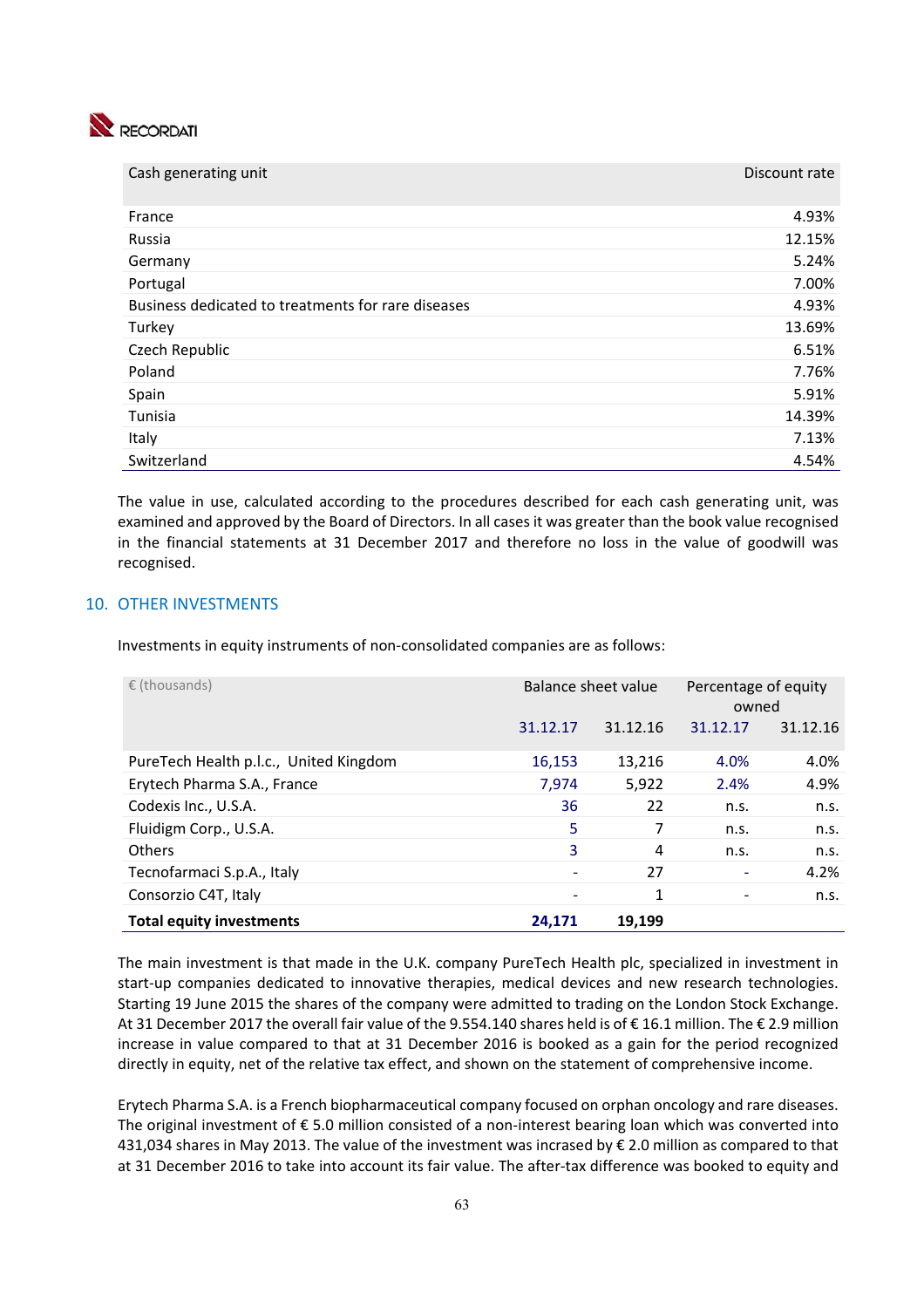

recognized in the statement of comprehensive income.

During the year the company Tecnofarmaci S.p.A. was liquidated, resulting in receipt of funds substantially in line with its book value, and it was decided to exit from the shareholding of Consorzio C4T.

## 11. OTHER NON CURRENT ASSETS

Receivables included in non-current assets at 31 December 2017 are € 5.9 million and refer mainly to guarantee deposits on rental and service contracts.

## 12. DEFERRED TAX ASSETS

Deferred tax assets at 31 December 2017 and 2016 amount to € 69.2 million and € 37.2 million respectively. The main deferred tax assets and their change are analyzed below.

| $\epsilon$ (thousands)        |                                           |                          |          | 2017    | 2016     |
|-------------------------------|-------------------------------------------|--------------------------|----------|---------|----------|
| Balance at 1 January          |                                           |                          |          | 37,231  | 30,500   |
| <b>Additions</b>              |                                           |                          |          | 38,777  | 11,941   |
| Utilizations                  |                                           |                          |          | (6,846) | (5, 210) |
| <b>Balance at 31 December</b> |                                           |                          |          | 69,162  | 37,231   |
|                               |                                           |                          |          |         |          |
| € (thousands)                 | Previous years' Profit and loss<br>losses | temporary<br>differences | Franking | Other   | Total    |
| Balance at 31.12.2016         | 5,818                                     | 7,481                    | $\Omega$ | 23,932  | 37,231   |
| <b>Additions</b>              | $\mathbf 0$                               | 5,482                    | 30,816   | 2,479   | 38,777   |
| Utilization                   | (1, 513)                                  | (4,067)                  | 0        | (1,266) | (6, 846) |
|                               |                                           |                          |          |         |          |
| <b>Balance at 31.12.2017</b>  | 4,305                                     | 8,896                    | 30,816   | 25,145  | 69,162   |

During 2017 the Parent and the subsidiary Italchimici S.p.A. took advantage of the faculty, allowed by tax law, to frank the differences between the higher book value of the goodwill and intangible assets determined by extraordinary transactions and the corresponding recognized fiscal values. Tax law provides for the payment of an IRES and IRAP substitute tax of 16% and the subsequent deductibility of the franked values in the amount of one fifth per year starting, as the case may be, from the first or the second fiscal year subsequent to that in which the substitute tax was paid.

Regarding the Parent, the amounts franked relate to the goodwill, determined according to fiscal rules, arising from the acquisition of Italchimici S.p.A. and Pro Farma AG, both in 2016. The benefit deriving from the future fiscal deductibility of the franked amounts resulted in the recognition of deferred tax assets for an amount of € 22.2 million. The amount franked by Italchimici S.p.A. relates to the goodwill, determined according to fiscal rules, arising from a merger operation independently realized before their entry into the Recordati group. The benefit deriving from the future fiscal deductibility resulted in the recognition of deferred tax assets for an amount of  $\epsilon$  8.6 million.

"Other" deferred tax assets refers mainly to temporary differences arising from the elimination of unrealized gains on intercompany transactions.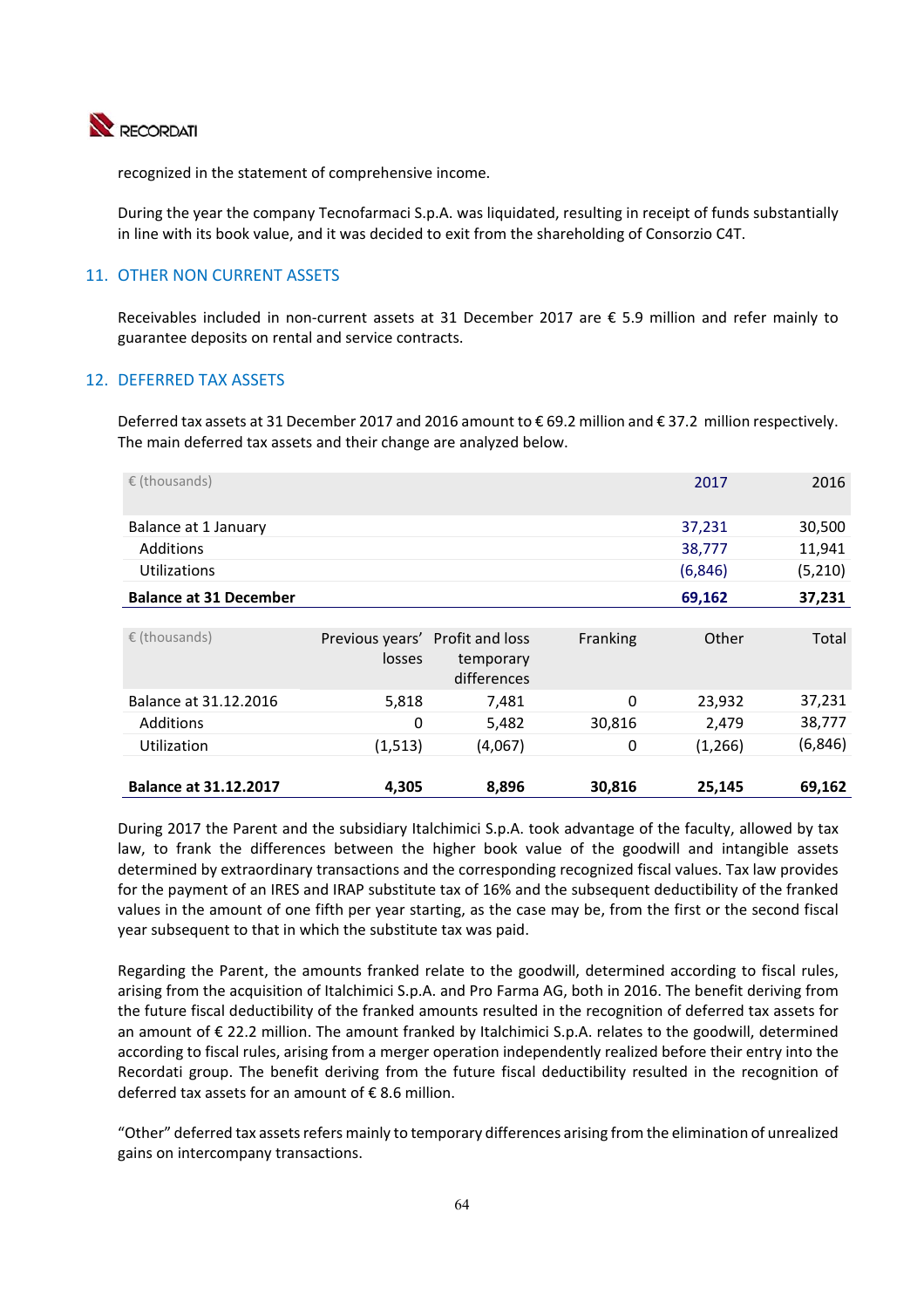

## 13. INVENTORIES

Inventories at 31 December 2017 and 2016 amount to € 179.1 million and € 158.8 million respectively, net of their respective obsolescence provisions for slow moving or expiring pharmaceutical products of  $\epsilon$  4.8 million and  $\epsilon$  4.4 million. Composition of inventories is as follows:

| <b>Total inventories</b>          | 179,100    | 158,800    | 20,300              |
|-----------------------------------|------------|------------|---------------------|
| Finished goods                    | 100,867    | 89.009     | 11,858              |
| Intermediates and work-in-process | 27.405     | 26,606     | 799                 |
| Raw materials and supplies        | 50,828     | 43,185     | 7,643               |
| $\epsilon$ (thousands)            | 31.12.2017 | 31.12.2016 | Change<br>2017/2016 |

## 14. TRADE RECEIVABLES

Trade accounts receivable at 31 December 2017 and 2016 amount to € 244.1 million and € 206.0 million respectively. These are shown net of the allowance for doubtful accounts which at 31 December 2017 is € 15.4 million (€ 14.8 million at 31 December 2016) and is considered to be sufficient to cover potential losses of certain receivables which, due to the nature of the customers in question or the destination markets, may be difficult to collect. Average days of sales outstanding are 62, compared to 61 at 31 December 2016.

## 15. OTHER RECEIVABLES

Other receivables amount to € 39.7 million, an increase of € 8.8 million compared to those at 31 December 2016, and their breakdown is as follows:

| $\epsilon$ (thousands)                 | 31.12.2017 | 31.12.2016 | Change<br>2017/2016 |
|----------------------------------------|------------|------------|---------------------|
| Tax receivable                         | 29,464     | 18,756     | 10,708              |
| Balances due from employees and agents | 1,369      | 8,062      | (6,693)             |
| Other                                  | 8.897      | 4,156      | 4,741               |
| <b>Total other receivables</b>         | 39,730     | 30,974     | 8,756               |

Tax receivable comprises value added tax (VAT) receivable (€ 12.9 million) and advance payments of income tax. Receivables from employees and agents comprise advances on expense accounts and other credits. Under "Other" are included advances paid to suppliers and other parties and to computed credits under licensing‐in agreements.

## 16. OTHER CURRENT ASSETS

At 31 December 2017 other current assets amount to € 4.8 million (€ 5.5 million at 31 December 2016) and relate mainly to prepaid expenses.

## 17. FAIR VALUE OF HEDGING DERIVATIVES

At 31 December 2017 the value of hedging derivatives included under this account is of € 3.8 million.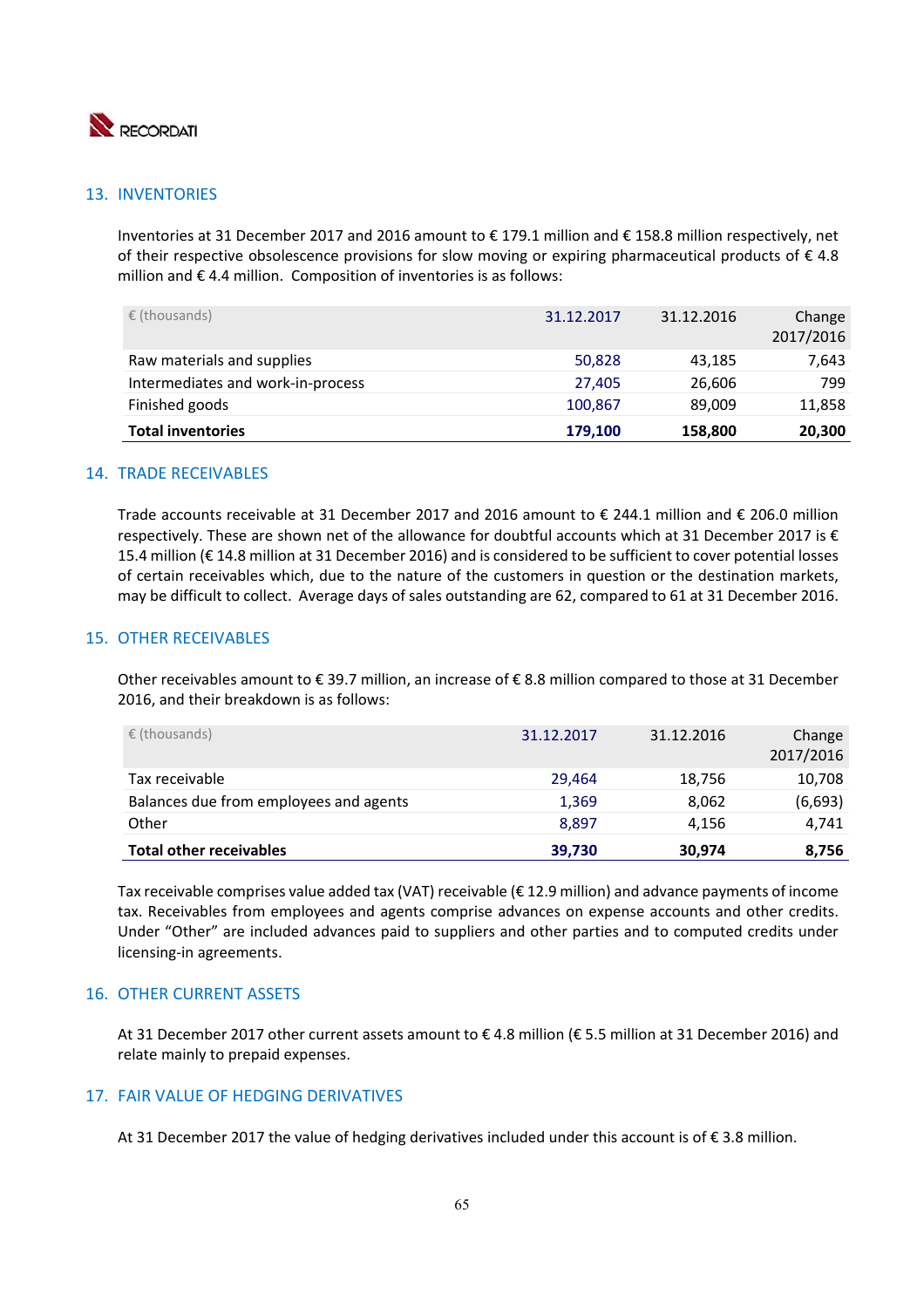

The cross currency swaps covering the cash flows related to the notes issued and privately placed on 30 September 2014, for an amount of \$75 million, measured at fair value at 31 December 2017 give rise to a € 3.7 million asset which represents the potential benefit of a lower value in euros of the future dollar denominated capital and interest flows, in view of the revaluation of the foreign currency subsequent to the moment in which the loan and hedging instrument were negotiated. In particular, the change in fair value of the hedging instrument covering the \$ 50 million tranche of the loan, provided by Mediobanca, was positive for an amount of € 2.6 million, and that covering the \$ 25 million tranche of the loan, provided by UniCredit, yielded a  $\epsilon$  1.1 million positive value change.

At 31 December 2017 the fair value of the interest rate swap covering the medium/long term loans obtained by the Parent in 2017 from Intesa Sanpaolo and UBI Banca resulted in the recognition of an asset of  $\epsilon$  0.1 million which was booked to Fair value of hedging derivatives (cash flow hedge), and represents the opportunity of paying in the future, and for the duration of the loans, the interest rates agreed instead of the variable rates currently expected.

## 18. SHORT TERM FINANCIAL INVESTMENTS, CASH AND CASH EQUIVALENTS

A break down is shown in the following table.

| $\epsilon$ (thousands)                           | 31.12.2017 | 31.12.2016 | Change<br>2017/2016 |
|--------------------------------------------------|------------|------------|---------------------|
| Short term time deposits                         | 28,734     | 21,323     | 7,411               |
| Deposits in bank current accounts                | 273,309    | 117,130    | 156,179             |
| Cash on hand                                     | 34         | 40         | (6)                 |
| Total short term financial investments, cash and |            |            |                     |
| cash equivalents                                 | 302,077    | 138,493    | 163,584             |

Short term time deposits have maturities of six months or less.

At 31 December 2017 cash and cash equivalents are mainly denominated in Euros (209.8 million), in Pounds Sterling (17.6 million, mainly in the U.K. subsidiaries) and in U.S. Dollars (70.3 million, mainly in the U.S. subsidiary Recordati Rare Diseases).

## 19. SHAREHOLDERS' EQUITY

*Share capital* – At 31 December 2017 the issued and fully paid share capital consists of 209,125,156 ordinary shares with a par value of € 0.125 each for a total of € 26,140,644.50 and remains unchanged compared to the preceding year.

As at 31 December 2017 the Company has two stock option plans in favor of certain group employees in place, the 2010‐2013 plan, under which options were granted on 9 February 2011, on 8 May 2012, on 17 April 2013 and on 30 October 2013 and the 2014‐2018 plan under which options were granted on 29 July 2014 and on 13 April 2016. The strike price of the options is the average of the parent company's listed share price during the 30 days prior to the grant date. Stock options are vested over a period of five years and those not exercised within the eighth year of the date of grant expire. Options cannot be exercised if the employee leaves the company before they are vested.

Stock options outstanding at 31 December 2017 are analyzed in the following table.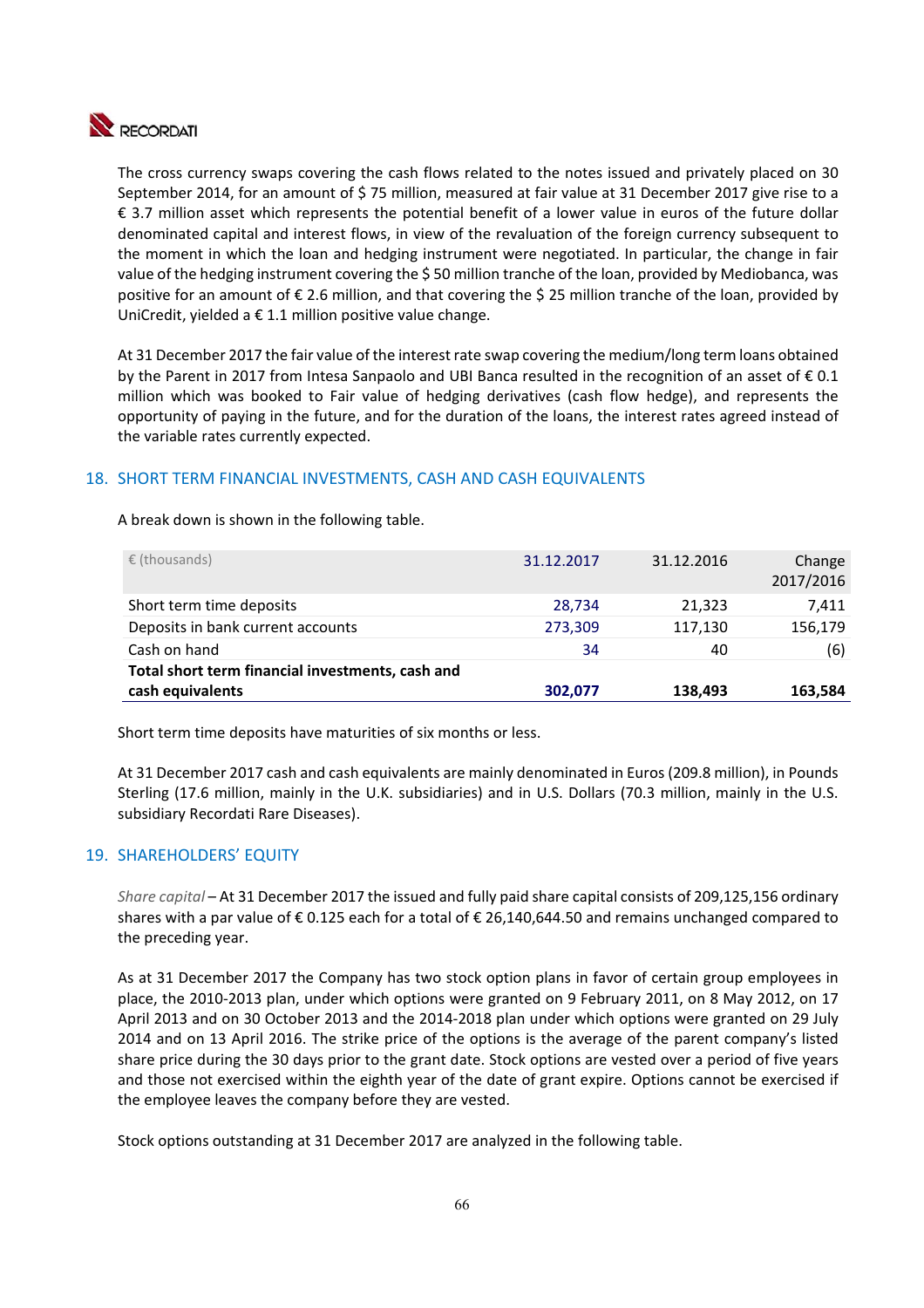

|                 | Strike price<br>$(\epsilon)$ | Options<br>outstanding<br>at 1.1.2017 | Options<br>granted<br>during 2017 | Options<br>exercised<br>during 2017 | Options<br>or expired    | <b>Options</b><br>cancelled outstanding at<br>31.12.2017 |
|-----------------|------------------------------|---------------------------------------|-----------------------------------|-------------------------------------|--------------------------|----------------------------------------------------------|
| Date of grant   |                              |                                       |                                   |                                     |                          |                                                          |
| 9 February 2011 | 6.7505                       | 597,500                               |                                   | (426,000)                           | $\overline{\phantom{a}}$ | 171,500                                                  |
| 8 May 2012      | 5.3070                       | 1,425,000                             | -                                 | (858, 500)                          | -                        | 566,500                                                  |
| 17 April 2013   | 7.1600                       | 120,000                               |                                   | (72, 500)                           | (10,000)                 | 37,500                                                   |
| 30 October 2013 | 8.9300                       | 155,000                               |                                   | (90,000)                            |                          | 65,000                                                   |
| 29 July 2014    | 12.2900                      | 4,530,000                             | $\overline{\phantom{a}}$          | (1,365,000)                         | (174,000)                | 2,991,000                                                |
| 13 April 2016   | 21.9300                      | 3,973,000                             | $\overline{\phantom{a}}$          | (216,000)                           | (234,000)                | 3,523,000                                                |
| <b>Total</b>    |                              | 10,800,500                            | $\,$                              | (3,028,000)                         | (418,000)                | 7,354,500                                                |

*Additional paid‐in capital* – At 31 December 2017 additional paid‐in capital is € 83.7 million, unchanged compared to the preceding year.

*Treasury stock* – At 31 December 2017, 863,262 shares are held as treasury stock, a reduction of 3,028,000 shares compared to those held at 31 December 2016. The change is due to the sale of 3,028,000 shares, for an amount of € 30.3 million, to service the exercise of options granted to company employees under the stock option plans. The total cost incurred for the purchase of current treasury stock is € 17.0 million and the average purchase price per share is € 19.73.

*Hedging reserve –* In accordance with IAS 39, the assets resulting from the measurement at market value of the cross currency swaps qualifying as cash flow hedges, the counterpart of the recognition in the income statement offsetting the valuation at year-end exchange rates of the covered foreign exchange loan, and the liabilities resulting from the measurement at market value of the interest rate swaps qualifying as cash flow hedges are recognized directly in equity as a hedging reserve. At 31 December 2017 this fair value measurement gives rise to a net liability, after‐tax, of € 5.9 million.

*Other reserves –* These amount to € 40.7 million at 31 December 2017, an increase of € 5.4 million compared to those at 31 December 2016. Other reserves include the statutory reserve of the parent company in the amount of € 5.2 million, reserves for grants received for a total of € 15.5 million and reserves for amounts booked directly to equity in application of international accounting and reporting standards. The application of IFRS 2 and IAS 19 resulted in positive recordings of  $\epsilon$  9.2 million and  $\epsilon$  0.3 million respectively. The recognition of the after‐tax gains associated with the investments in Puretech Health and in Erytech Pharma determined an overall positive effect of € 10.5 million (of which € 8.6 million attributable to Puretech Health and € 1.9 million to Erytech Pharma).

*Retained earnings and net income for the year* – These amount to € 822.2 million at 31 December 2017 and increase by € 66.24 million as compared to 31 December 2016. Net income for the year is € 288.8 million, an increase of 21.6% compared to the € 237.4 million 2016 net income.

The shareholders' equity of the Italian companies includes untaxed reserves of € 101.1 million, net of € 16.6 million withholding tax already paid, and their distribution is subject to taxation under fiscal law. In accordance with IAS 12 deferred taxes are not recognized on these reserves until their distribution is resolved.

*Interim dividend* – During the year the Board of Directors of Recordati S.p.A. resolved to distribute an interim dividend for 2017 of € 0.42 per share, for a total amount of  $€ 87.5$  million.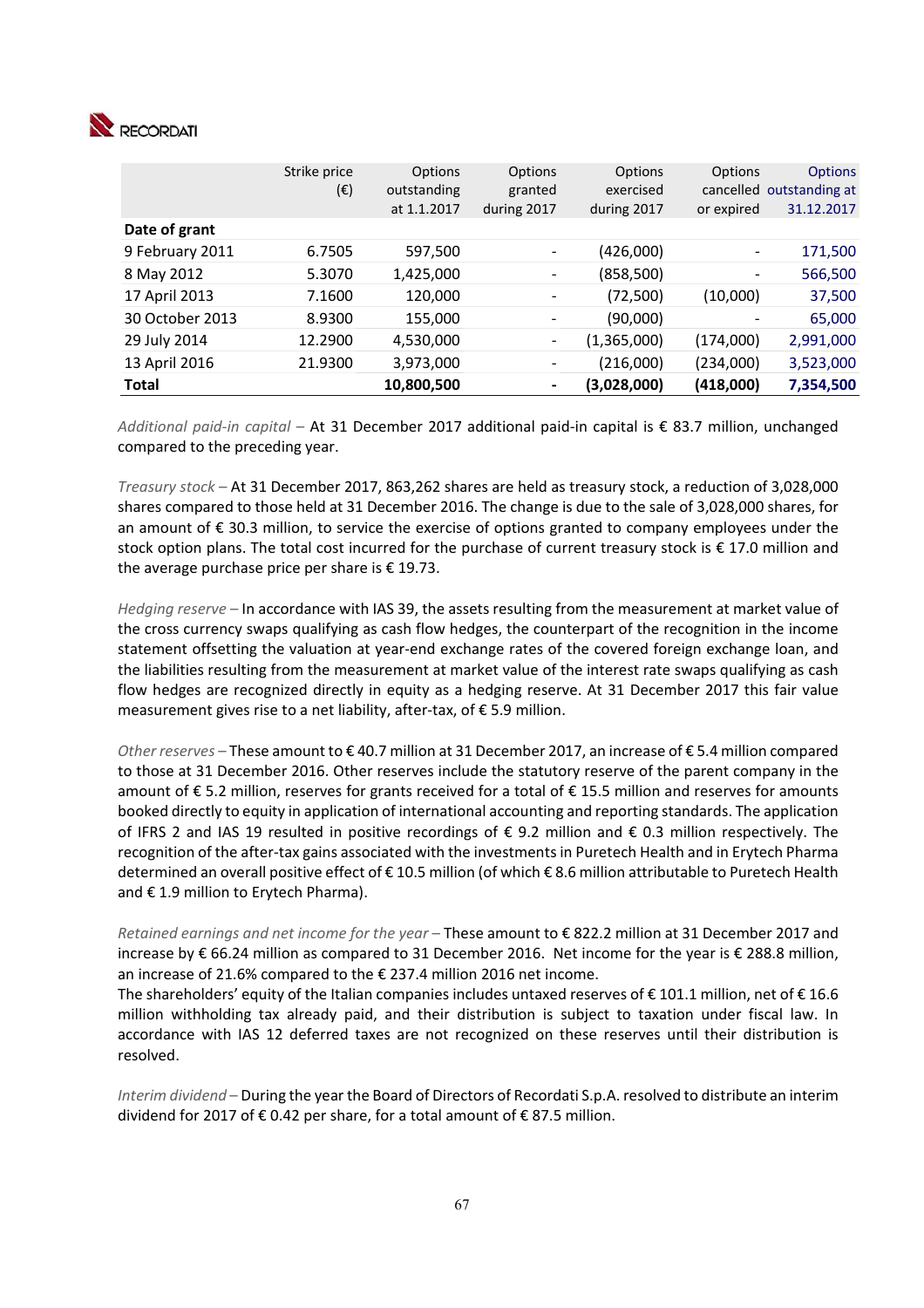

## 20. MINORITY INTEREST

All consolidated companies are 100% owned except for the Italian subsidiary of Orphan Europe which is 99% owned and the Tunisian company Opalia Pharma which is 90% owned. The latter has however been 100% consolidated by applying the anticipated acquisition method allowed by IAS 32. Consequently, the amount estimated for the acquisition of the remaining 10% (€ 2.5 million) was recognized as a liability since the transfer of this quota is covered by contractual agreements which provide for reciprocal put and call options between the parties which have a high probability of being exercised. Subsequent variations of this estimate will be recognized in a shareholders' equity reserve. This accounting method is not detrimental to the rights of the minority shareholders during the period until all capital shares are transferred.

## 21. LOANS

At 31 December 2017 medium and long‐term loans total € 664.2 million. The net increase of € 330.1 million compared to 31 December 2016 was determined by the granting of new loans for an amount of  $\epsilon$  389.9 million, reimbursements during the year of € 39.6 million and the effect of the conversion of loans in foreign currency which generated a reduction of € 20.2 million.

The composition of medium and long-term loans at 31 December 2017 and 2016 is shown in the following table: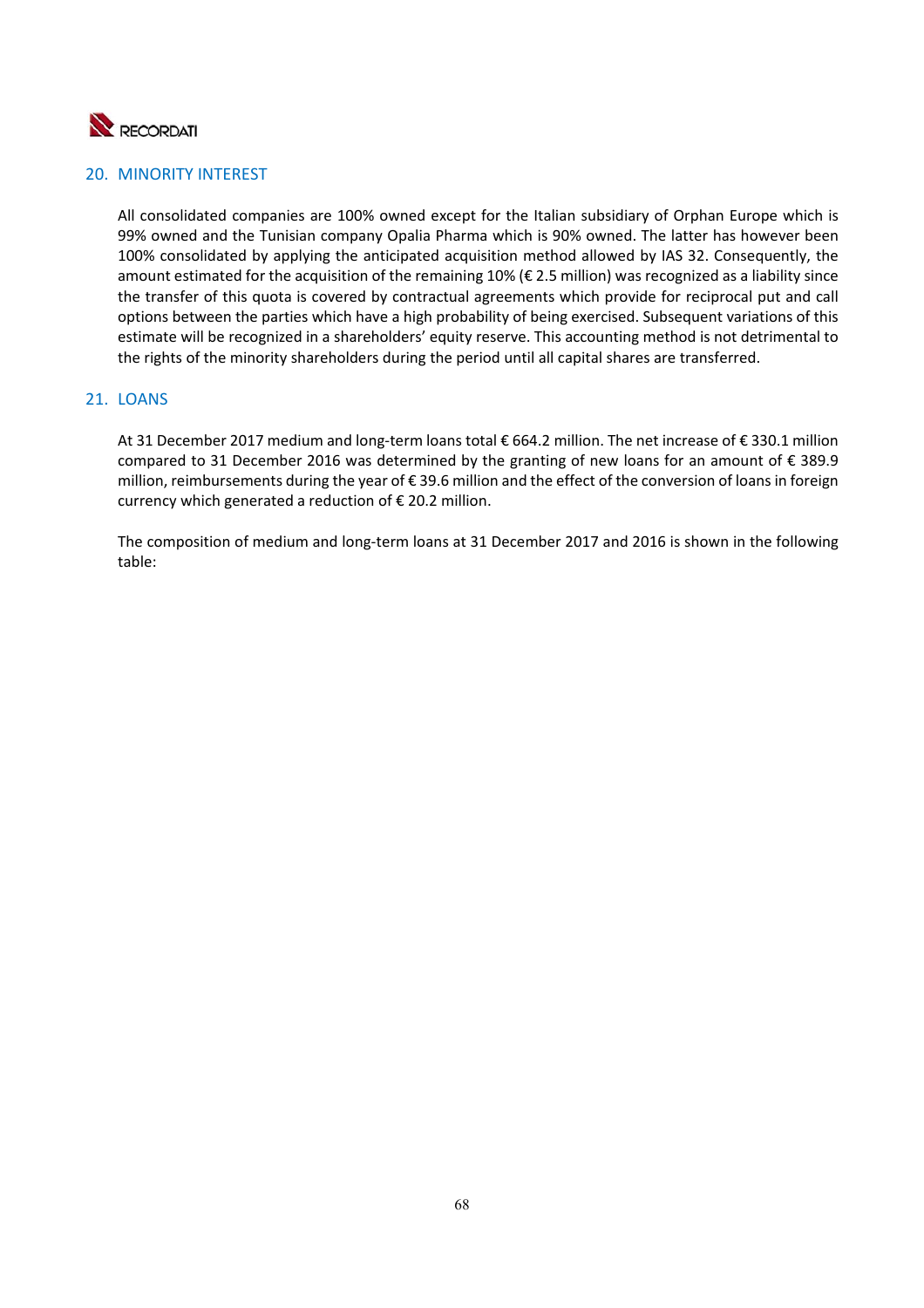

| Loans granted to Recordati S.p.A.:                                                                                                                           |           |         |
|--------------------------------------------------------------------------------------------------------------------------------------------------------------|-----------|---------|
| Guaranteed senior notes issued by Recordati S.p.A. privately placed with international                                                                       |           |         |
| institutional investors in 2014:<br>\$50 million at a fixed interest rate of 4.28% repayable semi-annually starting 2022 through                             |           |         |
| 2026, transformed with cross currency swap into a € 37.3 million loan at a fixed interest                                                                    |           |         |
| rate of 2.895%,                                                                                                                                              |           |         |
| \$25 million at a fixed interest rate of 4.51% repayable semi-annually starting 2023 through                                                                 |           |         |
| 2029, transformed with cross currency swap into a $\epsilon$ 18.7 million loan at a fixed interest                                                           |           |         |
| rate of 3.15%.                                                                                                                                               | $*62,272$ | 70,860  |
| Loan granted by Centrobanca, at variable interest rate covered by an interest rate swap,<br>repayable in semi-annual installments starting 2012 through 2022 | *33,982   | 40,778  |
| Loan granted by UniCredit, at variable interest rate partly covered by an interest rate                                                                      |           |         |
| swap, repayable in semi-annual installments starting 2015 through 2020                                                                                       | *24,781   | 34,669  |
| Loan granted by Banca Nazionale del Lavoro, at variable interest rate covered by an                                                                          |           |         |
| interest rate swap, repayable in semi-annual installments starting 2015 through 2018                                                                         | $*12,406$ | 24,781  |
| Loan granted by ING Bank, at variable interest rate covered by an interest rate swap,                                                                        | *18,690   |         |
| repayable in semi-annual installments starting 2016 through 2020<br>Loan granted by Banca Nazionale del Lavoro, at variable interest rate covered by an      |           | 26,160  |
| interest rate swap, repayable in semi-annual installments starting 2019 through 2020                                                                         | *24,963   | 24,950  |
| Loan granted by Intesa Sanpaolo, at variable interest rate covered by an interest rate                                                                       |           |         |
| swap, repayable in semi-annual installments starting 2019 through 2021                                                                                       | *24,940   | 24,925  |
| Guaranteed senior notes issued by Recordati S.p.A. privately placed with international                                                                       |           |         |
| institutional investors in 2017 at a fixed interest rate of 2.07% repayable in annual                                                                        |           |         |
| installments starting 2025 through 2032<br>Loan granted by Mediobanca, at variable interest rate covered by an interest rate swap,                           | *124,880  |         |
| repayable in annual installments starting 2018 through 2024                                                                                                  | 75,000    |         |
| Loan granted by UbiBanca, at variable interest rate covered by an interest rate swap,                                                                        |           |         |
| repayable in 2022                                                                                                                                            | *49,952   |         |
| Loan granted by Intesa Sanpaolo, at variable interest rate covered by an interest rate                                                                       |           |         |
| swap, repayable in semi-annual installments starting 2019 through 2025                                                                                       | *74,780   |         |
| Loan granted by Banca Passadore, at variable interest rate - 3 months' Euribor plus spread                                                                   | *14,993   |         |
| of 65 basis points - repayable in annual installments starting 2020 through 2022                                                                             |           |         |
| <b>Loans granted to other Group companies:</b>                                                                                                               |           |         |
| Guaranteed senior notes issued by Recordati Rare Diseases Inc. (U.S.) privately placed with<br>international institutional investors in 2013:                |           |         |
| \$40 million at a fixed interest rate of 4.55% due 2023 (10 year bullet)                                                                                     |           |         |
| \$30 million at a fixed interest rate of 4.70% due 2025 (12 year bullet)                                                                                     | *57,971   | 65,896  |
| Loan granted by IFC-World Bank to Recordati Ilaç for an amount of TRY 71.6 million, at                                                                       |           |         |
| variable interest rate, repayable in quarterly installments starting 2016 through 2022                                                                       | $*12,223$ | 18,215  |
| Loan granted by ING Bank to Recordati Ilaç for an amount of TRY 5.9 million, at a fixed                                                                      |           |         |
| interest rate of 13.25%, repayable in a single installment in 2018                                                                                           | 1,293     | 1,586   |
| Various loans granted to Opalia Pharma S.A. due within 2019                                                                                                  | 602       | 890     |
| Various interest-free loans granted to Casen Recordati due within 2021                                                                                       | 496       | 335     |
| Loan granted to Opalia Recordati due within 2021                                                                                                             | 18        | 27      |
| <b>Total amortized cost of loans</b>                                                                                                                         | 664,172   | 334,072 |
| Portion due within one year                                                                                                                                  | 51,710    | 40,428  |
| Portion due after one year                                                                                                                                   | 612,462   | 293,644 |

 $\epsilon$  (thousands) 31.12.2016

\* Net of direct issue costs for a total of € 2.0 million, amortized using the effective interest method, mainly relative to the private placements by Recordati S.p.A. in 2004 and 2017 (€ 0.4 million) and by Recordati Rare Diseases Ltd (€ 0.4 million), and to the loans granted by UniCredit (€ 0.3 million), Intesa Sanpaolo (€ 0.3 million), IFC‐World Bank (€ 0.3 million), Banca Nazionale del Lavoro (€ 0.1 million) and Centrobanca (€ 0.1 million),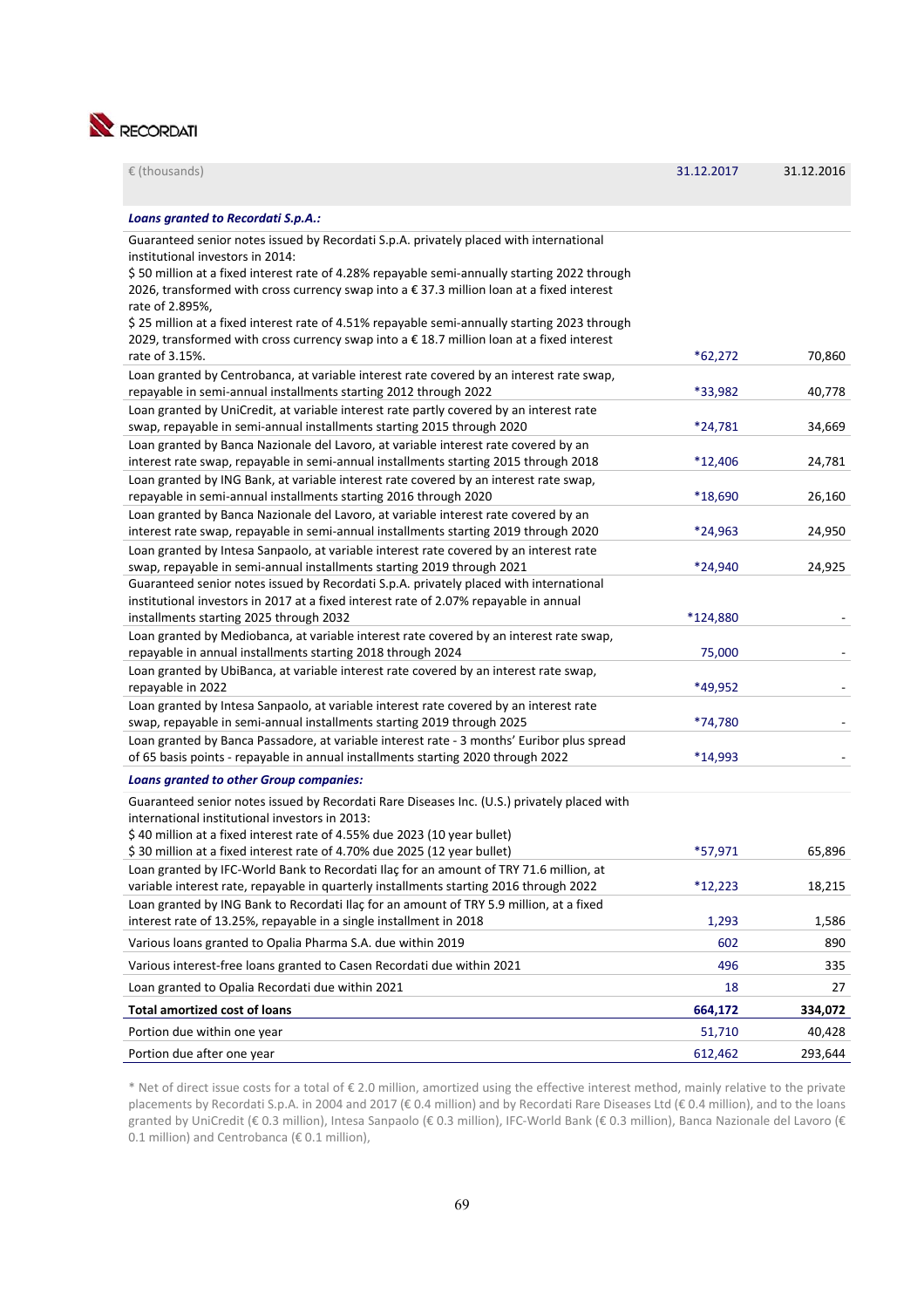

At 31 December 2017, the repayment schedule of long-term debt due after 31 December 2018 is as follows:

| $\epsilon$ (thousands)    |         |
|---------------------------|---------|
| 2019                      | 69,192  |
| 2020                      | 65,076  |
| 2021                      | 94,033  |
| 2022                      | 92,077  |
| 2023 and subsequent years | 292,084 |
| <b>Total</b>              | 612,462 |

The average effective interest rate at 31 December 2017, applying the rates resulting from the hedging instruments, is 1.94%.

On 10 November 2017 the Parent undersigned a loan agreement with Banca Passadore for an amount of € 15.0 million, disbursed net of up‐front commissions of 0.05%. The main terms and conditions provide for variable interest rate fixed at the three months' Euribor plus a spread of 65 basis points with quarterly payments of interest and a duration of 5 years with annual repayments of capital from November 2020 through November 2022. The loan agreement includes covenants which, if not met, could lead to a request for immediate repayment of the loan. The financial covenants are the following:

- the ratio of consolidated net debt to consolidated EBITDA (for a period of twelve consecutive months) must be less than 3.00 to 1.00;
- the ratio of consolidated operating income to consolidated net interest expense (for a period of twelve consecutive months) must exceed 3.00 to 1.00.

The above conditions were amply fulfilled during the period.

On 18 October 2017 the Parent undersigned a loan agreement with Intesa Sanpaolo for an amount of € 75.0 million, disbursed net of up‐front commissions of 0.30%. The main terms and conditions provide for variable interest rate fixed at the six months' Euribor plus a spread of 95 basis points, semi-annual payments of interest and a duration of 8 years with semi‐annual repayments of capital from June 2019 through October 2025. The loan is entirely covered with an interest rate swap, qualifying as a cash flow hedge, effectively converting the interest charges from variable to a fixed rate of 1.355%. The measurement at fair value at 31 December 2017 of the swap generated an asset of € 0.05 million which is recognized directly as an increase in equity and stated as an increase of the 'Fair value of hedging derivatives (cash flow hedge)' under current assets (see Note 17). The loan agreement includes covenants which, if not met, could lead to a request for immediate repayment of the loan. The financial covenants are the following:

- the ratio of consolidated net debt to consolidated EBITDA (for a period of twelve consecutive months) must be less than 3.00 to 1.00;
- the ratio of consolidated operating income to consolidated net interest expense (for a period of twelve consecutive months) must exceed 3.00 to 1.00.

The above conditions were amply fulfilled during the period.

On 29 September 2017 the Parent undersigned a loan agreement with UniCredit for an amount of € 50.0 million, disbursed net of up‐front commissions of 0.15%. The main terms and conditions provide for variable interest rate fixed at the six months Euribor plus a spread of 55 basis points with semi‐annual payments of interest and the repayment of capital on 29 September 2021. The loan is entirely covered with an interest rate swap, qualifying as a cash flow hedge, effectively converting the interest charges from variable to a fixed rate of 0.698%. loan. The measurement at fair value at 31 December 2017 of the swap generated a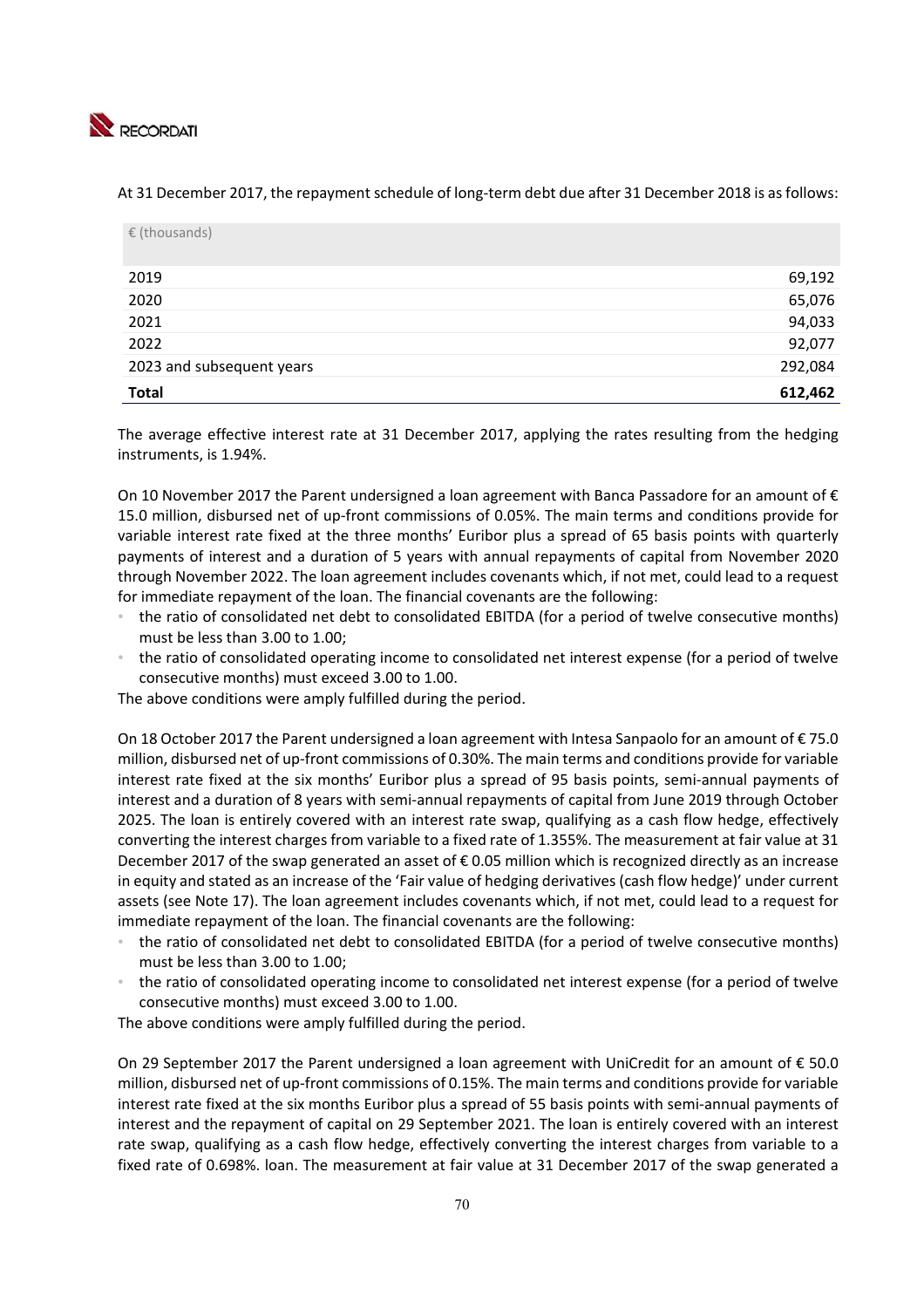

liability of € 0.1 million which is recognized directly as a decrease in equity and stated as an increase of the 'Fair value of hedging derivatives (cash flow hedge)' under current liabilities (see Note 29). The loan agreement includes covenants which, if not met, could lead to a request for immediate repayment of the loan. The financial covenants are the following:

- the ratio of consolidated net debt to consolidated EBITDA (for a period of twelve consecutive months) must be less than 3.00 to 1.00;
- the ratio of consolidated operating income to consolidated net interest expense (for a period of twelve consecutive months) must exceed 3.00 to 1.00.

The above conditions were amply fulfilled during the period.

On 7 September 2017 the Parent undersigned a loan agreement with UBI Banca for an amount of € 50.0 million, disbursed net of up‐front commissions of 0.10%. The main terms and conditions provide for variable interest rate fixed at the six months Euribor plus a spread of 50 basis points with semi‐annual payments of interest and the repayment of capital on 7 September 2022. The loan is entirely covered with an interest rate swap, qualifying as a cash flow hedge, effectively converting the interest charges from variable to a fixed rate of 0.714%. loan. The measurement at fair value at 31 December 2017 of the swap generated an asset of € 0.05 million which is recognized directly as an increase in equity and stated as an increase of the 'Fair value of hedging derivatives (cash flow hedge)' under current assets (see Note 17). The loan agreement includes covenants which, if not met, could lead to a request for immediate repayment of the loan. The financial covenants are the following:

- the ratio of consolidated net debt to consolidated EBITDA (for a period of twelve consecutive months) must be less than 3.00 to 1.00;
- the ratio of consolidated operating income to consolidated net interest expense (for a period of twelve consecutive months) must exceed 3.00 to 1.00.

The above conditions were amply fulfilled during the period.

On 28 July 2017 the Parent undersigned a loan agreement with Mediobanca for an amount of € 75.0 million. The main terms and conditions provide for variable interest rate fixed at the six months Euribor plus a spread of 95 basis points and a duration of 7 years with annual repayments of capital from July 2018 through July 2024. The loan is entirely covered with an interest rate swap, qualifying as a cash flow hedge, effectively converting the interest charges from variable to a fixed rate of 1.29%. The measurement at fair value at 31 December 2017 of the swap generated a liability of € 0.4 million which is recognized directly as a decrease in equity and stated as an increase of the 'Fair value of hedging derivatives (cash flow hedge)' under current liabilities (see Note 29). The loan agreement includes covenants which, if not met, could lead to a request for immediate repayment of the loan. The financial covenants are the following:

- the ratio of consolidated net debt to consolidated EBITDA (for a period of twelve consecutive months) must be less than 3.00 to 1.00;
- the ratio of consolidated operating income to consolidated net interest expense (for a period of twelve consecutive months) must exceed 3.00 to 1.00.

The above conditions were amply fulfilled during the period.

In May 2017 the Parent privately placed guaranteed senior notes for an overall amount of € 125.0 million at 2.07% fixed interest rate with repayment in annual instalments starting on 31 May 2025 through 31 May 2032. The note purchase agreement covering the notes includes covenants which, if not met, could lead to a request for immediate repayment of the loan. The financial covenants are the following:

- the ratio of consolidated net debt to consolidated EBITDA (for a period of twelve consecutive months) must be less than 3.00 to 1.00;
- the ratio of consolidated operating income to consolidated net interest expense (for a period of twelve consecutive months) must exceed 3.00 to 1.00.

The above conditions were amply fulfilled during the period.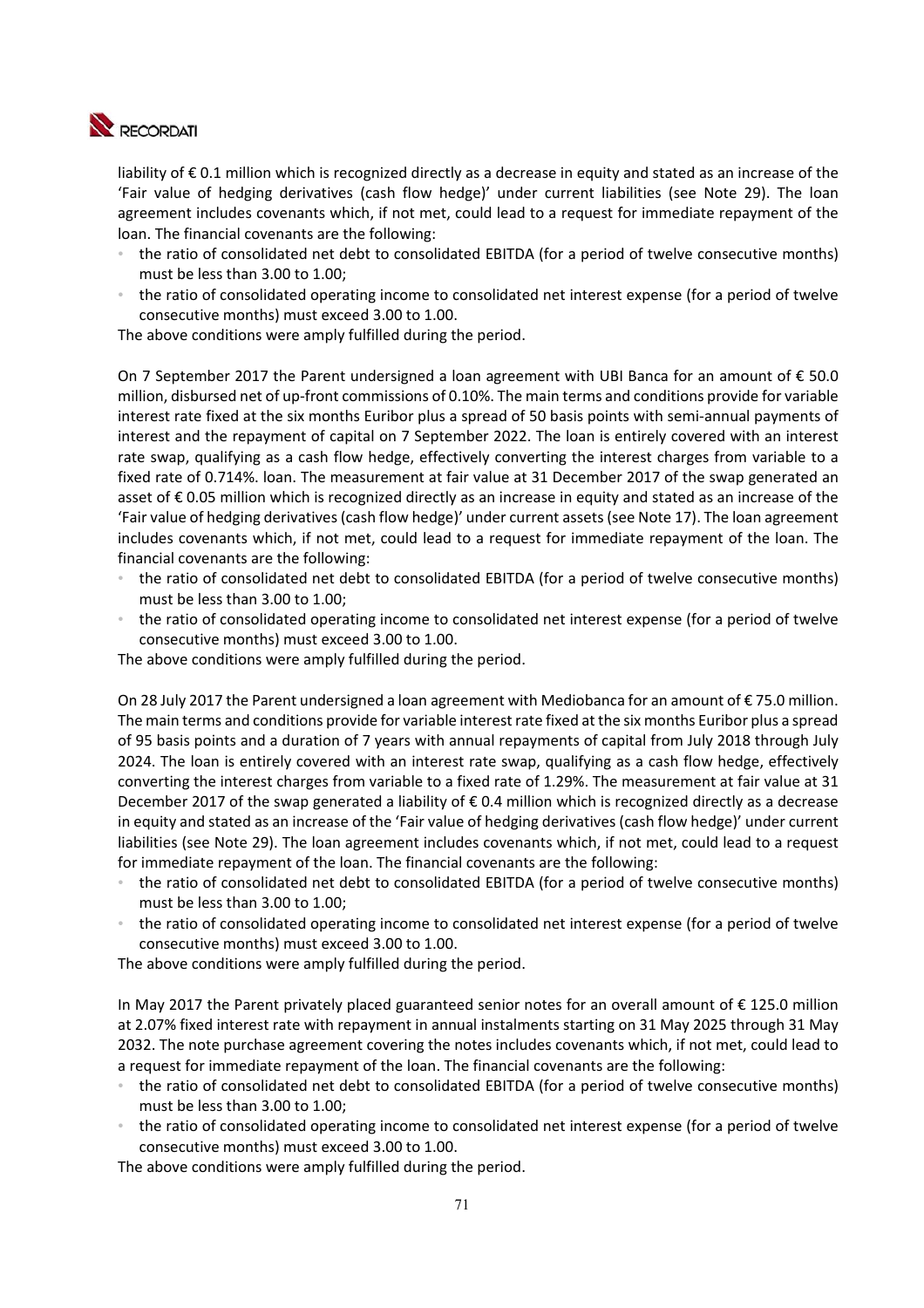

The other main long‐term loans outstanding are:

- a) A loan agreement with Banca Nazionale del Lavoro undersigned by the Parent company in December 2016 for an amount of € 25.0 million, disbursed net of expenses and commissions of € 0.1 million. The main terms and conditions provide for variable interest rate fixed at the six months Euribor plus a spread of 40 basis points and a duration of 4 years with semi-annual repayments of capital from March 2019 through September 2020. The loan is entirely covered with an interest rate swap, qualifying as a cash flow hedge, effectively converting the interest charges from variable to a fixed rate of 0.41%. The measurement at fair value at 31 December 2017 of the swap generated a liability of € 0.1 million which is recognized directly as a decrease in equity and stated as an increase of the 'Fair value of hedging derivatives (cash flow hedge)' under current liabilities (see Note 29). The loan agreement includes covenants which, if not met, could lead to a request for immediate repayment of the loan. The financial covenants are the following:
	- the ratio of consolidated net debt to consolidated EBITDA (for a period of twelve consecutive months) must be less than 3.00 to 1.00;
	- the ratio of consolidated operating income to consolidated net interest expense (for a period of twelve consecutive months) must exceed 3.00 to 1.00.

The above conditions are amply fulfilled.

- b) A loan agreement with Intesa Sanpaolo undersigned by the Parent company in December 2016 for an amount of € 25.0 million, disbursed net of expenses and commissions of € 0.1 million. The main terms and conditions provide for variable interest rate fixed at the six months Euribor plus a spread of 60 basis points and a duration of 5 years with semi-annual repayments of capital from June 2019 through December 2021. The loan is entirely covered with an interest rate swap, qualifying as a cash flow hedge, effectively converting the interest charges from variable to a fixed rate of 0.68%. The measurement at fair value at 31 December 2017 of the swap generated a liability of  $\epsilon$  0.1 million which is recognized directly as a decrease in equity and stated as an increase of the 'Fair value of hedging derivatives (cash flow hedge)' under current liabilities (see Note 29). The loan agreement includes covenants which, if not met, could lead to a request for immediate repayment of the loan. The financial covenants are:
	- the ratio of consolidated net debt to EBITDA (for a period of twelve consecutive months) must be less than 3.00 to 1.00;
	- the ratio of consolidated operating income to consolidated net interest expense (for a period of twelve consecutive months) must exceed 3.00 to 1.00.

The above conditions are amply fulfilled.

- c) A loan granted to the subsidiary Recordati Ilaç on 30 November 2015 by ING Bank for an amount of 5.9 million Turkish lira to be repaid on 22 March 2018. Main terms are: fixed interest rate of 13.25%, quarterly payment of interest accrued and reimbursement of the entire principal at expiry date. The conversion of the debt at 31 December 2017 gave rise to a reduction of  $\epsilon$  0.3 million compared to 31 December 2016 due to the devaluation of the Turkish Lira and the overall equivalent value of the debt is € 1.3 million.
- d) A loan agreement with UniCredit undersigned by the Parent company in May 2015 for an amount of  $\epsilon$ 50.0 million. The main terms and conditions provide for variable interest rate fixed at the six months Euribor plus a spread of 80 basis points and a duration of 5 years with semi‐annual repayments of capital from November 2015 through May 2020. The debt outstanding at 31 December 2017 is of € 24.8 million. The loan is partly covered with an interest rate swap, qualifying as a cash flow hedge, effectively converting the interest charges on a portion of the debt from variable to a fixed rate of 1.734%. The measurement at fair value at 31 December 2017 of the swap covering € 16.7 million generated a liability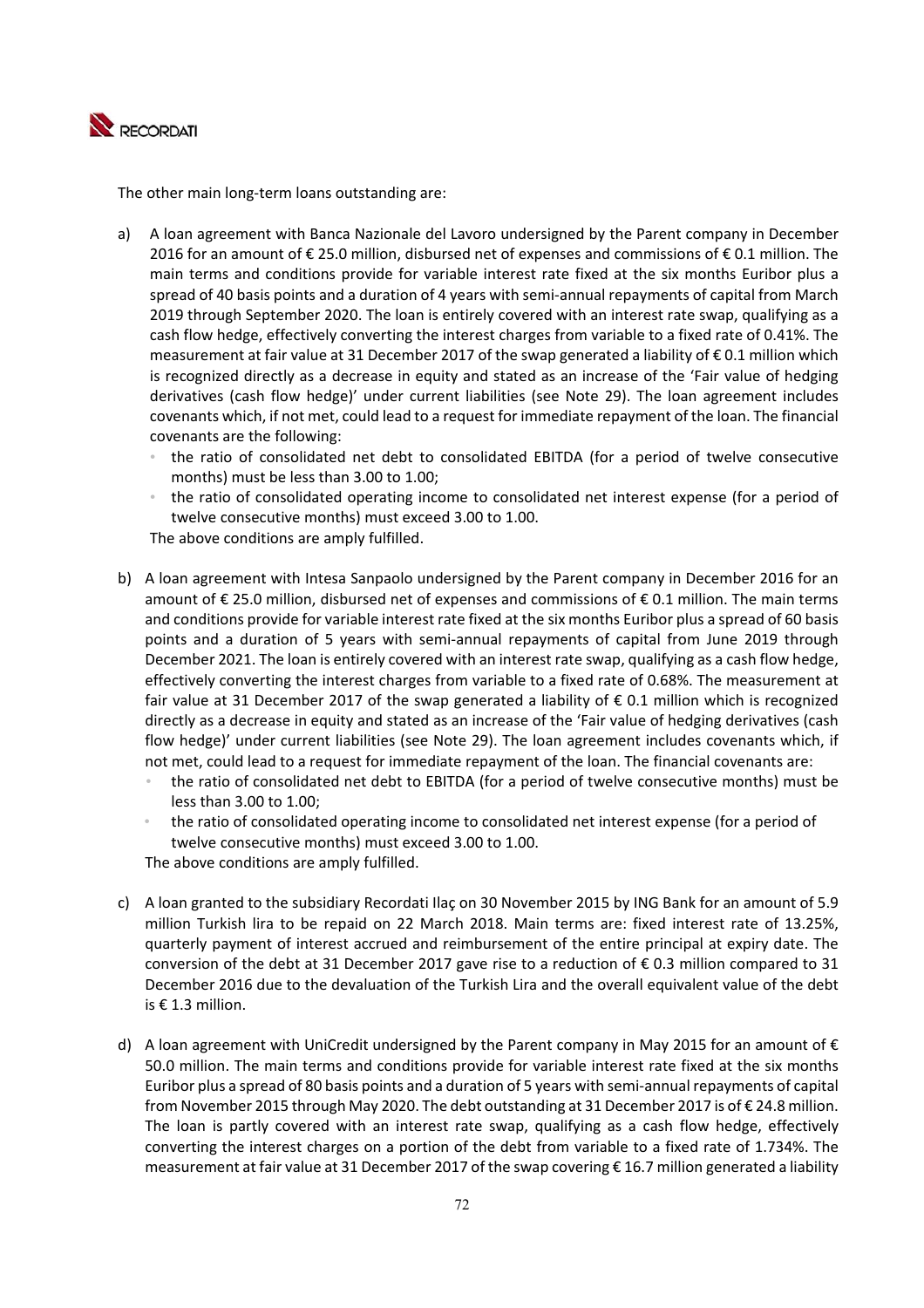

of € 0.2 million which is recognized directly as a decrease in equity and stated as an increase of the 'Fair value of hedging derivatives (cash flow hedge)' under current liabilities (see Note 29). The loan agreement includes covenants which, if not met, could lead to a request for immediate repayment of the loan. The financial covenants are:

- the ratio of consolidated net debt to EBITDA (for a period of twelve consecutive months) must be less than 3.00 to 1.00;
- the ratio of consolidated operating income to consolidated net interest expense (for a period of twelve consecutive months) must exceed 3.00 to 1.00.

The above conditions are amply fulfilled.

- e) A loan agreement with ING Bank for an amount of € 30.0 million, originally undersigned by the Parent company on 8 January 2014, was re‐negotiated on 12 June 2015 with only the interest rate being changed. Main terms are: variable interest rate equivalent to the six months' Euribor plus a spread of 85 basis points (as opposed to the 190 basis points in the previous agreement), and reimbursement of principal at the end of every six months starting July 2016 through January 2020. The debt outstanding at 31 December 2017 is of € 18.7 million. The loan was simultaneously covered with an interest rate swap qualifying as a cash flow hedge transforming the interest payable on the entire debt to a fixed interest rate of 1.913% following the above mentioned re-negotiation. The fair value measurement of the swap at 31 December 2017 generated a liability of  $\epsilon$  0.4 million which is recognized directly as a decrease in equity and stated as an increase of the 'Fair value of hedging derivatives (cash flow hedge)' under current liabilities (see Note 29). The ING Bank loan agreement contains covenants which, if not met, could lead to a request for immediate repayment of the loan. The financial covenants are the following:
	- the ratio of consolidated net debt to consolidated EBITDA (for a period of twelve consecutive months) must be less than 3.00 to 1.00;
	- the ratio of consolidated operating income to consolidated net interest expense (for a period of twelve consecutive months) must exceed 3.00 to 1.00. The above conditions are amply fulfilled.
- f) A loan agreement with IFC‐World Bank undersigned by the subsidiary Recordati Ilaç on 16 October 2014 for an amount of 71.6 million Turkish lira to finance the construction of a new production plant. Main terms are: variable interest rate equivalent to the three months' trlibor plus a spread of 162 basis points, 8-year duration and reimbursement of principal at the end of every three months starting November 2016 through August 2022. The value in euros of the outstanding loan at 31 December 2017 is of € 12.2 million, resulting in a reduction of the liability by € 6.0 million as compared to that at 31 December 2016, of which  $\epsilon$  3.1 million was due to the devaluation of the Turkish lira. The loan agreement includes covenants which, if not met, could lead to a request for immediate repayment of the loan. The financial covenants are:
	- the ratio of consolidated net debt to consolidated shareholders' equity must be less than 0.75;
	- the ratio of consolidated net debt to consolidated EBITDA (for a period of twelve consecutive months) must be less than 3.00 to 1.00;
	- the ratio of consolidated operating income to consolidated net interest expense (for a period of twelve consecutive months) must exceed 3.00 to 1.00.

The above conditions were amply fulfilled.

g) Privately placed guaranteed senior notes by the Parent company on 30 September 2014 for an amount of \$ 75 million in two tranches: \$ 50 million at a fixed interest rate of 4,28% to be reimbursed bi‐annually as from 30 March 2022 through 30 September 2026, and \$ 25 million at a fixed interest rate of 4.51% to be reimbursed bi-annually as from 30 March 2023 through 30 September 2029. The conversion of the loan into euros at 31 December 2017 resulted in a reduction of the liability by  $\epsilon$  8.6 million as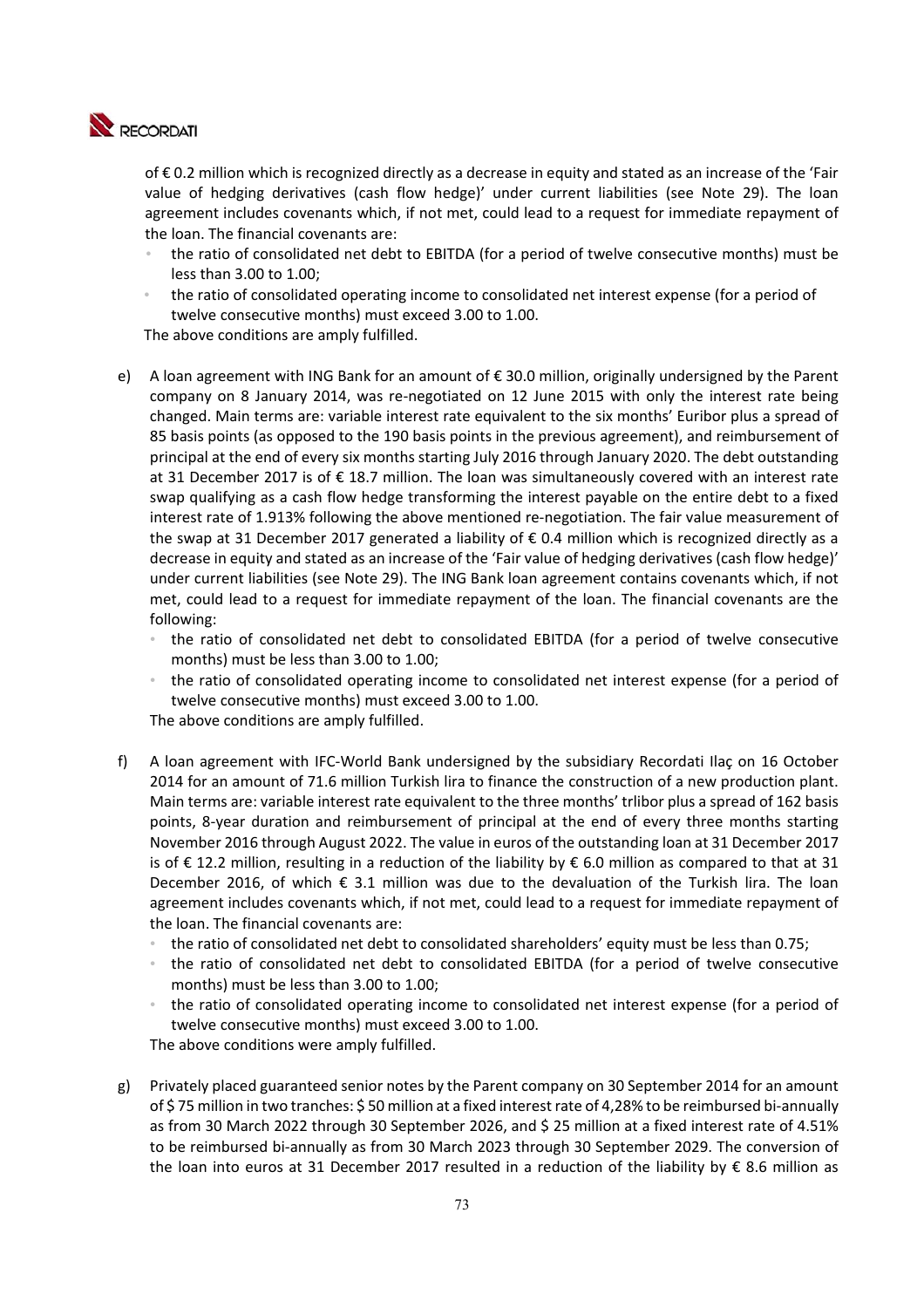

compared to that at 31 December 2016 due to the devaluation of the U.S. dollar. The loan was simultaneously covered with two currency rate swaps transforming the overall debt to € 56.0 million, of which € 37.3 million at a fixed interest rate of 2.895% on the 12‐year tranche and € 18.7 million at a fixed interest rate of 3.15% on the 15-year tranche. At 31 December 2017 the measurement at fair value of the hedging instruments generated an overall positive amount of  $\epsilon$  3.7 million recognized directly to equity and stated as an increase of the 'Fair value of hedging derivatives (cash flow hedge)' under current assets (see Note 17).

The note purchase agreement covering the senior guaranteed notes issued by Recordati S.p.A. includes covenants which, if not met, could lead to a request for immediate repayment of the loan. The financial covenants are the following:

- the ratio of consolidated net debt to consolidated EBITDA (for a period of twelve consecutive months) must be less than 3.00 to 1.00;
- the ratio of consolidated operating income to consolidated net interest expense (for a period of twelve consecutive months) must exceed 3.00 to 1.00.

The above conditions were amply fulfilled during the period.

- h) A loan agreement with Banca Nazionale del Lavoro undersigned by the Parent Company on 30 September 2013 for an amount of  $\epsilon$  50 million, cashed-in net of expenses and commissions of  $\epsilon$  0.6 million. Main terms are: variable interest rate equivalent to the six months' Euribor plus a spread (which following re‐negotiation of the agreement was reduced from 200 to 70 basis points as from 1 April 2015 and to 50 basis points as from 29 March 2017) and 5-year duration with reimbursement of principal in 8 installments due at the end of every six months starting March 2015 through September 2018. The residual amount of the loan amounts to  $\epsilon$  12.4 million at 31 December 2017. The loan was simultaneously covered with an interest rate swap qualifying as a cash flow hedge transforming the interest payable on the entire debt to a fixed interest which now stands at 1.4925% following renegotiation. The measurement at fair value of the swap at 31 December 2017 generated a liability of € 0.1 million recognized directly in equity and under current liabilities as 'Fair value of hedging derivatives (cash flow hedge)' (see Note 29). The loan agreement contains covenants which, if not met, could lead to a request for immediate repayment of the loan. The financial covenants are the following:
	- the ratio of consolidated net debt to consolidated EBITDA (for a period of twelve consecutive months) must be less than 3.00 to 1.00;
	- the ratio of consolidated operating income to consolidated net interest expense (for a period of twelve consecutive months) must exceed 3.00 to 1.00.

The above conditions are amply fulfilled.

- i) Senior guaranteed notes issued by Recordati Rare Diseases Inc. privately placed with U.S. investors on 13 June 2013 to fund the acquisition of a portfolio of products for the treatment of rare and other diseases sold mainly in the United States of America. The loan comprises two series of notes for a total of \$ 70 million, of which \$ 40 million ten‐year bullet and 4.55% coupon and \$ 30 million twelve‐year bullet and 4.70% coupon. The conversion of the loan into euros at 31 December2017 resulted in a decrease of the liability by  $\epsilon$  7.9 million as compared to that at 31 December 2016 due to the devaluation of the U.S. dollar. The note purchase agreement covering the senior guaranteed notes issued by Recordati Rare Diseases Inc. includes covenants which, if not met, could lead to a request for immediate repayment of the loan. The financial covenants are the following:
	- the ratio of consolidated net debt to consolidated EBITDA (for a period of twelve consecutive months) must be less than 3.00 to 1.00;
	- the ratio of consolidated operating income to consolidated net interest expense (for a period of twelve consecutive months) must exceed 3.00 to 1.00.

The above conditions were amply fulfilled during the period.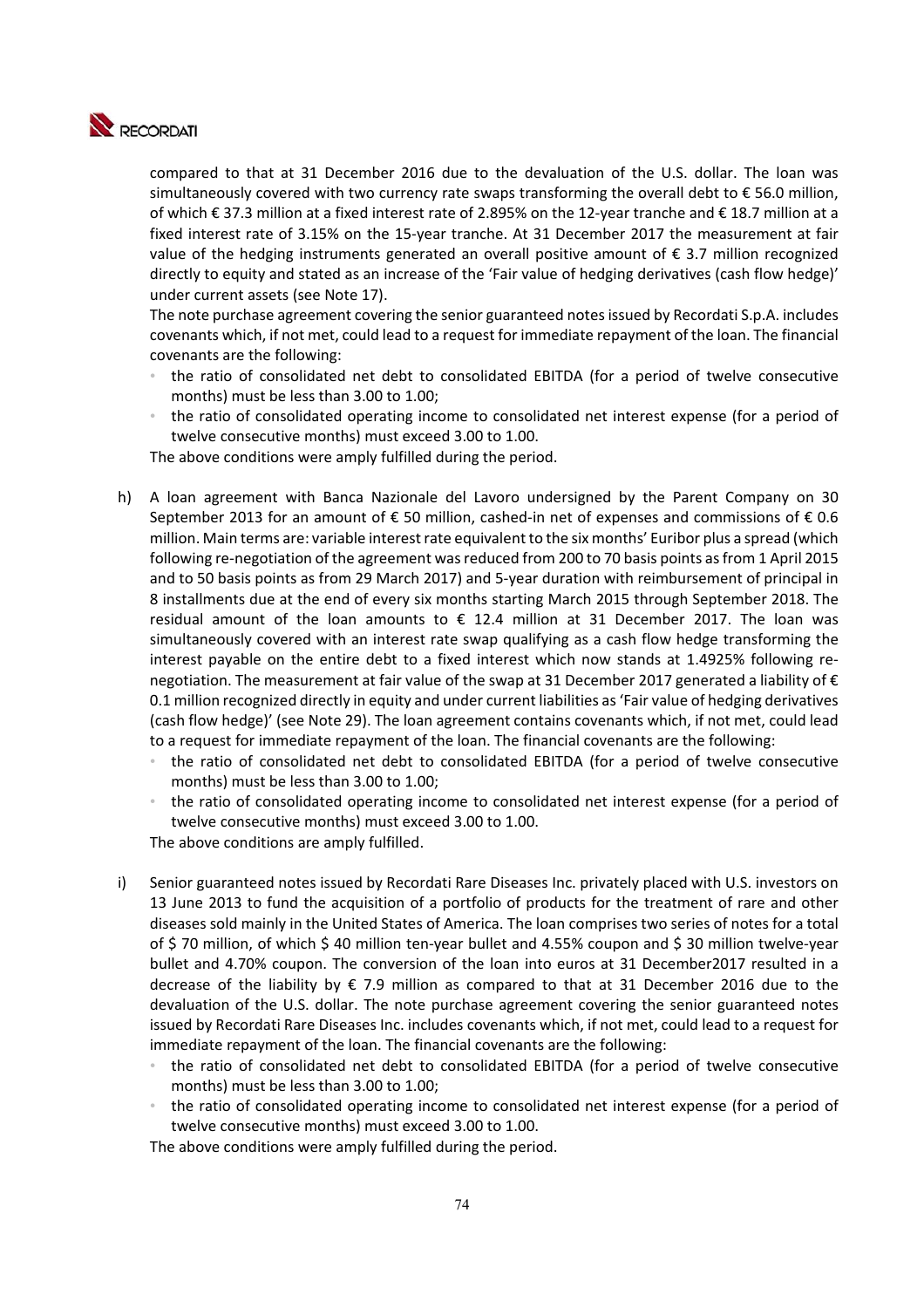

- j) A loan agreement with Centrobanca undersigned by the Parent company on 30 November 2010 to fund a three‐year research and investment program. The loan, for which Centrobanca received funding from the European Investment Bank, amounts to € 75.0 million of which € 30.0 million were cashed in during 2010 and € 45.0 million in the first quarter of 2011, net of the € 0.3 million expenses. The main terms and conditions provide for a variable interest rate and a duration of 12 years with semi-annual repayments of capital from June 2012 through December 2022. The residual amount of the loan amounts to € 34.0 million at 31 December 2017. During the month of June 2012 interest on the whole loan was covered with an interest rate swap qualifying as a cash flow hedge. The current interest rate on the loan is 2.575%. The measurement at fair value of the hedging instrument at 31 December 2017 generated a liability of € 1.3 million which is recognized directly as a decrease in equity and stated as an increase of the 'Fair value of hedging derivatives (cash flow hedge)' under current liabilities (see Note 29). The loan agreement includes covenants which, if not met, could lead to a request for immediate repayment of the loan. The financial covenants are the following:
	- the ratio of consolidated net debt to consolidated net equity must be less than 0.75;
	- the ratio of consolidated net debt to consolidated EBITDA (for a period of twelve consecutive months) must be less than 3.00 to 1.00;
	- the ratio of consolidated EBITDA to consolidated net interest expense (for a period of twelve consecutive months) must exceed 3.00 to 1.00.

The above conditions were amply fulfilled during the period.

#### 22. STAFF LEAVING INDEMNITIES

This provision at 31 December 2017 and 2016 is  $\epsilon$  21.1 million and  $\epsilon$  21.7 million respectively and reflects the Group's obligation towards its employees determined in accordance with IAS 19. The roll forward of this fund is as follows:

| $\epsilon$ (thousands)<br>2017          | 2016         |
|-----------------------------------------|--------------|
| Balance at 1 January<br>21,675          | 18,895       |
| Additions                               | 965<br>1,660 |
| (1,698)<br>Utilization                  | (688)        |
| Change in reporting entities            | 1,507<br>0   |
| Change in fair value                    | 301<br>151   |
| <b>Balance at 31 December</b><br>21,093 | 21,675       |

The main part of this liability is to be attributed to the staff leaving indemnity fund (TFR, *trattamento fine rapporto*) in the Italian companies. The value of this fund as measured in accordance with IAS 19 amounts to  $\epsilon$  13.5 million. The remaining part of this provision comprises employee benefit plans in the French subsidiary Laboratoires Bouchara Recordati (€ 4.0 million), in the U.S. subsidiary Recordati Rare Diseases (€ 1.6 million) and in the Orphan Europe group companies (€ 0.9 million). The fair value calculation made using actuarial parameters updated at 31 December 2017 determined an increase of € 0.2 million compared to the value of the funds at 31 December 2016 which is recognized in the statement of comprehensive income net of the tax effect, as prescribed by the relevant accounting principle.

#### 23. DEFERRED TAX LIABILITIES

Deferred tax liabilities at 31 December 2017 are € 17.6 million, a net reduction of € 10.1 million over the balance at 31 December 2016. The roll forward of this account is as follows: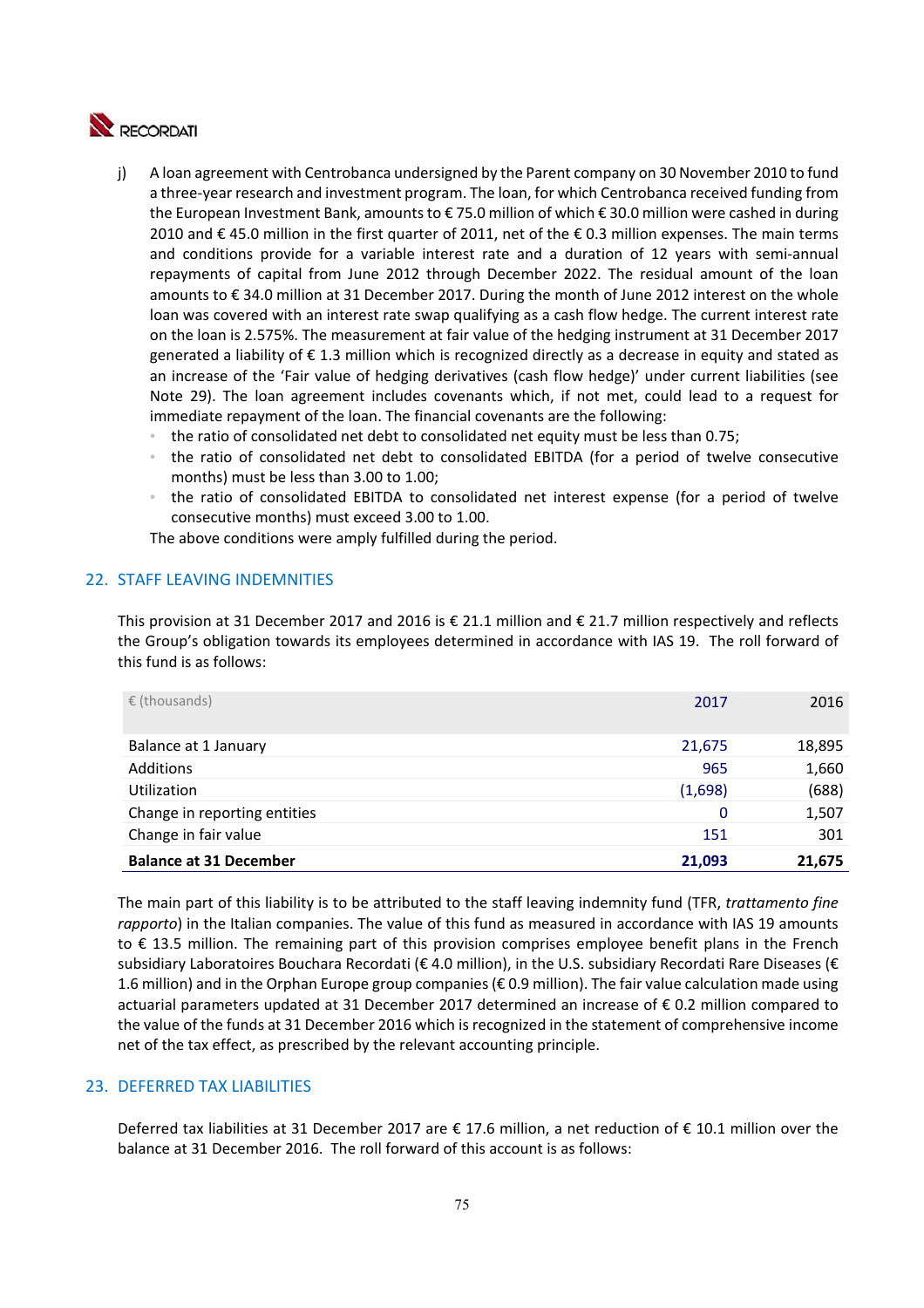

| $\epsilon$ (thousands)        | 2017      | 2016     |
|-------------------------------|-----------|----------|
| Balance at 1 January          | 27,659    | 22,360   |
| <b>Additions</b>              | 1,222     | 1,094    |
| Utilization                   | (11, 327) | (5, 392) |
| Changes in reporting entities | 0         | 9,597    |
| <b>Balance at 31 December</b> | 17,554    | 27,659   |

During the year, Italchimici S.p.A. exercised the faculty, allowed by fiscal rules, of franking the difference between the higher book value of the intangible asset Reuflor® and the corresponding fiscally recognized value, with the consequent benefit of future deductibility of its amortization and the entire utilization of the residual deferred tax liabilities of  $\epsilon$  9.7 million accrued when the book value of the intangible asset was revalued.

At 31 December 2017 no deferred tax liabilities were calculated on subsidiaries' undistributed earnings because no significant additional tax would have to be paid by the group in the event of these dividend distributions as they are essentially exempt from dual income taxation.

#### 24. OTHER NON‐CURRENT LIABILITIES

Other non‐current liabilities as at 31 December 2017 are € 2.5 million which refer to the amount due for the acquisition of a further 10% of the share capital of Opalia Pharma which, based on the put and call options in place contractually, should occur not before 2019.

#### 25. TRADE PAYABLES

Trade accounts payable, which are entirely of a commercial nature and include allocations for invoices to be received, at 31 December 2017 and 2016 amount to € 141.7 million and € 124.6 million respectively.

#### 26. OTHER PAYABLES

Other accounts payable at 31 December 2017 and 2016 amount to  $\epsilon$  82.8 million and  $\epsilon$  78.0 million respectively. Their composition is as follows:

| $\epsilon$ (thousands)      | 31.12.2017 | 31.12.2016 | Change<br>2017/2016 |
|-----------------------------|------------|------------|---------------------|
| Personnel                   | 28,924     | 28,554     | 370                 |
| Social security             | 14,756     | 14,253     | 503                 |
| Agents                      | 746        | 963        | (217)               |
| Other                       | 38,353     | 34,187     | 4,166               |
| <b>Total other payables</b> | 82,779     | 77,957     | 4,822               |

The line "Other" includes:

- € 6.9 million due by Recordati Rare Diseases Inc. to the U.S. healthcare insurance schemes;
- € 7.8 million to be paid to the "Krankenkassen" (German healthcare schemes) by Recordati Pharma GmbH;
- € 2.0 million which results from a mandatory discount of 1.83% on the retail selling price of reimbursed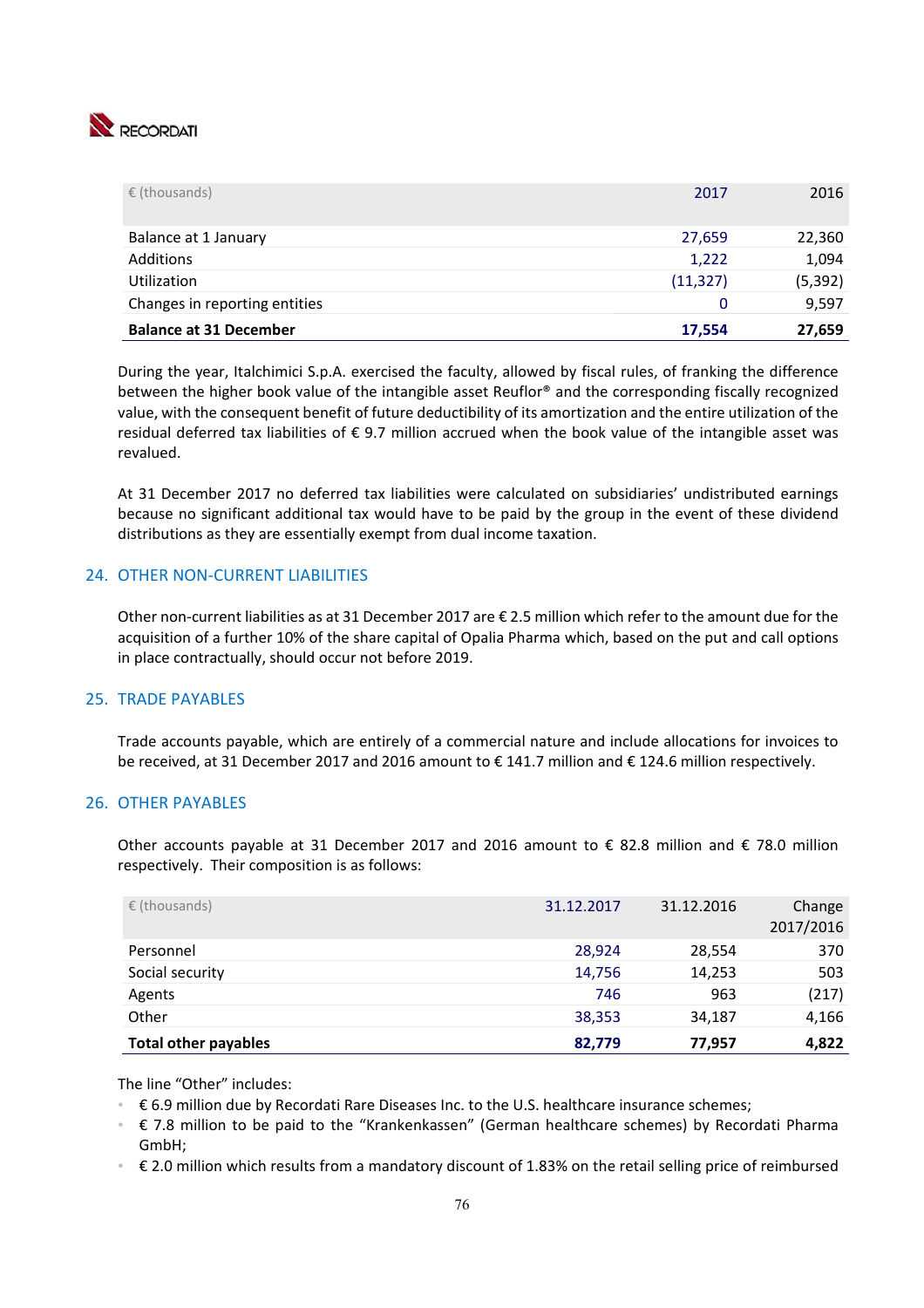

medicines and the contribution in substitution of a 5% price reduction on selected products to be paid by the Italian companies to the Italian regional healthcare systems.

#### 27. TAX LIABILITIES

Tax liabilities at 31 December 2017 and 2016 amount to € 24.4 million and € 20.4 million respectively and include tax provisions computed by the companies on the basis of estimated taxable income, net of tax advances already paid, and withholding taxes payable.

#### 28. PROVISIONS

Provisions in place at 31 December 2017 amount to  $\epsilon$  48.3 million and include tax provisions and other provisions for future contingencies which are uncertain as to timing and value. The following tables contain their composition and changes.

| € (thousands)                 | 31.12.2017 | 31.12.2016 | Change<br>2017/2016 |
|-------------------------------|------------|------------|---------------------|
| Tax                           | 26,559     | 4,852      | 21,707              |
| Other                         | 21,763     | 23,125     | (1.,62)             |
| <b>Total provisions</b>       | 48,322     | 27,977     | 20,345              |
|                               |            |            |                     |
| € (thousands)                 |            | 2017       | 2016                |
| Balance at 1 January          |            | 27,977     | 29,400              |
| Additions                     |            | 24,988     | 3,281               |
| Change in reporting entities  |            | 0          | 2,232               |
| Utilization                   |            | (4, 643)   | (6,936)             |
| <b>Balance at 31 December</b> |            | 48,322     | 27,977              |

The additions during the year relate mainly to the accrual of  $\epsilon$  22.1 million for the risk arising from the tax assessment involving two group subsidiaries, initiated in 2015 and still ongoing (see Note 36).

Total provisions at year end are mainly comprised by those booked by the Parent and the other Italian companies (€ 38.1 million), by the companies in France (€ 3.2 million) and in the U.S.A. (€ 1.6 million).

#### 29. FAIR VALUE OF HEDGING DERIVATIVES

The interest rate swaps covering the cash flows related to medium and long-term loans measured at fair value at 31 December 2017 give rise to a  $\epsilon$  2.7 million liability which represents the unrealized benefit of paying the current expected future rates instead of the rates agreed for the duration of the loans. The liability refers to the interest rate swaps covering the interest rate risk on loans granted by Centrobanca ( $\epsilon$ 1.3 million), ING Bank (€ 0.4 million), Mediobanca (€ 0.4 million), UniCredit (€ 0.3 million), Banca Nazionale del Lavoro (€ 0.2 million) and by the Intesa Sanpaolo loan granted in 2016 (€ 0.1 million).

In November 2016, following two loan agreements undersigned by the U.S. company Recordati Rare Diseases and the Parent for a nominal total of \$ 70 million (corresponding to the two tranches of the notes issued by Recordati Rare Diseases in 2013), two cross currency swaps were provided by Unicredit which effectively convert the loan into a total of € 62.9 million, of which € 35.9 million at a fixed interest rate of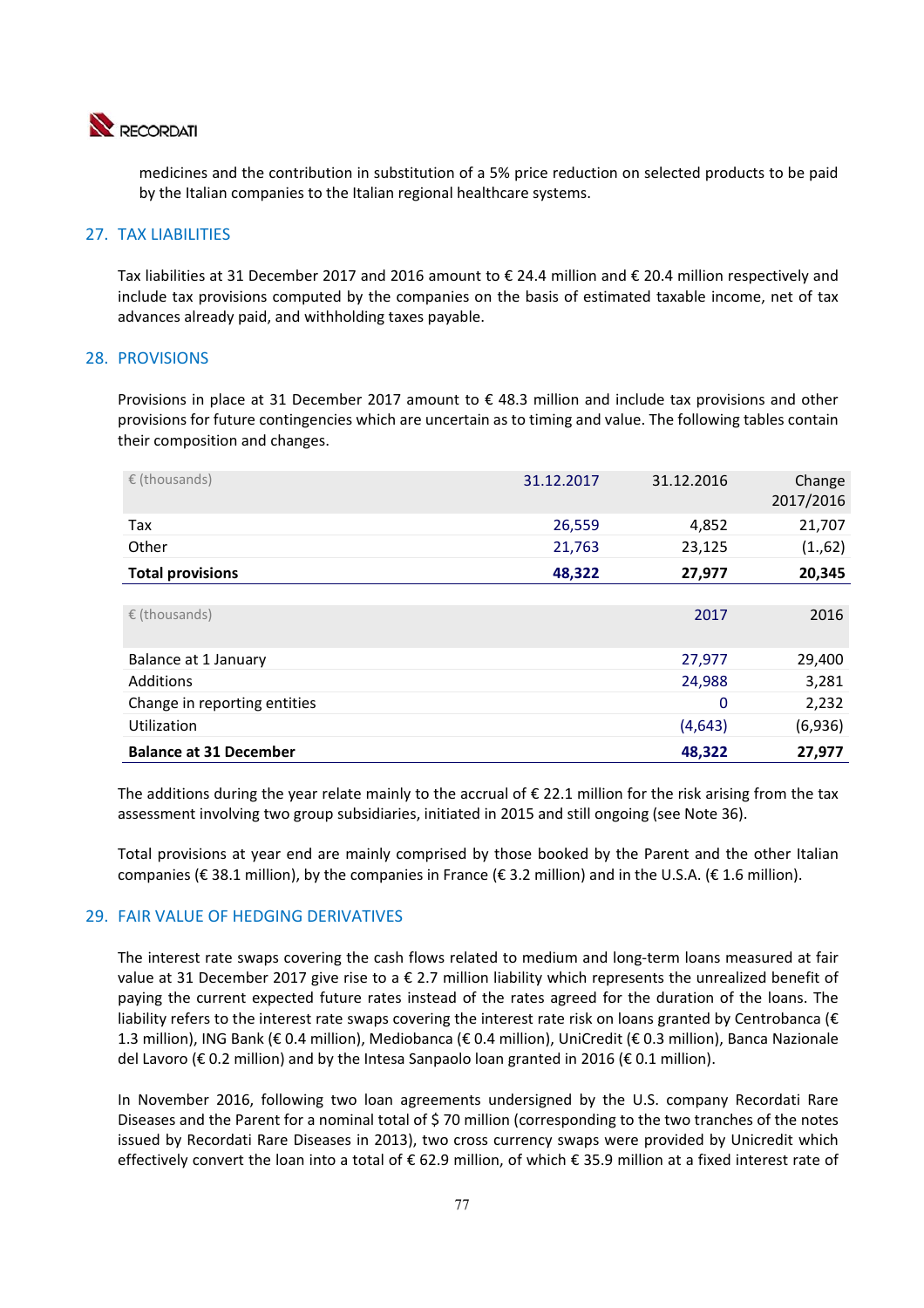

1.56% per year corresponding to the tranche expiring in 2023 and € 27.0 million at a fixed interest rate of 1.76% per year for the tranche expiring in 2025. At 31 December 2017 the fair value of the hedging instruments resulted in a liability of € 6.9 million, recognized directly in equity.

#### 30. BANK OVERDRAFTS AND SHORT‐TERM LOANS

Bank overdrafts and short-term loans at 31 December 2017 are € 16.6 million and comprise mainly, temporary use of lines of credit, overdrafts by foreign subsidiaries and by interest due on existing loans. At 31 December 2017, a total of 20 million Turkish Lira, for an equivalent amount of € 4.4 million, were drawn down on the revolving line of credit renewed in July 2017 by Recordati Ilaç, the subsidiary in Turkey, for a maximum amount of 40 million Turkish Lira. This short-term financing instrument, which has 24 months' maximum duration, provides flexibility by combining the fact that it's non-revocable with the variability of the draw‐downs based on specific financial needs. The agreement contains financial covenants in line with those already in place for other loans.

#### 31. FAIR VALUE OF FINANCIAL INSTRUMENTS

As prescribed by IFRS 7 hereunder are stated the balance sheet values and fair values at 31 December 2017 of financial assets and liabilities:

| $\epsilon$ (thousands)                                              | Book value | Fair value |
|---------------------------------------------------------------------|------------|------------|
| <b>Financial assets</b>                                             |            |            |
| Short-term financial investments, cash and cash equivalents         | 302,077    | 302,077    |
| Trade receivables                                                   | 244,117    | 244,117    |
| <b>Equity investments</b>                                           | 24,171     | 24,171     |
| Other receivables                                                   | 39,730     | 39,730     |
| Fair value of hedging derivatives (cash flow hedge)                 | 3,825      | 3,825      |
| <b>Financial liabilities</b>                                        |            |            |
| <b>Borrowings</b>                                                   |            |            |
| - loans at variable interest rates                                  | 12,222     | 12,222     |
| - loans at variable interest rates covered with interest rate swaps | 404,418    | 404,418    |
| - loans at fixed interest rates                                     | 127,288    | 123,055    |
| - loans at fixed interest rates covered with cross currency swaps   | 120,244    | 118,866    |
| Trade payables                                                      | 141,740    | 141,740    |
| Other payables                                                      | 107,152    | 107,152    |
| Fair value of hedging derivatives (cash flow hedge)                 | 9,559      | 9,559      |
| Bank overdrafts and short-term loans                                | 16,577     | 16,577     |

#### 32. DISCLOSURE OF FINANCIAL RISKS

The Group constantly monitors the financial risks to which it is exposed in order to take immediate mitigating action when necessary. The objective of group financial policy is to achieve a balanced and prudent financial structure in order to fund growth, both organic and through business expansion.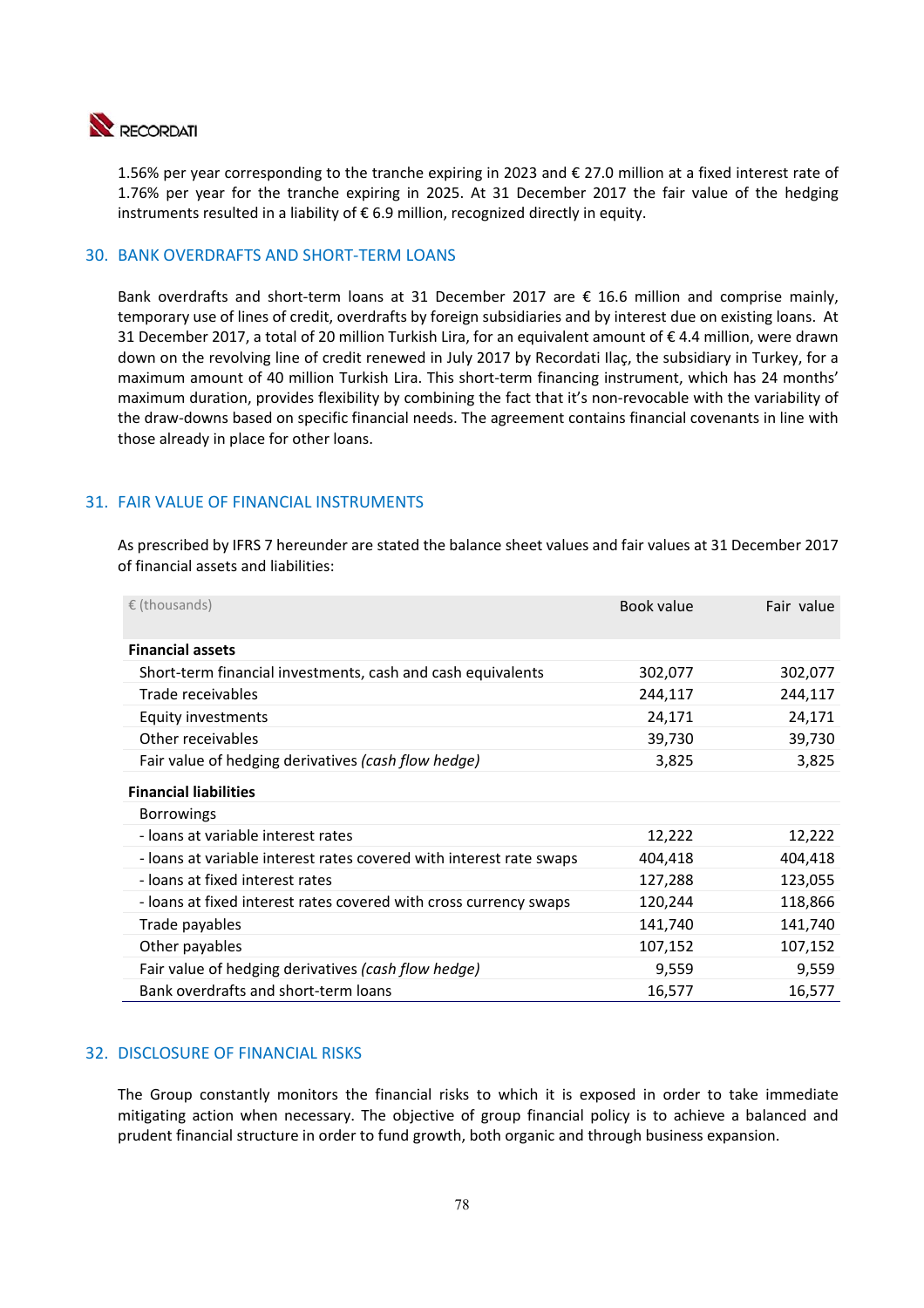

As prescribed by IFRS 7 the main financial risks to which the Group is exposed are hereby disclosed.

*Credit Risk –* The Group closely controls its credit exposure through the allocation of credit limits to each single customer and an internal reporting system. At 31 December 2017 the credit exposure is not critical due to the large number of customers, their geographical distribution and the average amount of each account receivable. In particular, at 31 December 2017, total trade receivables of € 259.5 million include € 24.0 million of receivables overdue by more than 90 days. Of these, € 0.9 million are receivables from Italian public hospitals which, despite their very long payment times, do not represent a significant risk situation. An allowance for doubtful accounts of € 15.4 million, which is considered to be sufficient to cover potential losses on collection, is in place.

*Interest Rate Risk –* The Group raises funds using debt and invests excess cash in money market and other financial instruments. The fluctuation of market interest rates influences the cost and returns of the debt and investment instruments therefore affecting the Group's net financial charges. The Group's policy is to limit the risk arising from interest rate fluctuations by establishing fixed interest loans or variable interest loans covered by derivative financial instruments, which are used to hedge risk and are never of a speculative nature, to minimize such fluctuations, as described in note 21. As a result of this policy and considering the current amount of net debt, it is believed that the change in current interest rates would not have a significant impact on net financial expenses.

*Foreign Currency Risk – The Group is exposed to foreign currency exchange rate fluctuations which can* affect its operating results and the value of its equity. All companies are subject to exchange rate fluctuations affecting trade and financial balances in currencies different from their own. In order to limit this risk, in some cases non speculative hedging instruments are negotiated.

As at 31 December 2017 positions in currencies different from the euro in companies in countries belonging to the European Monetary Union, not covered by hedging instruments, are the following:

net receivables of 2,920.4 million Russian Rubles; net receivables of 10.3 million U.S. Dollars; net receivables of 14.0 million Romanian Ron; net receivables of 4.8 million Tunisian Dinars; net receivables of 26.9 million Czech Crowns; net receivables of 0.6 million Canadian Dollars; net receivables of 1.6 million Polish Zloty; net payables of 0.6 million Pounds Sterling.

Among the companies in countries outside the European Monetary Union, at 31 December 2017 the main net exposure in currencies different from their own, and not covered by hedging instruments, is in Euros and is referred to the companies in the Czech Republic (net receivables of 1.2 million), Sweden (net receivables of 1.6 million), the United States of America (net debt of 5.9 million), Canada (net debt of 0.8 million), Turkey (net debt of 3.2 million), Ukraine (net debt of 1.4 million) and Romania (net debt of 1.1 million).

For consolidation purposes the income statements and balance sheets of the group companies located outside the European Monetary Union are converted from their local currencies into Euros. At 31 December 2017 the net equity values of these companies are denominated mainly in U.S. Dollars (142.7 million), in Pounds Sterling (18.4 million), in Swiss Francs (11.4 million), in Turkish Lira (206.6 million), in Czech Crowns (356.5 million), in Romanian Ron (10.9 million), in Russian Rubles (2,329.3 million), in Polish Zloty (2.7 million) and in Tunisian Dinars (33.3 million). The effect of exchange rate variations on the conversion of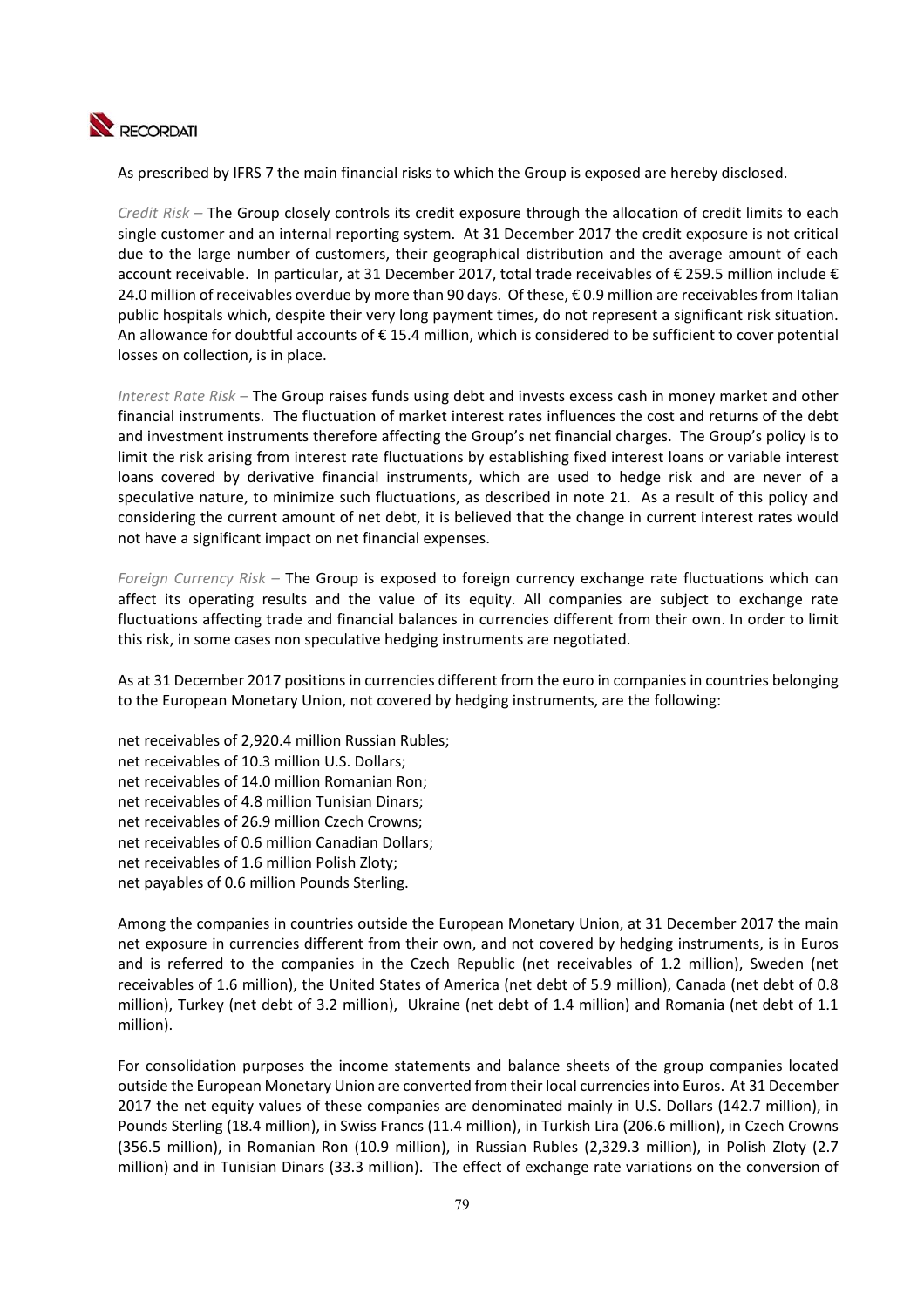

these values is recognized in the consolidated statement of comprehensive income and booked to the translation reserve in shareholders' equity which, at 31 December 2017, is negative by € 124.0 million.

*Liquidity Risk –* The liquidity risk to which the Group may be exposed is the inability to raise sufficient financial resources for the its ongoing business and for the development of its industrial and commercial activities. The two main factors which determine the Group's liquidity are, on the one hand, the cash generated or absorbed by operations and by investments, and on the other, the expiry and renewal terms of debt or the degree of liquidity of financial investments and market conditions. At 31 December 2017 the Group has at its disposal a supply of liquidity readily available for its operations and plentiful lines of credit granted by a number of leading Italian and international financial institutions. The terms and conditions of the Group's financial assets and its loans are set out in notes 18, 21 and 30 which address, respectively, short-term financial investments, cash and cash equivalents, loans and bank overdrafts. The Group believes that the funds and credit lines currently available, in addition to those generated by operations and financing activities, are enough to satisfy investment needs, working capital requirements and the repayment of loans at their contractual due dates.

#### 33. OPERATING SEGMENTS

The financial information reported by line of business and by geographical area, in compliance with IFRS 8 – *Operating segments*, is prepared using the same accounting principles and reporting standards used for the preparation and disclosure of the Group consolidated financial statements.

Based on the characteristics of their business, operational and strategic models two main business segments can be identified, the pharmaceutical segment and the segment dedicated to treatments for rare diseases. The following table shows financial information for these two business segments as at 31 December 2017 and includes comparative data.

| $\epsilon$ (thousands)  | Pharmaceutical<br>segment* | Rare diseases<br>segment | Non-allocated | Consolidated<br>accounts |
|-------------------------|----------------------------|--------------------------|---------------|--------------------------|
| 2017                    |                            |                          |               |                          |
| Revenues                | 1,076,882                  | 211,241                  |               | 1,288,123                |
| <b>Expenses</b>         | (768,256)                  | (113, 375)               | ۰             | (881, 631)               |
| <b>Operating income</b> | 308,626                    | 97,866                   |               | 406,492                  |
| 2016                    |                            |                          |               |                          |
| Revenues                | 967,136                    | 186,806                  |               | 1,153,942                |
| <b>Expenses</b>         | (723,075)                  | (103,444)                |               | (826, 519)               |
| <b>Operating income</b> | 244,061                    | 83,362                   |               | 327,423                  |

\* Includes the pharmaceutical chemicals operations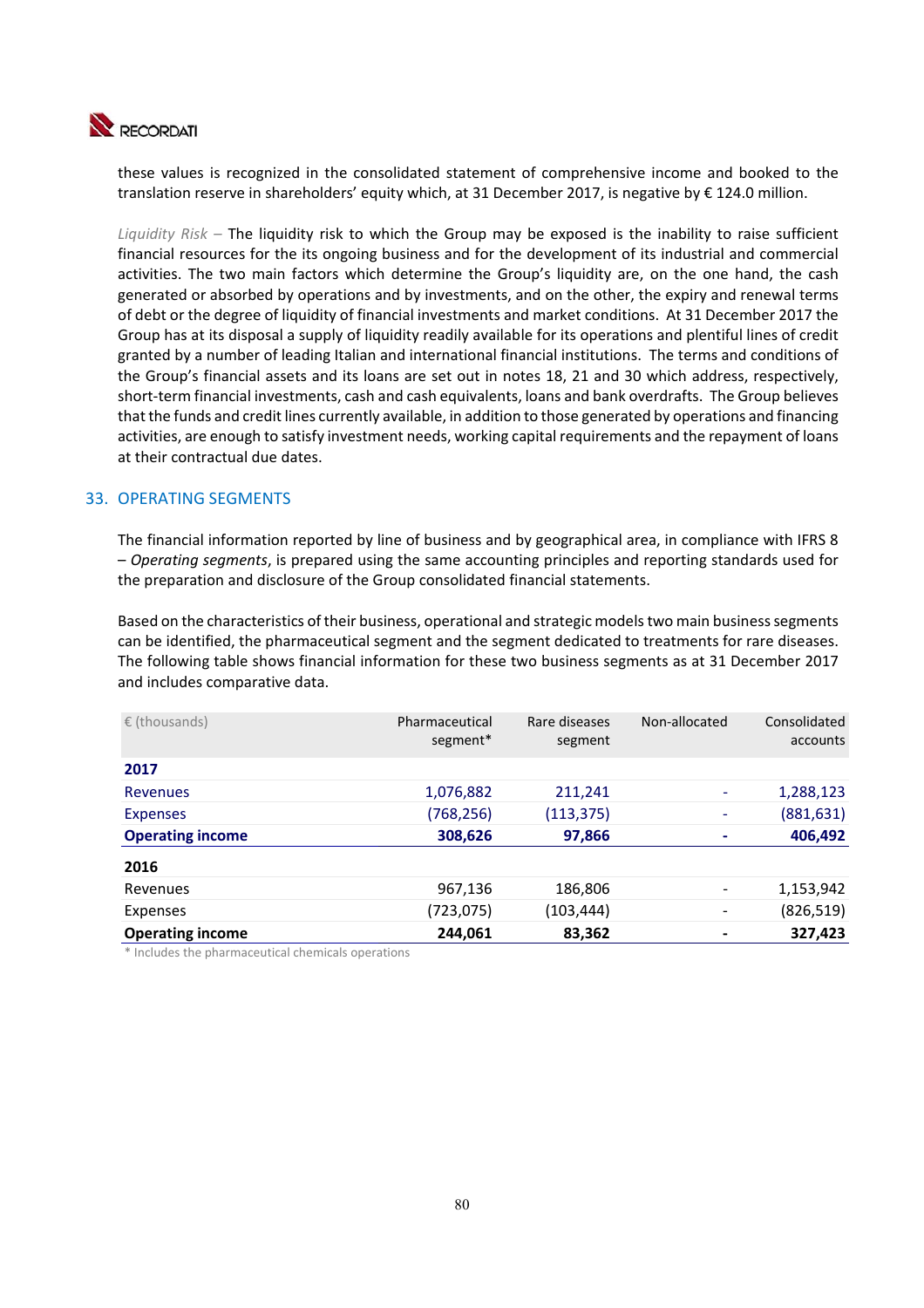

| € (thousands)                    | Pharmaceutical<br>segment* | Rare diseases<br>segment | Non-allocated<br>** | Consolidated<br>accounts |
|----------------------------------|----------------------------|--------------------------|---------------------|--------------------------|
| 31 December 2017                 |                            |                          |                     |                          |
| Non-current assets               | 1,075,356                  | 183,195                  | 24,171              | 1,282,722                |
| Inventories                      | 161,561                    | 17,539                   |                     | 179,100                  |
| <b>Trade receivables</b>         | 210,114                    | 34,003                   |                     | 244,117                  |
| Other current assets             | 32,343                     | 12,223                   | 3,825               | 48,391                   |
| Short-term investments, cash and |                            |                          |                     |                          |
| cash equivalents                 |                            |                          | 302,077             | 302,077                  |
| <b>Total assets</b>              | 1,479,374                  | 246,960                  | 330,073             | 2,056,407                |
| Non-current liabilities          | 37,591                     | 2,546                    | 613,487             | 653,624                  |
| <b>Current liabilities</b>       | 262,572                    | 35,128                   | 77,846              | 375,546                  |
| <b>Total liabilities</b>         | 300,163                    | 37,674                   | 691,333             | 1,029,170                |
| <b>Net capital employed</b>      | 1,179,211                  | 209,286                  |                     |                          |
| 31 December 2016                 |                            |                          |                     |                          |
| Non-current assets               | 788,083                    | 201,228                  | 19,199              | 1,008,510                |
| Inventories                      | 140,939                    | 17,861                   |                     | 158,800                  |
| Trade receivables                | 174,540                    | 31,448                   |                     | 205,988                  |
| Other current assets             | 32,782                     | 3,673                    | 12,497              | 48,952                   |
| Short-term investments, cash and |                            |                          |                     |                          |
| cash equivalents                 |                            |                          | 138,493             | 138,493                  |
| <b>Total assets</b>              | 1,136,344                  | 254,210                  | 170,189             | 1,560,743                |
| Non-current liabilities          | 48,602                     | 2,926                    | 293,965             | 345,493                  |
| <b>Current liabilities</b>       | 213,723                    | 37,848                   | 59,739              | 311,310                  |
| <b>Total liabilities</b>         | 262,325                    | 40,774                   | 353,704             | 656,803                  |
| <b>Net capital employed</b>      | 874,019                    | 213,436                  |                     |                          |

\* Includes the pharmaceutical chemicals operations. \*\* Non‐allocated amounts include: other equity investments, short‐term investments, cash and cash equivalents, loans, hedging instruments, bank overdrafts and short‐term loans.

The pharmaceutical chemicals operations are considered part of the pharmaceutical segment as they are prevalently dedicated to the production of active ingredients for this business, both from a strategic and organizational point of view.

The following table presents net revenues by geographic area:

| $\epsilon$ (thousands) | 2017      | 2016      | Change<br>2017/2016 |
|------------------------|-----------|-----------|---------------------|
| Europe                 | 1,032,806 | 911,681   | 121,125             |
| of which Italy         | 25,551    | 237,615   | 20,936              |
| Australasia            | 6,538     | 55,770    | 5,768               |
| America                | 142,933   | 133,538   | 9,395               |
| Africa                 | 5,846     | 52,953    | (2, 107)            |
| Total revenue          | 1,288,123 | 1,153,942 | 134,181             |

The Group's production facilities are located almost exclusively in Europe and therefore non‐current assets and Group investments are located for the most part in this area.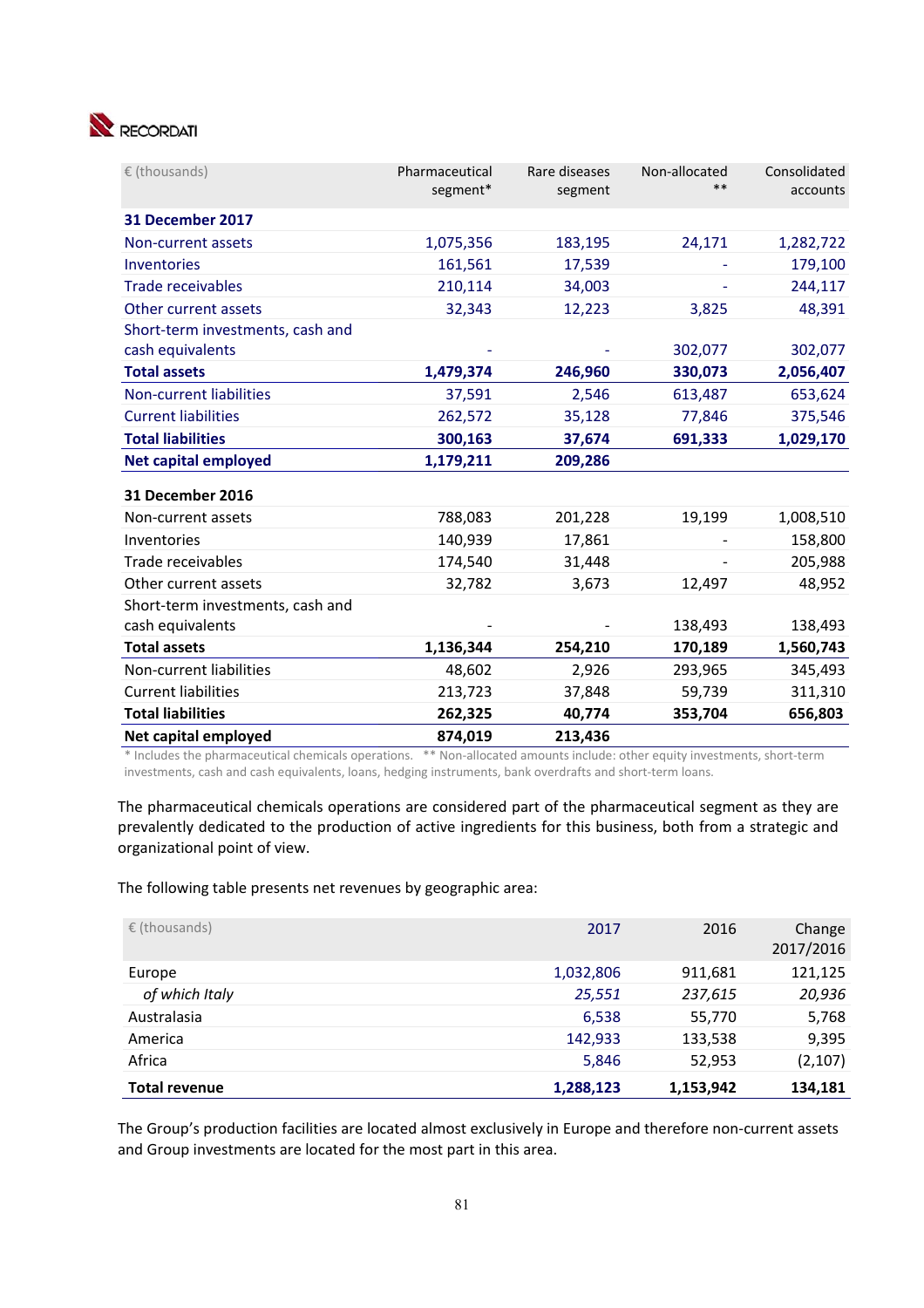

#### 34. NET FINANCIAL POSITION

The following table summarizes the Company's net financial position:

| $\epsilon$ (thousands)                             | 31.12.2017 | 31.12.2016 | Change<br>2017/2016 |
|----------------------------------------------------|------------|------------|---------------------|
| Deposits in bank current accounts and cash on hand | 273,343    | 117,170    | 156,173             |
| Short-term time deposits                           | 28,734     | 21,323     | 7,411               |
| Liquid assets                                      | 302,077    | 138,493    | 163,584             |
| Bank overdrafts and short-term loans               | (16, 577)  | (15,689)   | (888)               |
| Loans - due within one year                        | (51, 710)  | (40, 428)  | (11, 282)           |
| <b>Short term borrowings</b>                       | (68, 287)  | (56, 117)  | (12, 170)           |
| Net current financial position                     | 233,790    | 82,376     | 151,414             |
| Loans - due after one year                         | (367, 340) | (156, 887) | (210, 453)          |
| Loan notes issued (1)                              | (248, 230) | (124, 260) | (123, 970)          |
| <b>Non-current loans</b>                           | (615, 570) | (281, 147) | (334,423)           |
| <b>Net financial position</b>                      | (381, 780) | (198,771)  | (183,009)           |

(1) Includes change in fair value of the relative currency risk hedging instruments (cash flow hedge).

### 35. RECONCILIATION BETWEEN THE PARENT COMPANY'S SHAREHOLDERS' EQUITY AND NET INCOME AND GROUP CONSOLIDATED SHAREHOLDERS' EQUITY AND NET INCOME

The reconciliation between the parent company's shareholders' equity and net income and the Group consolidated shareholders' equity and net income is as follows:

| € (thousands)                                                                                                                       | Shareholders' equity<br>Net income for the year |            |           |           |
|-------------------------------------------------------------------------------------------------------------------------------------|-------------------------------------------------|------------|-----------|-----------|
|                                                                                                                                     | 31.12.2017                                      | 31.12.2016 | 2017      | 2016      |
| Recordati S.p.A.                                                                                                                    | 444,499                                         | 316,717    | 212,506   | 110,102   |
| Consolidation adjustments:                                                                                                          |                                                 |            |           |           |
| Margin in inventories                                                                                                               | (36, 426)                                       | (29,090)   | (7, 336)  | (3, 428)  |
| Related deferred tax                                                                                                                | 9,871                                           | 7,857      | 2,014     | (285)     |
| Other adjustments                                                                                                                   | (6,993)                                         | (5,005)    | (1,946)   | (1,821)   |
| Retained earnings of consolidated<br>subsidiaries at beginning of the year, net<br>of amounts already booked by Recordati<br>S.p.A. | 496,569                                         | 495,022    |           |           |
| Net income for the year of consolidated<br>subsidiaries, net of amounts already<br>booked by Recordati S.p.A.                       | 243,574                                         | 196,638    | 243,574   | 196,638   |
| Dividends received from consolidated<br>subsidiaries                                                                                |                                                 |            | (160,050) | (53, 021) |
| Revaluation of holdings in controlled<br>companies                                                                                  |                                                 |            |           | (10, 779) |
| <b>Translation adjustments</b>                                                                                                      | (124,004)                                       | (78, 309)  |           |           |
| <b>Consolidated financial statements</b>                                                                                            | 1,027,090                                       | 903,830    | 288,762   | 237,406   |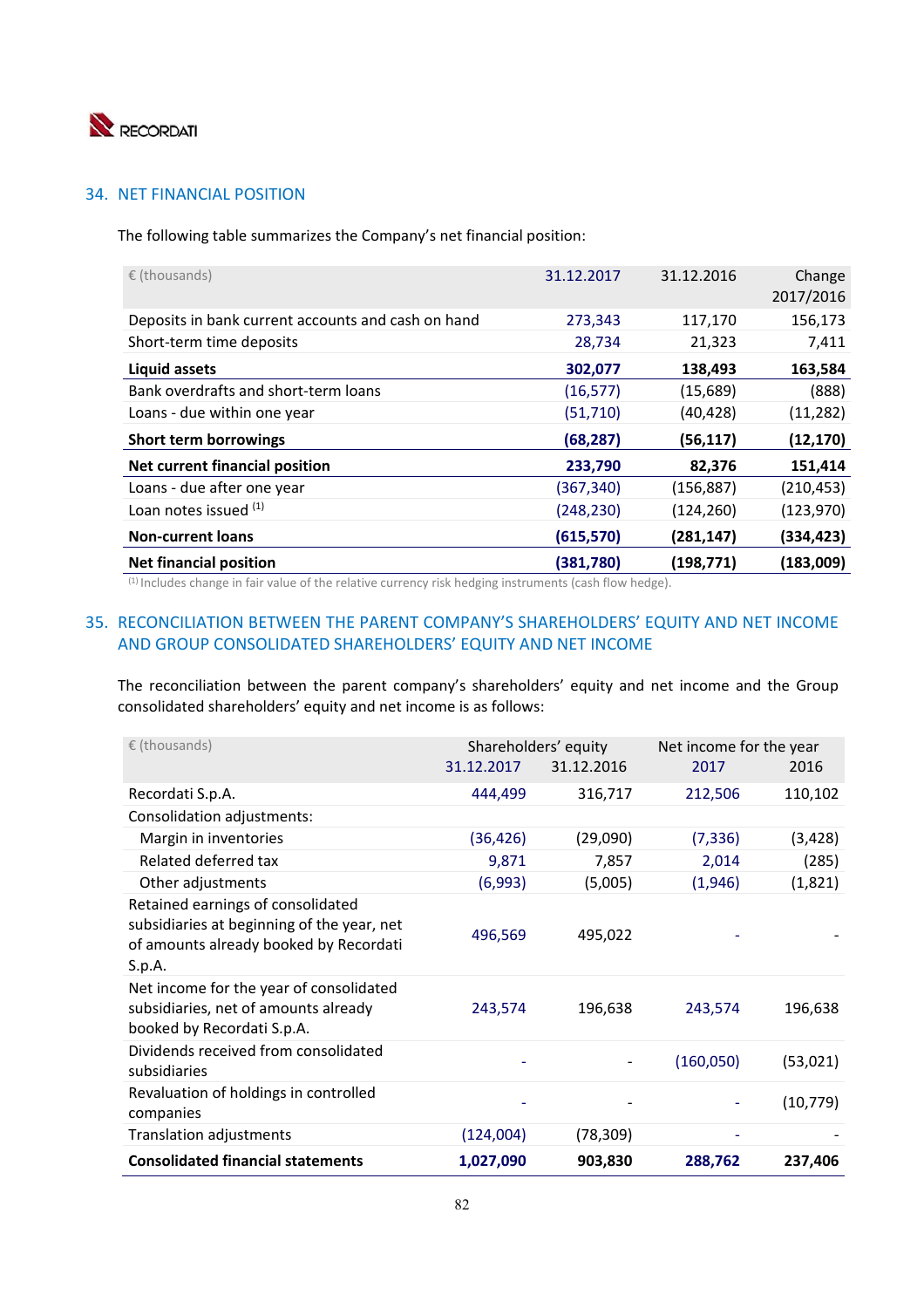

#### 36. LITIGATION AND CONTINGENT LIABILITIES

On 29 September 2006 the Parent received a notice of tax assessment from the Internal Revenue Service stating certain additional taxes for the fiscal year 2003 in the amount of: corporate tax of € 2.3 million, IRAP of € 0.2 million and VAT of € 0.1 million and additional tax liabilities of € 2.6 million. The Company believed no amount was due as it considered the assessment flawed both from a legitimacy as well as a substantive point of view, and was supported in its position by professional opinion. An appeal was therefore filed with the Provincial Tax Commission of Milan. The first degree judgement before the Provincial Tax Commission was concluded partially in the Company's favour with decision n. 539/33/07 dated 11 October 2007, filed on 16 October 2007. An appeal was filed against that judgment with the Regional Tax Commission of Milan firstly by the Milan office of the Tax Authorities with notice served on 8 November 2008 and secondly by the Company with notice served on 7 January 2009. With a decision dated June 10, 2009 n. 139/32/09, filed on November 27, 2009 the Regional Tax Commission of Milan rejected the interlocutory appeal presented by the Company and accepted the principal appeal of the Agenzia delle Entrate di Milano (Inland Revenue of Milan). On the basis of that decision, the claims included in the above mentioned tax assessment for the year 2003 have been essentially fully confirmed and the Company has paid all amounts due. On 26 May 2010 the Company appealed that decision before the Corte Suprema di Cassazione (Supreme Court of Cassation). On 20 April 2017 the hearing took place and as a result with the decision n. 20805/17, handed down on 6 September 2017, the Court came to the decision to almost reject all the Company's arguments.

On 24 September 2014 the Italian Tax Police (Guardia di Finanza) visited Recordati S.p.A. as part of the general tax inspection regarding IRES (corporate income tax) and IRAP (regional value added tax) for the years 2010 through 2012. The 2010 inspection was concluded with a formal notice of assessment issued on 23 September 2015 in which the tax inspectors considered a cost item for services rendered for an amount of € 50,000 not to be sufficiently documented and therefore not deductible for income tax purposes. On 19 October 2015 the Company applied for a voluntary assessment procedure, which ended with the payment of the taxes and penalties owed by the Company.

On 26 July 2016, on the basis of the same tax audit of the Parent above mentioned, the Italian Tax Police issued a Tax Audit Report for the 2011 tax year, and subsequent notice of assessment issued by the Internal Revenue Service, which, based on the issues raised in the Tax Audit Report, disallowed costs for services rendered for an amount of  $\epsilon$  50,000 - an issue with regard to which a notice of assessment was already issued for 2010 ‐ being not sufficiently documented. On 15 December 2016 the Company settled the dispute by accepting the remark in the notice of assessment without any challenging.

On 25 September 2017, again within the same tax audit of the Parent above mentioned, the Italian Tax Police issued a Tax Audit Report for the 2012 tax year, which was followed up by a notice of assessment by the Internal Revenue Service, disallowing costs for services rendered for an amount of  $\epsilon$  50,000 - an issue with regard to which notices of assessment were already issued for the previous tax periods - being not sufficiently documented and therefore not deductible for income tax purposes. On 23 January 2018, the Company filed an application for full settlement of the findings by consent for VAT purposes whilst, on 29 January 2018, the Company decided to comply with the tax assessment for IRES and IRAP purposes.

In December 2015 the same Italian Tax Police (Guardia di Finanza) notified the Parent of their intention to commence a general income tax inspection covering the years 2009 through 2014 involving the group companies which reside in Ireland and in Luxembourg, Recordati Ireland Ltd and Recordati S.A. Chemical and Pharmaceutical Company respectively. The declared intention of the inspection is to evaluate the operational context of the foreign companies in order to verify whether said companies are in reality only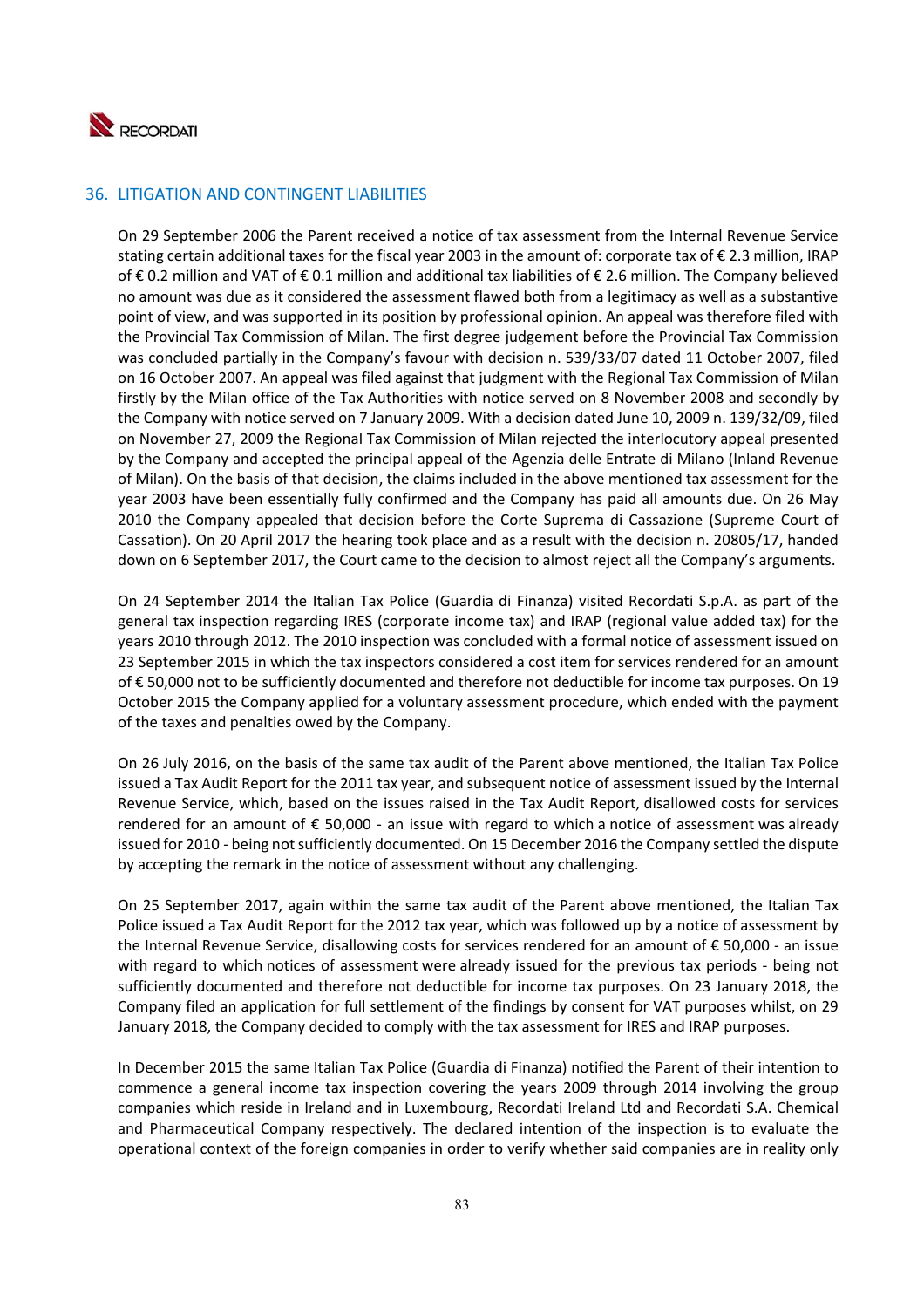

formally localized abroad but are substantially managed/administered from Italy. On 28 February 2017 the Italian Tax Police (Guardia di Finanza) prescribed the extension of the income tax inspection to include the year 2015. After having analysed the documents and completed the investigation process, the Italian Tax Police finally revealed to Recordati Ireland Ltd., on 6 September 2017, their reasons for considering the Irish company subject to tax in Italy for corporate tax purposes in the reference period, resulting in an assessment of taxes allegedly owed to Italy, in the amount of € 109.4 million, against taxes of € 51.8 million already paid in Ireland. Similarly, the Italian Tax Police finally revealed to Recordati S.A. Chemical and Pharmaceutical Company, on 6 September 2017, their reasons for considering the Luxembourg company subject to tax in Italy for corporate tax purposes in the reference period, resulting in an assessment of taxes allegedly owed to Italy, in the amount of € 7.2 million. Recordati lreland Ltd. and Recordati S.p.A. (as acquiring company by way of merger of Recordati S.A. Chemical & Pharmaceutical Company) filed their comments and observations on the findings reported in the above mentioned Tax Audits Reports within the legal deadlines. At the date of approval of the financial statements the tax reports and the said observations are still under review by the Tax Authorities (Agenzia delle Entrate). Although, as previously stated, the Group considers its fiscal conduct in this matter to be correct, it was deemed necessary to record, based on the evaluation of the risk involved in the ongoing assessments, an estimated provision of € 22.1 million, penalties included.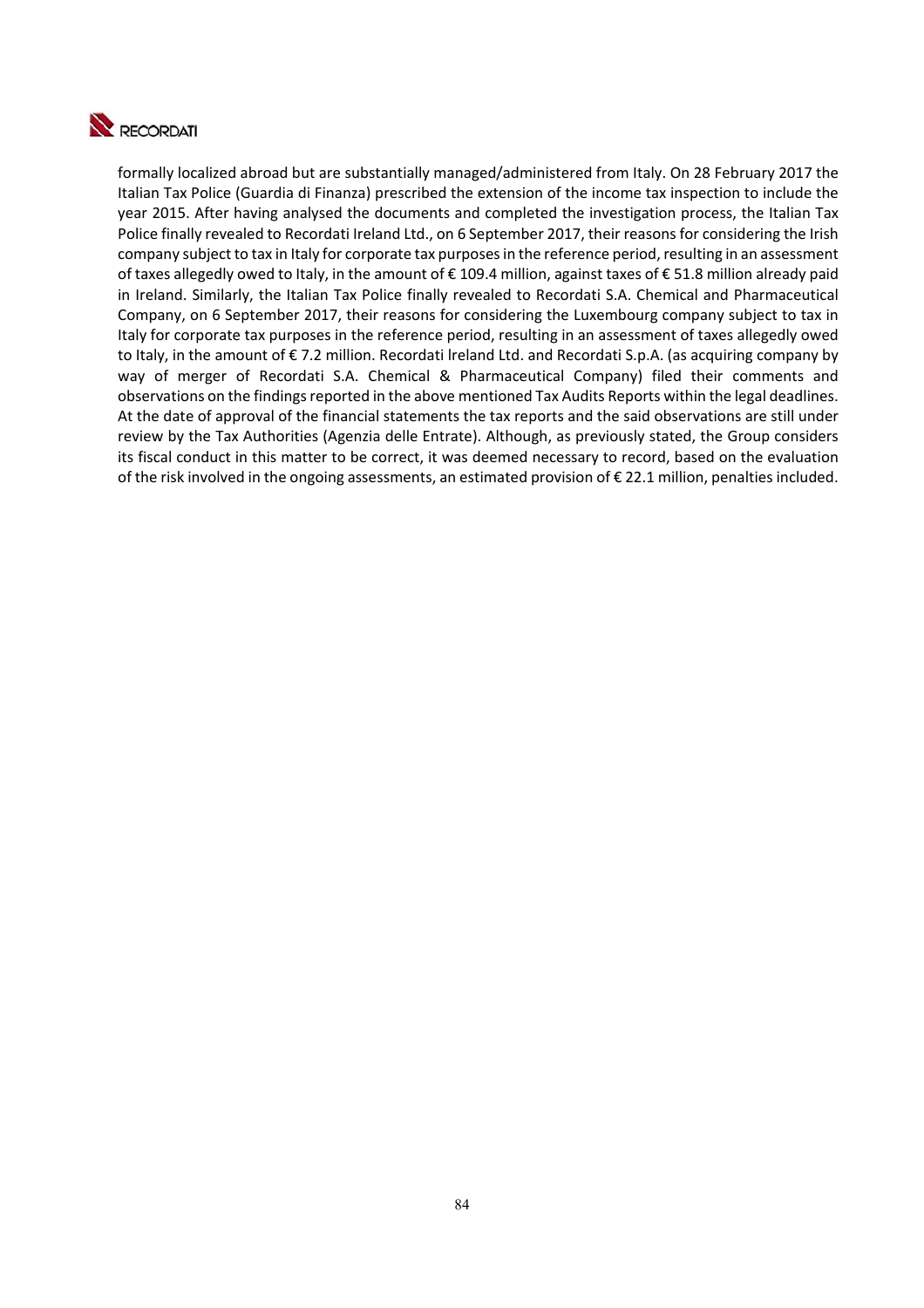

# RECORDATI S.p.A. AND SUBSIDIARIES

SUBSIDIARIES INCLUDED IN THE CONSOLIDATED ACCOUNTS AT 31 DECEMBER 2017

## ATTACHMENT 1.

| <b>Consolidated Companies</b>                                                                                       | <b>Head Office</b>             | <b>Share Capital</b> | Currency   | Consolidation<br>Method |
|---------------------------------------------------------------------------------------------------------------------|--------------------------------|----------------------|------------|-------------------------|
| RECORDATI S.P.A.<br>Development, production, marketing and sales of pharmaceuticals and<br>pharmaceutical chemicals | Italy                          | 26,140,644.50        | Euro       | Line-by-line            |
| INNOVA PHARMA S.P.A.<br>Marketing and sales of pharmaceuticals                                                      | Italy                          | 1,920,000.00         | Euro       | Line-by-line            |
| CASEN RECORDATI S.L.<br>Development, production, marketing and sales of pharmaceuticals                             | Spain                          | 238,966,000.00       | Euro       | Line-by-line            |
| <b>BOUCHARA RECORDATI S.A.S.</b><br>Development, production, marketing and sales of pharmaceuticals                 | France                         | 4,600,000.00         | Euro       | Line-by-line            |
| RECORDATI RARE DISEASES COMERCIO DE MEDICAMENTOS LTDA<br>Dormant, holds pharmaceutical marketing rights in Brazil   | <b>Brazil</b>                  | 166.00               | <b>BRL</b> | Line-by-line            |
| RECORDATI RARE DISEASES INC.<br>Development, production, marketing and sales of pharmaceuticals                     | <b>U.S.A.</b>                  | 11,979,138.00        | <b>USD</b> | Line-by-line            |
| RECORDATI IRELAND LTD<br>Development, production, marketing and sales of pharmaceuticals                            | Ireland                        | 200,000.00           | Euro       | Line-by-line            |
| RECORDATI S.A.<br>Marketing and sales of pharmaceuticals                                                            | Switzerland                    | 2,000,000.00         | <b>CHF</b> | Line-by-line            |
| LABORATOIRES BOUCHARA RECORDATI S.A.S.<br>Development, production, marketing and sales of pharmaceuticals           | France                         | 14,000,000.00        | Euro       | Line-by-line            |
| RECORDATI PHARMA GmbH<br>Marketing and sales of pharmaceuticals                                                     | Germany                        | 600,000.00           | Euro       | Line-by-line            |
| RECORDATI PHARMACEUTICALS LTD<br>Marketing and sales of pharmaceuticals                                             | United Kingdom                 | 15,000,000.00        | <b>GBP</b> | Line-by-line            |
| RECORDATI HELLAS PHARMACEUTICALS S.A.<br>Marketing and sales of pharmaceuticals                                     | Greece                         | 10,050,000.00        | Euro       | Line-by-line            |
| JABA RECORDATI S.A.<br>Marketing and sales of pharmaceuticals                                                       | Portugal                       | 2,000,000.00         | Euro       | Line-by-line            |
| JABAFARMA PRODUTOS FARMACÊUTICOS S.A.<br>Marketing of pharmaceuticals                                               | Portugal                       | 50,000.00            | Euro       | Line-by-line            |
| BONAFARMA PRODUTOS FARMACÊUTICOS S.A.<br>Marketing of pharmaceuticals                                               | Portugal                       | 50,000.00            | Euro       | Line-by-line            |
| RECORDATI ORPHAN DRUGS S.A.S.<br>Holding company                                                                    | France                         | 57,000,000.00        | Euro       | Line-by-line            |
| ORPHAN EUROPE SWITZERLAND GmbH<br>Marketing and sales of pharmaceuticals                                            | Switzerland                    | 20,000.00            | <b>CHF</b> | Line-by-line            |
| ORPHAN EUROPE MIDDLE EAST FZ LLC<br>Marketing and sales of pharmaceuticals                                          | <b>United Arab</b><br>Emirates | 100,000.00           | <b>AED</b> | Line-by-line            |
| ORPHAN EUROPE NORDIC AB<br>Marketing and sales of pharmaceuticals                                                   | Sweden                         | 100,000.00           | <b>SEK</b> | Line-by-line            |
| ORPHAN EUROPE PORTUGAL LDA<br>Marketing and sales of pharmaceuticals                                                | Portugal                       | 5,000.00             | Euro       | Line-by-line            |
| <b>ORPHAN EUROPE S.A.R.L.</b><br>Development, production, marketing and sales of pharmaceuticals                    | France                         | 320,000.00           | Euro       | Line-by-line            |
| ORPHAN EUROPE UNITED KINGDOM LTD<br>Marketing and sales of pharmaceuticals                                          | United Kingdom                 | 50,000.00            | <b>GBP</b> | Line-by-line            |
| ORPHAN EUROPE GERMANY GmbH<br>Marketing and sales of pharmaceuticals                                                | Germany                        | 25,600.00            | Euro       | Line-by-line            |
| ORPHAN EUROPE SPAIN S.L.<br>Marketing and sales of pharmaceuticals                                                  | Spain                          | 1,775,065.49         | Euro       | Line-by-line            |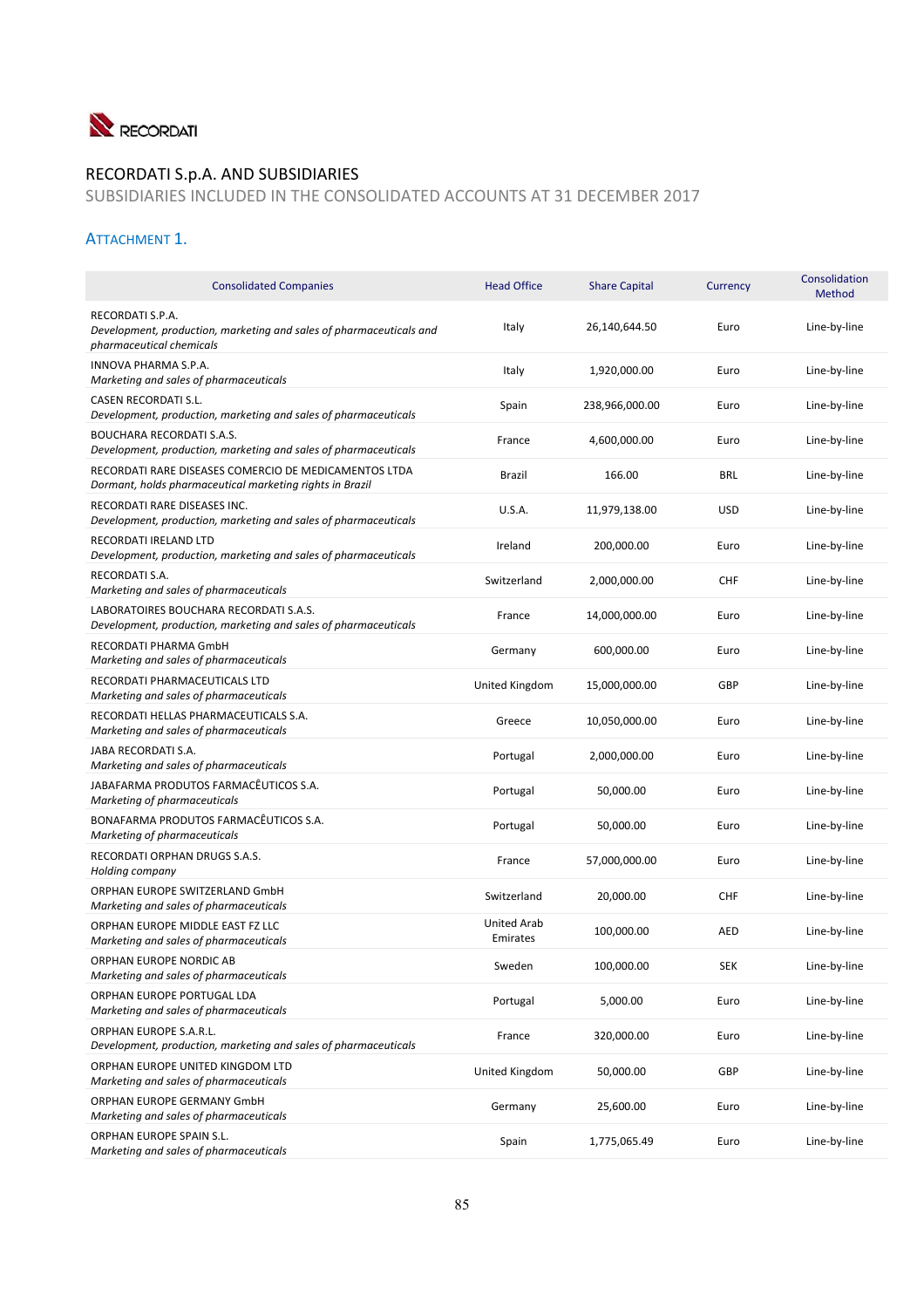

| <b>Consolidated Companies</b>                                                                            | <b>Head Office</b>        | <b>Share Capital</b> | Currency   | Consolidation<br>Method |
|----------------------------------------------------------------------------------------------------------|---------------------------|----------------------|------------|-------------------------|
| ORPHAN EUROPE ITALY S.R.L.<br>Marketing and sales of pharmaceuticals                                     | Italy                     | 40,000.00            | Euro       | Line-by-line            |
| ORPHAN EUROPE BENELUX BVBA<br>Marketing and sales of pharmaceuticals                                     | Belgium                   | 18,600.00            | Euro       | Line-by-line            |
| FIC MEDICAL S.A.R.L.<br>Marketing of pharmaceuticals                                                     | France                    | 173,700.00           | Euro       | Line-by-line            |
| HERBACOS RECORDATI s.r.o.<br>Development, production, marketing and sales of pharmaceuticals             | Czech Republic            | 25,600,000.00        | <b>CZK</b> | Line-by-line            |
| RECORDATI SK s.r.o.<br>Marketing of pharmaceuticals                                                      | Slovakia                  | 33,193.92            | Euro       | Line-by-line            |
| <b>RUSFIC LLC</b><br>Marketing and sales of pharmaceuticals                                              | <b>Russian Federation</b> | 3,560,000.00         | <b>RUB</b> | Line-by-line            |
| RECOFARMA ILAÇ Ve Hammaddeleri Sanayi Ve Ticaret L.Ş.<br>Marketing of pharmaceuticals                    | Turkey                    | 10,000.00            | <b>TRY</b> | Line-by-line            |
| RECORDATI ROMÂNIA S.R.L.<br>Marketing and sales of pharmaceuticals                                       | Romania                   | 5,000,000.00         | <b>RON</b> | Line-by-line            |
| RECORDATI İLAÇ Sanayi Ve Ticaret A.Ş.<br>Development, production, marketing and sales of pharmaceuticals | Turkey                    | 120,875,367.00       | <b>TRY</b> | Line-by-line            |
| RECORDATI POLSKA Sp. z o.o.<br>Marketing and sales of pharmaceuticals                                    | Poland                    | 4,500,000.00         | PLN        | Line-by-line            |
| <b>ACCENT LLC</b><br>Holds pharmaceutical marketing rights                                               | <b>Russian Federation</b> | 20,000.00            | <b>RUB</b> | Line-by-line            |
| <b>RECORDATI UKRAINE LLC</b><br>Marketing and sales of pharmaceuticals                                   | Ukraine                   | 1,031,896.30         | <b>UAH</b> | Line-by-line            |
| CASEN RECORDATI PORTUGAL Unipessoal Lda<br>Marketing and sales of pharmaceuticals                        | Portugal                  | 100,000.00           | Euro       | Line-by-line            |
| OPALIA PHARMA S.A.<br>Development, production, marketing and sales of pharmaceuticals                    | Tunisia                   | 9,656,000.00         | <b>TND</b> | Line-by-line            |
| OPALIA RECORDATI S.A.R.L.<br>Marketing of pharmaceuticals                                                | Tunisia                   | 20,000.00            | <b>TND</b> | Line-by-line            |
| RECORDATI RARE DISEASES S.A. DE C.V.<br>Marketing and sales of pharmaceuticals                           | Mexico                    | 16,250,000.00        | <b>MXN</b> | Line-by-line            |
| RECORDATI RARE DISEASES COLOMBIA S.A.S<br>Marketing and sales of pharmaceuticals                         | Colombia                  | 150,000,000.00       | COP        | Line-by-line            |
|                                                                                                          |                           |                      |            |                         |
| ITALCHIMICI S.p.A. (1)<br>Marketing and sales of pharmaceuticals                                         | Italy                     | 7,646,000.00         | <b>EUR</b> | Line-by-line            |
| RECORDATI AG (previously PRO FARMA AG) <sup>(1)</sup><br>Marketing and sales of pharmaceuticals          | Switzerland               | 3,000,000.00         | <b>CHF</b> | Line-by-line            |
| PRO FARMA GmbH (1)<br>Marketing and sales of pharmaceuticals                                             | Austria                   | 35,000.00            | <b>EUR</b> | Line-by-line            |

 $<sup>(1)</sup>$  Acquired in 2016</sup>

<sup>(2)</sup> Established in 2017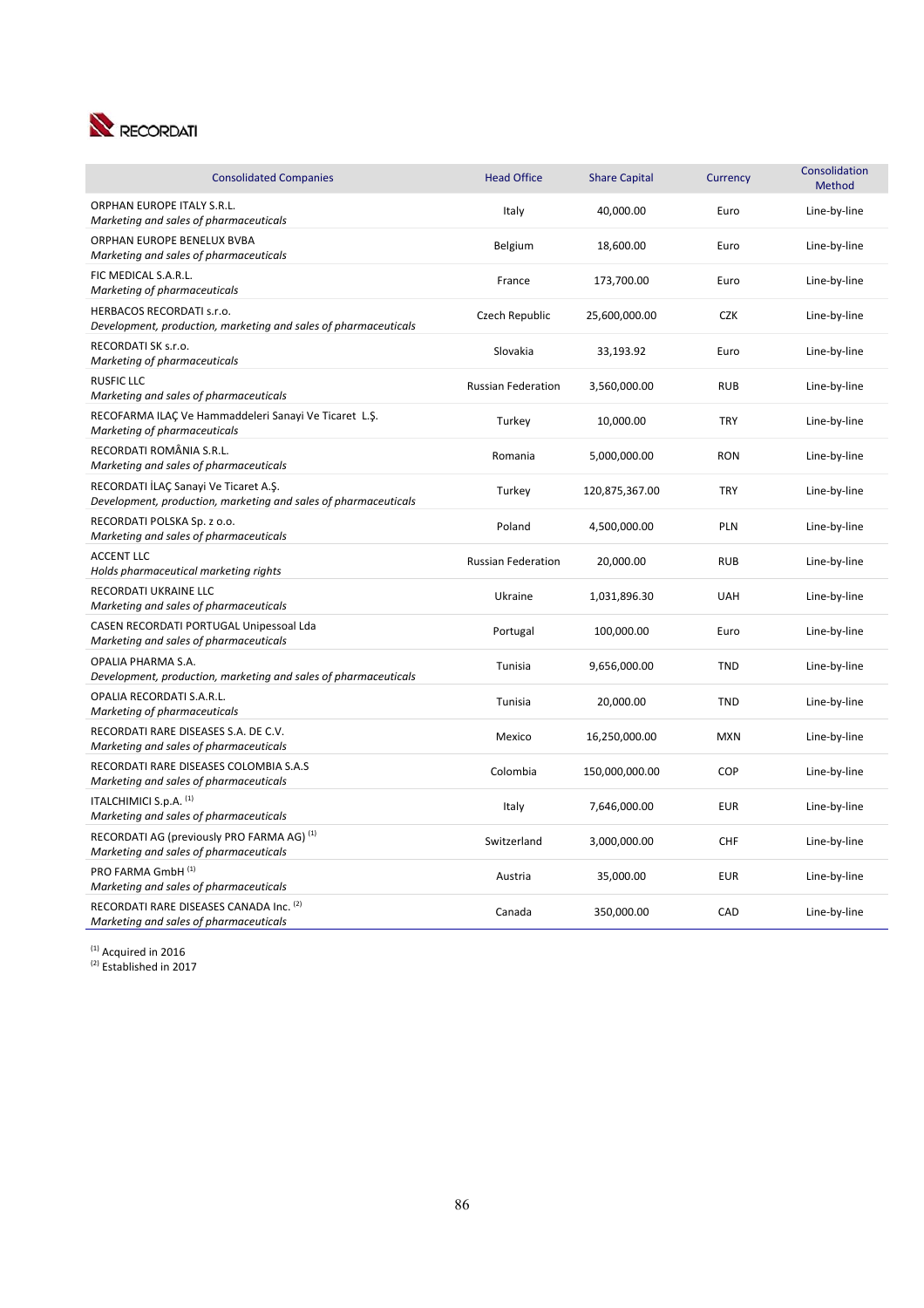

| PERCENTAGE OF OWNERSHIP                                            |                    |                |                                        |                                      |                                                      |                                     |                                                  |                  |      |                    |              |
|--------------------------------------------------------------------|--------------------|----------------|----------------------------------------|--------------------------------------|------------------------------------------------------|-------------------------------------|--------------------------------------------------|------------------|------|--------------------|--------------|
| <b>Consolidated companies</b>                                      | S.p.A.<br>(Parent) | Pharma<br>GmbH | Recordati Recordati Bouchara<br>S.A.S. | Casen<br>Recordati Recordati<br>S.L. | Recordati<br>Orphan<br><b>Drugs</b><br><b>S.A.S.</b> | Orphan<br>Europe<br><b>S.A.R.L.</b> | Herbacos Recordati Opalia<br>Recordati<br>S.T.O. | Ilaç A.Ş. Pharma | S.A. | Pro<br>Farma<br>AG | <b>Total</b> |
| INNOVA PHARMA S.P.A.                                               | 100.00             |                |                                        |                                      |                                                      |                                     |                                                  |                  |      |                    | 100.00       |
| CASEN RECORDATI S.L.                                               | 100.00             |                |                                        |                                      |                                                      |                                     |                                                  |                  |      |                    | 100.00       |
| <b>BOUCHARA RECORDATI S.A.S.</b>                                   | 100.00             |                |                                        |                                      |                                                      |                                     |                                                  |                  |      |                    | 100.00       |
| RECORDATI RARE DISEASES<br>COMERCIO DE MEDICAMENTOS<br><b>LTDA</b> | 99.398             |                |                                        |                                      |                                                      | 0.602                               |                                                  |                  |      |                    | 100.00       |
| RECORDATI RARE DISEASES INC.                                       | 100.00             |                |                                        |                                      |                                                      |                                     |                                                  |                  |      |                    | 100.00       |
| RECORDATI IRELAND LTD                                              | 100.00             |                |                                        |                                      |                                                      |                                     |                                                  |                  |      |                    | 100.00       |
| RECORDATI S.A.                                                     | 100.00             |                |                                        |                                      |                                                      |                                     |                                                  |                  |      |                    | 100.00       |
| LABORATOIRES BOUCHARA<br>RECORDATI S.A.S.                          |                    |                | 100.00                                 |                                      |                                                      |                                     |                                                  |                  |      |                    | 100.00       |
| RECORDATI PHARMA GmbH                                              | 55.00              |                |                                        | 45.00                                |                                                      |                                     |                                                  |                  |      |                    | 100.00       |
| RECORDATI PHARMACEUTICALS<br><b>LTD</b>                            | 100.00             |                |                                        |                                      |                                                      |                                     |                                                  |                  |      |                    | 100.00       |
| RECORDATI HELLAS<br>PHARMACEUTICALS S.A.                           | 100.00             |                |                                        |                                      |                                                      |                                     |                                                  |                  |      |                    | 100.00       |
| JABA RECORDATI S.A.                                                |                    |                |                                        | 100.00                               |                                                      |                                     |                                                  |                  |      |                    | 100.00       |
| <b>JABAFARMA PRODUTOS</b><br>FARMACÊUTICOS S.A.                    |                    |                |                                        | 100.00                               |                                                      |                                     |                                                  |                  |      |                    | 100.00       |
| <b>BONAFARMA PRODUTOS</b><br>FARMACÊUTICOS S.A.                    |                    |                |                                        | 100.00                               |                                                      |                                     |                                                  |                  |      |                    | 100.00       |
| <b>RECORDATI ORPHAN DRUGS</b><br>S.A.S.                            | 90.00              | 10.00          |                                        |                                      |                                                      |                                     |                                                  |                  |      |                    | 100.00       |
| <b>ORPHAN EUROPE</b><br>SWITZERLAND GmbH                           |                    |                |                                        |                                      | 100.00                                               |                                     |                                                  |                  |      |                    | 100.00       |
| ORPHAN EUROPE MIDDLE EAST<br>FZ LLC                                |                    |                |                                        |                                      | 100.00                                               |                                     |                                                  |                  |      |                    | 100.00       |
| ORPHAN EUROPE NORDIC AB                                            |                    |                |                                        |                                      | 100.00                                               |                                     |                                                  |                  |      |                    | 100.00       |
| ORPHAN EUROPE PORTUGAL<br>LDA                                      |                    |                |                                        |                                      | 100.00                                               |                                     |                                                  |                  |      |                    | 100.00       |
| ORPHAN EUROPE S.A.R.L.                                             |                    |                |                                        |                                      | 100.00                                               |                                     |                                                  |                  |      |                    | 100.00       |
| ORPHAN EUROPE UNITED<br>KINGDOM LTD                                |                    |                |                                        |                                      |                                                      | 100.00                              |                                                  |                  |      |                    | 100.00       |
| ORPHAN EUROPE GERMANY<br>GmbH                                      |                    |                |                                        |                                      |                                                      | 100.00                              |                                                  |                  |      |                    | 100.00       |
| ORPHAN EUROPE SPAIN S.L.                                           |                    |                |                                        |                                      |                                                      | 100.00                              |                                                  |                  |      |                    | 100.00       |
| ORPHAN EUROPE ITALY S.R.L.                                         |                    |                |                                        |                                      |                                                      | 99.00                               |                                                  |                  |      |                    | 99.00        |
| ORPHAN EUROPE BENELUX<br><b>BVBA</b>                               |                    |                |                                        |                                      | 99.46                                                | 0.54                                |                                                  |                  |      |                    | 100.00       |
| FIC MEDICAL S.A.R.L.                                               |                    |                | 100.00                                 |                                      |                                                      |                                     |                                                  |                  |      |                    | 100.00       |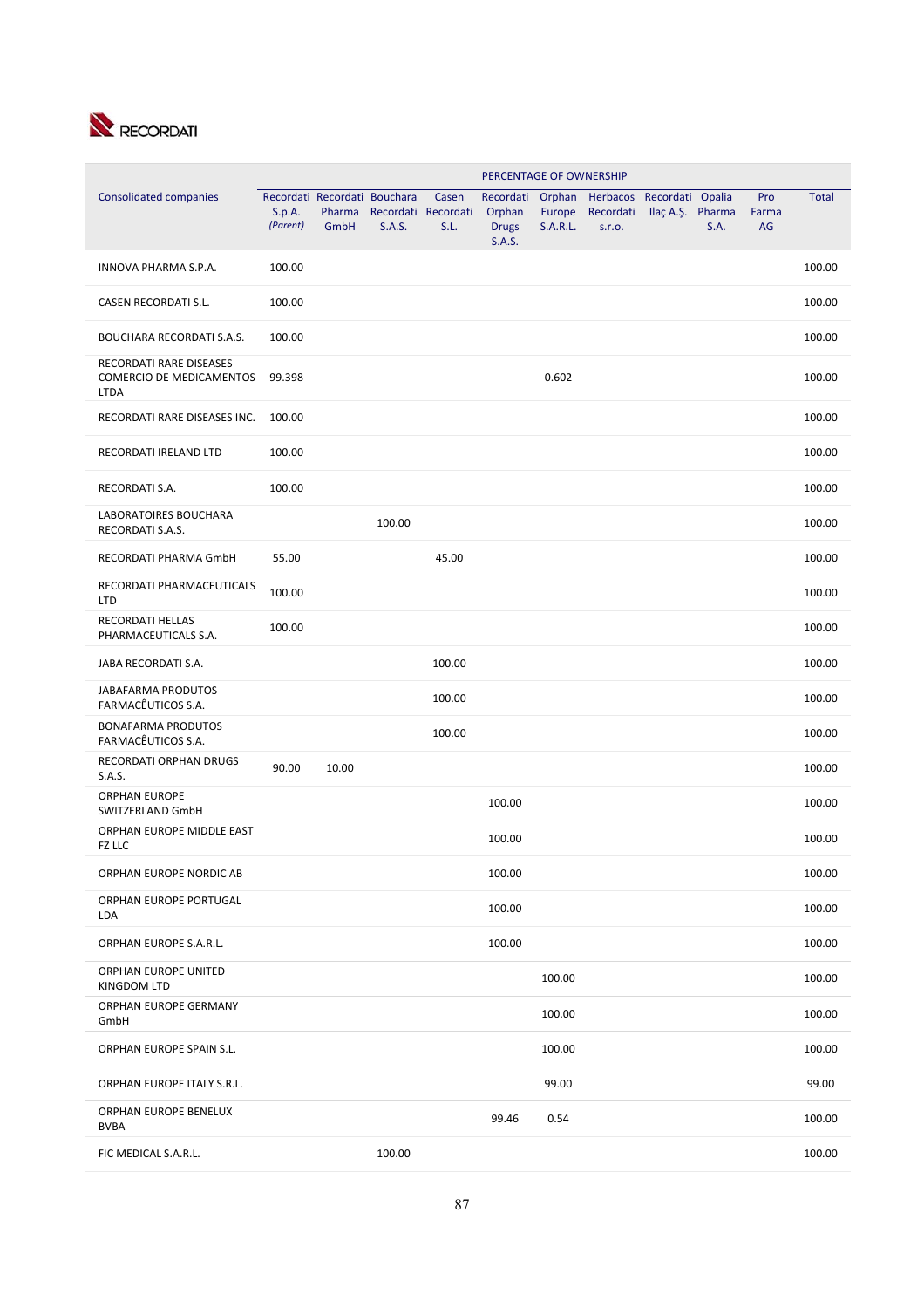

|                                                              | PERCENTAGE OF OWNERSHIP |                                                |        |                                      |                                                      |                                     |                               |                    |                          |                    |              |
|--------------------------------------------------------------|-------------------------|------------------------------------------------|--------|--------------------------------------|------------------------------------------------------|-------------------------------------|-------------------------------|--------------------|--------------------------|--------------------|--------------|
| <b>Consolidated companies</b>                                | S.p.A.<br>(Parent)      | Recordati Recordati Bouchara<br>Pharma<br>GmbH | S.A.S. | Casen<br>Recordati Recordati<br>S.L. | Recordati<br>Orphan<br><b>Drugs</b><br><b>S.A.S.</b> | Orphan<br>Europe<br><b>S.A.R.L.</b> | Recordati Ilaç A.Ş.<br>S.T.O. | Herbacos Recordati | Opalia<br>Pharma<br>S.A. | Pro<br>Farma<br>AG | <b>Total</b> |
| <b>HERBACOS RECORDATI s.r.o.</b>                             | 100.00                  |                                                |        |                                      |                                                      |                                     |                               |                    |                          |                    | 100.00       |
| RECORDATI SK s.r.o.                                          |                         |                                                |        |                                      |                                                      |                                     | 100.00                        |                    |                          |                    | 100.00       |
| <b>RUSFIC LLC</b>                                            |                         |                                                | 100.00 |                                      |                                                      |                                     |                               |                    |                          |                    | 100.00       |
| RECOFARMA ILAÇ Ve<br>Hammaddeleri Sanayi Ve<br>Ticaret L.Ş.  |                         |                                                |        |                                      |                                                      |                                     |                               | 100.00             |                          |                    | 100.00       |
| RECORDATI ROMÂNIA S.R.L.                                     | 100.00                  |                                                |        |                                      |                                                      |                                     |                               |                    |                          |                    | 100.00       |
| RECORDATI İLAÇ Sanayi Ve<br>Ticaret A.Ş.                     |                         |                                                |        | 100.00                               |                                                      |                                     |                               |                    |                          |                    | 100.00       |
| RECORDATI POLSKA<br>Sp. z o.o                                | 100.00                  |                                                |        |                                      |                                                      |                                     |                               |                    |                          |                    | 100.00       |
| <b>ACCENT LLC</b>                                            | 100.00                  |                                                |        |                                      |                                                      |                                     |                               |                    |                          |                    | 100.00       |
| RECORDATI UKRAINE LLC                                        | 0.01                    |                                                | 99.99  |                                      |                                                      |                                     |                               |                    |                          |                    | 100.00       |
| CASEN RECORDATI PORTUGAL<br>Unipessoal Lda                   |                         |                                                |        | 100.00                               |                                                      |                                     |                               |                    |                          |                    | 100.00       |
| OPALIA PHARMA S.A.                                           | 90.00                   |                                                |        |                                      |                                                      |                                     |                               |                    |                          |                    | 90.00        |
| <b>OPALIA RECORDATI</b><br>S.A.R.L.                          |                         |                                                | 1.00   |                                      |                                                      |                                     |                               |                    | 99.00                    |                    | 100.00       |
| RECORDATI RARE DISEASES S.A.<br>DE C.V.                      | 99.998                  |                                                |        |                                      |                                                      | 0.002                               |                               |                    |                          |                    | 100.00       |
| RECORDATI RARE DISEASES<br>COLOMBIA S.A.S.                   |                         |                                                |        | 100.00                               |                                                      |                                     |                               |                    |                          |                    | 100.00       |
| ITALCHIMICI S.p.A. (1)                                       | 100.00                  |                                                |        |                                      |                                                      |                                     |                               |                    |                          |                    | 100.00       |
| RECORDATI AG (previously PRO<br>FARMA AG) <sup>(1)</sup>     | 100.00                  |                                                |        |                                      |                                                      |                                     |                               |                    |                          |                    | 100.00       |
| PRO FARMA GmbH (1)                                           |                         |                                                |        |                                      |                                                      |                                     |                               |                    |                          | 100.00             | 100.00       |
| <b>RECORDATI RARE DISEASES</b><br>CANADA Inc. <sup>(2)</sup> | 100.00                  |                                                |        |                                      |                                                      |                                     |                               |                    |                          |                    | 100.00       |

 $<sup>(1)</sup>$  Acquired in 2016</sup> <sup>(2)</sup> Established in 2017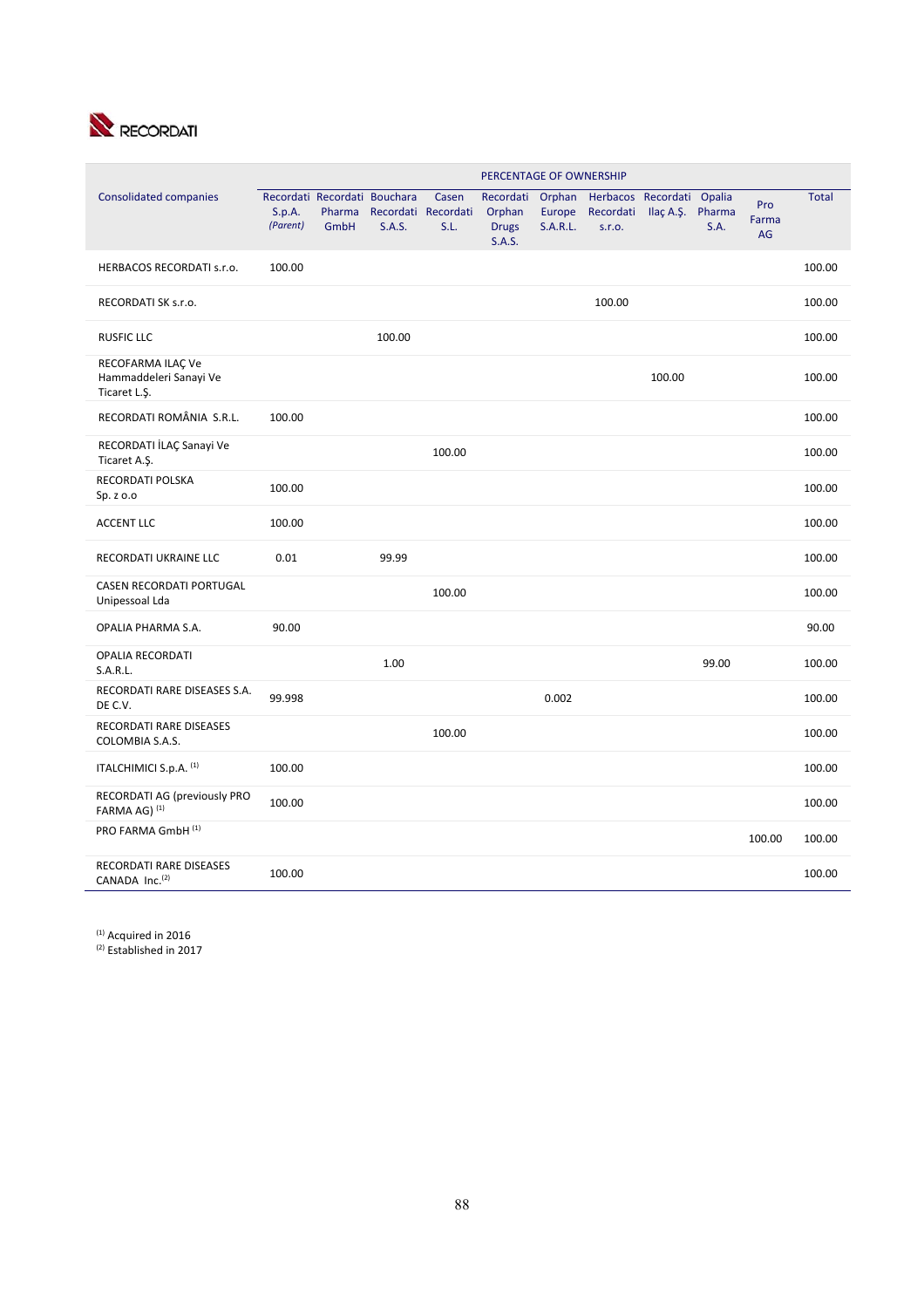

# RECORDATI S.p.A. AND SUBSIDIARIES

DISCLOSURE OF AUDITORS' FEES FOR ACCOUNTING AUDITS AND OTHER SERVICES

## ATTACHMENT 2.

| Type of service                       | Provider of the service                 | Recipient           | Fees<br>Amounts in $\epsilon$ |
|---------------------------------------|-----------------------------------------|---------------------|-------------------------------|
| Accounting audit                      | <b>Auditor of Parent Company</b>        | Parent Company      | 128,800                       |
| Accounting audit                      | <b>Auditor of Parent Company</b>        | <b>Subsidiaries</b> | 37,800                        |
| Accounting audit                      | Network of auditor of Parent<br>Company | <b>Subsidiaries</b> | 556,852                       |
| Due diligence                         | <b>Auditor of Parent Company</b>        | Parent Company      | 51,000                        |
| Tax compliance                        | Network of auditor of Parent<br>Company | <b>Subsidiaries</b> | 34,599                        |
| Signature on returns and attestations | <b>Auditor of Parent Company</b>        | Parent Company      | 44,000                        |
| Signature on returns and attestations | Network of auditor of Parent<br>Company | <b>Subsidiaries</b> | 37,560                        |
| Other services                        | Network of auditor of Parent<br>Company | <b>Subsidiaries</b> | 958                           |